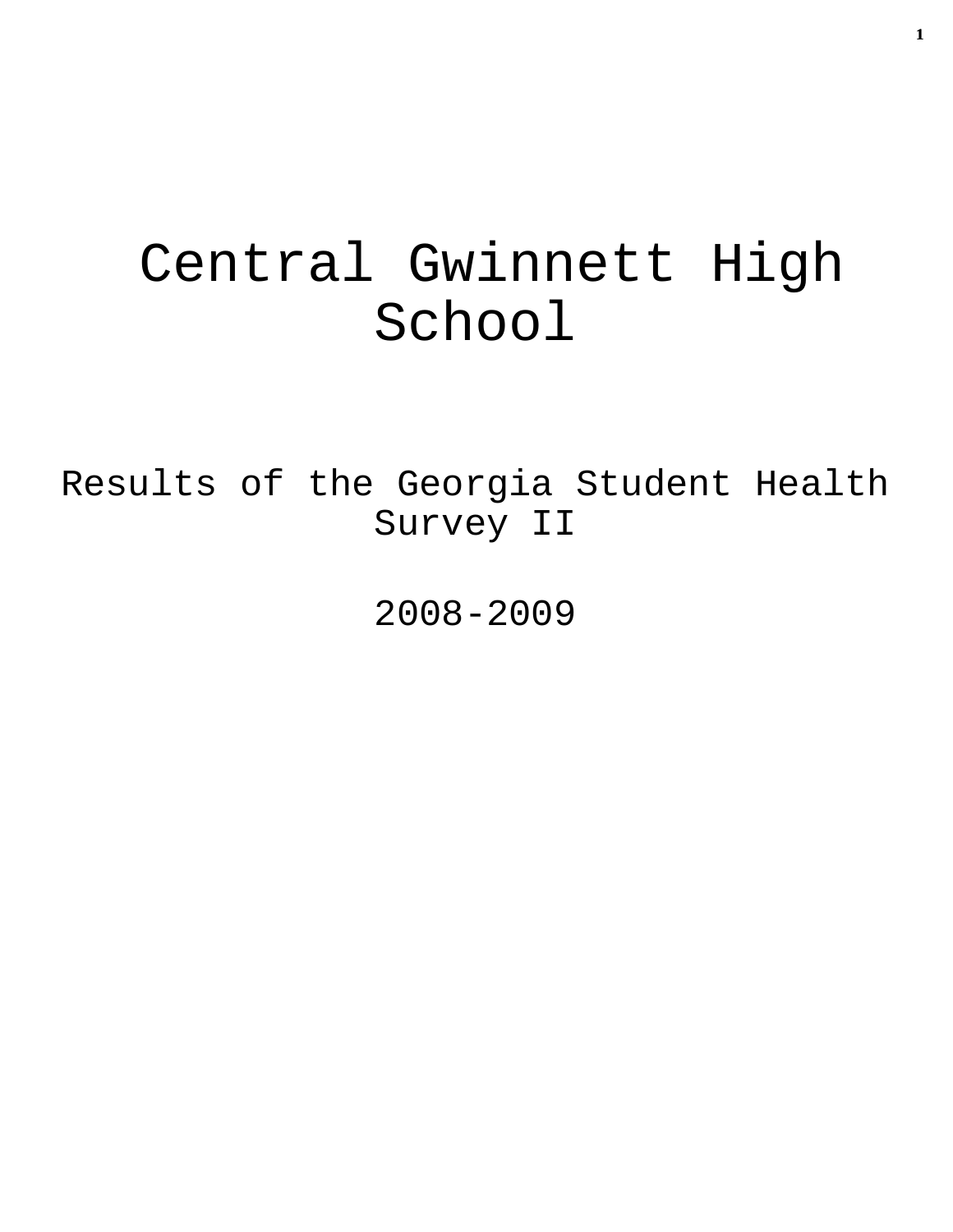# *Demographics* **2**

| Grade                    |     |  |  |  |
|--------------------------|-----|--|--|--|
| <b>Grade   Frequency</b> |     |  |  |  |
| 10                       | 577 |  |  |  |
| 12                       | 415 |  |  |  |

| Frequency      | <b>Table of Gender by Grade</b> |              |              |              |  |  |
|----------------|---------------------------------|--------------|--------------|--------------|--|--|
| <b>Col Pct</b> |                                 | Grade(Grade) |              |              |  |  |
|                | Gender(Gender)                  | 10           | 12           | <b>Total</b> |  |  |
|                | <b>Female</b>                   | 295<br>51.13 | 217<br>52.29 | 512          |  |  |
|                | <b>Male</b>                     | 282<br>48.87 | 198<br>47.71 | 480          |  |  |
|                | <b>Total</b>                    | 577          | 415          | 992          |  |  |

| <b>Frequency</b><br>Col Pct |
|-----------------------------|

| <b>Table of Ethnicity by Grade</b> |              |              |              |  |  |  |
|------------------------------------|--------------|--------------|--------------|--|--|--|
|                                    | Grade(Grade) |              |              |  |  |  |
| <b>Ethnicity</b> (Ethnicity)       | 10           | 12           | <b>Total</b> |  |  |  |
| <b>Black</b>                       | 241<br>41.77 | 164<br>39.52 | 405          |  |  |  |
| <b>Hispanic</b>                    | 126<br>21.84 | 64<br>15.42  | 190          |  |  |  |
| <b>White</b>                       | 113<br>19.58 | 124<br>29.88 | 237          |  |  |  |
| <b>Asian</b>                       | 35<br>6.07   | 27<br>6.51   | 62           |  |  |  |
| <b>Other</b>                       | 62<br>10.75  | 36<br>8.67   | 98           |  |  |  |
| Total                              | 577          | 415          | 992          |  |  |  |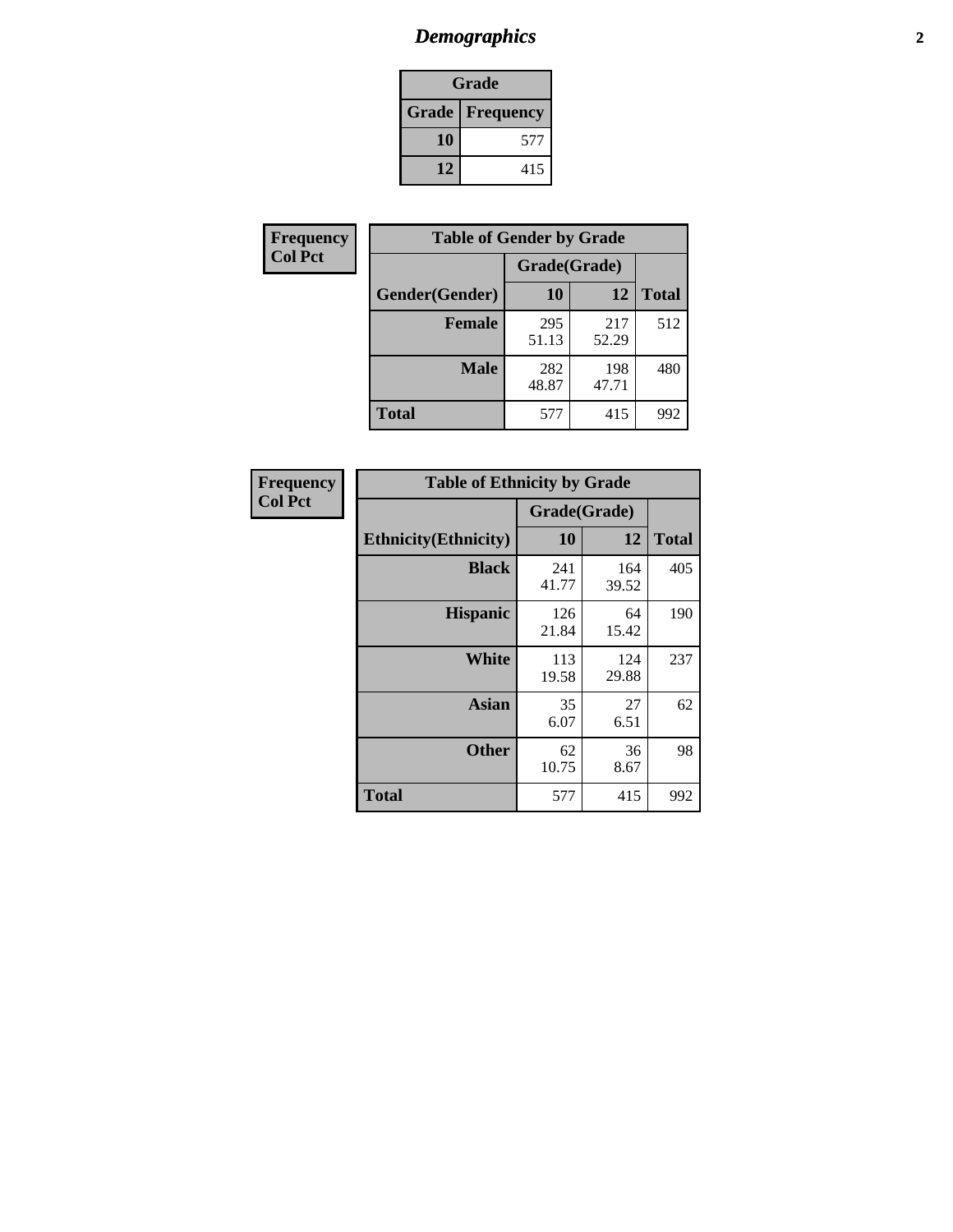#### *Title IV, Part A, Schedule A* **3** *Goal 1: Ensure that all schools are drug-free Baseline Data: Year 2008-2009 Prevalence of Drug Use*

| Frequency<br><b>Col Pct</b> | <b>Table of AlcoholAlt by Grade</b> |              |              |              |  |  |
|-----------------------------|-------------------------------------|--------------|--------------|--------------|--|--|
|                             | AlcoholAlt(Alcohol                  | Grade(Grade) |              |              |  |  |
|                             | use, past 30 days)                  | 10           | 12           | <b>Total</b> |  |  |
|                             | Yes                                 | 116<br>20.10 | 137<br>33.01 | 253          |  |  |
|                             | N <sub>0</sub>                      | 461<br>79.90 | 278<br>66.99 | 739          |  |  |
|                             | <b>Total</b>                        | 577          | 415          | 992          |  |  |

| Frequency<br><b>Col Pct</b> | <b>Table of TobaccoAny by Grade</b> |              |              |              |  |
|-----------------------------|-------------------------------------|--------------|--------------|--------------|--|
|                             | TobaccoAny(Tobacco                  | Grade(Grade) |              |              |  |
|                             | use, past 30 days)                  | 10           | 12           | <b>Total</b> |  |
|                             | Yes                                 | 58<br>10.05  | 79<br>19.04  | 137          |  |
|                             | N <sub>0</sub>                      | 519<br>89.95 | 336<br>80.96 | 855          |  |
|                             | Total                               | 577          | 415          | 992          |  |

| Frequency<br><b>Col Pct</b> | <b>Table of MarijuanaAlt by Grade</b> |              |              |              |  |
|-----------------------------|---------------------------------------|--------------|--------------|--------------|--|
|                             | MarijuanaAlt(Marijuana                | Grade(Grade) |              |              |  |
|                             | use, past 30 days)                    | <b>10</b>    | <b>12</b>    | <b>Total</b> |  |
|                             | <b>Yes</b>                            | 72<br>12.48  | 75<br>18.07  | 147          |  |
|                             | N <sub>0</sub>                        | 505<br>87.52 | 340<br>81.93 | 845          |  |
|                             | <b>Total</b>                          | 577          | 415          | 992          |  |

| <b>Frequency</b> | <b>Table of OtherDrugAny by Grade</b>  |              |              |              |  |
|------------------|----------------------------------------|--------------|--------------|--------------|--|
| <b>Col Pct</b>   | <b>OtherDrugAny(Other</b><br>drug use, | Grade(Grade) |              |              |  |
|                  | past 30 days)                          | 10           | 12           | <b>Total</b> |  |
|                  | Yes                                    | 38<br>6.59   | 34<br>8.19   | 72           |  |
|                  | N <sub>0</sub>                         | 539<br>93.41 | 381<br>91.81 | 920          |  |
|                  | <b>Total</b>                           | 577          | 415          | 992          |  |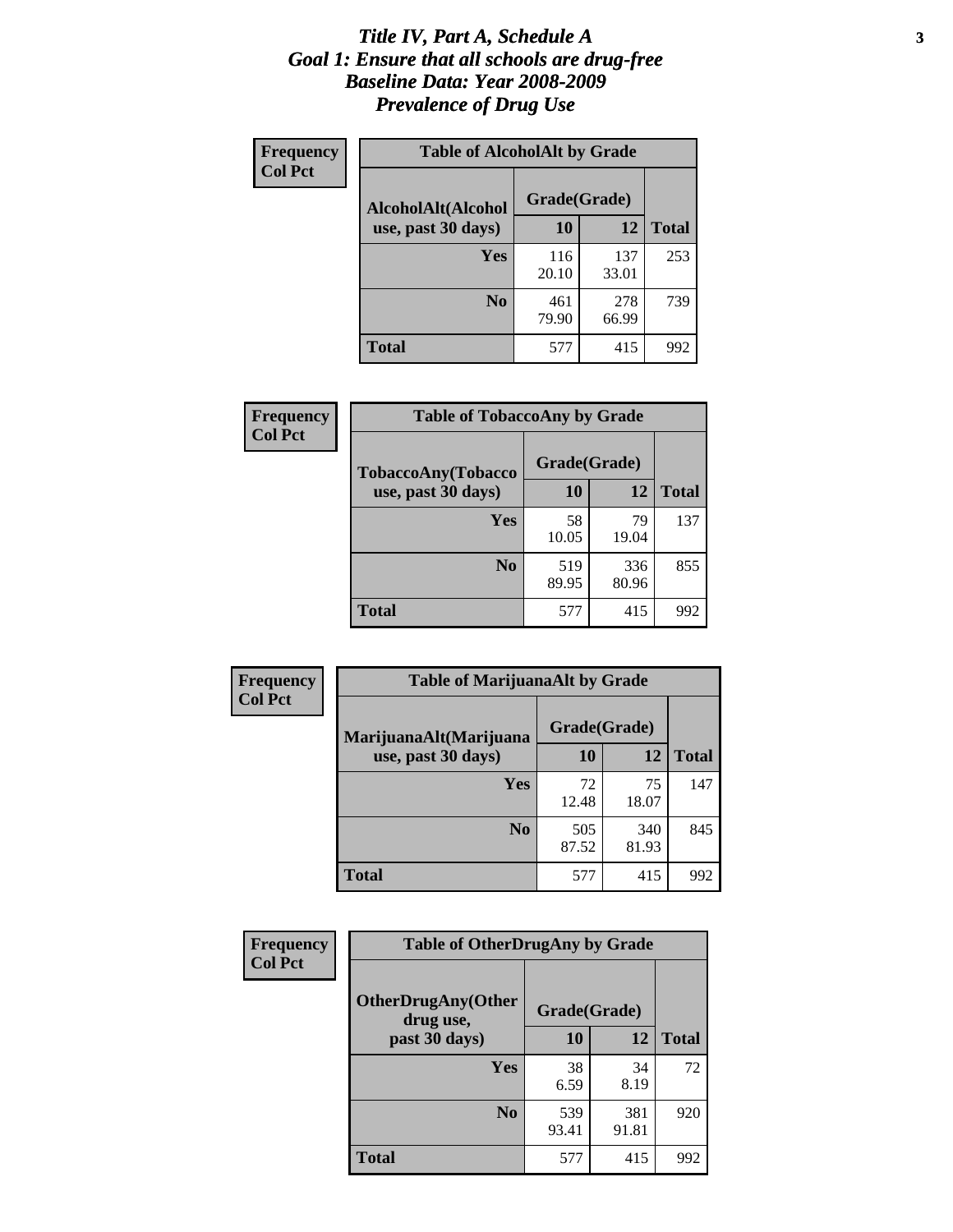#### *Average Age of Onset of Use* **4** *Results for "Average Age of Onset of Use" questions exclude students who said they did not use that substance*

| <b>Variable</b>    | Label                                                              | <b>Mean</b> |
|--------------------|--------------------------------------------------------------------|-------------|
| Alcoholinit2       | I started using alcohol when I was                                 | 13.54       |
| Cigarettesinit2    | I started smoking tobacco when I was                               | 14.03       |
| Smokelessinit2     | I started chewing tobacco when I was                               | 14.28       |
| Marijuanainit2     | I started using marijuana when I was                               | 14.20       |
| Cocaineinit2       | I started using cocaine when I was                                 | 14.52       |
| Inhalantsinit2     | I started using inhalants when I was                               | 11.29       |
| Steroidsinit2      | I started using steroids when I was                                | 12.00       |
| Ecstasyinit2       | I started using ecstasy when I was                                 | 14.68       |
| Methinit2          | I started using methamphetamines when I was                        | 13.07       |
| Hallucinogensinit2 | I started using hallucinogens when I was                           | 14.89       |
| Prescriptioninit2  | I started using prescription drugs not prescribed to me when I was | 13.59       |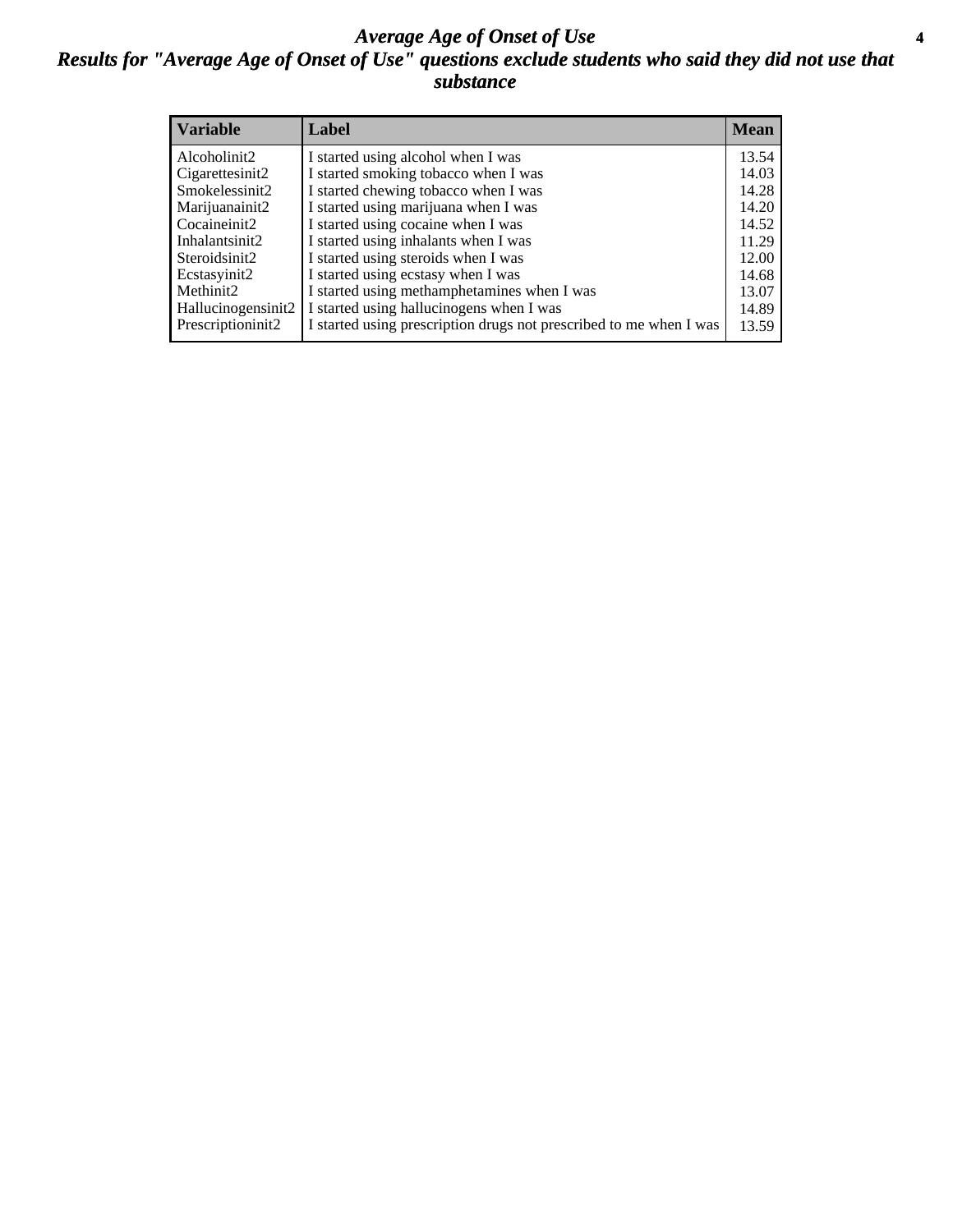# *Perception of Health Risk* **5**

| Frequency      | <b>Table of Alcoholharmdich by Grade</b> |              |              |              |  |
|----------------|------------------------------------------|--------------|--------------|--------------|--|
| <b>Col Pct</b> | Alcoholharmdich(I<br>think alcohol is    | Grade(Grade) |              |              |  |
|                | harmful)                                 | 10           | 12           | <b>Total</b> |  |
|                | Yes                                      | 461<br>79.90 | 331<br>79.76 | 792          |  |
|                | N <sub>0</sub>                           | 116<br>20.10 | 84<br>20.24  | 200          |  |
|                | <b>Total</b>                             | 577          | 415          | 992          |  |

| Frequency      | <b>Table of Tobaccoharmdich by Grade</b> |              |              |              |
|----------------|------------------------------------------|--------------|--------------|--------------|
| <b>Col Pct</b> | Tobaccoharmdich(I<br>think tobacco is    | Grade(Grade) |              |              |
|                | harmful)                                 | 10           | 12           | <b>Total</b> |
|                | Yes                                      | 529<br>91.68 | 395<br>95.18 | 924          |
|                | N <sub>0</sub>                           | 48<br>8.32   | 20<br>4.82   | 68           |
|                | Total                                    | 577          | 415          | 992          |

| <b>Frequency</b> | <b>Table of Marijuanaharmdich by Grade</b> |              |              |              |  |  |
|------------------|--------------------------------------------|--------------|--------------|--------------|--|--|
| <b>Col Pct</b>   | Marijuanaharmdich(I<br>think marijuana is  | Grade(Grade) |              |              |  |  |
|                  | harmful)                                   | 10           | 12           | <b>Total</b> |  |  |
|                  | Yes                                        | 425<br>73.66 | 297<br>71.57 | 722          |  |  |
|                  | N <sub>0</sub>                             | 152<br>26.34 | 118<br>28.43 | 270          |  |  |
|                  | <b>Total</b>                               | 577          | 415          | 992          |  |  |

| Frequency      | <b>Table of Otherdrugharmdich by Grade</b>                   |              |              |              |  |  |  |  |
|----------------|--------------------------------------------------------------|--------------|--------------|--------------|--|--|--|--|
| <b>Col Pct</b> | Otherdrugharmdich(I<br>Grade(Grade)<br>think other drugs are |              |              |              |  |  |  |  |
|                | harmful)                                                     | 10           | 12           | <b>Total</b> |  |  |  |  |
|                | Yes                                                          | 536<br>92.89 | 398<br>95.90 | 934          |  |  |  |  |
|                | N <sub>0</sub>                                               | 41<br>7.11   | 17<br>4.10   | 58           |  |  |  |  |
|                | <b>Total</b>                                                 | 577          | 415          | 992          |  |  |  |  |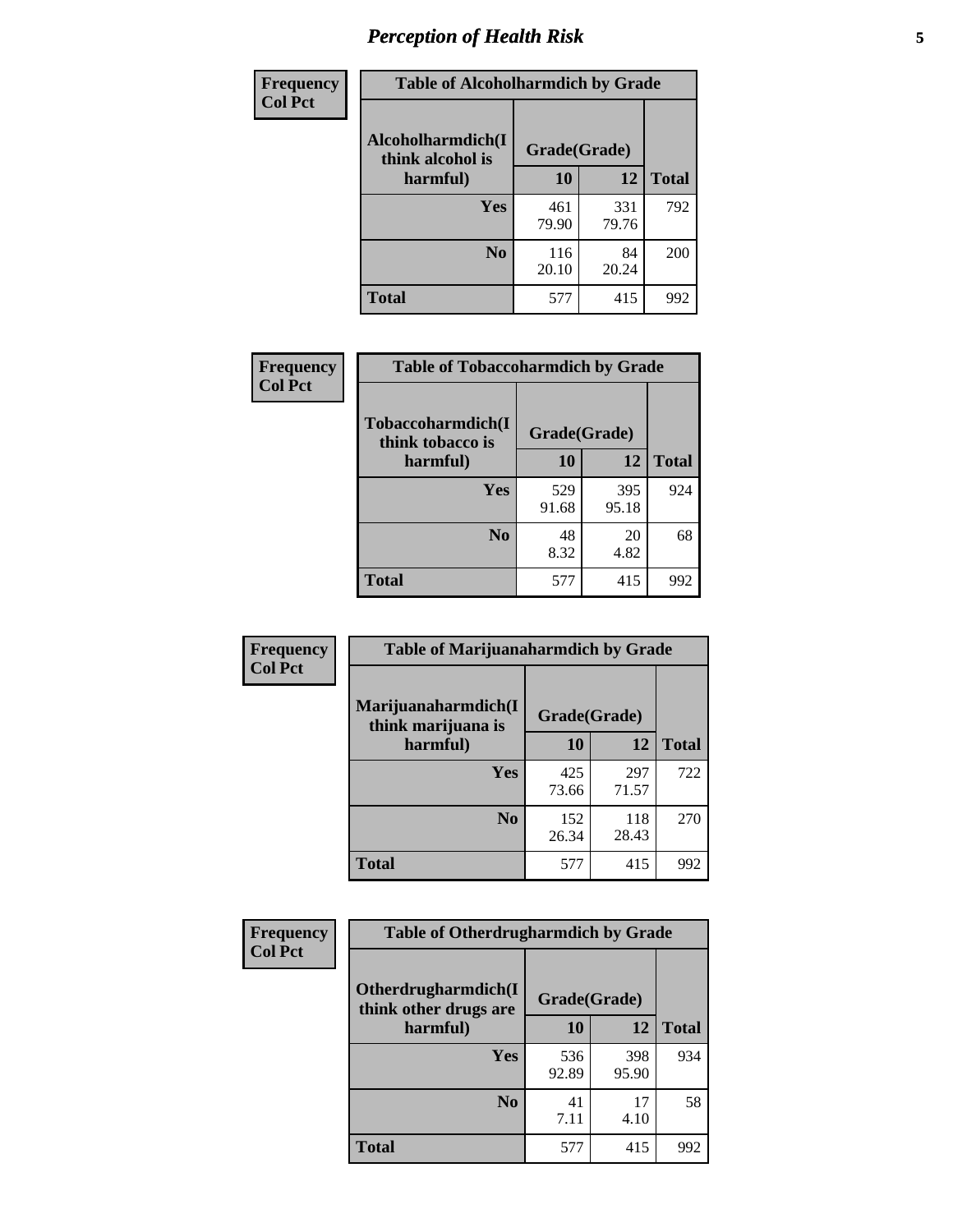# *Social Disapproval* **6**

| Frequency      | <b>Table of Alcoholpeerdich by Grade</b>                    |              |              |              |  |  |  |
|----------------|-------------------------------------------------------------|--------------|--------------|--------------|--|--|--|
| <b>Col Pct</b> | Alcoholpeerdich(My<br>friends would<br>disapprove if I used | Grade(Grade) |              |              |  |  |  |
|                | alcohol)                                                    | 10           | 12           | <b>Total</b> |  |  |  |
|                | <b>Yes</b>                                                  | 291<br>50.43 | 168<br>40.48 | 459          |  |  |  |
|                | N <sub>0</sub>                                              | 286<br>49.57 | 247<br>59.52 | 533          |  |  |  |
|                | <b>Total</b>                                                | 577          | 415          | 992          |  |  |  |

| <b>Frequency</b> |
|------------------|
| <b>Col Pct</b>   |

| <b>Table of Tobaccopeerdich by Grade</b>                    |              |              |              |  |  |  |  |
|-------------------------------------------------------------|--------------|--------------|--------------|--|--|--|--|
| Tobaccopeerdich(My<br>friends would<br>disapprove if I used |              | Grade(Grade) |              |  |  |  |  |
| tobacco)                                                    | 10           | 12           | <b>Total</b> |  |  |  |  |
| Yes                                                         | 375<br>64.99 | 236<br>56.87 | 611          |  |  |  |  |
| N <sub>0</sub>                                              | 202<br>35.01 | 179<br>43.13 | 381          |  |  |  |  |
| <b>Total</b>                                                | 577          | 415          | 992          |  |  |  |  |

| <b>Frequency</b> | <b>Table of Marijuanapeerdich by Grade</b>                    |              |              |              |  |  |  |  |
|------------------|---------------------------------------------------------------|--------------|--------------|--------------|--|--|--|--|
| <b>Col Pct</b>   | Marijuanapeerdich(My<br>friends would<br>disapprove if I used | Grade(Grade) |              |              |  |  |  |  |
|                  | marijuana)                                                    | 10           | 12           | <b>Total</b> |  |  |  |  |
|                  | <b>Yes</b>                                                    | 333<br>57.71 | 215<br>51.81 | 548          |  |  |  |  |
|                  | N <sub>0</sub>                                                | 244<br>42.29 | 200<br>48.19 | 444          |  |  |  |  |
|                  | <b>Total</b>                                                  | 577          | 415          | 992          |  |  |  |  |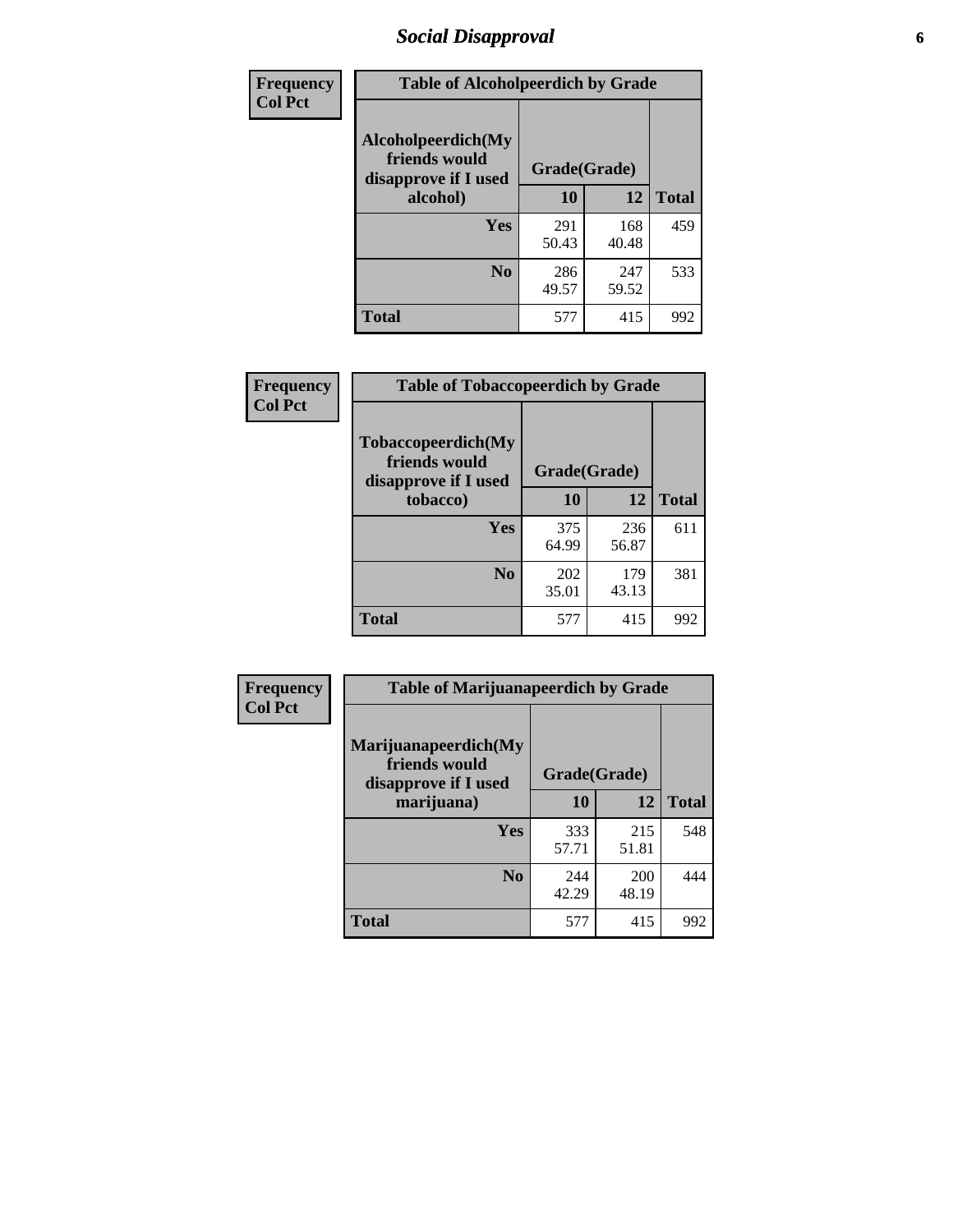# *Social Disapproval* **7**

| Frequency      | <b>Table of Otherdrugpeerdich by Grade</b>                    |              |              |              |  |  |  |  |
|----------------|---------------------------------------------------------------|--------------|--------------|--------------|--|--|--|--|
| <b>Col Pct</b> | Otherdrugpeerdich(My<br>friends would<br>disapprove if I used | Grade(Grade) |              |              |  |  |  |  |
|                | other drugs)                                                  | 10           | 12           | <b>Total</b> |  |  |  |  |
|                | Yes                                                           | 424<br>73.48 | 311<br>74.94 | 735          |  |  |  |  |
|                | N <sub>0</sub>                                                | 153<br>26.52 | 104<br>25.06 | 257          |  |  |  |  |
|                | <b>Total</b>                                                  | 577          | 415          | 992          |  |  |  |  |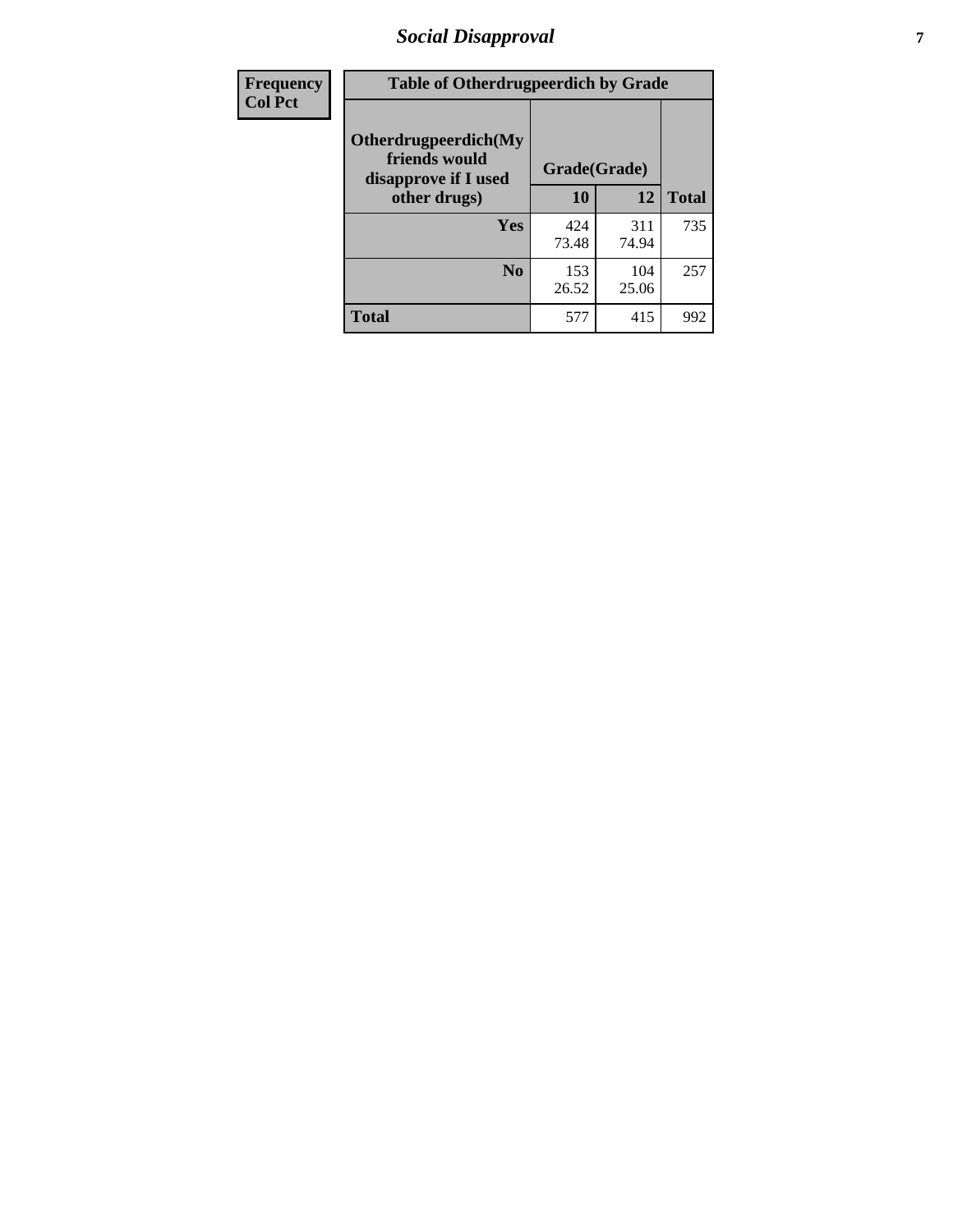#### Title IV, Part A, Schedule A **8** *Goal 2: To help ensure that all schools are safe and disciplined Baseline Data: Year 2008-2009 Student Involvement in Gang Activity*

| Frequency      | <b>Table of Gangself by Grade</b>                                                                 |                    |              |              |
|----------------|---------------------------------------------------------------------------------------------------|--------------------|--------------|--------------|
| <b>Col Pct</b> | Gangself(I<br>have<br>participated<br>in illegal<br>gang<br>activities in<br>the past 30<br>days) | Grade(Grade)<br>10 | 12           | <b>Total</b> |
|                | Yes                                                                                               | 29<br>5.03         | 16<br>3.86   | 45           |
|                | N <sub>0</sub>                                                                                    | 548<br>94.97       | 399<br>96.14 | 947          |
|                | <b>Total</b>                                                                                      | 577                | 415          | 992          |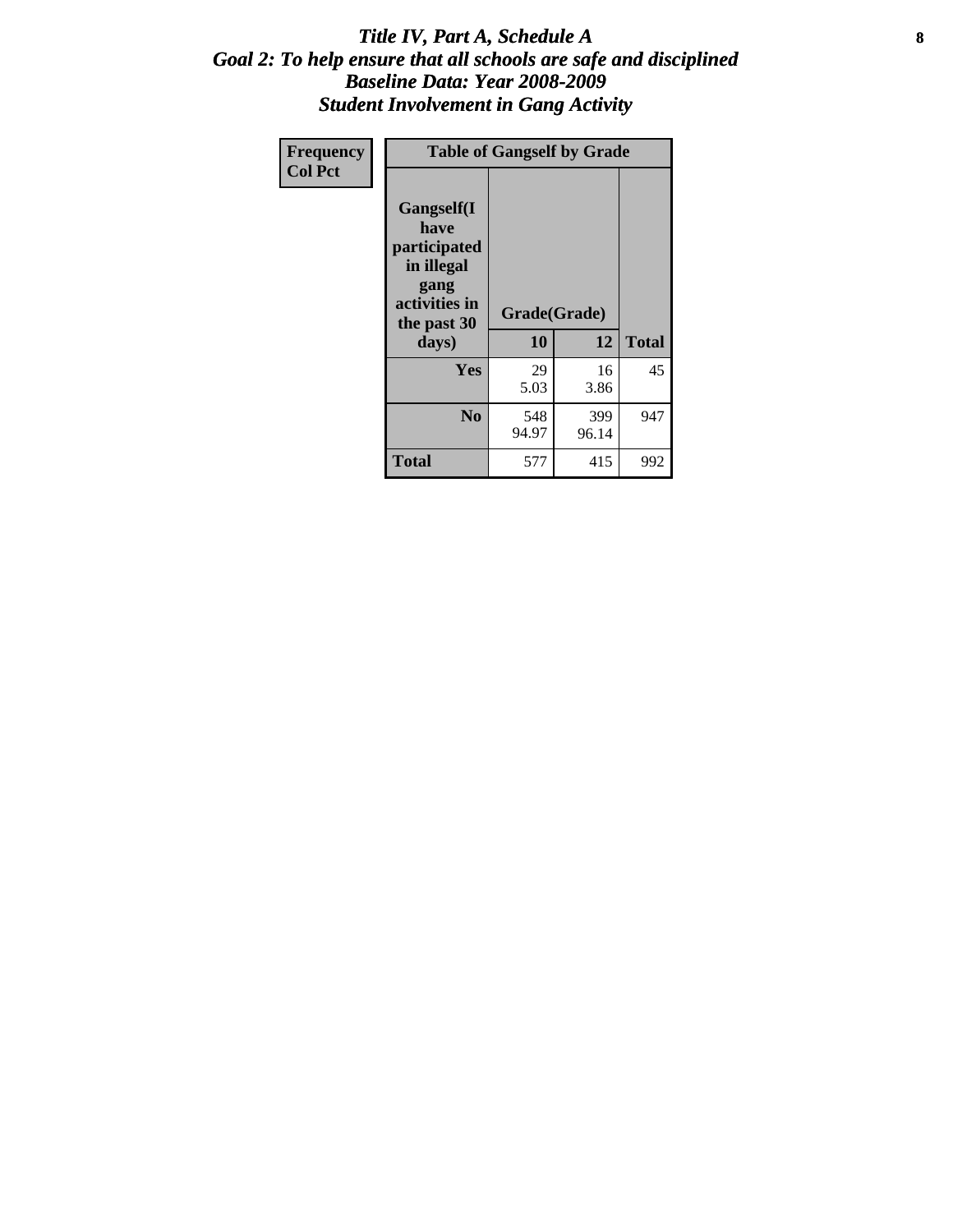# *Student Perception of School Safety* **9**

| <b>Frequency</b><br>Row Pct |
|-----------------------------|
|                             |

| <b>Table of Grade by Safeschool</b> |                                                                                                                                           |                                                        |              |             |     |  |  |  |
|-------------------------------------|-------------------------------------------------------------------------------------------------------------------------------------------|--------------------------------------------------------|--------------|-------------|-----|--|--|--|
|                                     |                                                                                                                                           | Safeschool (School is a place at which I feel<br>safe) |              |             |     |  |  |  |
| Grade(Grade)                        | <b>Somewhat</b><br><b>Somewhat</b><br><b>Strongly</b><br><b>Strongly</b><br><b>Disagree</b><br>Disagree<br><b>Total</b><br>Agree<br>Agree |                                                        |              |             |     |  |  |  |
| 10                                  | 63<br>10.92                                                                                                                               | 289<br>50.09                                           | 138<br>23.92 | 87<br>15.08 | 577 |  |  |  |
| 12                                  | 49<br>11.81                                                                                                                               | 212<br>51.08                                           | 102<br>24.58 | 52<br>12.53 | 415 |  |  |  |
| <b>Total</b>                        | 112                                                                                                                                       | 501                                                    | 240          | 139         | 992 |  |  |  |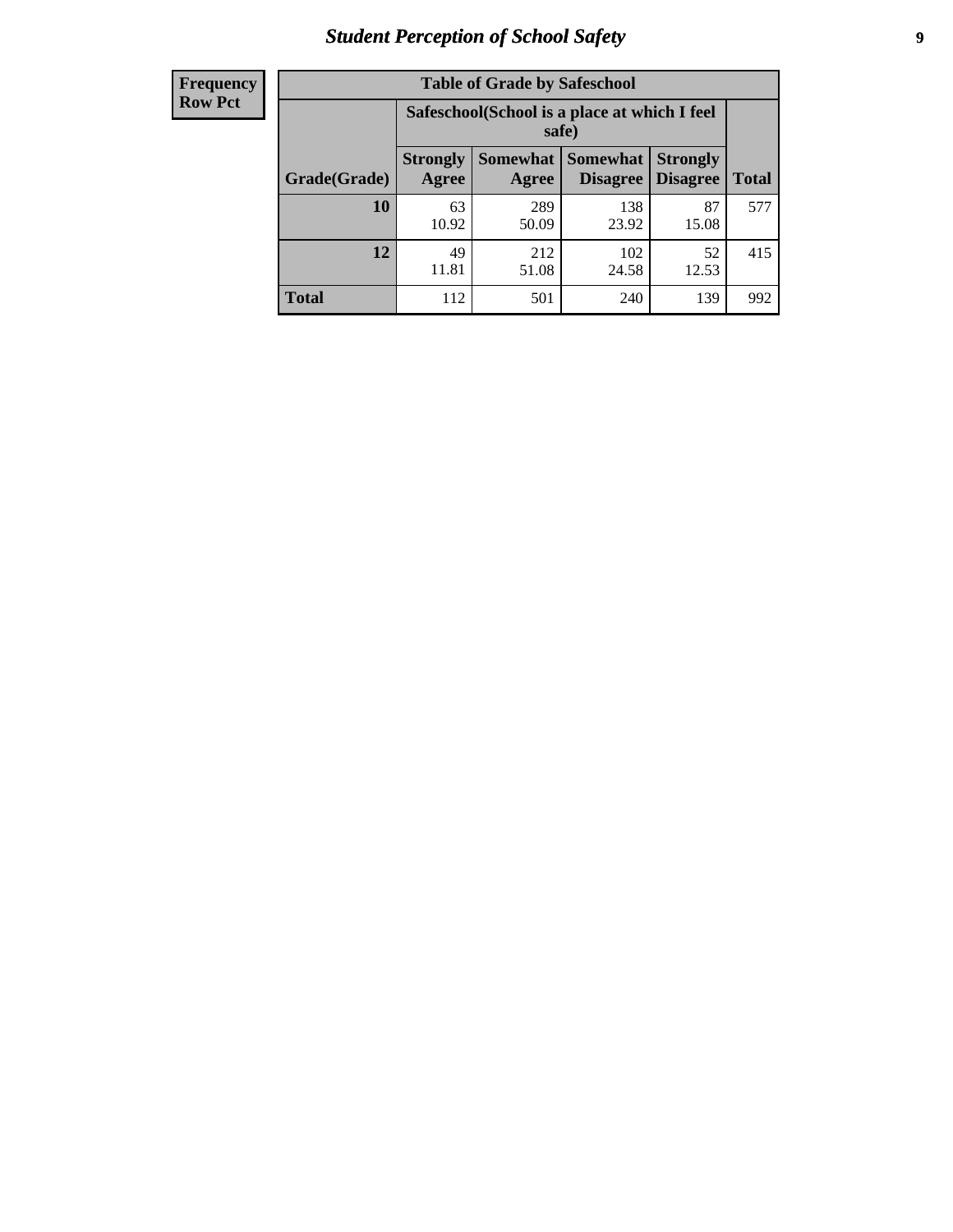#### *Students Who Have Been Bullied* **10**

| <b>Frequency</b> |
|------------------|
| Row Pct          |

| <b>Table of Grade by Bullied</b> |                             |                                                                               |                              |                          |                        |                               |                                                                                                                                                                         |       |
|----------------------------------|-----------------------------|-------------------------------------------------------------------------------|------------------------------|--------------------------|------------------------|-------------------------------|-------------------------------------------------------------------------------------------------------------------------------------------------------------------------|-------|
|                                  |                             | <b>Bullied</b> (I have been bullied by other<br>students in the past 30 days) |                              |                          |                        |                               |                                                                                                                                                                         |       |
| Grade(Grade)                     | $\mathbf{0}$<br><b>Days</b> | 1 or<br>2<br>days                                                             | 3 <sub>to</sub><br>5<br>days | <b>6 to</b><br>9<br>days | 10<br>to<br>19<br>days | <b>20</b><br>to<br>29<br>days | All<br>30<br>days                                                                                                                                                       | Total |
| 10                               | 538<br>93.24                | 13<br>2.25                                                                    | 9<br>1.56                    | 3<br>0.52                | 4<br>0.69              | 3<br>0.52                     | 1.21                                                                                                                                                                    | 577   |
| 12                               | 393<br>94.70                | 11<br>2.65                                                                    | 2<br>0.48                    | $\overline{2}$<br>0.48   | $\mathfrak{D}$<br>0.48 | 3<br>0.72                     | $\mathcal{D}_{\mathcal{A}}^{\mathcal{A}}(\mathcal{A})=\mathcal{D}_{\mathcal{A}}^{\mathcal{A}}(\mathcal{A})\mathcal{D}_{\mathcal{A}}^{\mathcal{A}}(\mathcal{A})$<br>0.48 | 415   |
| <b>Total</b>                     | 931                         | 24                                                                            | 11                           | 5                        | 6                      | 6                             | 9                                                                                                                                                                       | 992   |

 $\blacksquare$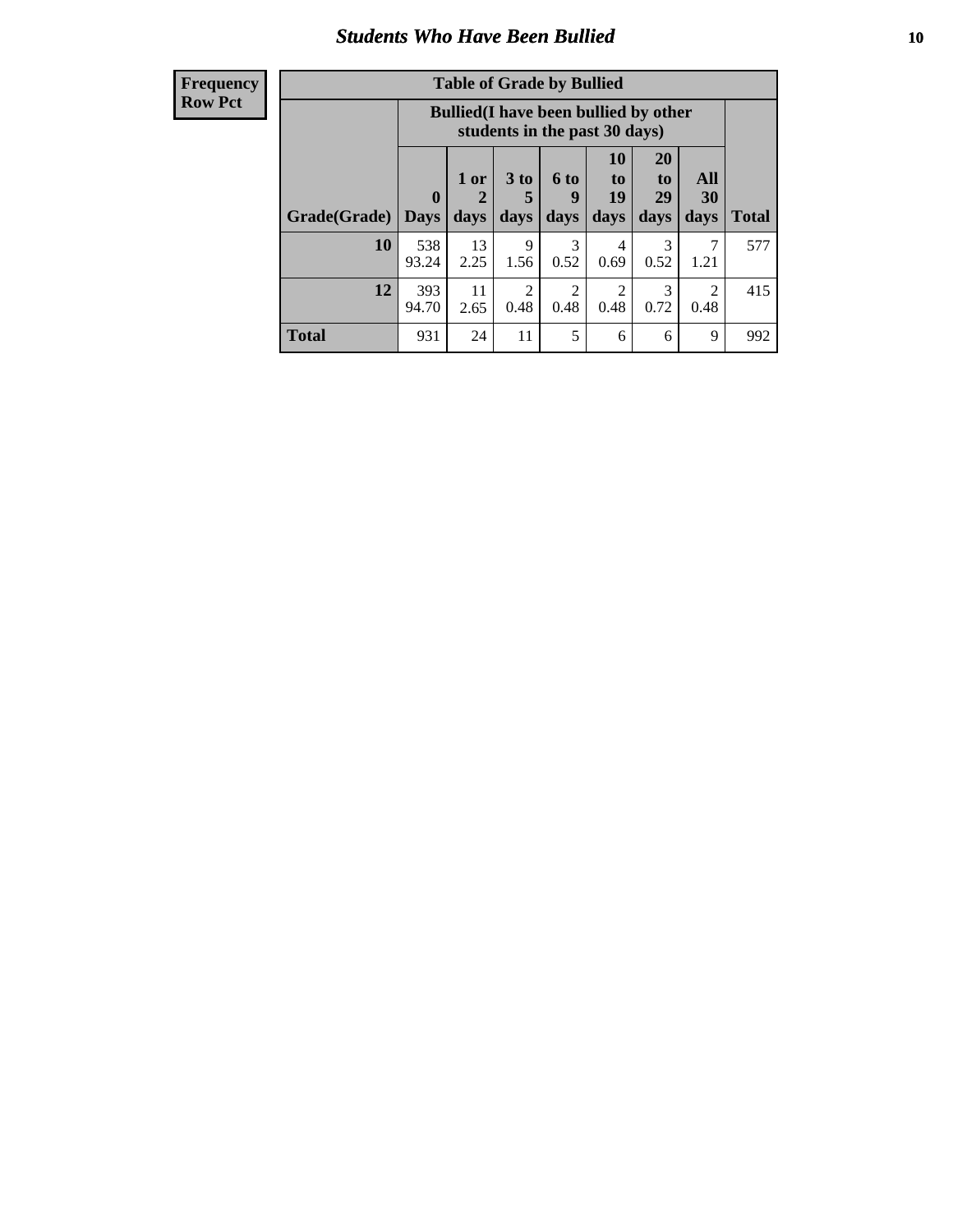### *School Climate* **11**

| Frequency      | <b>Table of SchoolClimate1 by Grade</b> |                    |              |              |  |  |  |
|----------------|-----------------------------------------|--------------------|--------------|--------------|--|--|--|
| <b>Col Pct</b> | SchoolClimate1(I<br>like school)        | Grade(Grade)<br>10 | 12           | <b>Total</b> |  |  |  |
|                | <b>Strongly Agree</b>                   | 87<br>15.08        | 73<br>17.59  | 160          |  |  |  |
|                | <b>Somewhat Agree</b>                   | 342<br>59.27       | 234<br>56.39 | 576          |  |  |  |
|                | <b>Somewhat Disagree</b>                | 81<br>14.04        | 65<br>15.66  | 146          |  |  |  |
|                | <b>Strongly Disagree</b>                | 67<br>11.61        | 43<br>10.36  | 110          |  |  |  |
|                | Total                                   | 577                | 415          | 992          |  |  |  |

| Frequency      | <b>Table of SchoolClimate2 by Grade</b>           |                    |              |              |
|----------------|---------------------------------------------------|--------------------|--------------|--------------|
| <b>Col Pct</b> | SchoolClimate2(I<br>feel successful at<br>school) | Grade(Grade)<br>10 | 12           | <b>Total</b> |
|                | <b>Strongly Agree</b>                             | 130<br>22.53       | 111<br>26.75 | 241          |
|                | <b>Somewhat Agree</b>                             | 360<br>62.39       | 245<br>59.04 | 605          |
|                | <b>Somewhat Disagree</b>                          | 63<br>10.92        | 47<br>11.33  | 110          |
|                | <b>Strongly Disagree</b>                          | 24<br>4.16         | 12<br>2.89   | 36           |
|                | <b>Total</b>                                      | 577                | 415          | 992          |

| Frequency      | <b>Table of SchoolClimate3 by Grade</b>               |              |              |              |  |
|----------------|-------------------------------------------------------|--------------|--------------|--------------|--|
| <b>Col Pct</b> | SchoolClimate3(My<br>school has high<br>standards for | Grade(Grade) |              |              |  |
|                | achievement)                                          | 10           | 12           | <b>Total</b> |  |
|                | <b>Strongly Agree</b>                                 | 180<br>31.20 | 110<br>26.51 | 290          |  |
|                | <b>Somewhat Agree</b>                                 | 295<br>51.13 | 213<br>51.33 | 508          |  |
|                | <b>Somewhat Disagree</b>                              | 77<br>13.34  | 70<br>16.87  | 147          |  |
|                | <b>Strongly Disagree</b>                              | 25<br>4.33   | 22<br>5.30   | 47           |  |
|                | Total                                                 | 577          | 415          | 992          |  |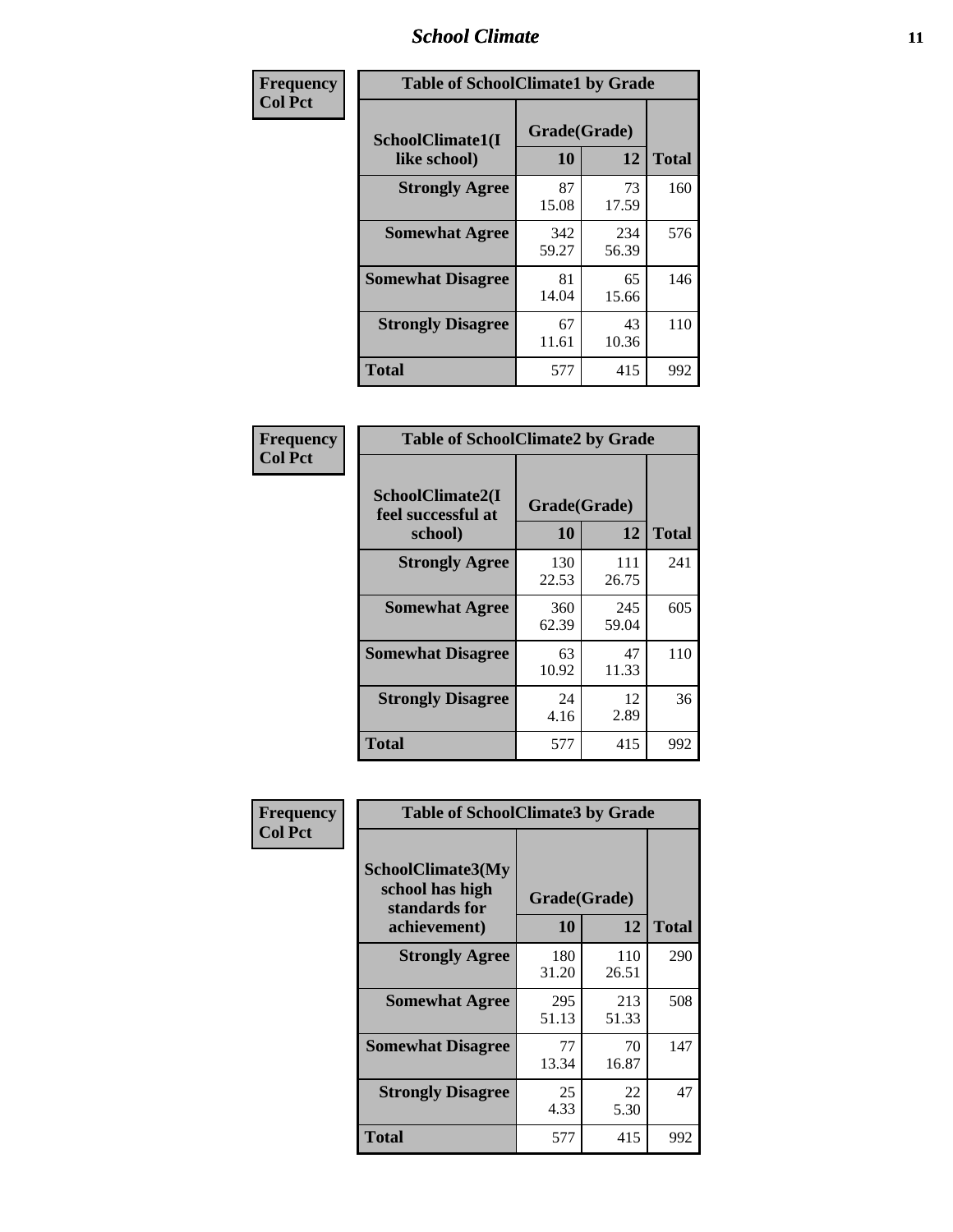### *School Climate* **12**

| Frequency      | <b>Table of SchoolClimate4 by Grade</b>                              |                    |              |              |
|----------------|----------------------------------------------------------------------|--------------------|--------------|--------------|
| <b>Col Pct</b> | <b>SchoolClimate4(My</b><br>school sets clear<br>rules for behavior) | Grade(Grade)<br>10 | 12           | <b>Total</b> |
|                | <b>Strongly Agree</b>                                                | 243<br>42.11       | 197<br>47.47 | 440          |
|                | <b>Somewhat Agree</b>                                                | 257<br>44.54       | 166<br>40.00 | 423          |
|                | <b>Somewhat Disagree</b>                                             | 54<br>9.36         | 39<br>9.40   | 93           |
|                | <b>Strongly Disagree</b>                                             | 23<br>3.99         | 13<br>3.13   | 36           |
|                | Total                                                                | 577                | 415          | 992          |

| <b>Table of SchoolClimate5 by Grade</b>                   |              |              |              |  |  |
|-----------------------------------------------------------|--------------|--------------|--------------|--|--|
| SchoolClimate5(I<br>know what to do in<br>an emergency at | Grade(Grade) |              |              |  |  |
| school)                                                   | 10           | 12           | <b>Total</b> |  |  |
| <b>Strongly Agree</b>                                     | 246<br>42.63 | 172<br>41.45 | 418          |  |  |
| <b>Somewhat Agree</b>                                     | 231<br>40.03 | 174<br>41.93 | 405          |  |  |
| <b>Somewhat Disagree</b>                                  | 70<br>12.13  | 42<br>10.12  | 112          |  |  |
| <b>Strongly Disagree</b>                                  | 30<br>5.20   | 27<br>6.51   | 57           |  |  |
| <b>Total</b>                                              | 577          | 415          | 992          |  |  |

| Frequency      | <b>Table of SchoolClimate6 by Grade</b>                  |                    |              |              |
|----------------|----------------------------------------------------------|--------------------|--------------|--------------|
| <b>Col Pct</b> | <b>SchoolClimate6(Teachers</b><br>treat me with respect) | Grade(Grade)<br>10 | 12           | <b>Total</b> |
|                | <b>Strongly Agree</b>                                    | 142<br>24.61       | 146<br>35.18 | 288          |
|                | <b>Somewhat Agree</b>                                    | 284<br>49.22       | 187<br>45.06 | 471          |
|                | <b>Somewhat Disagree</b>                                 | 112<br>19.41       | 52<br>12.53  | 164          |
|                | <b>Strongly Disagree</b>                                 | 39<br>6.76         | 30<br>7.23   | 69           |
|                | <b>Total</b>                                             | 577                | 415          | 992          |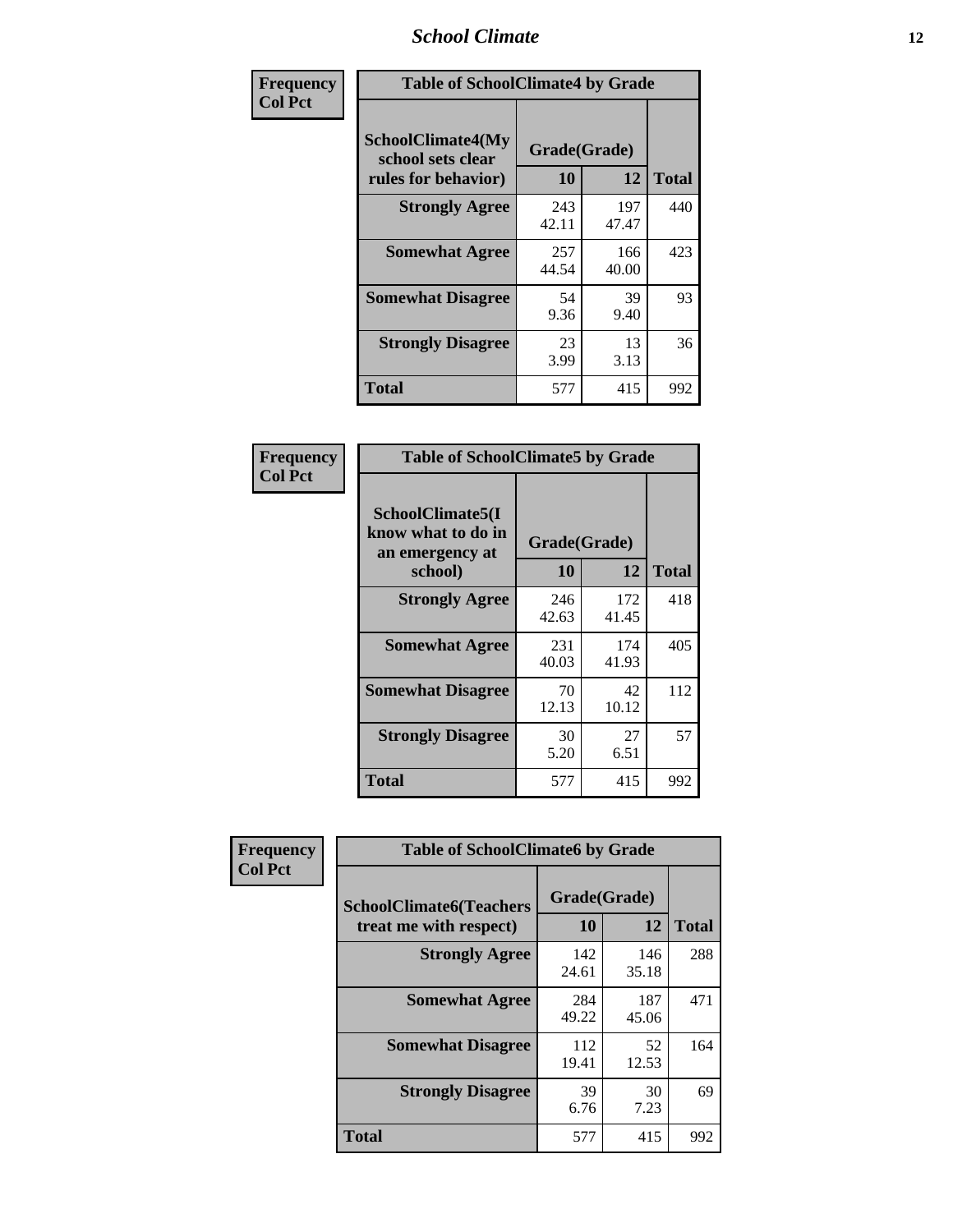### *School Climate* **13**

| Frequency      | <b>Table of SchoolClimate7 by Grade</b>                                       |                    |              |              |
|----------------|-------------------------------------------------------------------------------|--------------------|--------------|--------------|
| <b>Col Pct</b> | <b>SchoolClimate7(Behaviors</b><br>in my class allow the<br>teacher to teach) | Grade(Grade)<br>10 | 12           | <b>Total</b> |
|                | <b>Strongly Agree</b>                                                         | 101<br>17.50       | 84<br>20.24  | 185          |
|                | <b>Somewhat Agree</b>                                                         | 284<br>49.22       | 230<br>55.42 | 514          |
|                | <b>Somewhat Disagree</b>                                                      | 143<br>24.78       | 70<br>16.87  | 213          |
|                | <b>Strongly Disagree</b>                                                      | 49<br>8.49         | 31<br>7.47   | 80           |
|                | <b>Total</b>                                                                  | 577                | 415          | 992          |

| Frequency      | <b>Table of SchoolClimate8 by Grade</b>                                              |                    |              |              |
|----------------|--------------------------------------------------------------------------------------|--------------------|--------------|--------------|
| <b>Col Pct</b> | <b>SchoolClimate8(Students</b><br>are frequently<br>recognized for good<br>behavior) | Grade(Grade)<br>10 | 12           | <b>Total</b> |
|                | <b>Strongly Agree</b>                                                                | 83<br>14.38        | 60<br>14.46  | 143          |
|                | <b>Somewhat Agree</b>                                                                | 251<br>43.50       | 173<br>41.69 | 424          |
|                | <b>Somewhat Disagree</b>                                                             | 156<br>27.04       | 122<br>29.40 | 278          |
|                | <b>Strongly Disagree</b>                                                             | 87<br>15.08        | 60<br>14.46  | 147          |
|                | Total                                                                                | 577                | 415          | 992          |

| Frequency      | <b>Table of SchoolClimate9 by Grade</b>                                           |                    |              |              |
|----------------|-----------------------------------------------------------------------------------|--------------------|--------------|--------------|
| <b>Col Pct</b> | SchoolClimate9(School<br>counselor would be<br>helpful if I needed<br>assistance) | Grade(Grade)<br>10 | 12           | <b>Total</b> |
|                | <b>Strongly Agree</b>                                                             | 180<br>31.20       | 164<br>39.52 | 344          |
|                | <b>Somewhat Agree</b>                                                             | 256<br>44.37       | 150<br>36.14 | 406          |
|                | <b>Somewhat Disagree</b>                                                          | 86<br>14.90        | 54<br>13.01  | 140          |
|                | <b>Strongly Disagree</b>                                                          | 55<br>9.53         | 47<br>11.33  | 102          |
|                | <b>Total</b>                                                                      | 577                | 415          | 992          |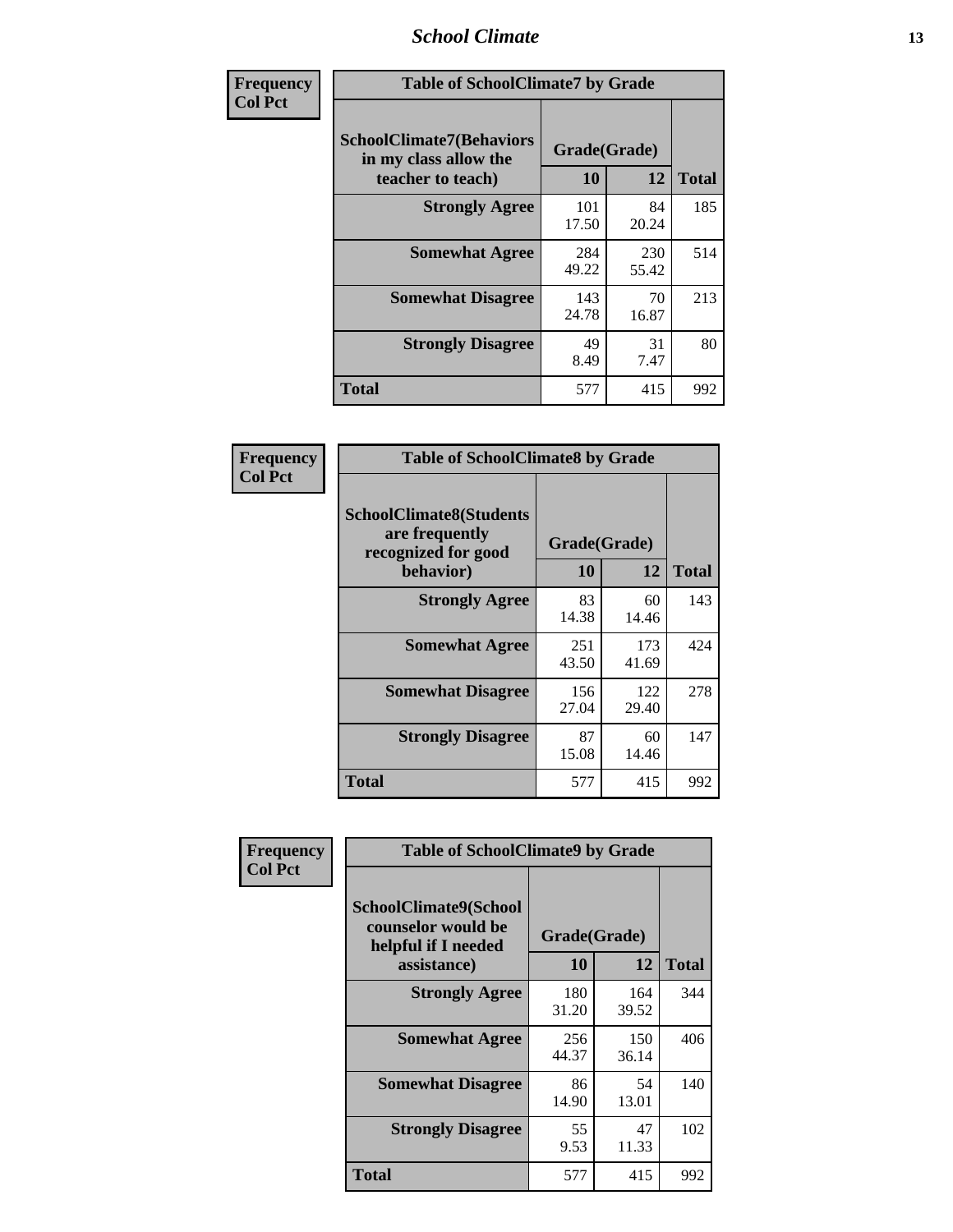### *Reasons for Dropping Out* **14**

| Frequency      | <b>Table of Dropoutreason by Grade</b>                                   |                           |              |              |
|----------------|--------------------------------------------------------------------------|---------------------------|--------------|--------------|
| <b>Col Pct</b> | Dropoutreason(If<br>I dropped out the<br>reason would<br>most likely be) | Grade(Grade)<br><b>10</b> | 12           | <b>Total</b> |
|                | Won't Drop out                                                           | 358<br>62.05              | 258<br>62.17 | 616          |
|                | <b>Bored</b>                                                             | 89<br>15.42               | 52<br>12.53  | 141          |
|                | <b>Family Reasons</b>                                                    | 43<br>7.45                | 33<br>7.95   | 76           |
|                | <b>Being Bullied</b>                                                     | 7<br>1.21                 | 3<br>0.72    | 10           |
|                | <b>Other</b>                                                             | 80<br>13.86               | 69<br>16.63  | 149          |
|                | Total                                                                    | 577                       | 415          | 992          |

| Frequency      | <b>Table of Dropout by Grade</b>                            |              |              |              |  |
|----------------|-------------------------------------------------------------|--------------|--------------|--------------|--|
| <b>Col Pct</b> | Dropout(I<br>have<br>thought<br>about<br>dropping<br>out of | Grade(Grade) |              |              |  |
|                | school)                                                     | 10           | 12           | <b>Total</b> |  |
|                | Yes                                                         | 162<br>28.08 | 100<br>24.10 | 262          |  |
|                | N <sub>0</sub>                                              | 415<br>71.92 | 315<br>75.90 | 730          |  |
|                | <b>Total</b>                                                | 577          | 415          | 992          |  |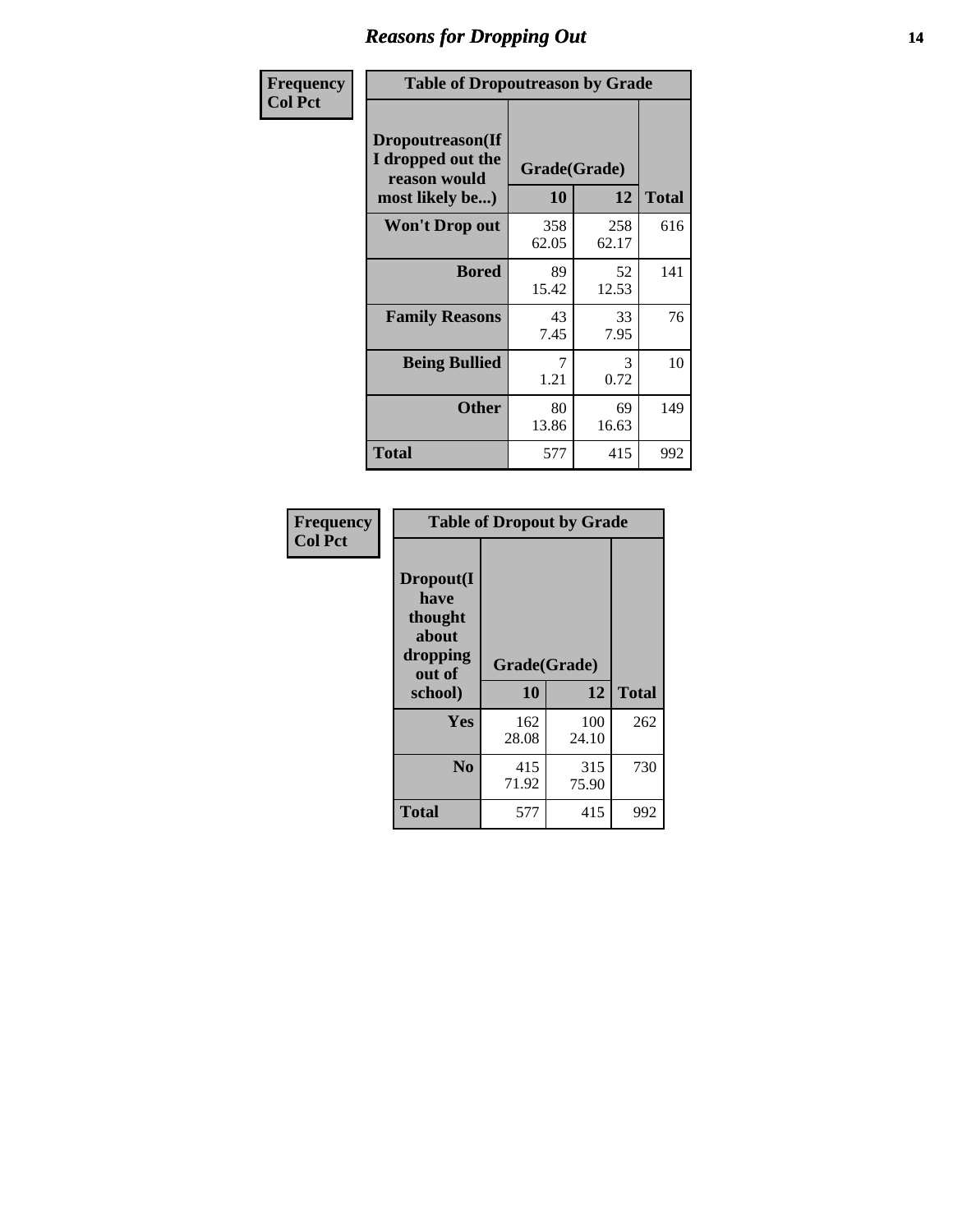*School Safety* **15**

| Frequency      | <b>Table of Gangself by Grade</b>                                                                 |                          |              |              |
|----------------|---------------------------------------------------------------------------------------------------|--------------------------|--------------|--------------|
| <b>Col Pct</b> | Gangself(I<br>have<br>participated<br>in illegal<br>gang<br>activities in<br>the past 30<br>days) | Grade(Grade)<br>10<br>12 |              | <b>Total</b> |
|                | Yes                                                                                               | 29<br>5.03               | 16<br>3.86   | 45           |
|                | N <sub>o</sub>                                                                                    | 548<br>94.97             | 399<br>96.14 | 947          |
|                | <b>Total</b>                                                                                      | 577                      | 415          | 992          |

| Frequency<br><b>Col Pct</b> | <b>Table of Gangpeers by Grade</b>                                                                                             |                    |              |              |
|-----------------------------|--------------------------------------------------------------------------------------------------------------------------------|--------------------|--------------|--------------|
|                             | <b>Gangpeers</b> (I<br>have friends<br>who have<br>participated<br>in illegal<br>gang<br>activities in<br>the past 30<br>days) | Grade(Grade)<br>10 | 12           | <b>Total</b> |
|                             | <b>Yes</b>                                                                                                                     | 205<br>35.53       | 103<br>24.82 | 308          |
|                             | N <sub>0</sub>                                                                                                                 | 372<br>64.47       | 312<br>75.18 | 684          |
|                             | <b>Total</b>                                                                                                                   | 577                | 415          | 992          |

| Frequency      |                                                                    | <b>Table of Pickedon by Grade</b> |             |              |  |  |  |  |  |  |  |
|----------------|--------------------------------------------------------------------|-----------------------------------|-------------|--------------|--|--|--|--|--|--|--|
| <b>Col Pct</b> | <b>Pickedon(I have</b><br>been picked on or<br>teased at school in | Grade(Grade)                      |             |              |  |  |  |  |  |  |  |
|                | the past 30 days)                                                  | 10                                | 12          | <b>Total</b> |  |  |  |  |  |  |  |
|                | <b>Strongly Agree</b>                                              | 34<br>5.89                        | 19<br>4.58  | 53           |  |  |  |  |  |  |  |
|                | <b>Somewhat Agree</b>                                              | 77<br>13.34                       | 43<br>10.36 | 120          |  |  |  |  |  |  |  |
|                | <b>Somewhat Disagree</b>                                           | 81<br>14.04                       | 67<br>16.14 | 148          |  |  |  |  |  |  |  |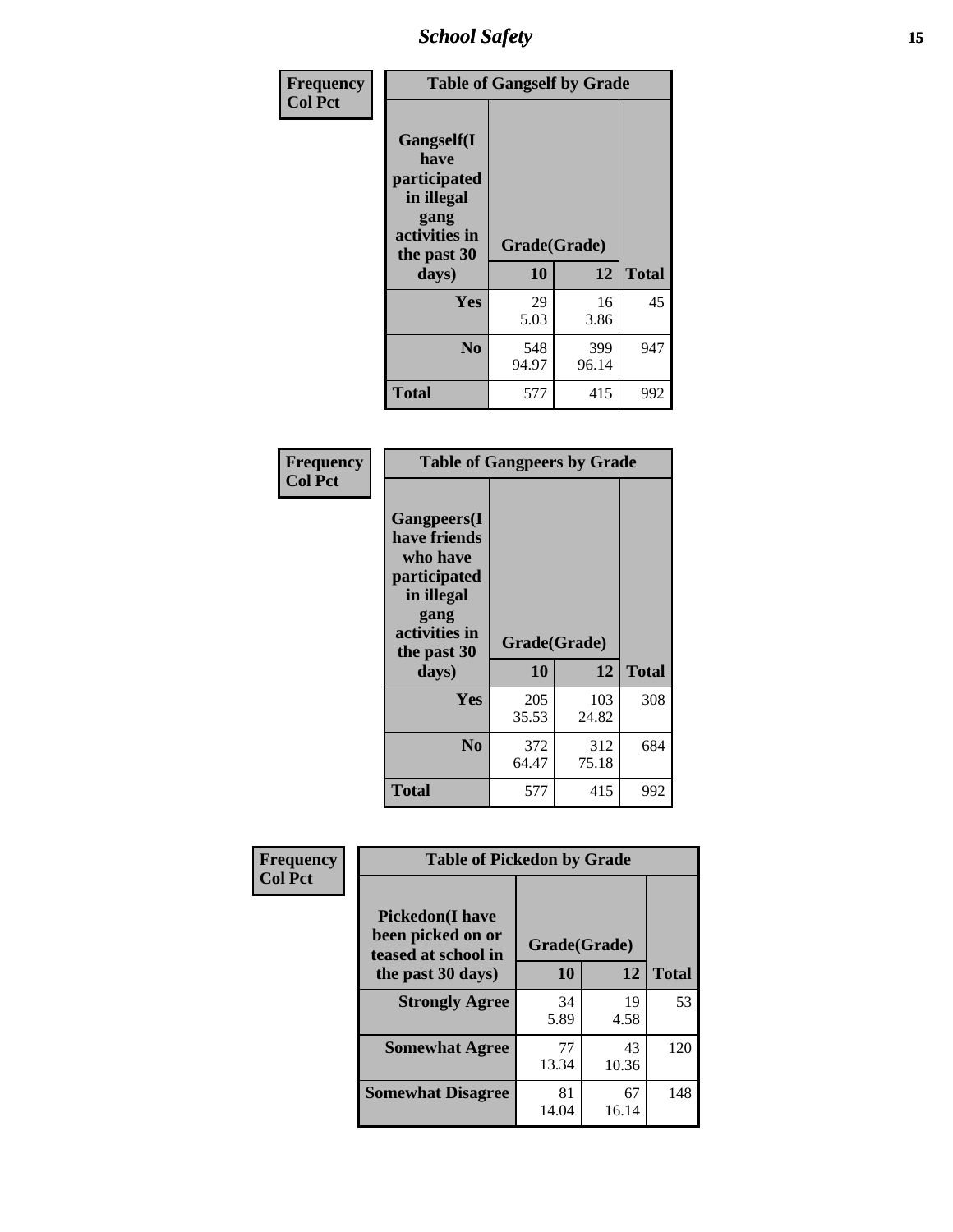# *School Safety* **16**

| <b>Frequency</b> | <b>Table of Pickedon by Grade</b>                                                        |                           |              |              |
|------------------|------------------------------------------------------------------------------------------|---------------------------|--------------|--------------|
| <b>Col Pct</b>   | <b>Pickedon</b> (I have<br>been picked on or<br>teased at school in<br>the past 30 days) | Grade(Grade)<br><b>10</b> | 12           | <b>Total</b> |
|                  | <b>Strongly Disagree</b>                                                                 | 385<br>66.72              | 286<br>68.92 | 671          |
|                  | Total                                                                                    | 577                       | 415          | 992          |

| Frequency      |                                                          | <b>Table of Safeschool by Grade</b> |              |              |  |  |  |  |  |  |  |
|----------------|----------------------------------------------------------|-------------------------------------|--------------|--------------|--|--|--|--|--|--|--|
| <b>Col Pct</b> | Safeschool(School<br>is a place at which I<br>feel safe) | Grade(Grade)<br>10                  | 12           | <b>Total</b> |  |  |  |  |  |  |  |
|                | <b>Strongly Agree</b>                                    | 63<br>10.92                         | 49<br>11.81  | 112          |  |  |  |  |  |  |  |
|                | <b>Somewhat Agree</b>                                    | 289<br>50.09                        | 212<br>51.08 | 501          |  |  |  |  |  |  |  |
|                | <b>Somewhat Disagree</b>                                 | 138<br>23.92                        | 102<br>24.58 | 240          |  |  |  |  |  |  |  |
|                | <b>Strongly Disagree</b>                                 | 87<br>15.08                         | 52<br>12.53  | 139          |  |  |  |  |  |  |  |
|                | <b>Total</b>                                             | 577                                 | 415          | 992          |  |  |  |  |  |  |  |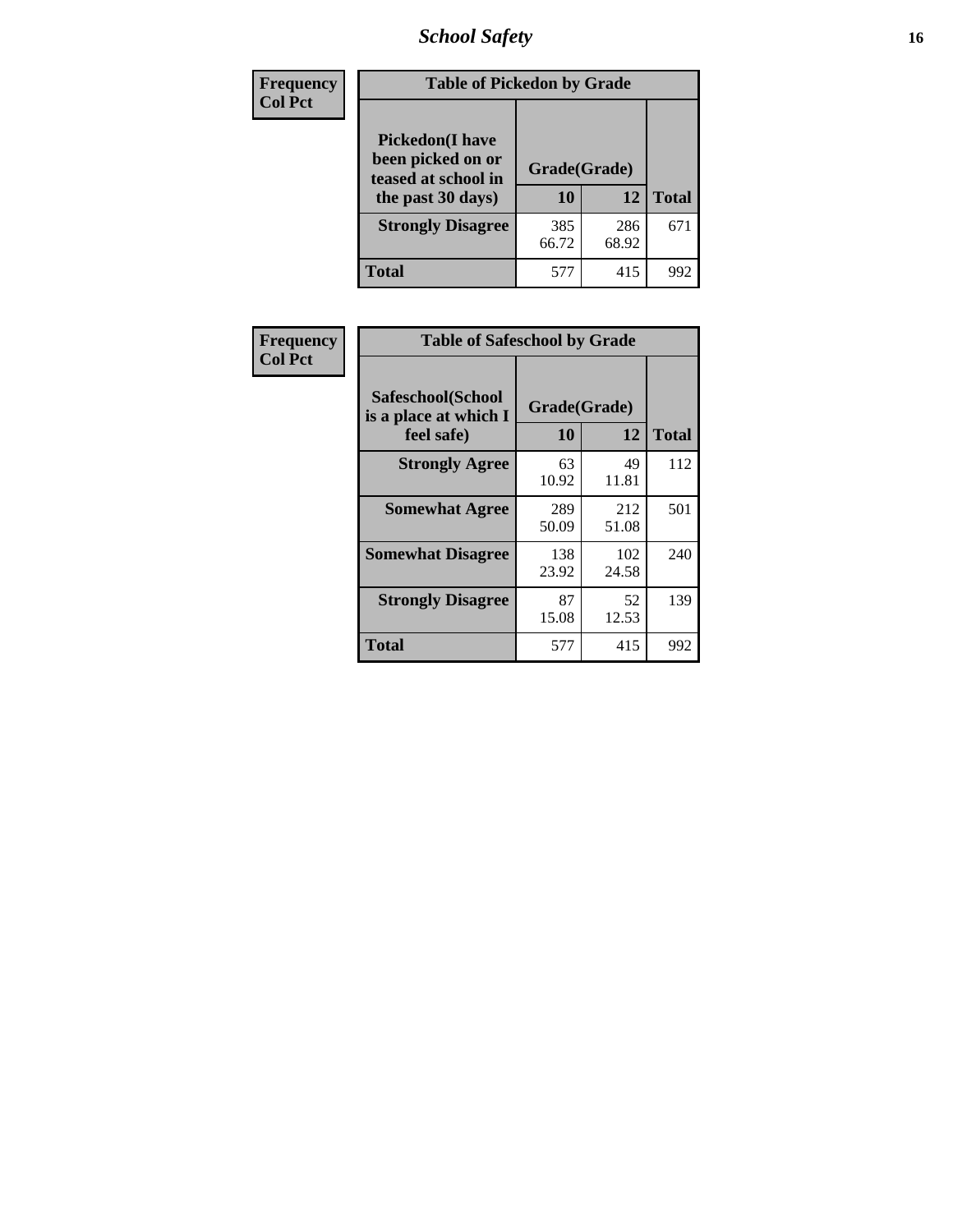*School Safety* **17**

| <b>Table of Grade by Bullied</b> |              |                                                                               |                              |                        |                               |                               |                          |       |  |  |  |  |
|----------------------------------|--------------|-------------------------------------------------------------------------------|------------------------------|------------------------|-------------------------------|-------------------------------|--------------------------|-------|--|--|--|--|
|                                  |              | <b>Bullied</b> (I have been bullied by other<br>students in the past 30 days) |                              |                        |                               |                               |                          |       |  |  |  |  |
| <b>Grade</b> (Grade)   Days      | $\bf{0}$     | 1 or<br>days                                                                  | 3 <sub>to</sub><br>5<br>days | 6 to<br>9<br>days      | <b>10</b><br>to<br>19<br>days | <b>20</b><br>to<br>29<br>days | All<br><b>30</b><br>days | Total |  |  |  |  |
| 10                               | 538<br>93.24 | 13<br>2.25                                                                    | 9<br>1.56                    | 3<br>0.52              | 4<br>0.69                     | 3<br>0.52                     | 1.21                     | 577   |  |  |  |  |
| 12                               | 393<br>94.70 | 11<br>2.65                                                                    | $\overline{2}$<br>0.48       | $\mathfrak{D}$<br>0.48 | 2<br>0.48                     | 3<br>0.72                     | $\mathcal{D}$<br>0.48    | 415   |  |  |  |  |
| <b>Total</b>                     | 931          | 24                                                                            | 11                           | 5                      | 6                             | 6                             | 9                        | 992   |  |  |  |  |

| <b>Frequency</b> |
|------------------|
| <b>Row Pct</b>   |

| <b>Table of Grade by Bulliedothers</b> |              |                                                                |                      |               |                       |                |           |              |  |  |  |  |
|----------------------------------------|--------------|----------------------------------------------------------------|----------------------|---------------|-----------------------|----------------|-----------|--------------|--|--|--|--|
|                                        |              | <b>Bulliedothers</b> (I bullied others in the past<br>30 days) |                      |               |                       |                |           |              |  |  |  |  |
|                                        | $\bf{0}$     | $1$ or<br>2                                                    | 3 <sub>to</sub><br>5 | 6 to<br>9     | <b>10</b><br>to<br>19 | 20<br>to<br>29 | All<br>30 |              |  |  |  |  |
| Grade(Grade)   Days                    |              | days                                                           | days                 | days          | days                  | days           | days      | <b>Total</b> |  |  |  |  |
| 10                                     | 539<br>93.41 | 13<br>2.25                                                     | 9<br>1.56            | 0.17          | 6<br>1.04             | 5<br>0.87      | 4<br>0.69 | 577          |  |  |  |  |
| 12                                     | 386<br>93.01 | 11<br>2.65                                                     | 3<br>0.72            | 0.24          | 3<br>0.72             | 5<br>1.20      | 6<br>1.45 | 415          |  |  |  |  |
| <b>Total</b>                           | 925          | 24                                                             | 12                   | $\mathcal{D}$ | 9                     | 10             | 10        | 992          |  |  |  |  |

| Frequency<br><b>Row Pct</b> | <b>Table of Grade by Weaponschool</b> |                             |                                                                  |                              |                        |                        |              |  |  |  |  |
|-----------------------------|---------------------------------------|-----------------------------|------------------------------------------------------------------|------------------------------|------------------------|------------------------|--------------|--|--|--|--|
|                             |                                       |                             | <b>Weaponschool</b> (I brought a<br>weapon to school in the past | 30 days)                     |                        |                        |              |  |  |  |  |
|                             | Grade(Grade)                          | $\mathbf{0}$<br><b>Days</b> | 1 or<br>2<br>days                                                | 3 <sub>to</sub><br>5<br>days | 20<br>to<br>29<br>days | All<br>30<br>days      | <b>Total</b> |  |  |  |  |
|                             | 10                                    | 561<br>97.23                | 8<br>1.39                                                        | $\overline{2}$<br>0.35       | 2<br>0.35              | 4<br>0.69              | 577          |  |  |  |  |
|                             | 12                                    | 404<br>97.35                | 4<br>0.96                                                        | 0.24                         | 4<br>0.96              | $\mathfrak{D}$<br>0.48 | 415          |  |  |  |  |
|                             | <b>Total</b>                          | 965                         | 12                                                               | 3                            | 6                      | 6                      | 992          |  |  |  |  |

ł,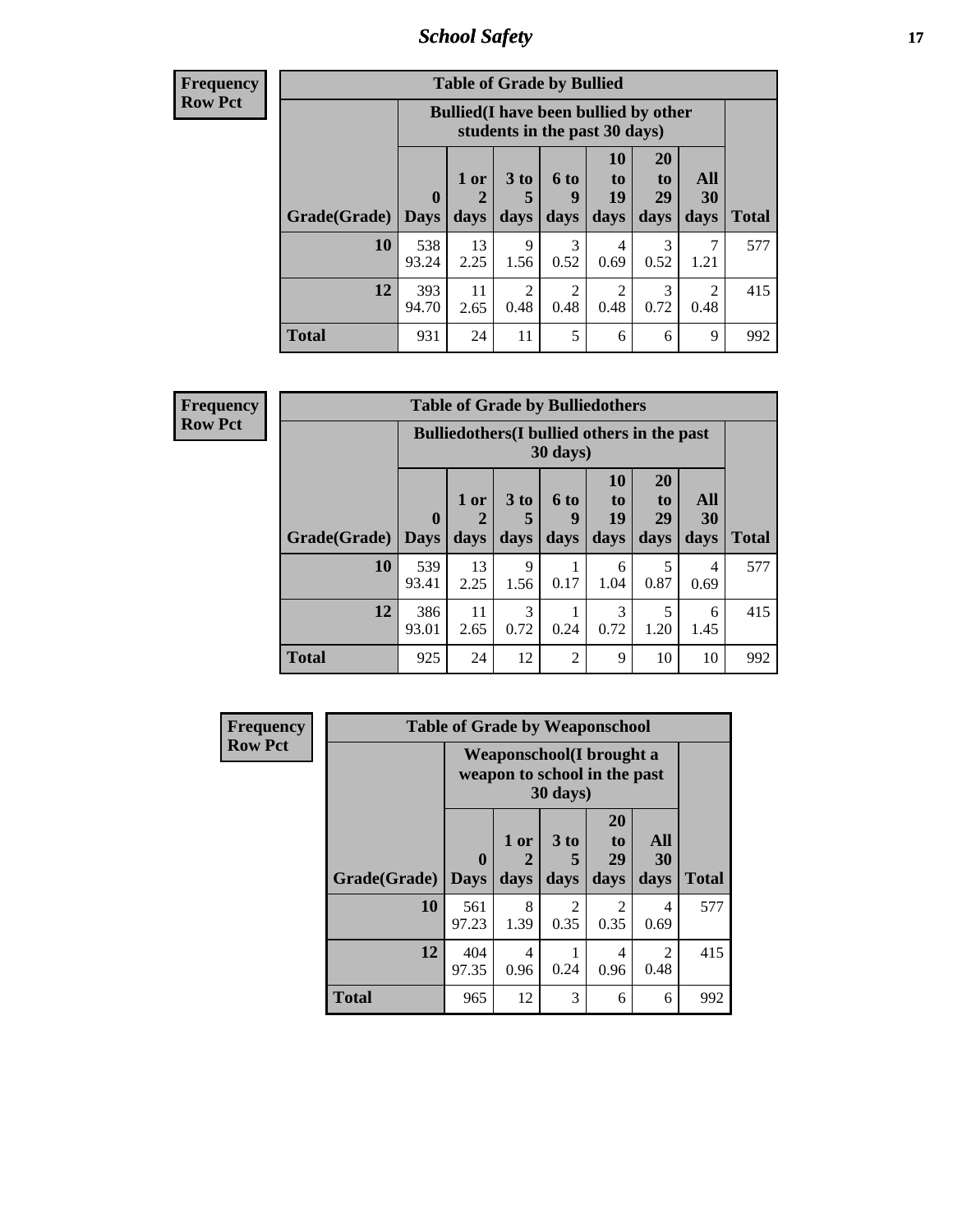*School Safety* **18**

| <b>Frequency</b> |              |                  | <b>Table of Grade by Absentunsafe</b>                                           |                      |                        |                |                        |                        |              |
|------------------|--------------|------------------|---------------------------------------------------------------------------------|----------------------|------------------------|----------------|------------------------|------------------------|--------------|
| Row Pct          |              |                  | Absentunsafe(I have missed school<br>because I felt unsafe in the past 30 days) |                      |                        |                |                        |                        |              |
|                  |              | $\boldsymbol{0}$ | 1 or<br>2                                                                       | 3 <sub>to</sub><br>5 | <b>6 to</b>            | 10<br>to<br>19 | <b>20</b><br>to<br>29  | All<br>30              |              |
|                  | Grade(Grade) | <b>Days</b>      | days                                                                            | days                 | days                   | days           | days                   | days                   | <b>Total</b> |
|                  | 10           | 548<br>94.97     | 17<br>2.95                                                                      | 3<br>0.52            | $\mathfrak{D}$<br>0.35 | 0.17           | $\mathfrak{D}$<br>0.35 | 4<br>0.69              | 577          |
|                  | 12           | 399<br>96.14     | 6<br>1.45                                                                       | 5<br>1.20            | $\Omega$<br>0.00       | 0.24           | $\overline{2}$<br>0.48 | $\overline{2}$<br>0.48 | 415          |
|                  | <b>Total</b> | 947              | 23                                                                              | 8                    | $\overline{2}$         | $\overline{2}$ | 4                      | 6                      | 992          |
|                  |              |                  |                                                                                 |                      |                        |                |                        |                        |              |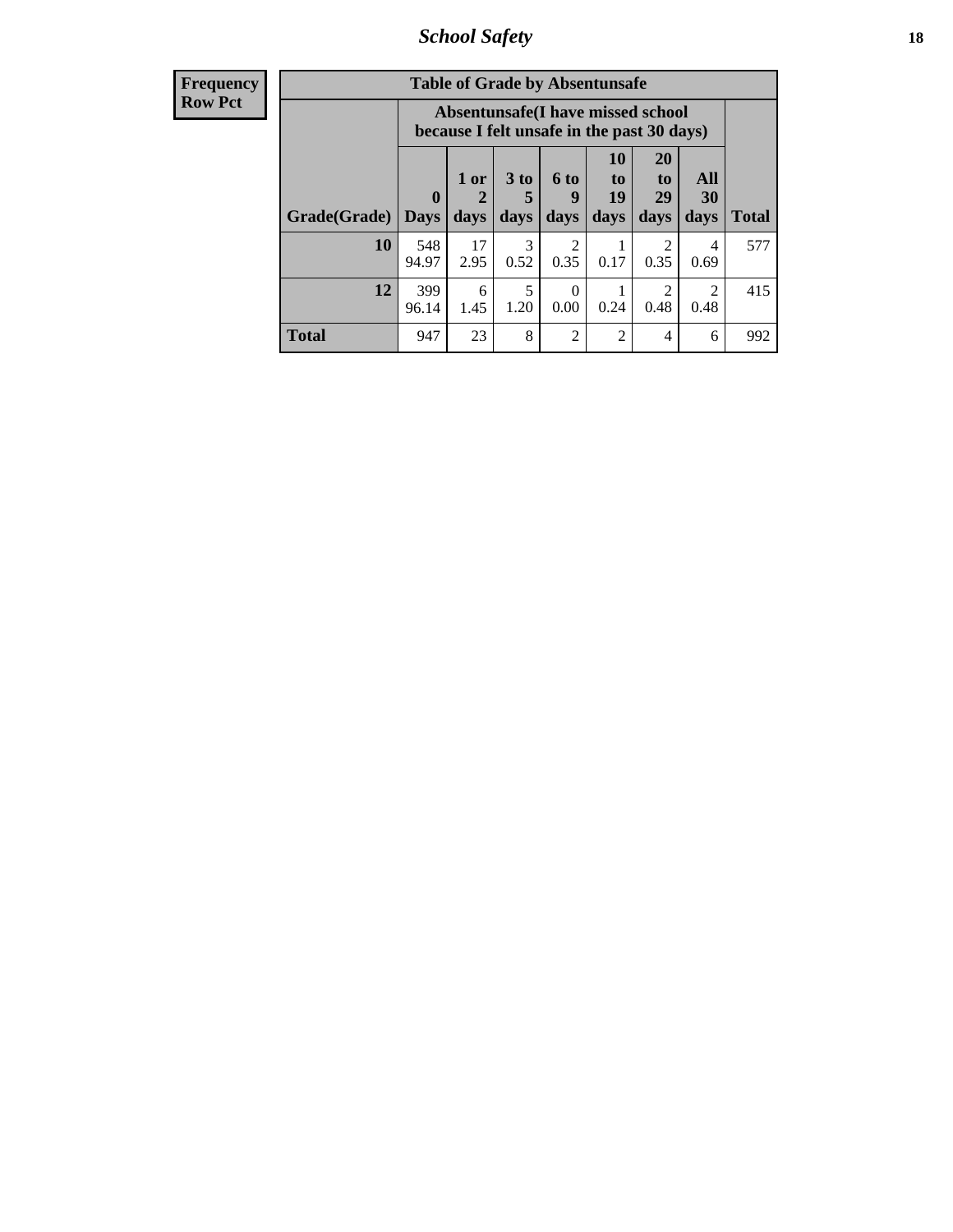# *Drug Use During Last 30 Days* **19**

#### **Frequency Row Pct**

| <b>Table of Grade by Alcohol</b> |                                 |                                     |                 |                 |                 |               |                     |              |  |  |  |  |
|----------------------------------|---------------------------------|-------------------------------------|-----------------|-----------------|-----------------|---------------|---------------------|--------------|--|--|--|--|
|                                  |                                 | Alcohol (Alcohol use, past 30 days) |                 |                 |                 |               |                     |              |  |  |  |  |
| Grade(Grade)                     | <b>Did</b><br>not<br><b>use</b> | $1 - 2$<br>days                     | $3 - 5$<br>days | $6 - 9$<br>days | $10-19$<br>days | 20-29<br>days | <b>Every</b><br>day | <b>Total</b> |  |  |  |  |
| 10                               | 461<br>79.90                    | 36<br>6.24                          | 25<br>4.33      | 11<br>1.91      | 18<br>3.12      | 13<br>2.25    | 13<br>2.25          | 577          |  |  |  |  |
| 12                               | 278<br>66.99                    | 54<br>13.01                         | 35<br>8.43      | 11<br>2.65      | 23<br>5.54      | 9<br>2.17     | 5<br>1.20           | 415          |  |  |  |  |
| <b>Total</b>                     | 739                             | 90                                  | 60              | 22              | 41              | 22            | 18                  | 992          |  |  |  |  |

#### **Frequency Row Pct**

| <b>Table of Grade by Cigarettes</b> |                                 |                                                   |                 |                 |                 |                        |                     |              |  |  |  |
|-------------------------------------|---------------------------------|---------------------------------------------------|-----------------|-----------------|-----------------|------------------------|---------------------|--------------|--|--|--|
|                                     |                                 | Cigarettes (Smoking tobacco use,<br>past 30 days) |                 |                 |                 |                        |                     |              |  |  |  |
| Grade(Grade)                        | <b>Did</b><br>not<br><b>use</b> | $1 - 2$<br>days                                   | $3 - 5$<br>days | $6 - 9$<br>days | $10-19$<br>days | 20-29<br>days          | <b>Every</b><br>day | <b>Total</b> |  |  |  |
| 10                                  | 522<br>90.47                    | 20<br>3.47                                        | 11<br>1.91      | 0.17            | 8<br>1.39       | $\mathfrak{D}$<br>0.35 | 13<br>2.25          | 577          |  |  |  |
| 12                                  | 336<br>80.96                    | 22<br>5.30                                        | 10<br>2.41      | 6<br>1.45       | 9<br>2.17       | 13<br>3.13             | 19<br>4.58          | 415          |  |  |  |
| <b>Total</b>                        | 858                             | 42                                                | 21              | 7               | 17              | 15                     | 32                  | 992          |  |  |  |

**Frequency Row Pct**

| <b>Table of Grade by Smokeless</b> |                                 |                                                        |                        |                  |                 |                   |                     |              |  |  |  |
|------------------------------------|---------------------------------|--------------------------------------------------------|------------------------|------------------|-----------------|-------------------|---------------------|--------------|--|--|--|
|                                    |                                 | <b>Smokeless</b> (Chewing tobaccouse,<br>past 30 days) |                        |                  |                 |                   |                     |              |  |  |  |
| Grade(Grade)                       | <b>Did</b><br>not<br><b>use</b> | $1 - 2$<br>days                                        | $3 - 5$<br>days        | $6-9$<br>days    | $10-19$<br>days | $20 - 29$<br>days | <b>Every</b><br>day | <b>Total</b> |  |  |  |
| 10                                 | 567<br>98.27                    | 2<br>0.35                                              | $\overline{c}$<br>0.35 | $\Omega$<br>0.00 | 0.17            | 0.17              | 4<br>0.69           | 577          |  |  |  |
| 12                                 | 401<br>96.63                    | 2<br>0.48                                              | 0.24                   | 0.24             | 0.24            | 5<br>1.20         | 4<br>0.96           | 415          |  |  |  |
| <b>Total</b>                       | 968                             | 4                                                      | 3                      | -                | $\overline{2}$  | 6                 | 8                   | 992          |  |  |  |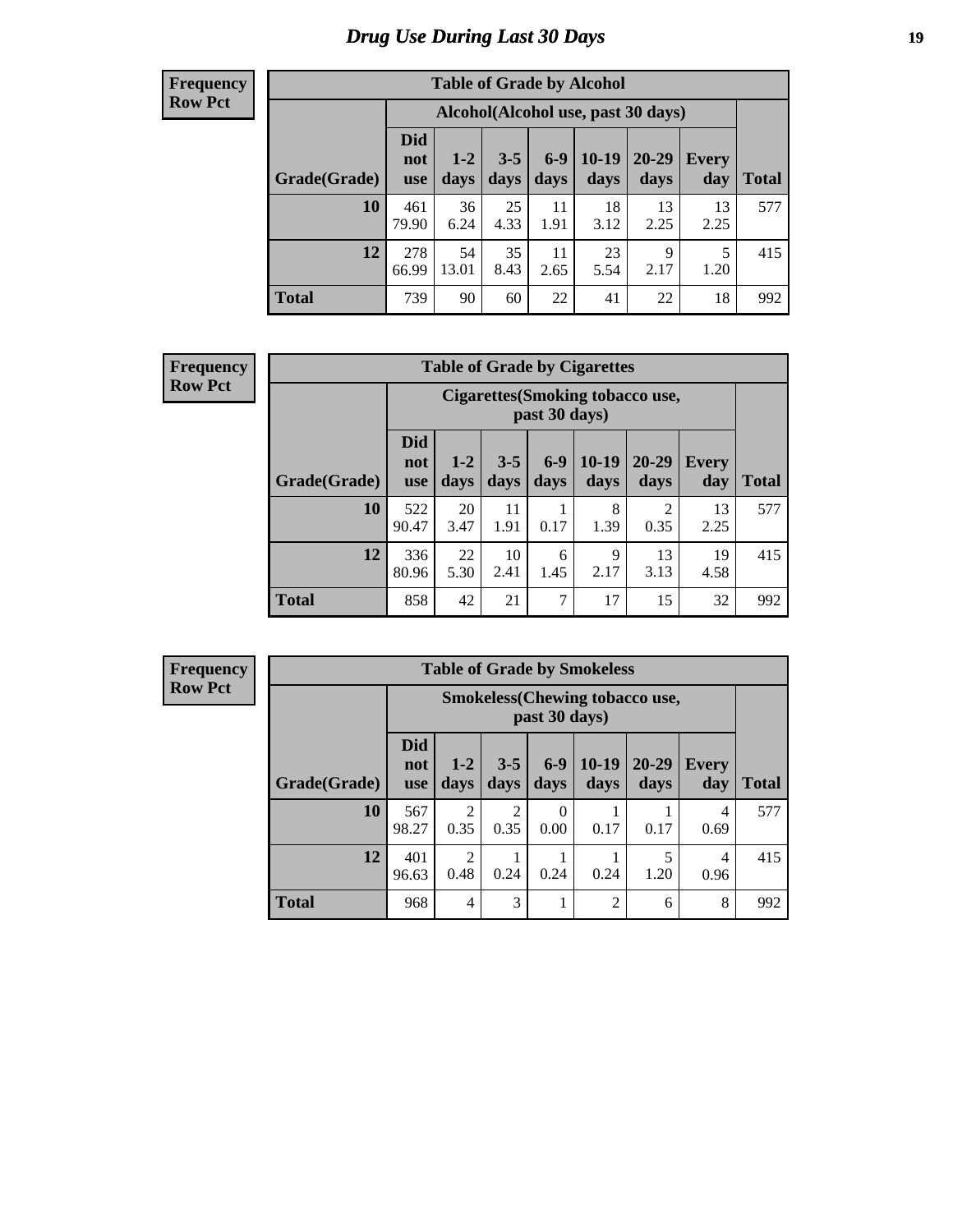I

| <b>Table of Grade by Marijuana</b> |                          |                                         |                 |                 |                 |               |                     |              |  |  |  |  |
|------------------------------------|--------------------------|-----------------------------------------|-----------------|-----------------|-----------------|---------------|---------------------|--------------|--|--|--|--|
|                                    |                          | Marijuana (Marijuana use, past 30 days) |                 |                 |                 |               |                     |              |  |  |  |  |
| Grade(Grade)                       | Did<br>not<br><b>use</b> | $1-2$<br>days                           | $3 - 5$<br>days | $6 - 9$<br>days | $10-19$<br>days | 20-29<br>days | <b>Every</b><br>day | <b>Total</b> |  |  |  |  |
| 10                                 | 505<br>87.52             | 22<br>3.81                              | 8<br>1.39       | 4<br>0.69       | 8<br>1.39       | 12<br>2.08    | 18<br>3.12          | 577          |  |  |  |  |
| 12                                 | 340<br>81.93             | 22<br>5.30                              | 8<br>1.93       | 9<br>2.17       | 8<br>1.93       | 14<br>3.37    | 14<br>3.37          | 415          |  |  |  |  |
| <b>Total</b>                       | 845                      | 44                                      | 16              | 13              | 16              | 26            | 32                  | 992          |  |  |  |  |

| <b>Frequency</b> | <b>Table of Grade by Cocaine</b> |                                 |                                        |                        |                   |              |              |  |
|------------------|----------------------------------|---------------------------------|----------------------------------------|------------------------|-------------------|--------------|--------------|--|
| <b>Row Pct</b>   |                                  |                                 | Cocaine (Cocaine use,<br>past 30 days) |                        |                   |              |              |  |
|                  | Grade(Grade)                     | <b>Did</b><br>not<br><b>use</b> | $1 - 2$<br>days                        | $10-19$<br>days        | $20 - 29$<br>days | Every<br>day | <b>Total</b> |  |
|                  | 10                               | 569<br>98.61                    | $\overline{4}$<br>0.69                 | 0<br>0.00              | 0.17              | 3<br>0.52    | 577          |  |
|                  | 12                               | 408<br>98.31                    | 0.24                                   | $\overline{c}$<br>0.48 | 2<br>0.48         | 2<br>0.48    | 415          |  |
|                  | <b>Total</b>                     | 977                             | 5                                      | $\overline{2}$         | 3                 | 5            | 992          |  |

| Frequency      | <b>Table of Grade by Inhalants</b> |                                 |                 |                 |                |                 |                                        |                     |              |  |
|----------------|------------------------------------|---------------------------------|-----------------|-----------------|----------------|-----------------|----------------------------------------|---------------------|--------------|--|
| <b>Row Pct</b> |                                    |                                 |                 |                 |                |                 | Inhalants (Inhalant use, past 30 days) |                     |              |  |
|                | Grade(Grade)                       | <b>Did</b><br>not<br><b>use</b> | $1 - 2$<br>days | $3 - 5$<br>days | $6-9$<br>days  | $10-19$<br>days | $20 - 29$<br>days                      | <b>Every</b><br>day | <b>Total</b> |  |
|                | 10                                 | 563<br>97.57                    | 5<br>0.87       | 4<br>0.69       | 0.00           | 0.17            | 0.17                                   | 3<br>0.52           | 577          |  |
|                | 12                                 | 405<br>97.59                    | 0.24            | 0.24            | ◠<br>0.48      | 0.24            | 4<br>0.96                              | 0.24                | 415          |  |
|                | <b>Total</b>                       | 968                             | 6               | 5               | $\overline{c}$ | 2               | 5                                      | 4                   | 992          |  |

| Frequency      |              | <b>Table of Grade by Steroids</b> |                  |                          |                                      |                   |                        |              |  |  |
|----------------|--------------|-----------------------------------|------------------|--------------------------|--------------------------------------|-------------------|------------------------|--------------|--|--|
| <b>Row Pct</b> |              |                                   |                  |                          | Steroids (Steroid use, past 30 days) |                   |                        |              |  |  |
|                | Grade(Grade) | <b>Did</b><br>not<br>use          | $1 - 2$<br>days  | $6-9$<br>days            | $10-19$<br>days                      | $20 - 29$<br>days | <b>Every</b><br>day    | <b>Total</b> |  |  |
|                | 10           | 570<br>98.79                      | 0.17             | $\left( \right)$<br>0.00 | 0.17                                 | 3<br>0.52         | $\overline{2}$<br>0.35 | 577          |  |  |
|                | 12           | 409<br>98.55                      | $\Omega$<br>0.00 | 0.24                     | 0.24                                 | 3<br>0.72         | 0.24                   | 415          |  |  |
|                | <b>Total</b> | 979                               |                  |                          | 2                                    | 6                 | 3                      | 992          |  |  |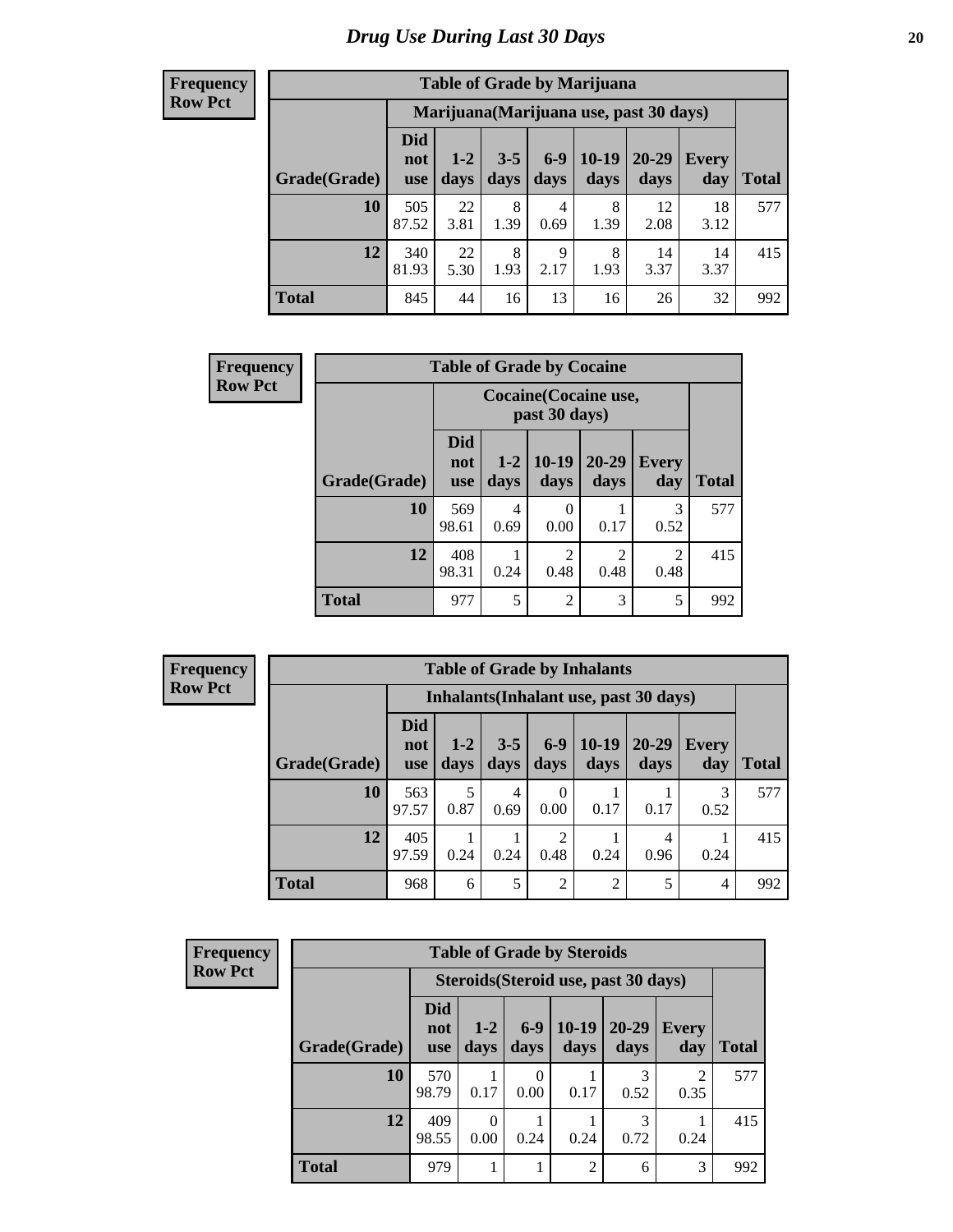| <b>Table of Grade by Ecstasy</b> |                                 |                                     |                  |                        |                  |               |                     |              |  |  |
|----------------------------------|---------------------------------|-------------------------------------|------------------|------------------------|------------------|---------------|---------------------|--------------|--|--|
|                                  |                                 | Ecstasy (Ecstasy use, past 30 days) |                  |                        |                  |               |                     |              |  |  |
| Grade(Grade)                     | <b>Did</b><br>not<br><b>use</b> | $1-2$<br>days                       | $3 - 5$<br>days  | $6-9$<br>days          | $10-19$<br>days  | 20-29<br>days | <b>Every</b><br>day | <b>Total</b> |  |  |
| 10                               | 568<br>98.44                    | $\overline{2}$<br>0.35              | 0.17             | 0<br>0.00              | 2<br>0.35        | 0.17          | 3<br>0.52           | 577          |  |  |
| 12                               | 406<br>97.83                    | $\overline{2}$<br>0.48              | $\theta$<br>0.00 | $\overline{c}$<br>0.48 | $\theta$<br>0.00 | 4<br>0.96     | 0.24                | 415          |  |  |
| <b>Total</b>                     | 974                             | $\overline{4}$                      |                  | $\overline{c}$         | $\overline{2}$   | 5             | 4                   | 992          |  |  |

| <b>Frequency</b> | <b>Table of Grade by Meth</b> |                          |                                             |                  |                   |                       |              |  |
|------------------|-------------------------------|--------------------------|---------------------------------------------|------------------|-------------------|-----------------------|--------------|--|
| <b>Row Pct</b>   |                               |                          | Meth (Methamphetamine use,<br>past 30 days) |                  |                   |                       |              |  |
|                  | Grade(Grade)                  | <b>Did</b><br>not<br>use | $1-2$<br>days                               | $3 - 5$<br>days  | $20 - 29$<br>days | <b>Every</b><br>day   | <b>Total</b> |  |
|                  | 10                            | 572<br>99.13             | 0.17                                        | $\Omega$<br>0.00 | 0.17              | $\mathcal{F}$<br>0.52 | 577          |  |
|                  | 12                            | 408<br>98.31             | 0.24                                        | 0.24             | 4<br>0.96         | 0.24                  | 415          |  |
|                  | <b>Total</b>                  | 980                      | $\mathfrak{D}$                              | 1                | 5                 | $\overline{4}$        | 992          |  |

**Frequency Row Pct**

| <b>Table of Grade by Hallucinogens</b> |                                 |                                                   |                 |                  |                 |                   |                     |              |  |
|----------------------------------------|---------------------------------|---------------------------------------------------|-----------------|------------------|-----------------|-------------------|---------------------|--------------|--|
|                                        |                                 | Hallucinogens (Hallucinogen use,<br>past 30 days) |                 |                  |                 |                   |                     |              |  |
| Grade(Grade)                           | <b>Did</b><br>not<br><b>use</b> | $1-2$<br>days                                     | $3 - 5$<br>days | $6-9$<br>days    | $10-19$<br>days | $20 - 29$<br>days | <b>Every</b><br>day | <b>Total</b> |  |
| 10                                     | 569<br>98.61                    | 2<br>0.35                                         | 0<br>0.00       | 0.17             | 0<br>0.00       | 0.35              | 0.52                | 577          |  |
| 12                                     | 404<br>97.35                    | 4<br>0.96                                         | 0.24            | $\Omega$<br>0.00 | 2<br>0.48       | 3<br>0.72         | 0.24                | 415          |  |
| <b>Total</b>                           | 973                             | 6                                                 | 1               |                  | $\overline{c}$  | 5                 | 4                   | 992          |  |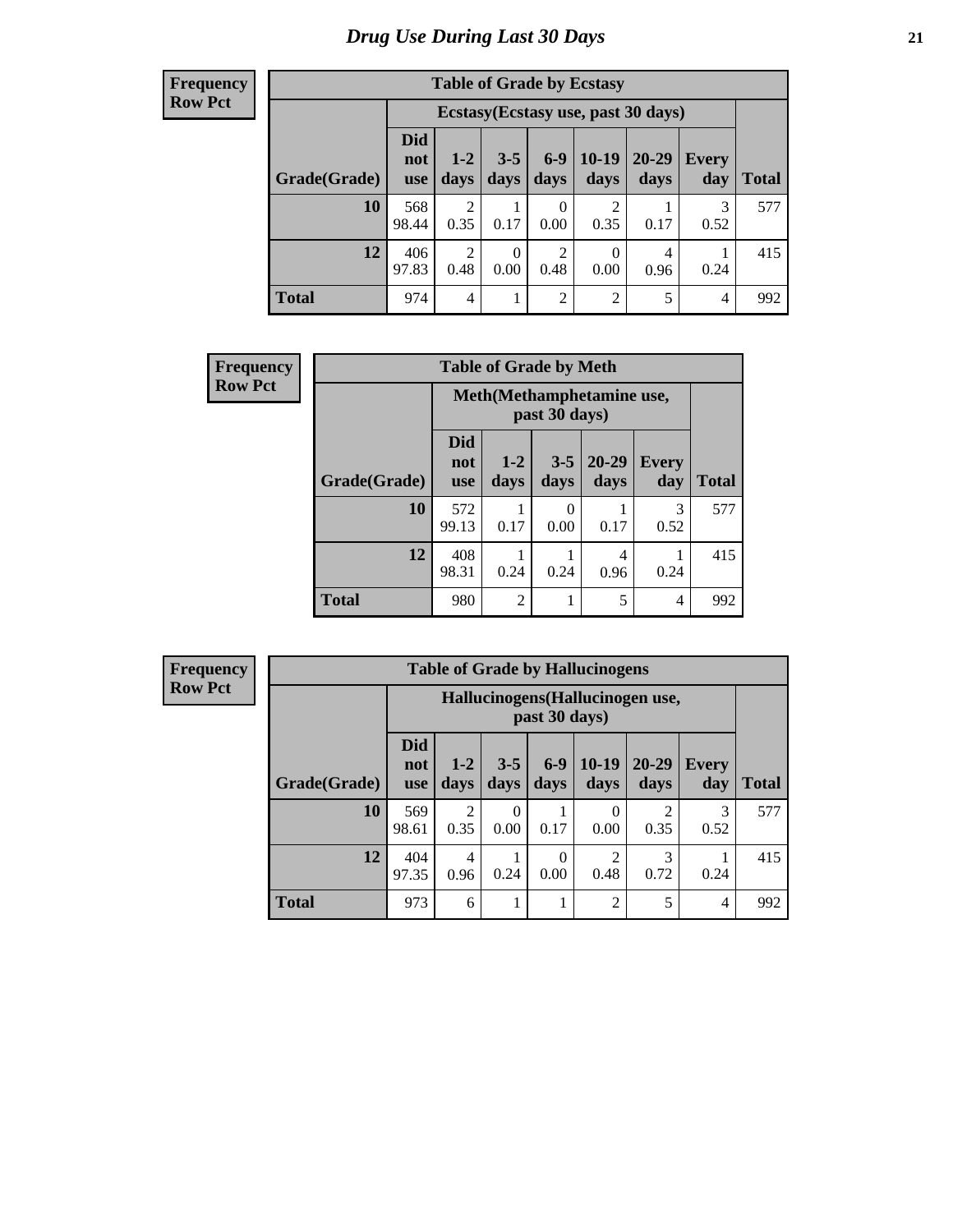| <b>Table of Grade by Prescription</b> |                          |                                                                                |                 |                |                        |                        |                     |       |  |  |
|---------------------------------------|--------------------------|--------------------------------------------------------------------------------|-----------------|----------------|------------------------|------------------------|---------------------|-------|--|--|
|                                       |                          | <b>Prescription</b> (Prescription drugs not<br>prescribed to me, past 30 days) |                 |                |                        |                        |                     |       |  |  |
| Grade(Grade)                          | Did<br>not<br><b>use</b> | $1 - 2$<br>days                                                                | $3 - 5$<br>days | $6-9$<br>days  | $10-19$<br>days        | $20 - 29$<br>days      | <b>Every</b><br>day | Total |  |  |
| 10                                    | 552<br>95.67             | 9<br>1.56                                                                      | 5<br>0.87       | 3<br>0.52      | $\overline{c}$<br>0.35 | 3<br>0.52              | 3<br>0.52           | 577   |  |  |
| 12                                    | 388<br>93.49             | 14<br>3.37                                                                     | 6<br>1.45       | 0.24           | 3<br>0.72              | $\overline{2}$<br>0.48 | 0.24                | 415   |  |  |
| <b>Total</b>                          | 940                      | 23                                                                             | 11              | $\overline{4}$ | 5                      | 5                      | 4                   | 992   |  |  |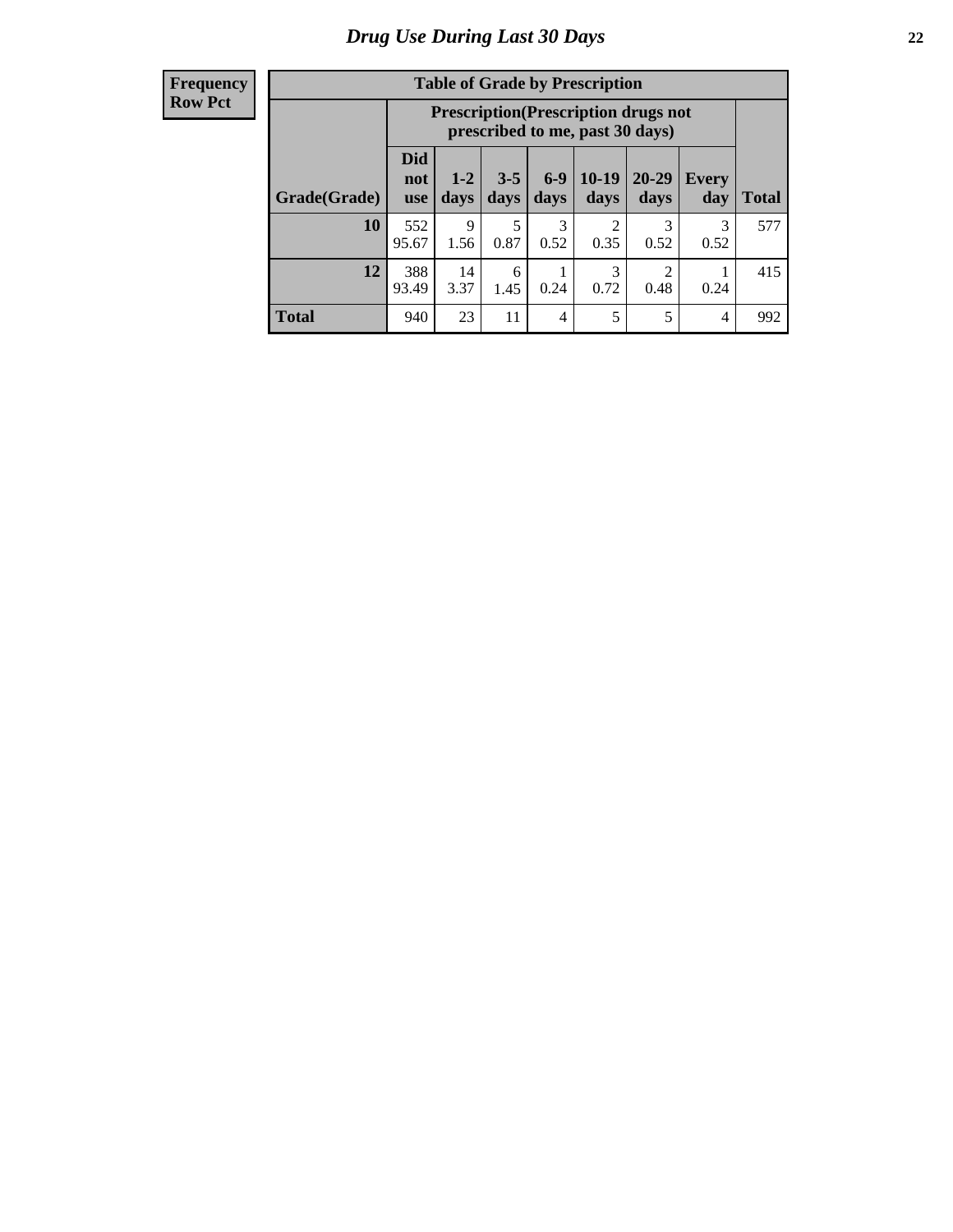| Frequency      |                                            | <b>Table of Alcoholease by Grade</b> |              |     |  |  |  |  |
|----------------|--------------------------------------------|--------------------------------------|--------------|-----|--|--|--|--|
| <b>Col Pct</b> | Alcoholease (It is<br>easy to get alcohol) | Grade(Grade)<br>10                   | <b>Total</b> |     |  |  |  |  |
|                | <b>Strongly Agree</b>                      | 187<br>32.41                         | 170<br>40.96 | 357 |  |  |  |  |
|                | <b>Somewhat Agree</b>                      | 207<br>35.88                         | 167<br>40.24 | 374 |  |  |  |  |
|                | <b>Somewhat Disagree</b>                   | 63<br>10.92                          | 23<br>5.54   | 86  |  |  |  |  |
|                | <b>Strongly Disagree</b>                   | 120<br>20.80                         | 55<br>13.25  | 175 |  |  |  |  |
|                | <b>Total</b>                               | 577                                  | 415          | 992 |  |  |  |  |

| Frequency      | <b>Table of Cigarettesease by Grade</b>                  |                           |              |              |  |  |  |
|----------------|----------------------------------------------------------|---------------------------|--------------|--------------|--|--|--|
| <b>Col Pct</b> | Cigarettesease (It is<br>easy to get smoking<br>tobacco) | Grade(Grade)<br><b>10</b> | 12           | <b>Total</b> |  |  |  |
|                | <b>Strongly Agree</b>                                    | 165<br>28.60              | 219<br>52.77 | 384          |  |  |  |
|                | <b>Somewhat Agree</b>                                    | 176<br>30.50              | 100<br>24.10 | 276          |  |  |  |
|                | <b>Somewhat Disagree</b>                                 | 76<br>13.17               | 36<br>8.67   | 112          |  |  |  |
|                | <b>Strongly Disagree</b>                                 | 160<br>27.73              | 60<br>14.46  | 220          |  |  |  |
|                | <b>Total</b>                                             | 577                       | 415          | 992          |  |  |  |

| Frequency      | <b>Table of Smokelessease by Grade</b>                         |                    |              |     |
|----------------|----------------------------------------------------------------|--------------------|--------------|-----|
| <b>Col Pct</b> | <b>Smokelessease</b> (It is<br>easy to get chewing<br>tobacco) | Grade(Grade)<br>10 | <b>Total</b> |     |
|                | <b>Strongly Agree</b>                                          | 96<br>16.64        | 152<br>36.63 | 248 |
|                | <b>Somewhat Agree</b>                                          | 124<br>21.49       | 103<br>24.82 | 227 |
|                | <b>Somewhat Disagree</b>                                       | 125<br>21.66       | 58<br>13.98  | 183 |
|                | <b>Strongly Disagree</b>                                       | 232<br>40.21       | 102<br>24.58 | 334 |
|                | <b>Total</b>                                                   | 577                | 415          | 992 |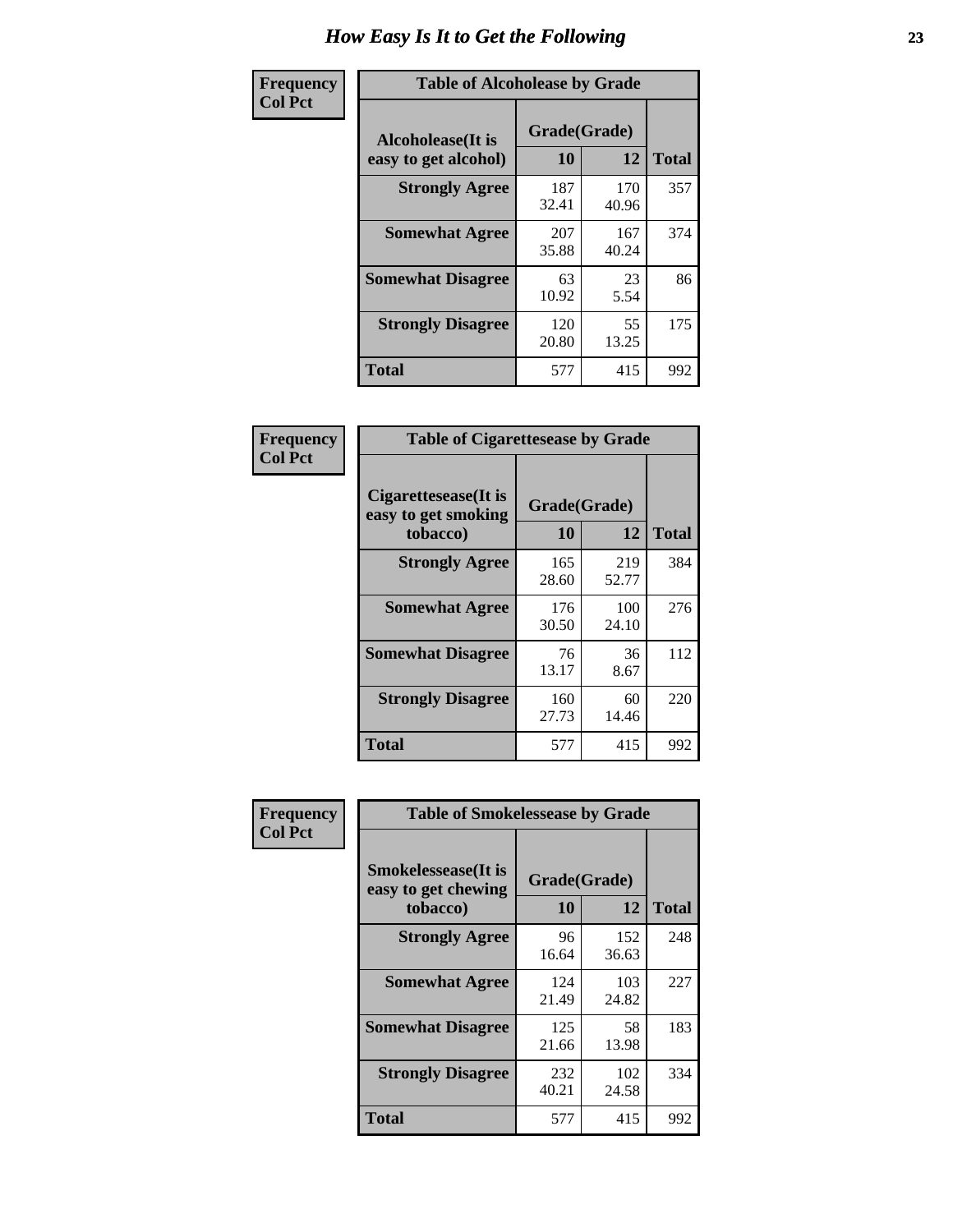| Frequency      | <b>Table of Marijuanaease by Grade</b>           |                    |              |              |  |  |  |
|----------------|--------------------------------------------------|--------------------|--------------|--------------|--|--|--|
| <b>Col Pct</b> | Marijuanaease(It is<br>easy to get<br>marijuana) | Grade(Grade)<br>10 | 12           | <b>Total</b> |  |  |  |
|                | <b>Strongly Agree</b>                            | 220<br>38.13       | 207<br>49.88 | 427          |  |  |  |
|                | <b>Somewhat Agree</b>                            | 138<br>23.92       | 104<br>25.06 | 242          |  |  |  |
|                | <b>Somewhat Disagree</b>                         | 56<br>9.71         | 37<br>8.92   | 93           |  |  |  |
|                | <b>Strongly Disagree</b>                         | 163<br>28.25       | 67<br>16.14  | 230          |  |  |  |
|                | <b>Total</b>                                     | 577                | 415          | 992          |  |  |  |

| <b>Table of Cocaineease by Grade</b>      |                    |              |     |  |  |  |  |  |  |
|-------------------------------------------|--------------------|--------------|-----|--|--|--|--|--|--|
| Cocaineease(It is<br>easy to get cocaine) | Grade(Grade)<br>10 | <b>Total</b> |     |  |  |  |  |  |  |
| <b>Strongly Agree</b>                     | 89<br>15.42        | 67<br>16.14  | 156 |  |  |  |  |  |  |
| <b>Somewhat Agree</b>                     | 113<br>19.58       | 98<br>23.61  | 211 |  |  |  |  |  |  |
| <b>Somewhat Disagree</b>                  | 126<br>21.84       | 104<br>25.06 | 230 |  |  |  |  |  |  |
| <b>Strongly Disagree</b>                  | 249<br>43.15       | 146<br>35.18 | 395 |  |  |  |  |  |  |
| <b>Total</b>                              | 577                | 415          | 992 |  |  |  |  |  |  |

| Frequency      | <b>Table of Inhalantsease by Grade</b>           |                    |              |              |  |  |  |  |  |  |  |  |
|----------------|--------------------------------------------------|--------------------|--------------|--------------|--|--|--|--|--|--|--|--|
| <b>Col Pct</b> | Inhalantsease(It is<br>easy to get<br>inhalants) | Grade(Grade)<br>10 | 12           | <b>Total</b> |  |  |  |  |  |  |  |  |
|                | <b>Strongly Agree</b>                            | 177<br>30.68       | 140<br>33.73 | 317          |  |  |  |  |  |  |  |  |
|                | <b>Somewhat Agree</b>                            | 117<br>20.28       | 96<br>23.13  | 213          |  |  |  |  |  |  |  |  |
|                | <b>Somewhat Disagree</b>                         | 81<br>14.04        | 63<br>15.18  | 144          |  |  |  |  |  |  |  |  |
|                | <b>Strongly Disagree</b>                         | 202<br>35.01       | 116<br>27.95 | 318          |  |  |  |  |  |  |  |  |
|                | Total                                            | 577                | 415          | 992          |  |  |  |  |  |  |  |  |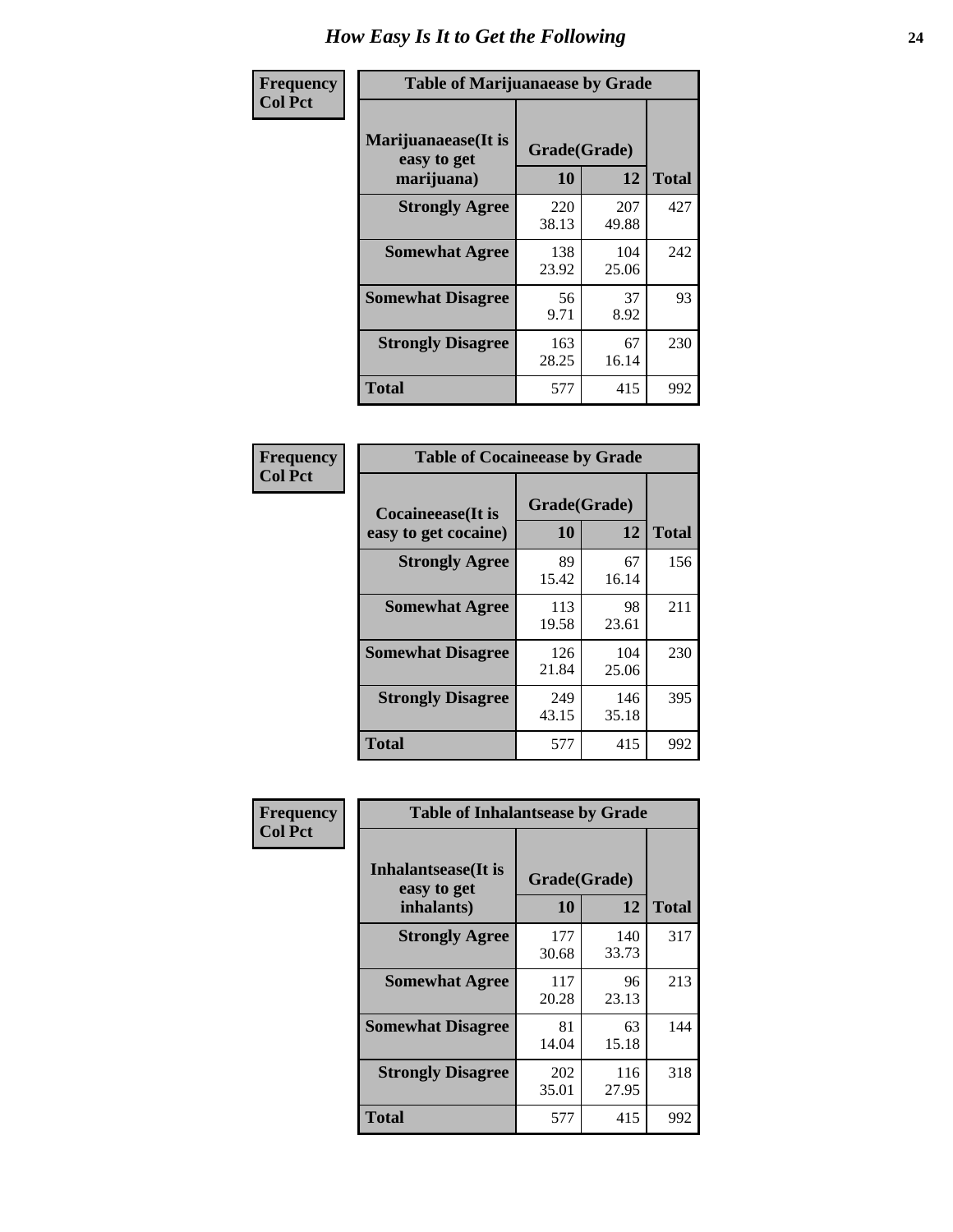| Frequency      |                                                     | <b>Table of Steroidsease by Grade</b> |              |     |  |  |  |  |  |  |  |  |  |  |
|----------------|-----------------------------------------------------|---------------------------------------|--------------|-----|--|--|--|--|--|--|--|--|--|--|
| <b>Col Pct</b> | <b>Steroidsease</b> (It is<br>easy to get steroids) | Grade(Grade)<br>10                    | <b>Total</b> |     |  |  |  |  |  |  |  |  |  |  |
|                | <b>Strongly Agree</b>                               | 71<br>12.31                           | 61<br>14.70  | 132 |  |  |  |  |  |  |  |  |  |  |
|                | <b>Somewhat Agree</b>                               | 108<br>18.72                          | 99<br>23.86  | 207 |  |  |  |  |  |  |  |  |  |  |
|                | <b>Somewhat Disagree</b>                            | 136<br>23.57                          | 105<br>25.30 | 241 |  |  |  |  |  |  |  |  |  |  |
|                | <b>Strongly Disagree</b>                            | 262<br>45.41                          | 150<br>36.14 | 412 |  |  |  |  |  |  |  |  |  |  |
|                | <b>Total</b>                                        | 577                                   | 415          | 992 |  |  |  |  |  |  |  |  |  |  |

| Frequency      | <b>Table of Ecstasyease by Grade</b>              |                    |              |              |
|----------------|---------------------------------------------------|--------------------|--------------|--------------|
| <b>Col Pct</b> | <b>Ecstasyease</b> (It is<br>easy to get ecstasy) | Grade(Grade)<br>10 | 12           | <b>Total</b> |
|                | <b>Strongly Agree</b>                             | 89<br>15.42        | 73<br>17.59  | 162          |
|                | <b>Somewhat Agree</b>                             | 118<br>20.45       | 105<br>25.30 | 223          |
|                | <b>Somewhat Disagree</b>                          | 118<br>20.45       | 93<br>22.41  | 211          |
|                | <b>Strongly Disagree</b>                          | 252<br>43.67       | 144<br>34.70 | 396          |
|                | <b>Total</b>                                      | 577                | 415          | 992          |

| Frequency      | <b>Table of Methease by Grade</b>                          |                    |              |              |
|----------------|------------------------------------------------------------|--------------------|--------------|--------------|
| <b>Col Pct</b> | <b>Methease</b> (It is easy<br>to get<br>methamphetamines) | Grade(Grade)<br>10 | 12           | <b>Total</b> |
|                | <b>Strongly Agree</b>                                      | 67<br>11.61        | 60<br>14.46  | 127          |
|                | <b>Somewhat Agree</b>                                      | 104<br>18.02       | 84<br>20.24  | 188          |
|                | <b>Somewhat Disagree</b>                                   | 141<br>24.44       | 108<br>26.02 | 249          |
|                | <b>Strongly Disagree</b>                                   | 265<br>45.93       | 163<br>39.28 | 428          |
|                | <b>Total</b>                                               | 577                | 415          | 992          |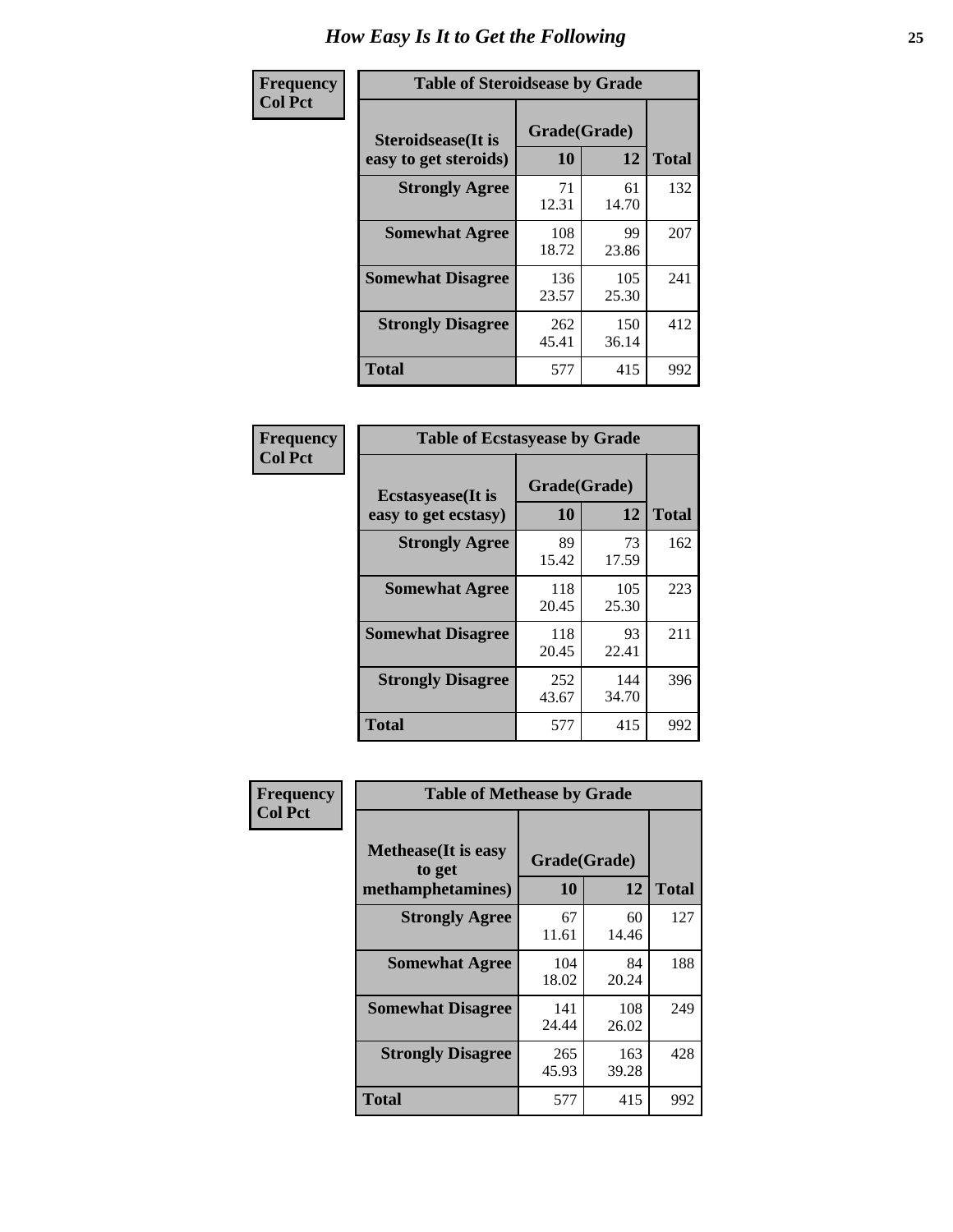| Frequency      |                                                          | <b>Table of Hallucinogensease by Grade</b> |              |     |  |  |  |  |  |  |  |  |  |  |
|----------------|----------------------------------------------------------|--------------------------------------------|--------------|-----|--|--|--|--|--|--|--|--|--|--|
| <b>Col Pct</b> | Hallucinogensease(It<br>is easy to get<br>hallucinogens) | Grade(Grade)<br>10                         | <b>Total</b> |     |  |  |  |  |  |  |  |  |  |  |
|                | <b>Strongly Agree</b>                                    | 74<br>12.82                                | 61<br>14.70  | 135 |  |  |  |  |  |  |  |  |  |  |
|                | <b>Somewhat Agree</b>                                    | 105<br>18.20                               | 89<br>21.45  | 194 |  |  |  |  |  |  |  |  |  |  |
|                | <b>Somewhat Disagree</b>                                 | 126<br>21.84                               | 110<br>26.51 | 236 |  |  |  |  |  |  |  |  |  |  |
|                | <b>Strongly Disagree</b>                                 | 272<br>47.14                               | 155<br>37.35 | 427 |  |  |  |  |  |  |  |  |  |  |
|                | <b>Total</b>                                             | 577                                        | 415          | 992 |  |  |  |  |  |  |  |  |  |  |

| Frequency<br>Col Pct |
|----------------------|
|                      |

| <b>Table of Prescriptionease by Grade</b>                                                |              |              |              |
|------------------------------------------------------------------------------------------|--------------|--------------|--------------|
| <b>Prescriptionease</b> (It<br>is easy to get<br>prescription drugs<br>not prescribed to |              | Grade(Grade) |              |
| me)                                                                                      | 10           | 12           | <b>Total</b> |
| <b>Strongly Agree</b>                                                                    | 199<br>34.49 | 151<br>36.39 | 350          |
| <b>Somewhat Agree</b>                                                                    | 123<br>21.32 | 97<br>23.37  | 220          |
| <b>Somewhat Disagree</b>                                                                 | 78<br>13.52  | 59<br>14.22  | 137          |
| <b>Strongly Disagree</b>                                                                 | 177<br>30.68 | 108<br>26.02 | 285          |
| Total                                                                                    | 577          | 415          | 992          |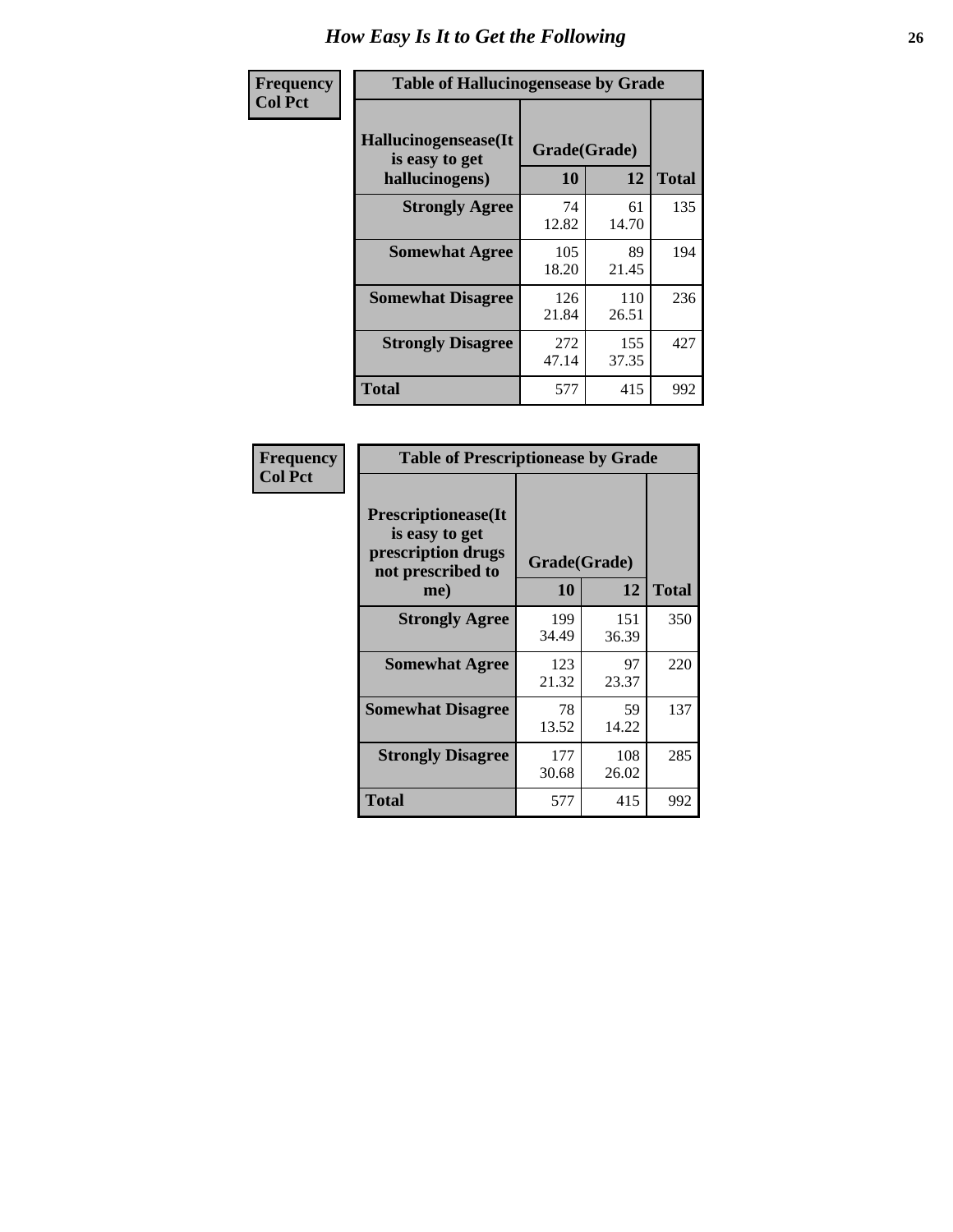*Age at Onset of Use* **27** *Results for "Age at Onset of Use" questions exclude students who said they did not use that substance*

| <b>Frequency</b> | <b>Table of Grade by Alcoholinit</b> |                        |           |           |            |             |                           |                                                  |             |             |             |                       |              |
|------------------|--------------------------------------|------------------------|-----------|-----------|------------|-------------|---------------------------|--------------------------------------------------|-------------|-------------|-------------|-----------------------|--------------|
| <b>Row Pct</b>   |                                      |                        |           |           |            |             |                           | Alcoholinit (I started using alcohol when I was) |             |             |             |                       |              |
|                  | Grade(Grade)                         | <b>8 or</b><br>younger | 9         | 10        | 11         | 12          | 13                        | 14                                               | 15          | <b>16</b>   | 17          | <b>18 or</b><br>older | <b>Total</b> |
|                  | 10                                   | 14<br>6.97             | 4<br>1.99 | 9<br>4.48 | 17<br>8.46 | 29<br>14.43 | 35<br>17.41               | 40<br>19.90                                      | 42<br>20.90 | 9<br>4.48   | 0<br>0.00   | 2<br>1.00             | 201          |
|                  | 12                                   | 16<br>8.16             | 4<br>2.04 | 6<br>3.06 | 2<br>1.02  | 10<br>5.10  | 19<br>9.69                | 29<br>14.80                                      | 36<br>18.37 | 45<br>22.96 | 24<br>12.24 | 5<br>2.55             | 196          |
|                  | <b>Total</b>                         | 30                     | 8         | 15        | 19         | 39          | 54                        | 69                                               | 78          | 54          | 24          | ⇁                     | 397          |
|                  |                                      |                        |           |           |            |             | Frequency Missing $= 595$ |                                                  |             |             |             |                       |              |

| <b>Frequency</b> |              |                        |           |                | <b>Table of Grade by Cigarettesinit</b>              |            |             |             |             |             |                  |                       |       |
|------------------|--------------|------------------------|-----------|----------------|------------------------------------------------------|------------|-------------|-------------|-------------|-------------|------------------|-----------------------|-------|
| <b>Row Pct</b>   |              |                        |           |                | Cigarettesinit(I started smoking tobacco when I was) |            |             |             |             |             |                  |                       |       |
|                  | Grade(Grade) | <b>8 or</b><br>younger | 9         | 10             | 11                                                   | 12         | 13          | 14          | 15          | 16          | 17               | <b>18 or</b><br>older | Total |
|                  | 10           | 8.97                   | റ<br>2.56 | 1.28           | 10<br>12.82                                          | 8<br>10.26 | 15<br>19.23 | 10<br>12.82 | 17<br>21.79 | 6<br>7.69   | $\theta$<br>0.00 | 2<br>2.56             | 78    |
|                  | 12           | 4<br>3.96              | 0.99      | 0.99           | 0.99                                                 | 5<br>4.95  | 12<br>11.88 | 10<br>9.90  | 19<br>18.81 | 22<br>21.78 | 23<br>22.77      | 3<br>2.97             | 101   |
|                  | <b>Total</b> | 11                     | 3         | $\overline{2}$ | 11                                                   | 13         | 27          | 20          | 36          | 28          | 23               |                       | 179   |
|                  |              |                        |           |                | Frequency Missing $= 813$                            |            |             |             |             |             |                  |                       |       |

| <b>Table of Grade by Smokelessinit</b>                                                                                         |      |                  |                           |      |                  |      |            |       |       |                         |    |  |  |
|--------------------------------------------------------------------------------------------------------------------------------|------|------------------|---------------------------|------|------------------|------|------------|-------|-------|-------------------------|----|--|--|
| Smokelessinit (I started chewing tobacco when I was)                                                                           |      |                  |                           |      |                  |      |            |       |       |                         |    |  |  |
| <b>18 or</b><br>8 or<br>13<br>15<br>older<br>9<br><b>10</b><br>16<br>Grade(Grade)<br>11<br>14<br>17<br><b>Total</b><br>younger |      |                  |                           |      |                  |      |            |       |       |                         |    |  |  |
| 10                                                                                                                             | 9.09 | $\Omega$<br>0.00 | 9.09                      | 9.09 | 9.09             | 9.09 | 3<br>27.27 | 9.09  | 0.00  | $\overline{c}$<br>18.18 | 11 |  |  |
| 12                                                                                                                             | 7.14 | 7.14             | $\theta$<br>0.00          | 7.14 | $\theta$<br>0.00 | 7.14 | 3<br>21.43 | 14.29 | 35.71 | 0.00                    | 14 |  |  |
| <b>Total</b><br>$\overline{2}$<br>$\overline{2}$<br>3<br>↑<br>$\overline{2}$<br>6                                              |      |                  |                           |      |                  |      |            |       |       |                         |    |  |  |
|                                                                                                                                |      |                  | Frequency Missing $= 967$ |      |                  |      |            |       |       |                         |    |  |  |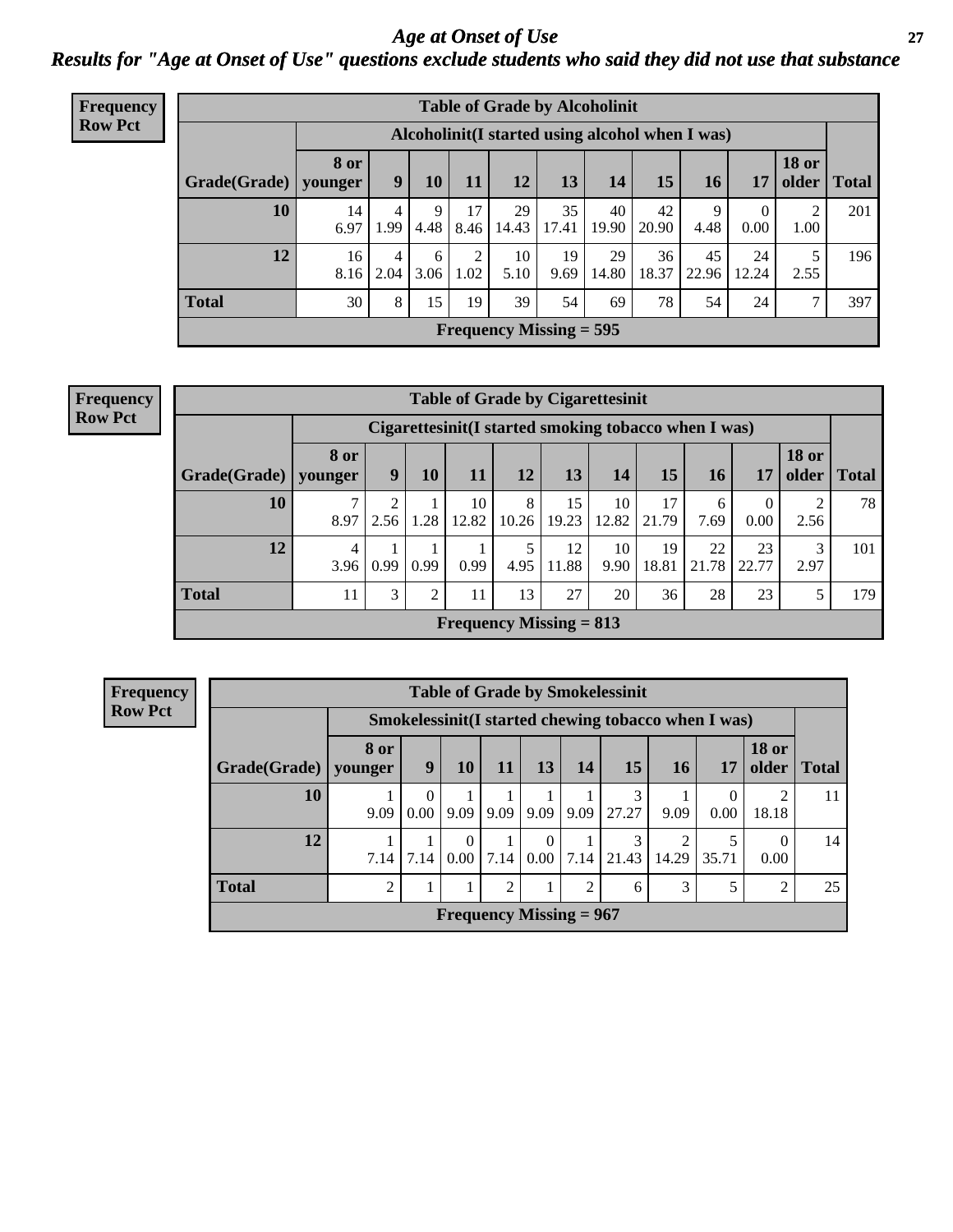#### *Age at Onset of Use* **28**

*Results for "Age at Onset of Use" questions exclude students who said they did not use that substance*

| <b>Frequency</b> |                                                                           |                                                      |      |           |           |             | <b>Table of Grade by Marijuanainit</b> |             |             |             |             |                        |              |  |
|------------------|---------------------------------------------------------------------------|------------------------------------------------------|------|-----------|-----------|-------------|----------------------------------------|-------------|-------------|-------------|-------------|------------------------|--------------|--|
| <b>Row Pct</b>   |                                                                           | Marijuanainit (I started using marijuana when I was) |      |           |           |             |                                        |             |             |             |             |                        |              |  |
|                  | Grade(Grade)                                                              | 8 or<br>younger                                      | 9    | 10        | 11        | 12          | 13                                     | 14          | 15          | 16          | 17          | <b>18 or</b><br>older  | <b>Total</b> |  |
|                  | 10                                                                        | 2<br>1.64                                            | 0.82 | 4<br>3.28 | 6<br>4.92 | 14<br>11.48 | 22<br>18.03                            | 30<br>24.59 | 33<br>27.05 | 5.74        | 0.82        | $\overline{2}$<br>1.64 | 122          |  |
|                  | 12                                                                        | 0.87                                                 | 2.61 | 0.87      | 2<br>1.74 | 3<br>2.61   | 15<br>13.04                            | 15<br>13.04 | 27<br>23.48 | 32<br>27.83 | 13<br>11.30 | 3<br>2.61              | 115          |  |
|                  | <b>Total</b><br>3<br>5<br>8<br>17<br>37<br>45<br>39<br>60<br>14<br>5<br>4 |                                                      |      |           |           |             |                                        |             |             |             |             |                        | 237          |  |
|                  |                                                                           |                                                      |      |           |           |             | Frequency Missing $= 755$              |             |             |             |             |                        |              |  |

| Frequency      |                          | <b>Table of Grade by Cocaineinit</b>                                   |           |                  |            |                                                  |                  |            |                  |               |  |  |  |  |  |
|----------------|--------------------------|------------------------------------------------------------------------|-----------|------------------|------------|--------------------------------------------------|------------------|------------|------------------|---------------|--|--|--|--|--|
| <b>Row Pct</b> |                          |                                                                        |           |                  |            | Cocaineinit (I started using cocaine when I was) |                  |            |                  |               |  |  |  |  |  |
|                | $Grade(Grade)$   younger | 8 or                                                                   | <b>10</b> | <b>11</b>        | <b>14</b>  | <b>15</b>                                        | <b>16</b>        | 17         | <b>18 or</b>     | older   Total |  |  |  |  |  |
|                | 10                       | 10.00                                                                  | 10.00     | $\Omega$<br>0.00 | 3<br>30.00 | 3<br>30.00                                       | $\Omega$<br>0.00 | 0<br>0.00  | 2<br>20.00       | 10            |  |  |  |  |  |
|                | 12                       | 6.67                                                                   | 6.67      | 6.67             | 6.67       | 3<br>20.00                                       | 2<br>13.33       | 6<br>40.00 | $\Omega$<br>0.00 | 15            |  |  |  |  |  |
|                | <b>Total</b>             | $\overline{2}$<br>$\overline{2}$<br>2<br>$\overline{2}$<br>4<br>6<br>6 |           |                  |            |                                                  |                  |            |                  |               |  |  |  |  |  |
|                |                          |                                                                        |           |                  |            | Frequency Missing $= 967$                        |                  |            |                  |               |  |  |  |  |  |

**Frequency Row Pct**

| <b>Table of Grade by Inhalantsinit</b> |                           |           |                                                      |                         |                  |            |                |                  |                  |                       |              |
|----------------------------------------|---------------------------|-----------|------------------------------------------------------|-------------------------|------------------|------------|----------------|------------------|------------------|-----------------------|--------------|
|                                        |                           |           | Inhalantsinit (I started using inhalants when I was) |                         |                  |            |                |                  |                  |                       |              |
| Grade(Grade)                           | 8 or<br>younger           | 9         | 10                                                   | 11                      | 12               | 13         | 14             | 16               | 17               | <b>18 or</b><br>older | <b>Total</b> |
| 10                                     | 25.00                     | 0<br>0.00 | 4<br>20.00                                           | $\overline{2}$<br>10.00 | 4<br>20.00       | 2<br>10.00 | 5.00           | $\Omega$<br>0.00 | $\Omega$<br>0.00 | ∍<br>10.00            | 20           |
| 12                                     | 3<br>27.27                | 9.09      | 18.18                                                | 9.09                    | $\theta$<br>0.00 | 9.09       | 9.09           | 9.09             | 9.09             | 0.00                  | 11           |
| <b>Total</b>                           | 8                         |           | 6                                                    | 3                       | 4                | 3          | $\overline{2}$ |                  |                  | ↑                     | 31           |
|                                        | Frequency Missing $= 961$ |           |                                                      |                         |                  |            |                |                  |                  |                       |              |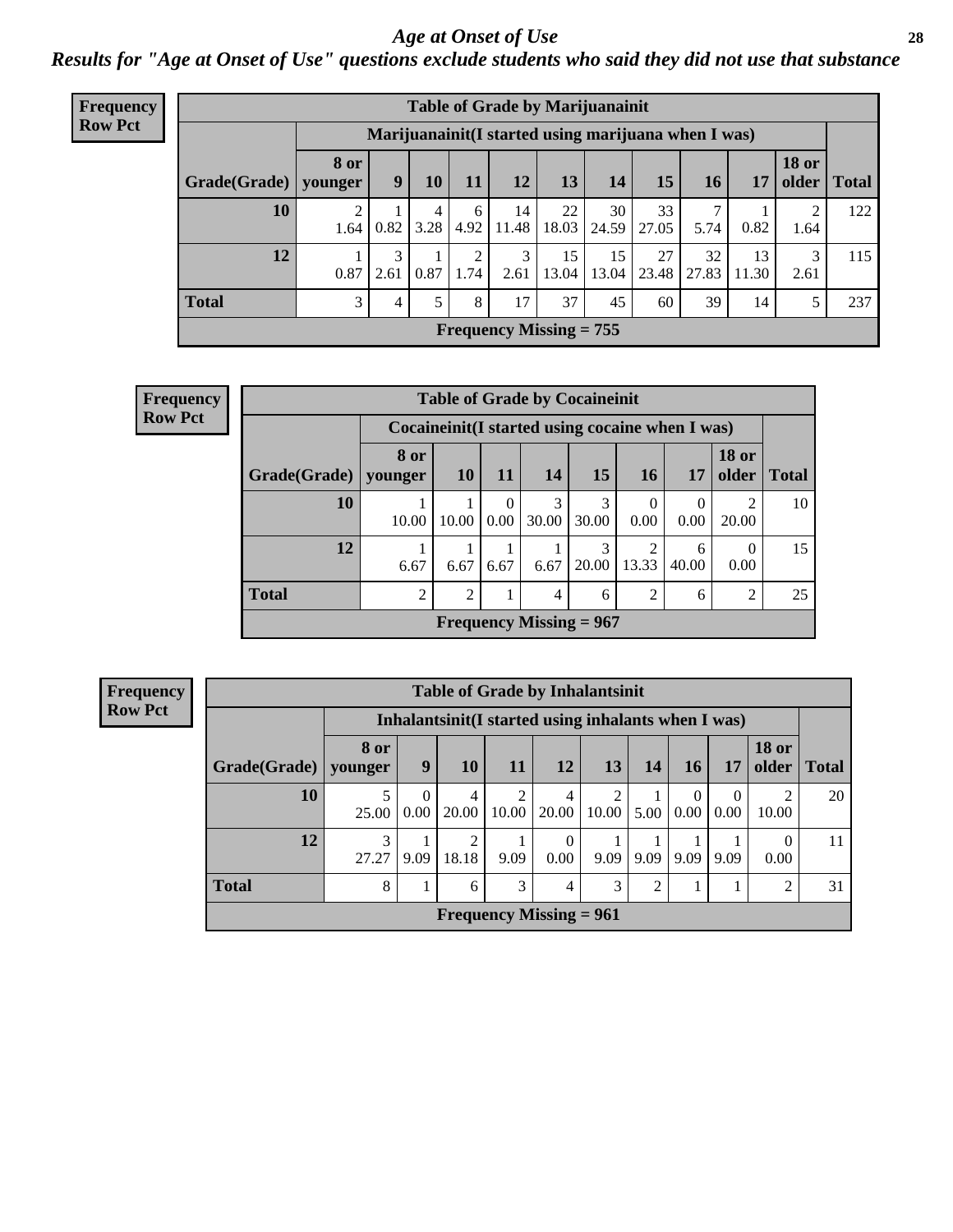#### *Age at Onset of Use* **29**

### *Results for "Age at Onset of Use" questions exclude students who said they did not use that substance*

| Frequency      |              | <b>Table of Grade by Steroidsinit</b>                       |           |                |                |                         |              |
|----------------|--------------|-------------------------------------------------------------|-----------|----------------|----------------|-------------------------|--------------|
| <b>Row Pct</b> |              | <b>Steroidsinit(I started using</b><br>steroids when I was) |           |                |                |                         |              |
|                | Grade(Grade) | 8 or<br>younger                                             | <b>10</b> | 13             | 14             | <b>18 or</b><br>older   | <b>Total</b> |
|                | 10           | 3<br>42.86                                                  | 0<br>0.00 | 14.29          | 14.29          | $\mathfrak{D}$<br>28.57 |              |
|                | 12           | 25.00                                                       | 25.00     | 25.00          | 25.00          | 0<br>0.00               | 4            |
|                | <b>Total</b> | 4                                                           |           | $\overline{c}$ | $\mathfrak{D}$ | $\overline{2}$          | 11           |
|                |              | Frequency Missing $= 981$                                   |           |                |                |                         |              |

| Frequency      |              |                        |                                                 |           |            | <b>Table of Grade by Ecstasyinit</b> |            |           |            |                       |              |
|----------------|--------------|------------------------|-------------------------------------------------|-----------|------------|--------------------------------------|------------|-----------|------------|-----------------------|--------------|
| <b>Row Pct</b> |              |                        | Ecstasyinit(I started using ecstasy when I was) |           |            |                                      |            |           |            |                       |              |
|                | Grade(Grade) | <b>8 or</b><br>younger | 11                                              | 12        | 13         | 14                                   | <b>15</b>  | 16        | 17         | <b>18 or</b><br>older | <b>Total</b> |
|                | 10           | 10.00                  | 0.00                                            | 0<br>0.00 | 10.00      | 30.00                                | 3<br>30.00 | 0<br>0.00 | 0<br>0.00  | ↑<br>20.00            | 10           |
|                | 12           | $\theta$<br>0.00       | 6.67                                            | 6.67      | 3<br>20.00 | 0.00                                 | ↑<br>13.33 | 33.33     | 3<br>20.00 | $\theta$<br>0.00      | 15           |
|                | <b>Total</b> |                        |                                                 |           | 4          | 3                                    | 5          |           | 3          | $\overline{2}$        | 25           |
|                |              |                        |                                                 |           |            | Frequency Missing $= 967$            |            |           |            |                       |              |

| <b>Frequency</b> |                        |                                                           |                | <b>Table of Grade by Methinit</b> |            |            |                  |                         |              |
|------------------|------------------------|-----------------------------------------------------------|----------------|-----------------------------------|------------|------------|------------------|-------------------------|--------------|
| <b>Row Pct</b>   |                        | Methinit (I started using methamphetamines<br>when I was) |                |                                   |            |            |                  |                         |              |
|                  | Grade(Grade)   younger | 8 or                                                      | 9              | <b>12</b>                         | 14         | <b>15</b>  | <b>16</b>        | <b>18 or</b><br>older   | <b>Total</b> |
|                  | 10                     | 25.00                                                     | 12.50          | 12.50                             | 0<br>0.00  | 12.50      | 12.50            | $\mathfrak{D}$<br>25.00 | 8            |
|                  | 12                     | $\theta$<br>0.00                                          | 16.67          | 16.67                             | ∍<br>33.33 | っ<br>33.33 | $\Omega$<br>0.00 | $\theta$<br>0.00        | 6            |
|                  | <b>Total</b>           | 2                                                         | $\overline{2}$ | 2                                 | 2          | 3          |                  | 2                       | 14           |
|                  |                        |                                                           |                | Frequency Missing $= 978$         |            |            |                  |                         |              |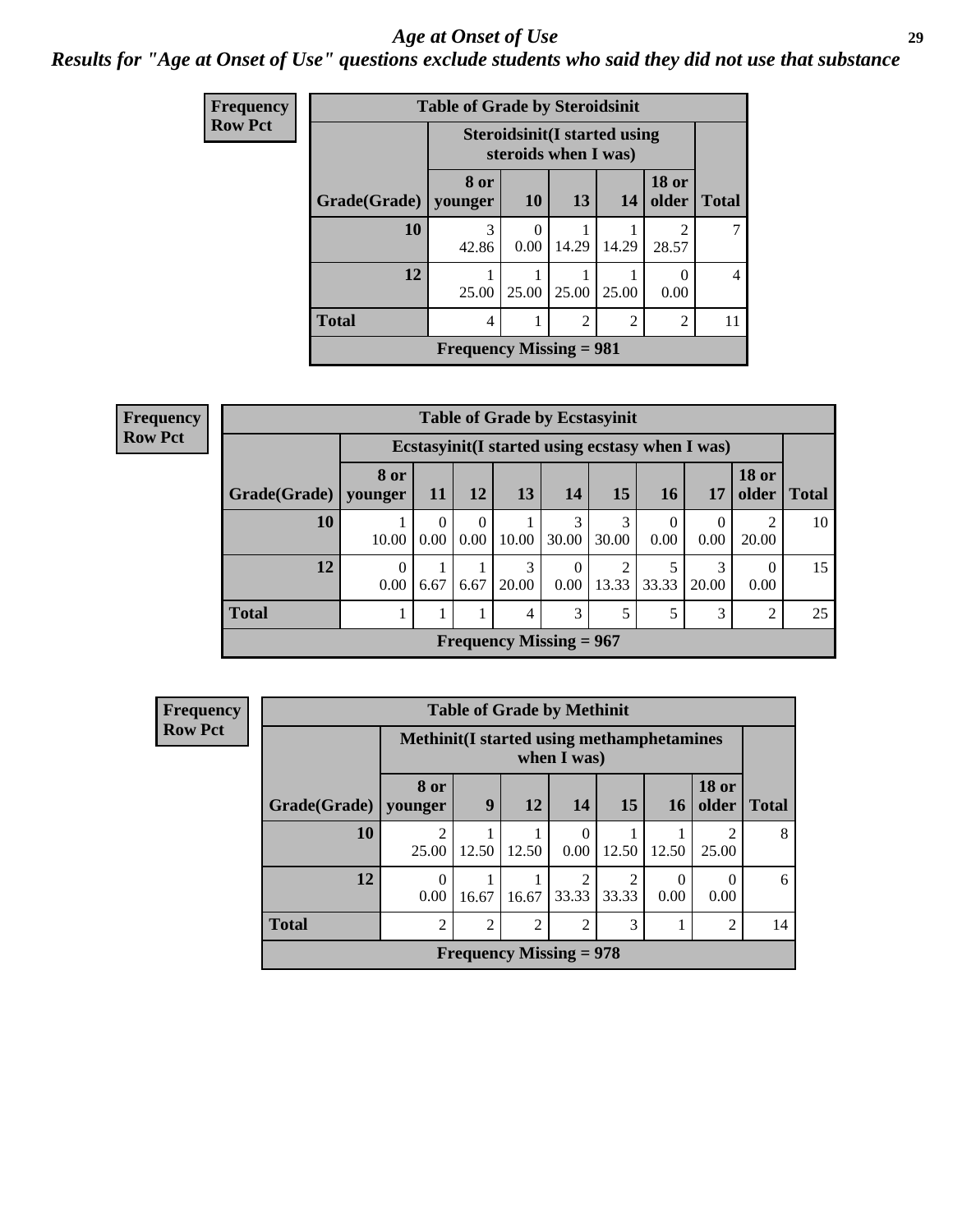#### Age at Onset of Use **30**

### *Results for "Age at Onset of Use" questions exclude students who said they did not use that substance*

| Frequency      |                        |                                                        |           |                  |                  |                           | <b>Table of Grade by Hallucinogensinit</b> |                  |                  |                       |              |
|----------------|------------------------|--------------------------------------------------------|-----------|------------------|------------------|---------------------------|--------------------------------------------|------------------|------------------|-----------------------|--------------|
| <b>Row Pct</b> |                        | Hallucinogensinit(I started using hallucinogens when I |           |                  |                  | was)                      |                                            |                  |                  |                       |              |
|                | Grade(Grade)   younger | 8 or                                                   | <b>10</b> | <b>11</b>        | 13               | 14                        | 15                                         | <b>16</b>        | <b>17</b>        | <b>18 or</b><br>older | <b>Total</b> |
|                | <b>10</b>              | 9.09                                                   | 0<br>0.00 | 2<br>18.18       | 9.09             | 3<br>27.27                | 2<br>18.18                                 | $\Omega$<br>0.00 | $\theta$<br>0.00 | 2<br>18.18            | 11           |
|                | 12                     | $\theta$<br>0.00                                       | 6.25      | $\theta$<br>0.00 | $\Omega$<br>0.00 | 12.50                     | $\overline{2}$<br>12.50                    | 4<br>25.00       | 43.75            | $\theta$<br>0.00      | 16           |
|                | <b>Total</b>           |                                                        |           | 2                | T                | 5                         | $\overline{4}$                             | 4                |                  | 2                     | 27           |
|                |                        |                                                        |           |                  |                  | Frequency Missing $= 965$ |                                            |                  |                  |                       |              |

| <b>Frequency</b> |
|------------------|
| <b>Row Pct</b>   |

|                        | <b>Table of Grade by Prescriptioninit</b>                                               |                        |            |                |                           |            |               |            |                  |                       |              |
|------------------------|-----------------------------------------------------------------------------------------|------------------------|------------|----------------|---------------------------|------------|---------------|------------|------------------|-----------------------|--------------|
|                        | Prescriptioninit(I started using prescription drugs not prescribed<br>to me when I was) |                        |            |                |                           |            |               |            |                  |                       |              |
| Grade(Grade)   younger | <b>8 or</b>                                                                             | <b>10</b>              | <b>11</b>  | 12             | 13                        | 14         | 15            | <b>16</b>  | 17               | <b>18 or</b><br>older | <b>Total</b> |
| 10                     | 6<br>22.22                                                                              | $\overline{2}$<br>7.41 | 3<br>11.11 | 3.70           | 3<br>11.11                | 4<br>14.81 | 3<br>11.11    | 3<br>11.11 | $\Omega$<br>0.00 | ി<br>7.41             | 27           |
| 12                     | $\overline{2}$<br>6.25                                                                  | 3.13                   | 2<br>6.25  | 3.13           | 2<br>6.25                 | 15.63      | 4<br>12.50    | 7<br>21.88 | 21.88            | 3.13                  | 32           |
| <b>Total</b>           | 8                                                                                       | 3                      | 5          | $\overline{2}$ | 5                         | 9          | $\mathcal{I}$ | 10         | 7                | 3                     | 59           |
|                        |                                                                                         |                        |            |                | Frequency Missing $= 933$ |            |               |            |                  |                       |              |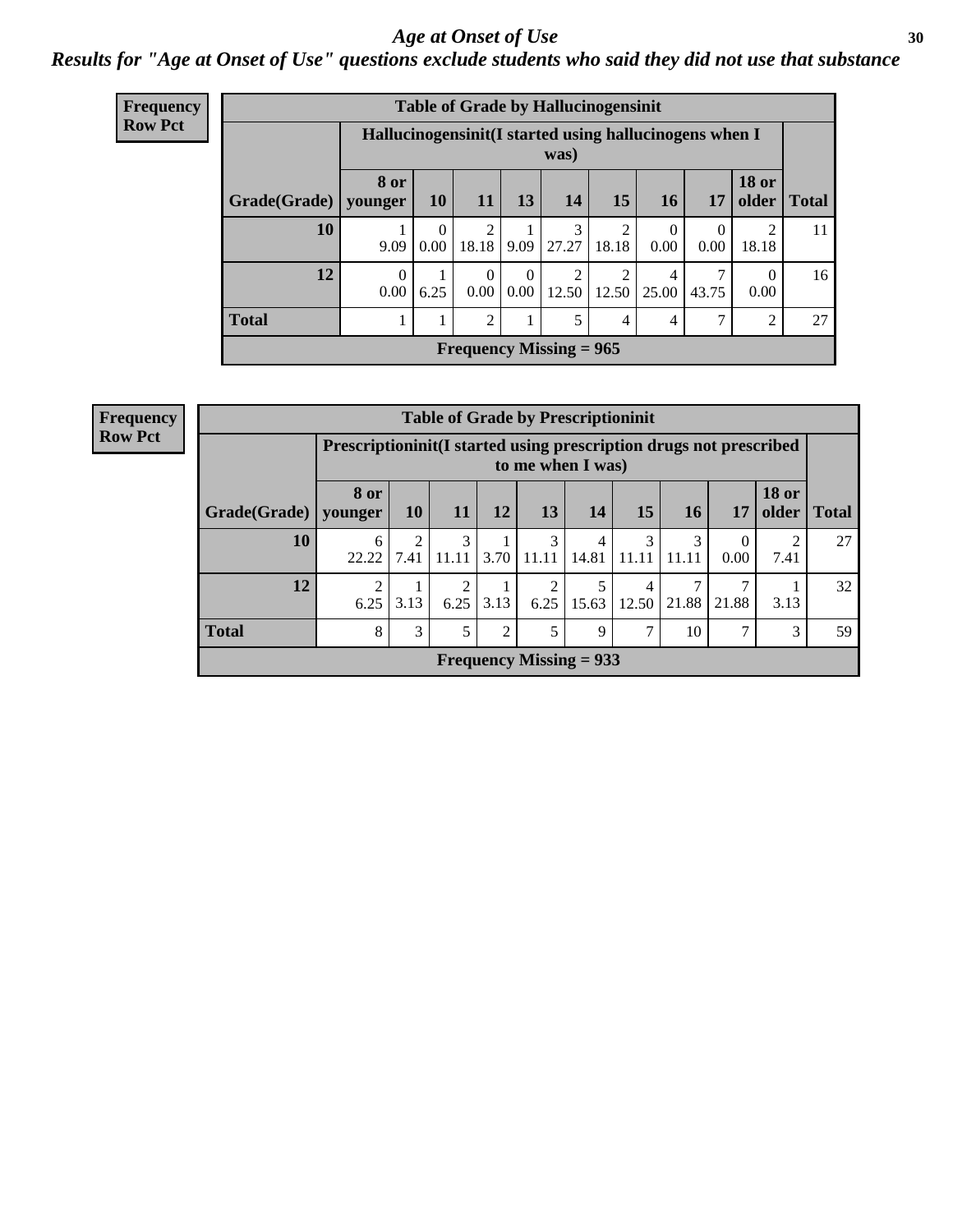| Frequency      | <b>Table of Alcoholharm by Grade</b>          |                    |              |              |  |  |  |  |
|----------------|-----------------------------------------------|--------------------|--------------|--------------|--|--|--|--|
| <b>Col Pct</b> | Alcoholharm(I<br>think alcohol is<br>harmful) | Grade(Grade)<br>10 | 12           | <b>Total</b> |  |  |  |  |
|                | <b>Strongly Agree</b>                         | 291<br>50.43       | 176<br>42.41 | 467          |  |  |  |  |
|                | <b>Somewhat Agree</b>                         | 170<br>29.46       | 155<br>37.35 | 325          |  |  |  |  |
|                | <b>Somewhat Disagree</b>                      | 72<br>12.48        | 57<br>13.73  | 129          |  |  |  |  |
|                | <b>Strongly Disagree</b>                      | 44<br>7.63         | 27<br>6.51   | 71           |  |  |  |  |
|                | <b>Total</b>                                  | 577                | 415          | 992          |  |  |  |  |

| <b>Table of Cigarettesharm by Grade</b>                  |                    |              |              |  |  |  |  |  |  |
|----------------------------------------------------------|--------------------|--------------|--------------|--|--|--|--|--|--|
| Cigarettesharm(I<br>think smoking<br>tobacco is harmful) | Grade(Grade)<br>10 | 12           | <b>Total</b> |  |  |  |  |  |  |
| <b>Strongly Agree</b>                                    | 457<br>79.20       | 317<br>76.39 | 774          |  |  |  |  |  |  |
| <b>Somewhat Agree</b>                                    | 56<br>9.71         | 68<br>16.39  | 124          |  |  |  |  |  |  |
| <b>Somewhat Disagree</b>                                 | 18<br>3.12         | 12<br>2.89   | 30           |  |  |  |  |  |  |
| <b>Strongly Disagree</b>                                 | 46<br>7.97         | 18<br>4.34   | 64           |  |  |  |  |  |  |
| <b>Total</b>                                             | 577                | 415          | 992          |  |  |  |  |  |  |

| Frequency      | <b>Table of Smokelessharm by Grade</b>                  |                    |              |     |  |  |  |  |  |  |
|----------------|---------------------------------------------------------|--------------------|--------------|-----|--|--|--|--|--|--|
| <b>Col Pct</b> | Smokelessharm(I<br>think chewing<br>tobacco is harmful) | Grade(Grade)<br>10 | <b>Total</b> |     |  |  |  |  |  |  |
|                | <b>Strongly Agree</b>                                   | 469<br>81.28       | 330<br>79.52 | 799 |  |  |  |  |  |  |
|                | <b>Somewhat Agree</b>                                   | 54<br>9.36         | 59<br>14.22  | 113 |  |  |  |  |  |  |
|                | <b>Somewhat Disagree</b>                                | 11<br>1.91         | 1.69         | 18  |  |  |  |  |  |  |
|                | <b>Strongly Disagree</b>                                | 43<br>7.45         | 19<br>4.58   | 62  |  |  |  |  |  |  |
|                | <b>Total</b>                                            | 577                | 415          | 992 |  |  |  |  |  |  |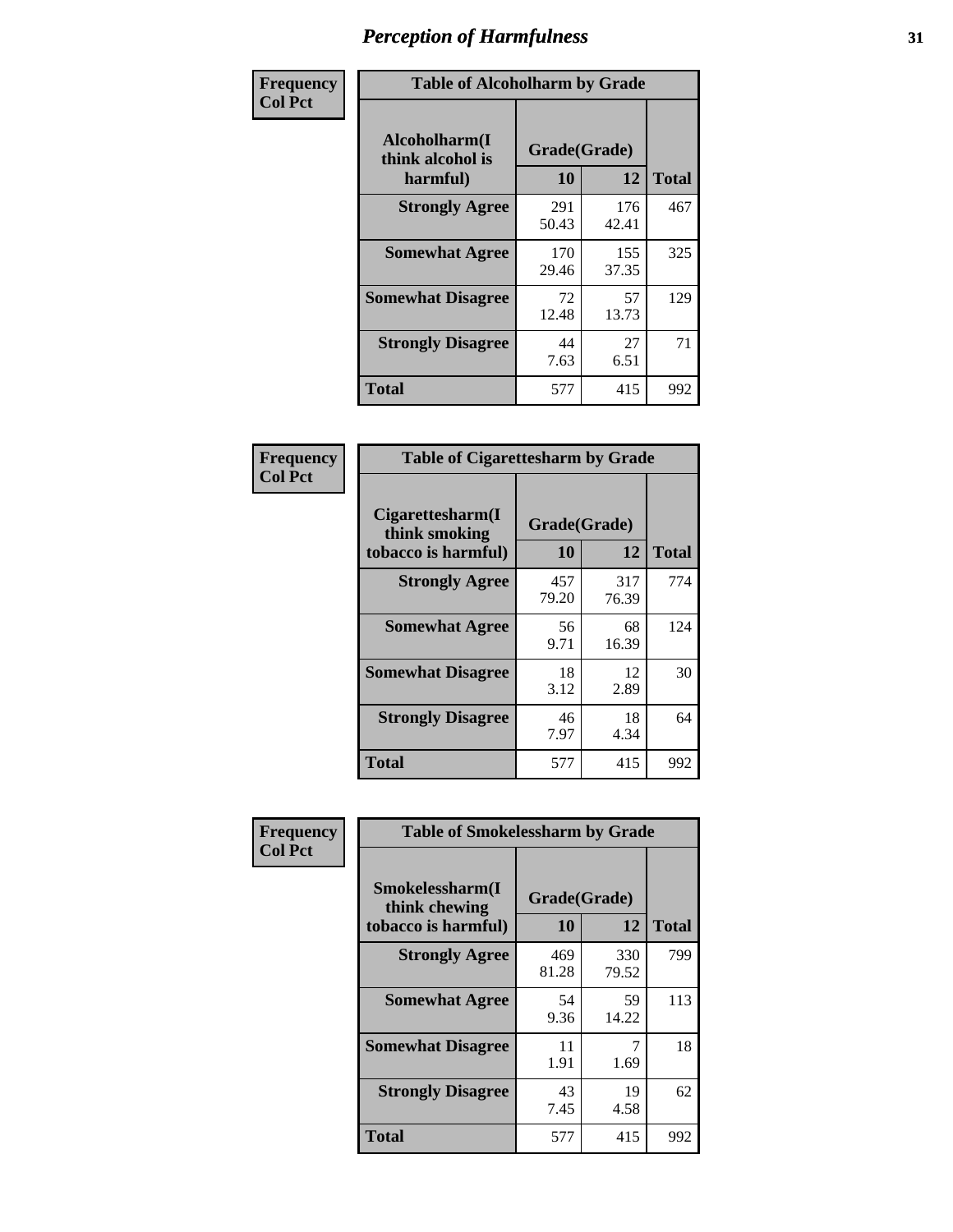| Frequency      | <b>Table of Marijuanaharm by Grade</b>            |                    |              |              |  |  |  |  |
|----------------|---------------------------------------------------|--------------------|--------------|--------------|--|--|--|--|
| <b>Col Pct</b> | Marijuanaharm(I<br>think marijuana is<br>harmful) | Grade(Grade)<br>10 | 12           | <b>Total</b> |  |  |  |  |
|                | <b>Strongly Agree</b>                             | 344<br>59.62       | 205<br>49.40 | 549          |  |  |  |  |
|                | <b>Somewhat Agree</b>                             | 81<br>14.04        | 92<br>22.17  | 173          |  |  |  |  |
|                | <b>Somewhat Disagree</b>                          | 60<br>10.40        | 58<br>13.98  | 118          |  |  |  |  |
|                | <b>Strongly Disagree</b>                          | 92<br>15.94        | 60<br>14.46  | 152          |  |  |  |  |
|                | <b>Total</b>                                      | 577                | 415          | 992          |  |  |  |  |

| <b>Table of Cocaineharm by Grade</b>          |                    |              |     |  |  |  |  |  |  |
|-----------------------------------------------|--------------------|--------------|-----|--|--|--|--|--|--|
| Cocaineharm(I<br>think cocaine is<br>harmful) | Grade(Grade)<br>10 | <b>Total</b> |     |  |  |  |  |  |  |
| <b>Strongly Agree</b>                         | 492<br>85.27       | 363<br>87.47 | 855 |  |  |  |  |  |  |
| <b>Somewhat Agree</b>                         | 25<br>4.33         | 26<br>6.27   | 51  |  |  |  |  |  |  |
| <b>Somewhat Disagree</b>                      | 15<br>2.60         | 4<br>0.96    | 19  |  |  |  |  |  |  |
| <b>Strongly Disagree</b>                      | 45<br>7.80         | 22<br>5.30   | 67  |  |  |  |  |  |  |
| <b>Total</b>                                  | 577                | 415          | 992 |  |  |  |  |  |  |

| Frequency      | <b>Table of Inhalantsharm by Grade</b>              |                           |              |              |
|----------------|-----------------------------------------------------|---------------------------|--------------|--------------|
| <b>Col Pct</b> | Inhalantsharm(I)<br>think inhalants are<br>harmful) | Grade(Grade)<br><b>10</b> | 12           | <b>Total</b> |
|                | <b>Strongly Agree</b>                               | 474<br>82.15              | 360<br>86.75 | 834          |
|                | <b>Somewhat Agree</b>                               | 47<br>8.15                | 29<br>6.99   | 76           |
|                | <b>Somewhat Disagree</b>                            | 8<br>1.39                 | 5<br>1.20    | 13           |
|                | <b>Strongly Disagree</b>                            | 48<br>8.32                | 21<br>5.06   | 69           |
|                | <b>Total</b>                                        | 577                       | 415          | 992          |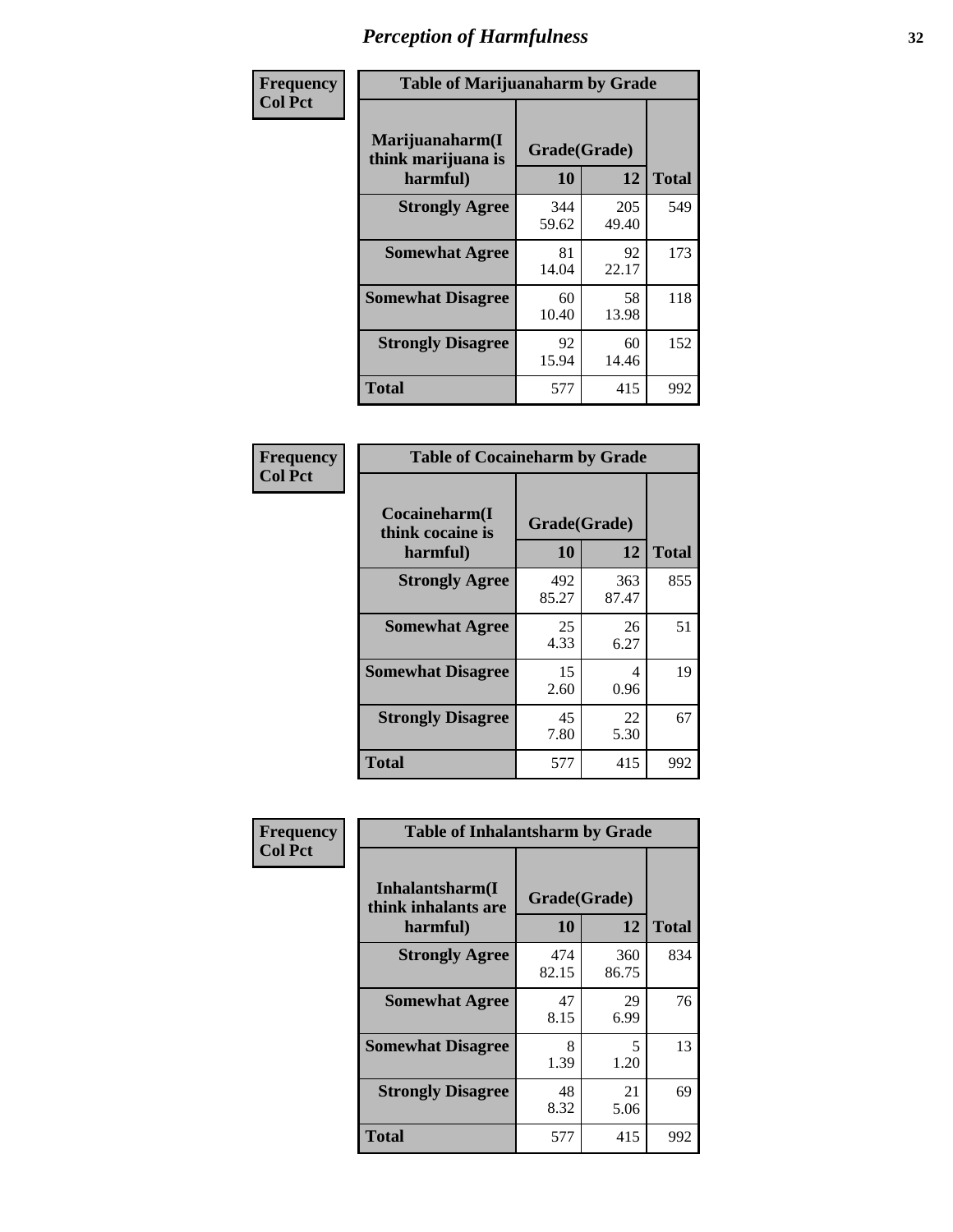| Frequency      | <b>Table of Steroidsharm by Grade</b>            |                    |              |              |
|----------------|--------------------------------------------------|--------------------|--------------|--------------|
| <b>Col Pct</b> | Steroidsharm(I<br>think steroids are<br>harmful) | Grade(Grade)<br>10 | 12           | <b>Total</b> |
|                | <b>Strongly Agree</b>                            | 474<br>82.15       | 330<br>79.52 | 804          |
|                | <b>Somewhat Agree</b>                            | 46<br>7.97         | 53<br>12.77  | 99           |
|                | <b>Somewhat Disagree</b>                         | 13<br>2.25         | 10<br>2.41   | 23           |
|                | <b>Strongly Disagree</b>                         | 44<br>7.63         | 22<br>5.30   | 66           |
|                | <b>Total</b>                                     | 577                | 415          | 992          |

| <b>Table of Ecstasyharm by Grade</b>                |                    |              |     |  |  |
|-----------------------------------------------------|--------------------|--------------|-----|--|--|
| $E$ cstasyharm $(I$<br>think ecstasy is<br>harmful) | Grade(Grade)<br>10 | <b>Total</b> |     |  |  |
| <b>Strongly Agree</b>                               | 456<br>79.03       | 343<br>82.65 | 799 |  |  |
| <b>Somewhat Agree</b>                               | 53<br>9.19         | 38<br>9.16   | 91  |  |  |
| <b>Somewhat Disagree</b>                            | 19<br>3.29         | 10<br>2.41   | 29  |  |  |
| <b>Strongly Disagree</b>                            | 49<br>8.49         | 24<br>5.78   | 73  |  |  |
| Total                                               | 577                | 415          | 992 |  |  |

| Frequency      | <b>Table of Methharm by Grade</b>                            |                           |              |              |  |
|----------------|--------------------------------------------------------------|---------------------------|--------------|--------------|--|
| <b>Col Pct</b> | <b>Methharm</b> (I think<br>methamphetamines<br>are harmful) | Grade(Grade)<br><b>10</b> | 12           | <b>Total</b> |  |
|                | <b>Strongly Agree</b>                                        | 499<br>86.48              | 361<br>86.99 | 860          |  |
|                | <b>Somewhat Agree</b>                                        | 27<br>4.68                | 27<br>6.51   | 54           |  |
|                | <b>Somewhat Disagree</b>                                     | 6<br>1.04                 | 6<br>1.45    | 12           |  |
|                | <b>Strongly Disagree</b>                                     | 45<br>7.80                | 21<br>5.06   | 66           |  |
|                | <b>Total</b>                                                 | 577                       | 415          | 992          |  |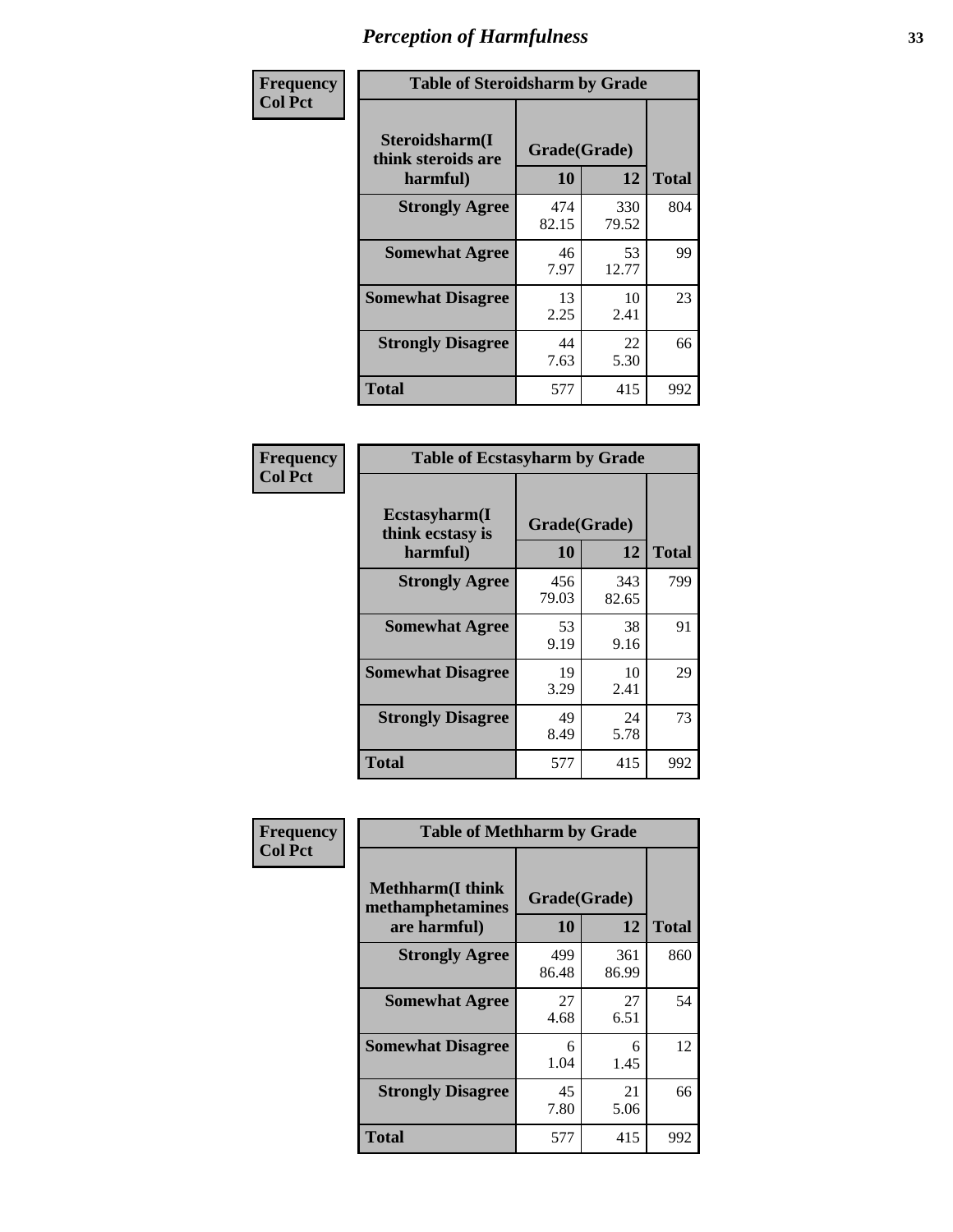| Frequency      | <b>Table of Hallucinogensharm by Grade</b>                 |                    |              |              |
|----------------|------------------------------------------------------------|--------------------|--------------|--------------|
| <b>Col Pct</b> | Hallucinogensharm(I<br>think hallucinogens<br>are harmful) | Grade(Grade)<br>10 | 12           | <b>Total</b> |
|                | <b>Strongly Agree</b>                                      | 490<br>84.92       | 349<br>84.10 | 839          |
|                | <b>Somewhat Agree</b>                                      | 30<br>5.20         | 38<br>9.16   | 68           |
|                | <b>Somewhat Disagree</b>                                   | 11<br>1.91         | 3<br>0.72    | 14           |
|                | <b>Strongly Disagree</b>                                   | 46<br>7.97         | 25<br>6.02   | 71           |
|                | <b>Total</b>                                               | 577                | 415          | 992          |

| <b>Table of Prescriptionharm by Grade</b>                                 |              |              |              |  |  |
|---------------------------------------------------------------------------|--------------|--------------|--------------|--|--|
| Prescriptionharm(I<br>think prescription<br>drugs not<br>prescribed to me | Grade(Grade) |              |              |  |  |
| are harmful)                                                              | 10           | 12           | <b>Total</b> |  |  |
| <b>Strongly Agree</b>                                                     | 453<br>78.51 | 306<br>73.73 | 759          |  |  |
| <b>Somewhat Agree</b>                                                     | 61<br>10.57  | 73<br>17.59  | 134          |  |  |
| <b>Somewhat Disagree</b>                                                  | 19<br>3.29   | 12<br>2.89   | 31           |  |  |
| <b>Strongly Disagree</b>                                                  | 44<br>7.63   | 24<br>5.78   | 68           |  |  |
| Total                                                                     | 577          | 415          | 992          |  |  |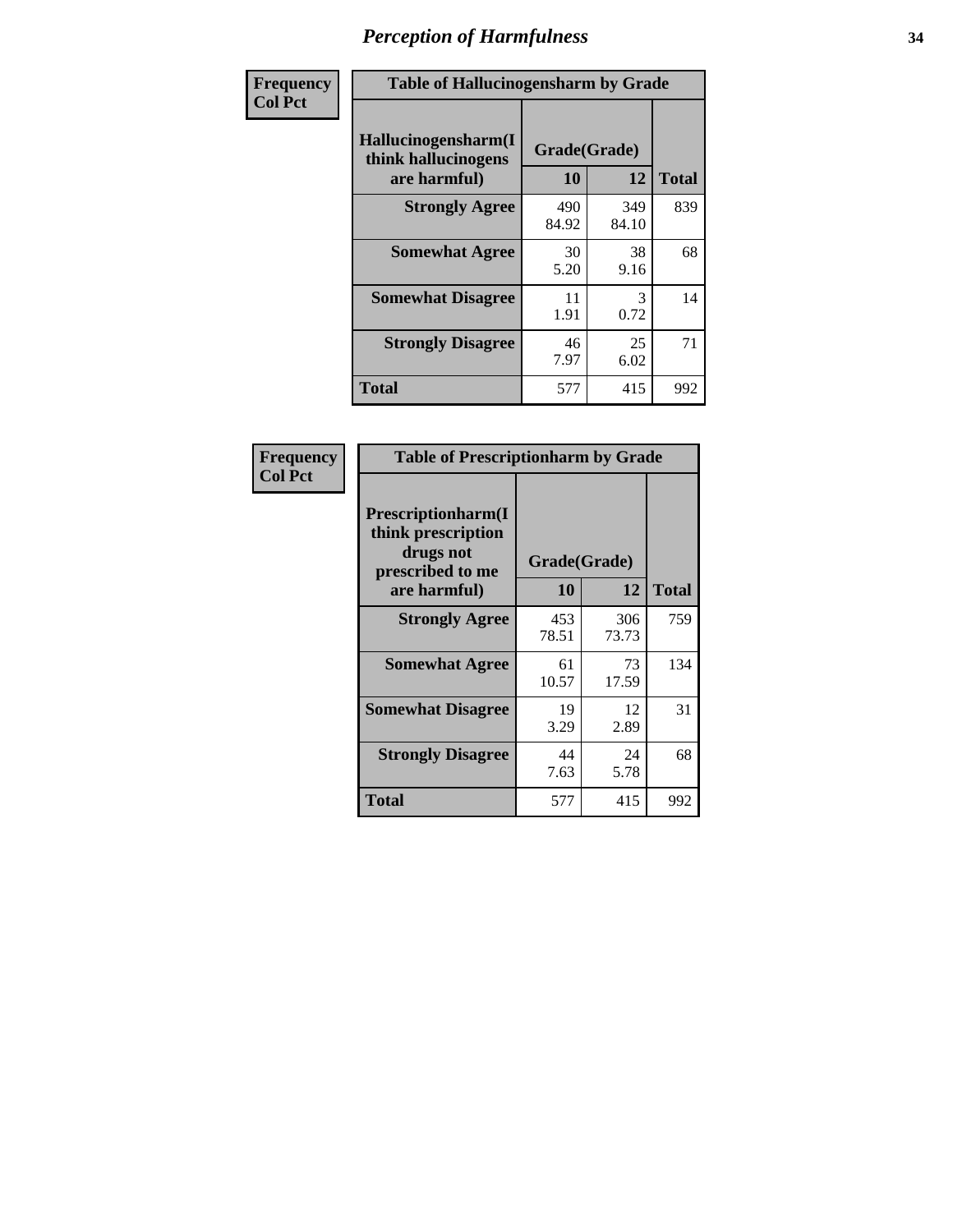# *Disapproval by Adults* **35**

| Frequency      | <b>Table of Alcoholadult by Grade</b>                                 |                    |              |              |
|----------------|-----------------------------------------------------------------------|--------------------|--------------|--------------|
| <b>Col Pct</b> | <b>Alcoholadult</b> (Adults<br>would disapprove if<br>I used alcohol) | Grade(Grade)<br>10 | 12           | <b>Total</b> |
|                | <b>Strongly Agree</b>                                                 | 350<br>60.66       | 220<br>53.01 | 570          |
|                | <b>Somewhat Agree</b>                                                 | 135<br>23.40       | 100<br>24.10 | 235          |
|                | <b>Somewhat Disagree</b>                                              | 51<br>8.84         | 62<br>14.94  | 113          |
|                | <b>Strongly Disagree</b>                                              | 41<br>7.11         | 33<br>7.95   | 74           |
|                | <b>Total</b>                                                          | 577                | 415          | 992          |

| <b>Table of Tobaccoadult by Grade</b>                                 |              |                    |              |  |  |
|-----------------------------------------------------------------------|--------------|--------------------|--------------|--|--|
| <b>Tobaccoadult</b> (Adults<br>would disapprove if<br>I used tobacco) | 10           | Grade(Grade)<br>12 | <b>Total</b> |  |  |
| <b>Strongly Agree</b>                                                 | 464<br>80.42 | 303<br>73.01       | 767          |  |  |
| <b>Somewhat Agree</b>                                                 | 54<br>9.36   | 64<br>15.42        | 118          |  |  |
| <b>Somewhat Disagree</b>                                              | 26<br>4.51   | 27<br>6.51         | 53           |  |  |
| <b>Strongly Disagree</b>                                              | 33<br>5.72   | 21<br>5.06         | 54           |  |  |
| <b>Total</b>                                                          | 577          | 415                | 992          |  |  |

| Frequency<br><b>Col Pct</b> | <b>Table of Marijuanaadult by Grade</b>                           |                    |              |              |  |
|-----------------------------|-------------------------------------------------------------------|--------------------|--------------|--------------|--|
|                             | Marijuanaadult(Adults<br>would disapprove if I<br>used marijuana) | Grade(Grade)<br>10 | 12           | <b>Total</b> |  |
|                             | <b>Strongly Agree</b>                                             | 452<br>78.34       | 321<br>77.35 | 773          |  |
|                             | <b>Somewhat Agree</b>                                             | 57<br>9.88         | 45<br>10.84  | 102          |  |
|                             | <b>Somewhat Disagree</b>                                          | 27<br>4.68         | 23<br>5.54   | 50           |  |
|                             | <b>Strongly Disagree</b>                                          | 41<br>7.11         | 26<br>6.27   | 67           |  |
|                             | <b>Total</b>                                                      | 577                | 415          | 992          |  |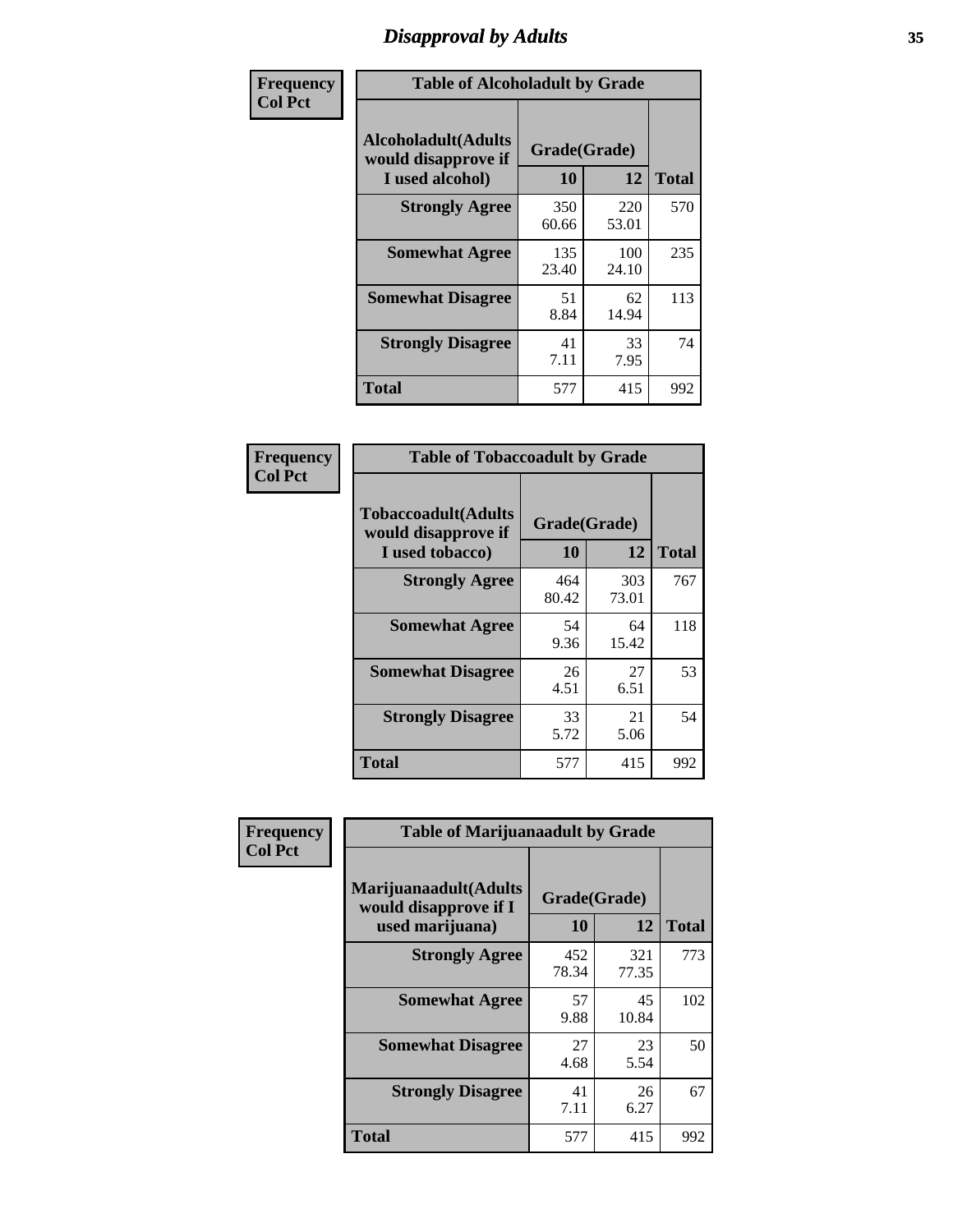# *Disapproval by Adults* **36**

| Frequency      | <b>Table of Otherdrugadult by Grade</b>                                     |                    |              |              |
|----------------|-----------------------------------------------------------------------------|--------------------|--------------|--------------|
| <b>Col Pct</b> | <b>Otherdrugadult</b> (Adults<br>would disapprove if I<br>used other drugs) | Grade(Grade)<br>10 | 12           | <b>Total</b> |
|                | <b>Strongly Agree</b>                                                       | 509<br>88.21       | 370<br>89.16 | 879          |
|                | <b>Somewhat Agree</b>                                                       | 22<br>3.81         | 23<br>5.54   | 45           |
|                | <b>Somewhat Disagree</b>                                                    | 1.21               | 4<br>0.96    | 11           |
|                | <b>Strongly Disagree</b>                                                    | 39<br>6.76         | 18<br>4.34   | 57           |
|                | <b>Total</b>                                                                | 577                | 415          | 992          |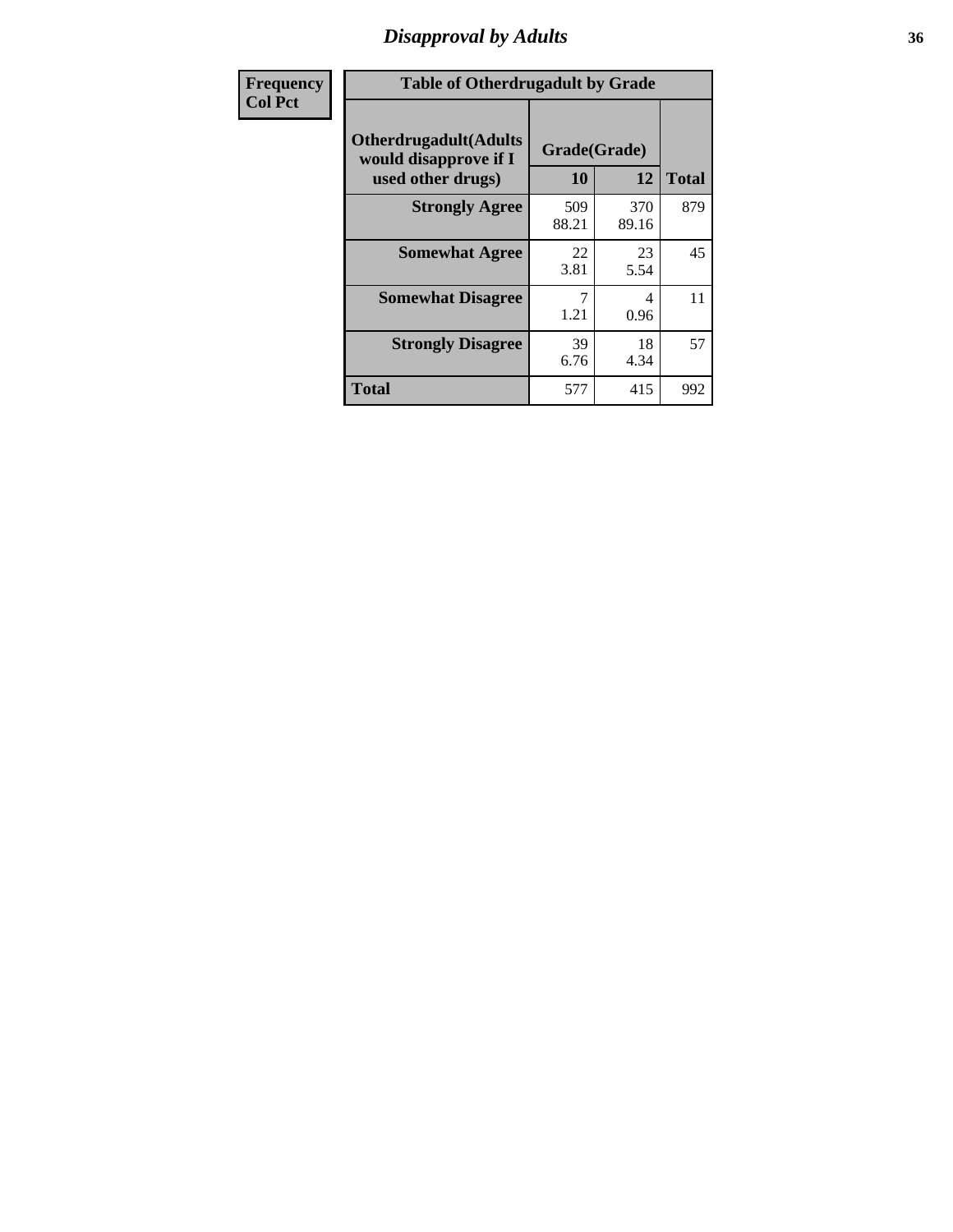# *Disapproval by Peers* 3

| Frequency      | <b>Table of Alcoholpeer by Grade</b>                    |              |              |              |
|----------------|---------------------------------------------------------|--------------|--------------|--------------|
| <b>Col Pct</b> | Alcoholpeer(My<br>friends would<br>disapprove if I used | Grade(Grade) |              |              |
|                | alcohol)                                                | 10           | 12           | <b>Total</b> |
|                | <b>Strongly Agree</b>                                   | 152<br>26.34 | 76<br>18.31  | 228          |
|                | <b>Somewhat Agree</b>                                   | 139<br>24.09 | 92<br>22.17  | 231          |
|                | <b>Somewhat Disagree</b>                                | 158<br>27.38 | 117<br>28.19 | 275          |
|                | <b>Strongly Disagree</b>                                | 128<br>22.18 | 130<br>31.33 | 258          |
|                | Total                                                   | 577          | 415          | 992          |

| Frequency      | <b>Table of Tobaccopeer by Grade</b>                                |                    |              |              |
|----------------|---------------------------------------------------------------------|--------------------|--------------|--------------|
| <b>Col Pct</b> | Tobaccopeer(My<br>friends would<br>disapprove if I used<br>tobacco) | Grade(Grade)<br>10 | 12           | <b>Total</b> |
|                | <b>Strongly Agree</b>                                               | 249<br>43.15       | 140<br>33.73 | 389          |
|                | <b>Somewhat Agree</b>                                               | 126<br>21.84       | 96<br>23.13  | 222          |
|                | <b>Somewhat Disagree</b>                                            | 103<br>17.85       | 82<br>19.76  | 185          |
|                | <b>Strongly Disagree</b>                                            | 99<br>17.16        | 97<br>23.37  | 196          |
|                | <b>Total</b>                                                        | 577                | 415          | 992          |

| Frequency      | <b>Table of Marijuanapeer by Grade</b>                    |              |              |              |
|----------------|-----------------------------------------------------------|--------------|--------------|--------------|
| <b>Col Pct</b> | Marijuanapeer(My<br>friends would<br>disapprove if I used | Grade(Grade) |              |              |
|                | marijuana)                                                | 10           | 12           | <b>Total</b> |
|                | <b>Strongly Agree</b>                                     | 216<br>37.44 | 127<br>30.60 | 343          |
|                | <b>Somewhat Agree</b>                                     | 117<br>20.28 | 88<br>21.20  | 205          |
|                | <b>Somewhat Disagree</b>                                  | 118<br>20.45 | 84<br>20.24  | 202          |

| i<br>I<br>۰.<br>٠ |  |
|-------------------|--|
|                   |  |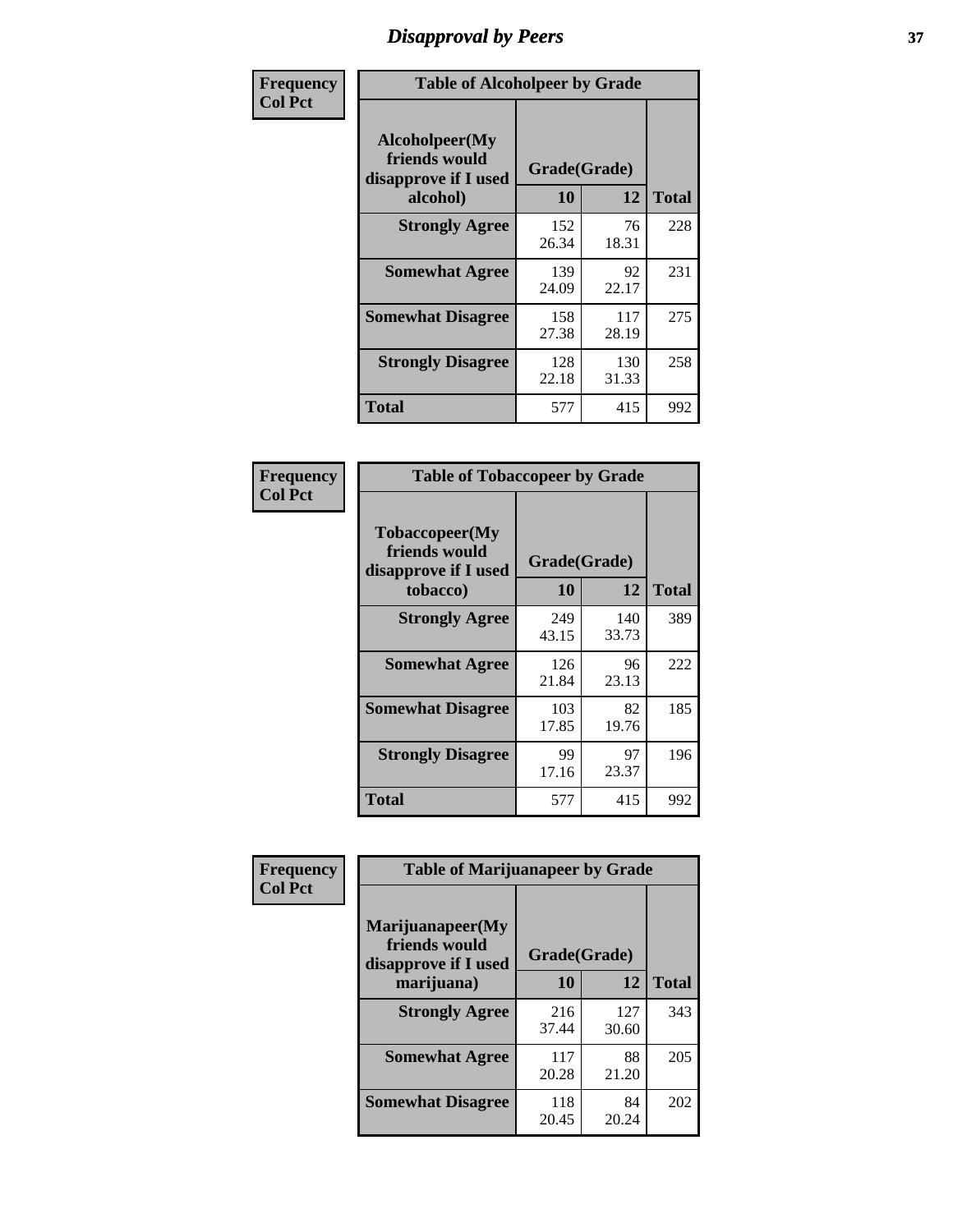# *Disapproval by Peers* **38**

| <b>Frequency</b> | <b>Table of Marijuanapeer by Grade</b>                                  |                    |              |              |
|------------------|-------------------------------------------------------------------------|--------------------|--------------|--------------|
| <b>Col Pct</b>   | Marijuanapeer(My<br>friends would<br>disapprove if I used<br>marijuana) | Grade(Grade)<br>10 | 12           | <b>Total</b> |
|                  |                                                                         |                    |              |              |
|                  | <b>Strongly Disagree</b>                                                | 126<br>21.84       | 116<br>27.95 | 242          |
|                  | <b>Total</b>                                                            | 577                | 415          | 992          |

| <b>Frequency</b> | <b>Table of Otherdrugpeer by Grade</b>                                    |                           |              |              |
|------------------|---------------------------------------------------------------------------|---------------------------|--------------|--------------|
| <b>Col Pct</b>   | Otherdrugpeer(My<br>friends would<br>disapprove if I used<br>other drugs) | Grade(Grade)<br><b>10</b> | 12           | <b>Total</b> |
|                  |                                                                           |                           |              |              |
|                  | <b>Strongly Agree</b>                                                     | 309<br>53.55              | 224<br>53.98 | 533          |
|                  | <b>Somewhat Agree</b>                                                     | 115<br>19.93              | 87<br>20.96  | 202          |
|                  | <b>Somewhat Disagree</b>                                                  | 73<br>12.65               | 48<br>11.57  | 121          |
|                  | <b>Strongly Disagree</b>                                                  | 80<br>13.86               | 56<br>13.49  | 136          |
|                  | <b>Total</b>                                                              | 577                       | 415          | 992          |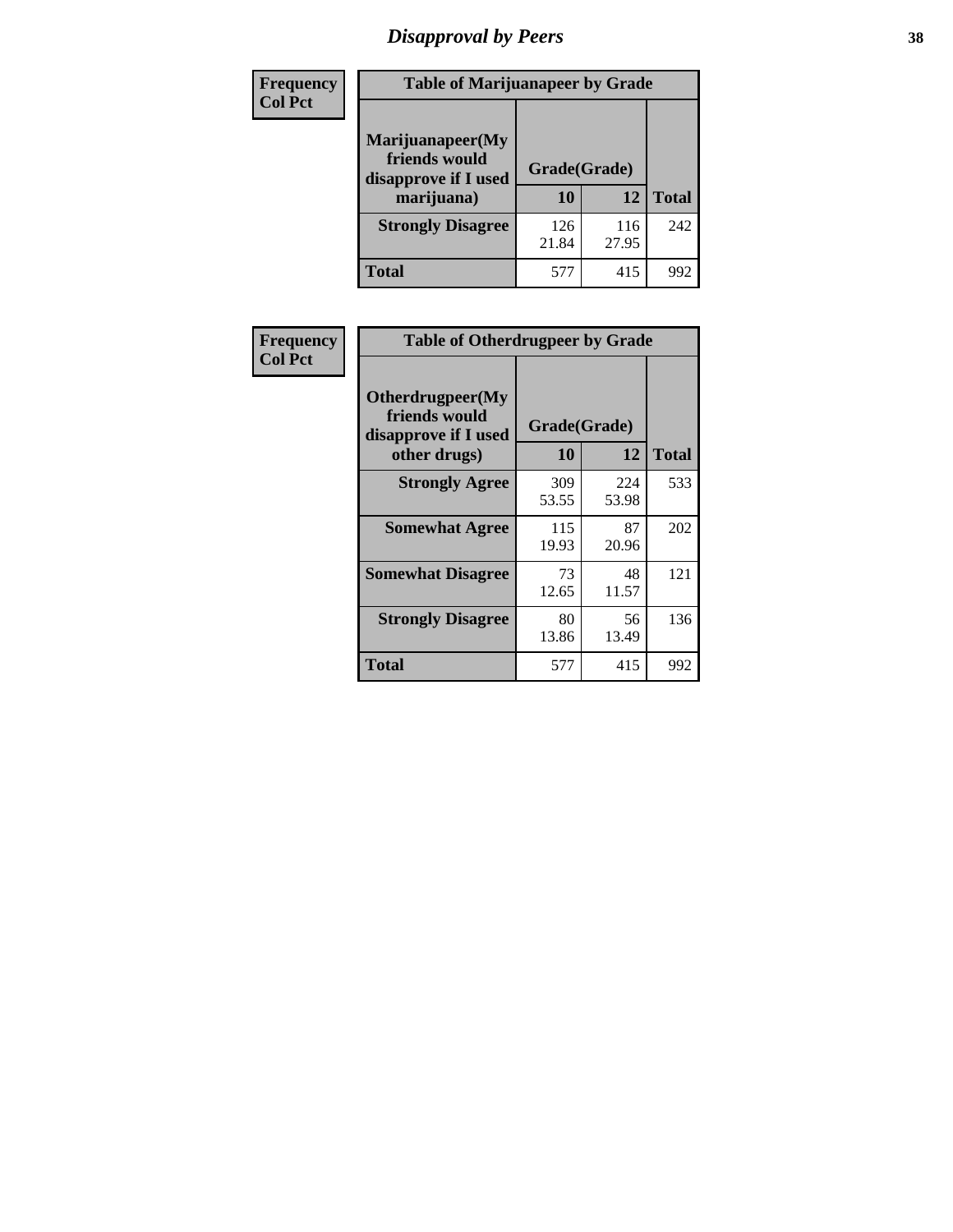| Frequency      | <b>Table of Alcohollocation1 by Grade</b><br>Grade(Grade)<br><b>Alcohollocation1(Places</b> |              |              |              |
|----------------|---------------------------------------------------------------------------------------------|--------------|--------------|--------------|
| <b>Col Pct</b> |                                                                                             |              |              |              |
|                | <b>Friends Use Alcohol)</b>                                                                 | 10           | 12           | <b>Total</b> |
|                |                                                                                             | 337<br>58.41 | 287<br>69.16 | 624          |
|                | Do Not Use                                                                                  | 240<br>41.59 | 128<br>30.84 | 368          |
|                | <b>Total</b>                                                                                | 577          | 415          | 992          |

| <b>Frequency</b> | <b>Table of Alcohollocation2 by Grade</b>                     |                           |              |              |
|------------------|---------------------------------------------------------------|---------------------------|--------------|--------------|
| <b>Col Pct</b>   | <b>Alcohollocation2(Places</b><br><b>Friends Use Alcohol)</b> | Grade(Grade)<br><b>10</b> | 12           | <b>Total</b> |
|                  |                                                               | 340<br>58.93              | 237<br>57.11 | 577          |
|                  | Home                                                          | 237<br>41.07              | 178<br>42.89 | 415          |
|                  | <b>Total</b>                                                  | 577                       | 415          | 992          |

| Frequency<br><b>Col Pct</b> | <b>Table of Alcohollocation 3 by Grade</b>                    |                    |              |              |
|-----------------------------|---------------------------------------------------------------|--------------------|--------------|--------------|
|                             | <b>Alcohollocation3(Places</b><br><b>Friends Use Alcohol)</b> | Grade(Grade)<br>10 | 12           | <b>Total</b> |
|                             |                                                               | 525<br>90.99       | 380<br>91.57 | 905          |
|                             | <b>School</b>                                                 | 52<br>9.01         | 35<br>8.43   | 87           |
|                             | <b>Total</b>                                                  | 577                | 415          | 992          |

| <b>Frequency</b> | <b>Table of Alcohollocation4 by Grade</b> |              |              |              |
|------------------|-------------------------------------------|--------------|--------------|--------------|
| <b>Col Pct</b>   | <b>Alcohollocation4(Places</b>            | Grade(Grade) |              |              |
|                  | <b>Friends Use Alcohol)</b>               | 10           | 12           | <b>Total</b> |
|                  |                                           | 511<br>88.56 | 354<br>85.30 | 865          |
|                  | Car                                       | 66<br>11.44  | 61<br>14.70  | 127          |
|                  | <b>Total</b>                              | 577          | 415          | 992          |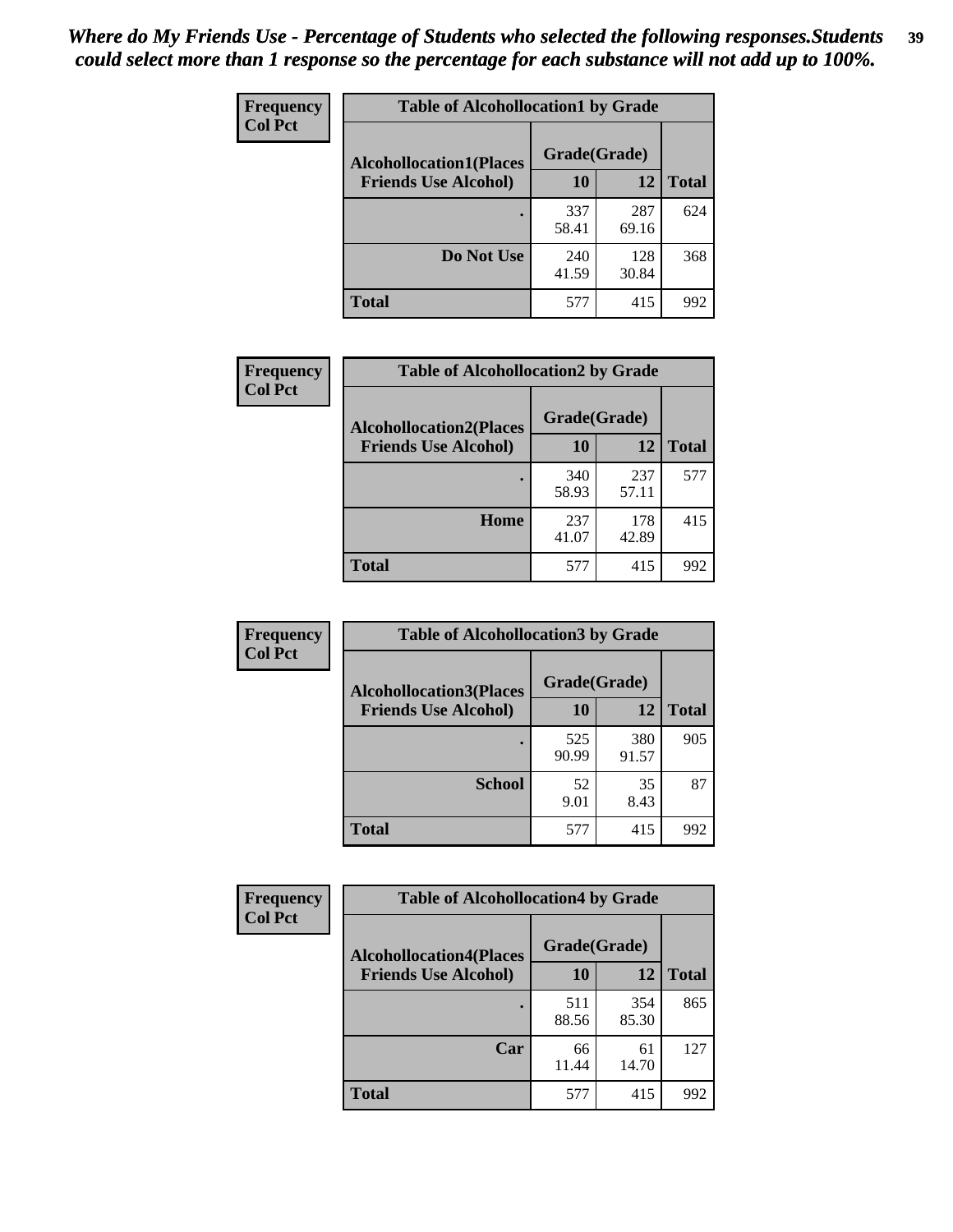| <b>Frequency</b><br><b>Col Pct</b> | <b>Table of Alcohollocation5 by Grade</b>      |              |              |              |
|------------------------------------|------------------------------------------------|--------------|--------------|--------------|
|                                    | Grade(Grade)<br><b>Alcohollocation5(Places</b> |              |              |              |
|                                    | <b>Friends Use Alcohol)</b>                    | 10           | 12           | <b>Total</b> |
|                                    |                                                | 312<br>54.07 | 184<br>44.34 | 496          |
|                                    | <b>Friend's House</b>                          | 265<br>45.93 | 231<br>55.66 | 496          |
|                                    | Total                                          | 577          | 415          | 992          |

| <b>Frequency</b> | <b>Table of Alcohollocation6 by Grade</b> |              |              |              |
|------------------|-------------------------------------------|--------------|--------------|--------------|
| <b>Col Pct</b>   | <b>Alcohollocation6(Places</b>            | Grade(Grade) |              |              |
|                  | <b>Friends Use Alcohol)</b>               | 10           | 12           | <b>Total</b> |
|                  |                                           | 423<br>73.31 | 284<br>68.43 | 707          |
|                  | <b>Other</b>                              | 154<br>26.69 | 131<br>31.57 | 285          |
|                  | <b>Total</b>                              | 577          | 415          | 992          |

| Frequency      | <b>Table of Tobaccolocation1 by Grade</b>                     |                    |              |              |
|----------------|---------------------------------------------------------------|--------------------|--------------|--------------|
| <b>Col Pct</b> | <b>Tobaccolocation1(Places</b><br><b>Friends Use Tobacco)</b> | Grade(Grade)<br>10 | 12           | <b>Total</b> |
|                |                                                               | 196<br>33.97       | 207<br>49.88 | 403          |
|                | Do Not Use                                                    | 381<br>66.03       | 208<br>50.12 | 589          |
|                | <b>Total</b>                                                  | 577                | 415          | 992          |

| Frequency      | <b>Table of Tobaccolocation2 by Grade</b> |              |              |              |  |
|----------------|-------------------------------------------|--------------|--------------|--------------|--|
| <b>Col Pct</b> | <b>Tobaccolocation2(Places</b>            | Grade(Grade) |              |              |  |
|                | <b>Friends Use Tobacco)</b>               | 10           | 12           | <b>Total</b> |  |
|                |                                           | 446<br>77.30 | 275<br>66.27 | 721          |  |
|                | Home                                      | 131<br>22.70 | 140<br>33.73 | 271          |  |
|                | <b>Total</b>                              | 577          | 415          | 992          |  |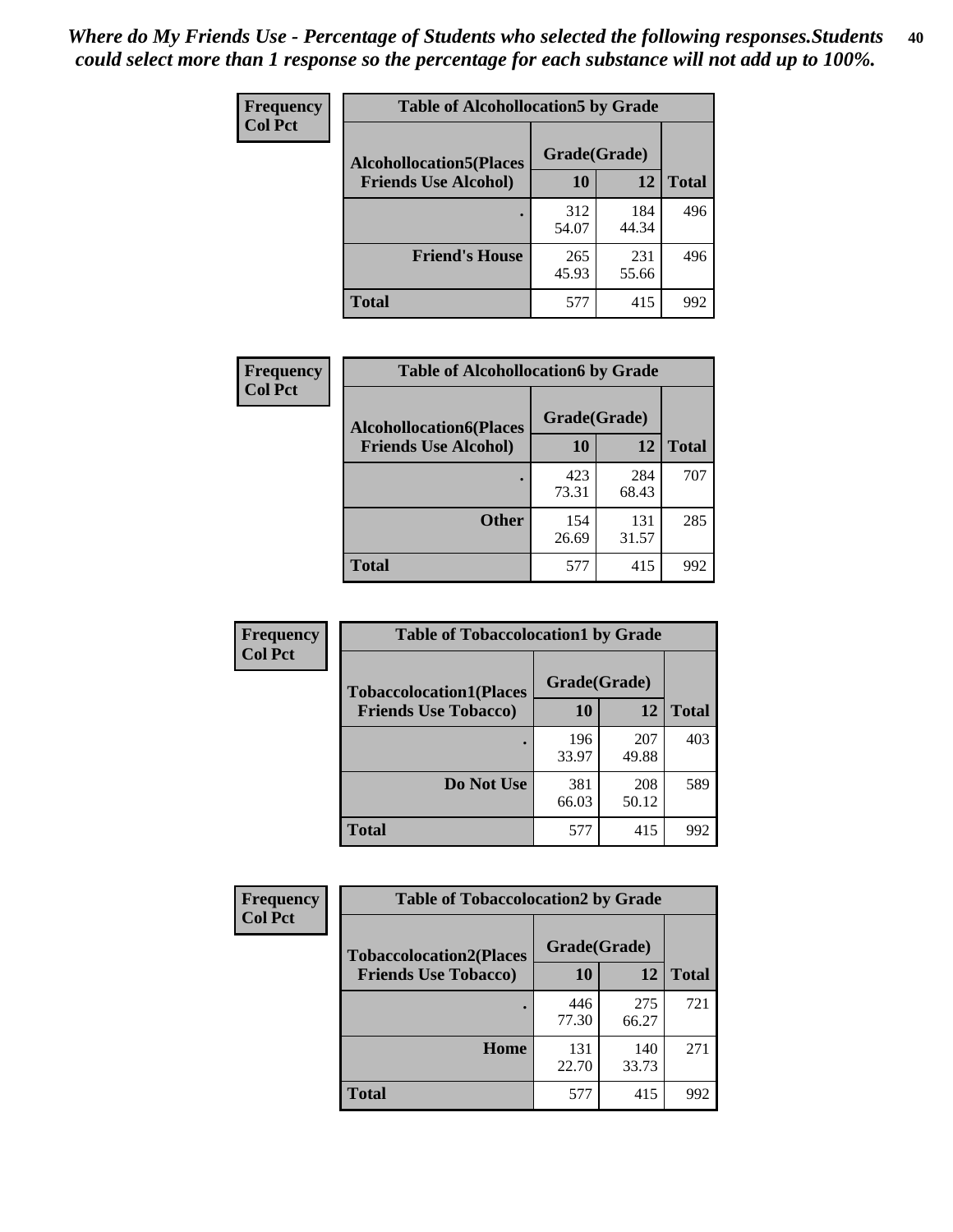| Frequency      | <b>Table of Tobaccolocation 3 by Grade</b> |              |              |              |
|----------------|--------------------------------------------|--------------|--------------|--------------|
| <b>Col Pct</b> | <b>Tobaccolocation3(Places</b>             | Grade(Grade) |              |              |
|                | <b>Friends Use Tobacco)</b>                | 10           | 12           | <b>Total</b> |
|                |                                            | 526<br>91.16 | 370<br>89.16 | 896          |
|                | <b>School</b>                              | 51<br>8.84   | 45<br>10.84  | 96           |
|                | <b>Total</b>                               | 577          | 415          | 992          |

| Frequency      | <b>Table of Tobaccolocation4 by Grade</b> |              |              |              |
|----------------|-------------------------------------------|--------------|--------------|--------------|
| <b>Col Pct</b> | <b>Tobaccolocation4(Places</b>            | Grade(Grade) |              |              |
|                | <b>Friends Use Tobacco)</b>               | 10           | 12           | <b>Total</b> |
|                |                                           | 486<br>84.23 | 285<br>68.67 | 771          |
|                | Car                                       | 91<br>15.77  | 130<br>31.33 | 221          |
|                | <b>Total</b>                              | 577          | 415          | 992          |

| Frequency      | <b>Table of Tobaccolocation5 by Grade</b> |              |              |              |
|----------------|-------------------------------------------|--------------|--------------|--------------|
| <b>Col Pct</b> | <b>Tobaccolocation5(Places</b>            | Grade(Grade) |              |              |
|                | <b>Friends Use Tobacco)</b>               | 10           | <b>12</b>    | <b>Total</b> |
|                |                                           | 432<br>74.87 | 269<br>64.82 | 701          |
|                | <b>Friend's House</b>                     | 145<br>25.13 | 146<br>35.18 | 291          |
|                | <b>Total</b>                              | 577          | 415          | 992          |

| <b>Frequency</b> | <b>Table of Tobaccolocation6 by Grade</b> |              |              |              |  |
|------------------|-------------------------------------------|--------------|--------------|--------------|--|
| <b>Col Pct</b>   | <b>Tobaccolocation6(Places</b>            | Grade(Grade) |              |              |  |
|                  | <b>Friends Use Tobacco)</b>               | 10           | 12           | <b>Total</b> |  |
|                  |                                           | 460<br>79.72 | 277<br>66.75 | 737          |  |
|                  | <b>Other</b>                              | 117<br>20.28 | 138<br>33.25 | 255          |  |
|                  | <b>Total</b>                              | 577          | 415          | 992          |  |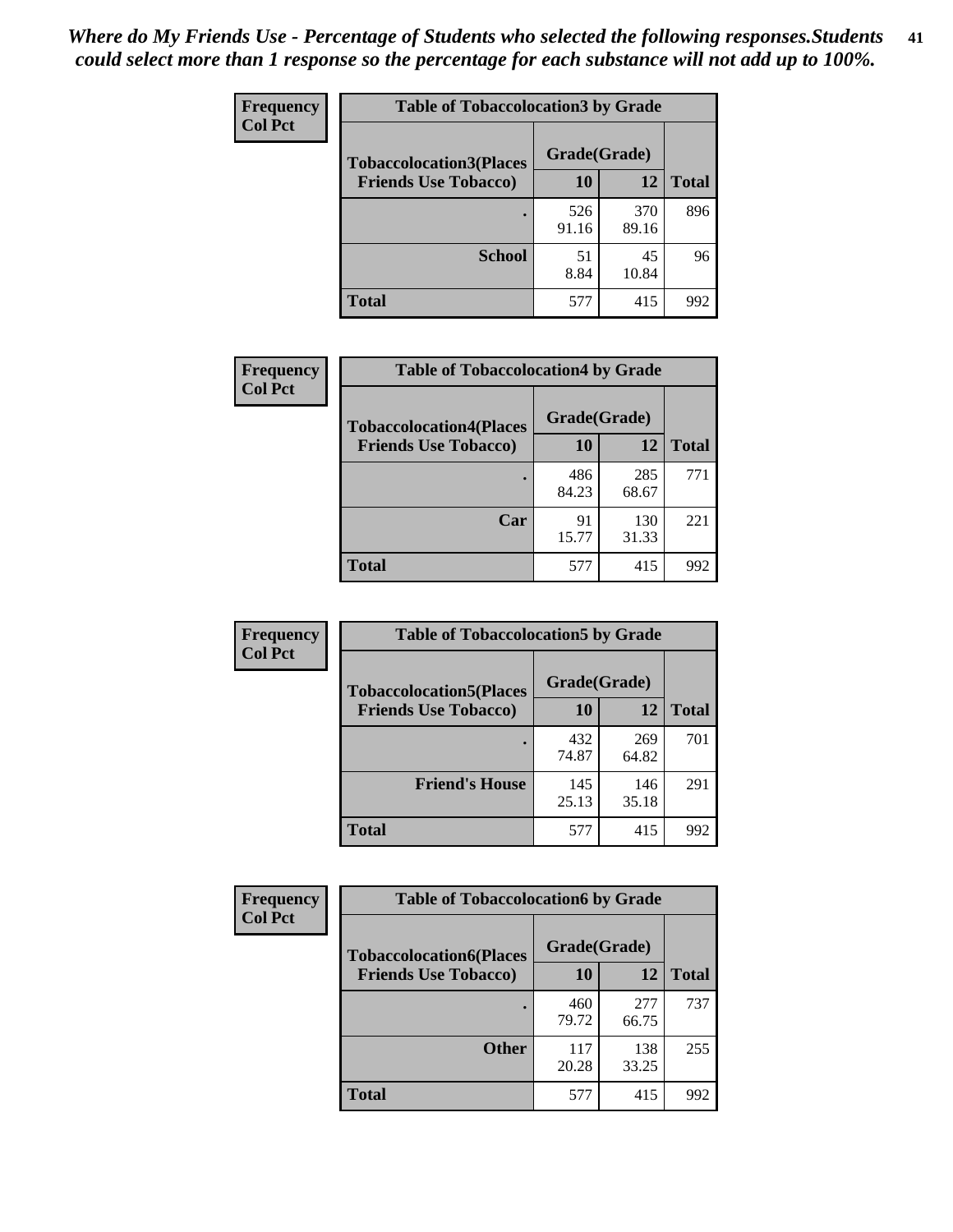| <b>Frequency</b> | <b>Table of Marijuanalocation1 by Grade</b> |              |              |              |
|------------------|---------------------------------------------|--------------|--------------|--------------|
| <b>Col Pct</b>   | <b>Marijuanalocation1(Places</b>            | Grade(Grade) |              |              |
|                  | <b>Friends Use Marijuana</b> )              | 10           | 12           | <b>Total</b> |
|                  |                                             | 298<br>51.65 | 234<br>56.39 | 532          |
|                  | Do Not Use                                  | 279<br>48.35 | 181<br>43.61 | 460          |
|                  | <b>Total</b>                                | 577          | 415          | 992          |

| <b>Frequency</b> | <b>Table of Marijuanalocation2 by Grade</b>                        |                    |              |              |
|------------------|--------------------------------------------------------------------|--------------------|--------------|--------------|
| <b>Col Pct</b>   | <b>Marijuanalocation2(Places</b><br><b>Friends Use Marijuana</b> ) | Grade(Grade)<br>10 | 12           | <b>Total</b> |
|                  |                                                                    | 369<br>63.95       | 259<br>62.41 | 628          |
|                  | Home                                                               | 208<br>36.05       | 156<br>37.59 | 364          |
|                  | <b>Total</b>                                                       | 577                | 415          | 992          |

| <b>Frequency</b> | <b>Table of Marijuanalocation3 by Grade</b> |              |              |              |
|------------------|---------------------------------------------|--------------|--------------|--------------|
| <b>Col Pct</b>   | <b>Marijuanalocation3</b> (Places           | Grade(Grade) |              |              |
|                  | <b>Friends Use Marijuana</b> )              | <b>10</b>    | 12           | <b>Total</b> |
|                  |                                             | 493<br>85.44 | 368<br>88.67 | 861          |
|                  | <b>School</b>                               | 84<br>14.56  | 47<br>11.33  | 131          |
|                  | <b>Total</b>                                | 577          | 415          | 992          |

| <b>Frequency</b> | <b>Table of Marijuanalocation4 by Grade</b> |              |              |              |  |
|------------------|---------------------------------------------|--------------|--------------|--------------|--|
| <b>Col Pct</b>   | <b>Marijuanalocation4(Places</b>            | Grade(Grade) |              |              |  |
|                  | <b>Friends Use Marijuana</b> )              | <b>10</b>    | 12           | <b>Total</b> |  |
|                  |                                             | 439<br>76.08 | 270<br>65.06 | 709          |  |
|                  | Car                                         | 138<br>23.92 | 145<br>34.94 | 283          |  |
|                  | <b>Total</b>                                | 577          | 415          | 992          |  |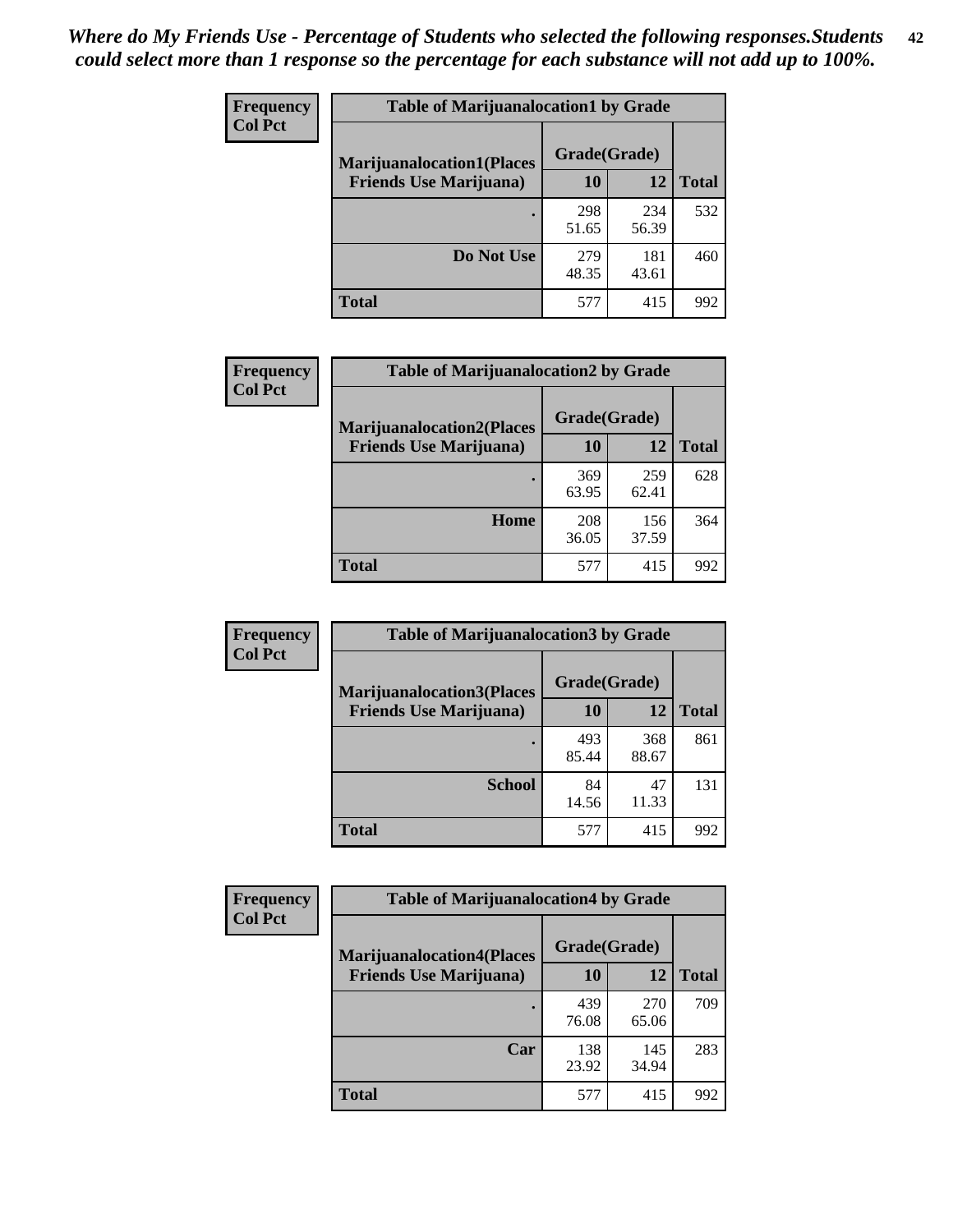| <b>Frequency</b> | <b>Table of Marijuanalocation5 by Grade</b> |              |              |              |
|------------------|---------------------------------------------|--------------|--------------|--------------|
| <b>Col Pct</b>   | <b>Marijuanalocation5(Places)</b>           | Grade(Grade) |              |              |
|                  | <b>Friends Use Marijuana</b> )              | 10           | 12           | <b>Total</b> |
|                  |                                             | 322<br>55.81 | 219<br>52.77 | 541          |
|                  | <b>Friend's House</b>                       | 255<br>44.19 | 196<br>47.23 | 451          |
|                  | <b>Total</b>                                | 577          | 415          | 992          |

| <b>Frequency</b> | <b>Table of Marijuanalocation6 by Grade</b>                        |                    |              |              |
|------------------|--------------------------------------------------------------------|--------------------|--------------|--------------|
| <b>Col Pct</b>   | <b>Marijuanalocation6(Places</b><br><b>Friends Use Marijuana</b> ) | Grade(Grade)<br>10 | 12           | <b>Total</b> |
|                  |                                                                    | 403<br>69.84       | 264<br>63.61 | 667          |
|                  | <b>Other</b>                                                       | 174<br>30.16       | 151<br>36.39 | 325          |
|                  | <b>Total</b>                                                       | 577                | 415          | 992          |

| <b>Frequency</b> | <b>Table of Otherdruglocation1 by Grade</b>                          |              |              |              |
|------------------|----------------------------------------------------------------------|--------------|--------------|--------------|
| <b>Col Pct</b>   | <b>Otherdruglocation1(Places</b><br><b>Friends Use Other Illegal</b> | Grade(Grade) |              |              |
|                  | Drugs)                                                               | 10           | 12           | <b>Total</b> |
|                  |                                                                      | 163<br>28.25 | 135<br>32.53 | 298          |
|                  | Do Not Use                                                           | 414<br>71.75 | 280<br>67.47 | 694          |
|                  | <b>Total</b>                                                         | 577          | 415          | 992          |

| Frequency      | <b>Table of Otherdruglocation2 by Grade</b>                           |              |              |              |
|----------------|-----------------------------------------------------------------------|--------------|--------------|--------------|
| <b>Col Pct</b> | <b>Otherdruglocation2(Places)</b><br><b>Friends Use Other Illegal</b> |              | Grade(Grade) |              |
|                | Drugs)                                                                | 10           | 12           | <b>Total</b> |
|                |                                                                       | 482<br>83.54 | 334<br>80.48 | 816          |
|                | Home                                                                  | 95<br>16.46  | 81<br>19.52  | 176          |
|                | <b>Total</b>                                                          | 577          | 415          | 992          |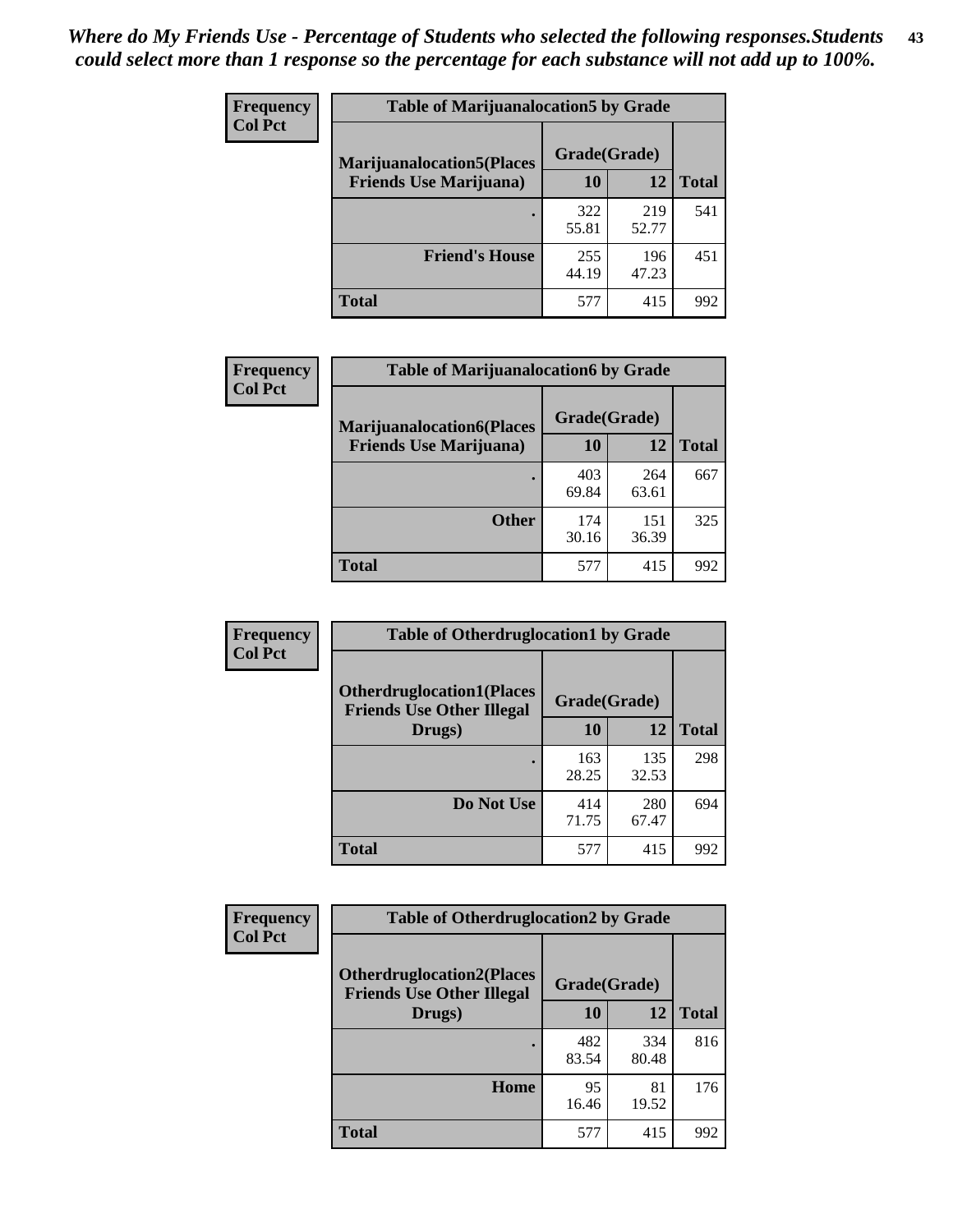| <b>Frequency</b> | <b>Table of Otherdruglocation 3 by Grade</b>                         |              |              |              |
|------------------|----------------------------------------------------------------------|--------------|--------------|--------------|
| <b>Col Pct</b>   | <b>Otherdruglocation3(Places</b><br><b>Friends Use Other Illegal</b> | Grade(Grade) |              |              |
|                  | Drugs)                                                               | 10           | 12           | <b>Total</b> |
|                  |                                                                      | 530<br>91.85 | 391<br>94.22 | 921          |
|                  | <b>School</b>                                                        | 47<br>8.15   | 24<br>5.78   | 71           |
|                  | <b>Total</b>                                                         | 577          | 415          | 992          |

| Frequency      | <b>Table of Otherdruglocation4 by Grade</b>                          |              |              |              |
|----------------|----------------------------------------------------------------------|--------------|--------------|--------------|
| <b>Col Pct</b> | <b>Otherdruglocation4(Places</b><br><b>Friends Use Other Illegal</b> | Grade(Grade) |              |              |
|                | Drugs)                                                               | 10           | 12           | <b>Total</b> |
|                |                                                                      | 525<br>90.99 | 357<br>86.02 | 882          |
|                | Car                                                                  | 52<br>9.01   | 58<br>13.98  | 110          |
|                | <b>Total</b>                                                         | 577          | 415          | 992          |

| Frequency      | <b>Table of Otherdruglocation5 by Grade</b>                          |              |              |              |
|----------------|----------------------------------------------------------------------|--------------|--------------|--------------|
| <b>Col Pct</b> | <b>Otherdruglocation5(Places</b><br><b>Friends Use Other Illegal</b> | Grade(Grade) |              |              |
|                | Drugs)                                                               | 10           | 12           | <b>Total</b> |
|                |                                                                      | 464<br>80.42 | 318<br>76.63 | 782          |
|                | <b>Friend's House</b>                                                | 113<br>19.58 | 97<br>23.37  | 210          |
|                | <b>Total</b>                                                         | 577          | 415          | 992          |

| <b>Frequency</b> | <b>Table of Otherdruglocation6 by Grade</b>                          |              |              |              |
|------------------|----------------------------------------------------------------------|--------------|--------------|--------------|
| <b>Col Pct</b>   | <b>Otherdruglocation6(Places</b><br><b>Friends Use Other Illegal</b> | Grade(Grade) |              |              |
|                  | Drugs)                                                               | 10           | 12           | <b>Total</b> |
|                  |                                                                      | 476<br>82.50 | 327<br>78.80 | 803          |
|                  | <b>Other</b>                                                         | 101<br>17.50 | 88<br>21.20  | 189          |
|                  | Total                                                                | 577          | 415          | 992          |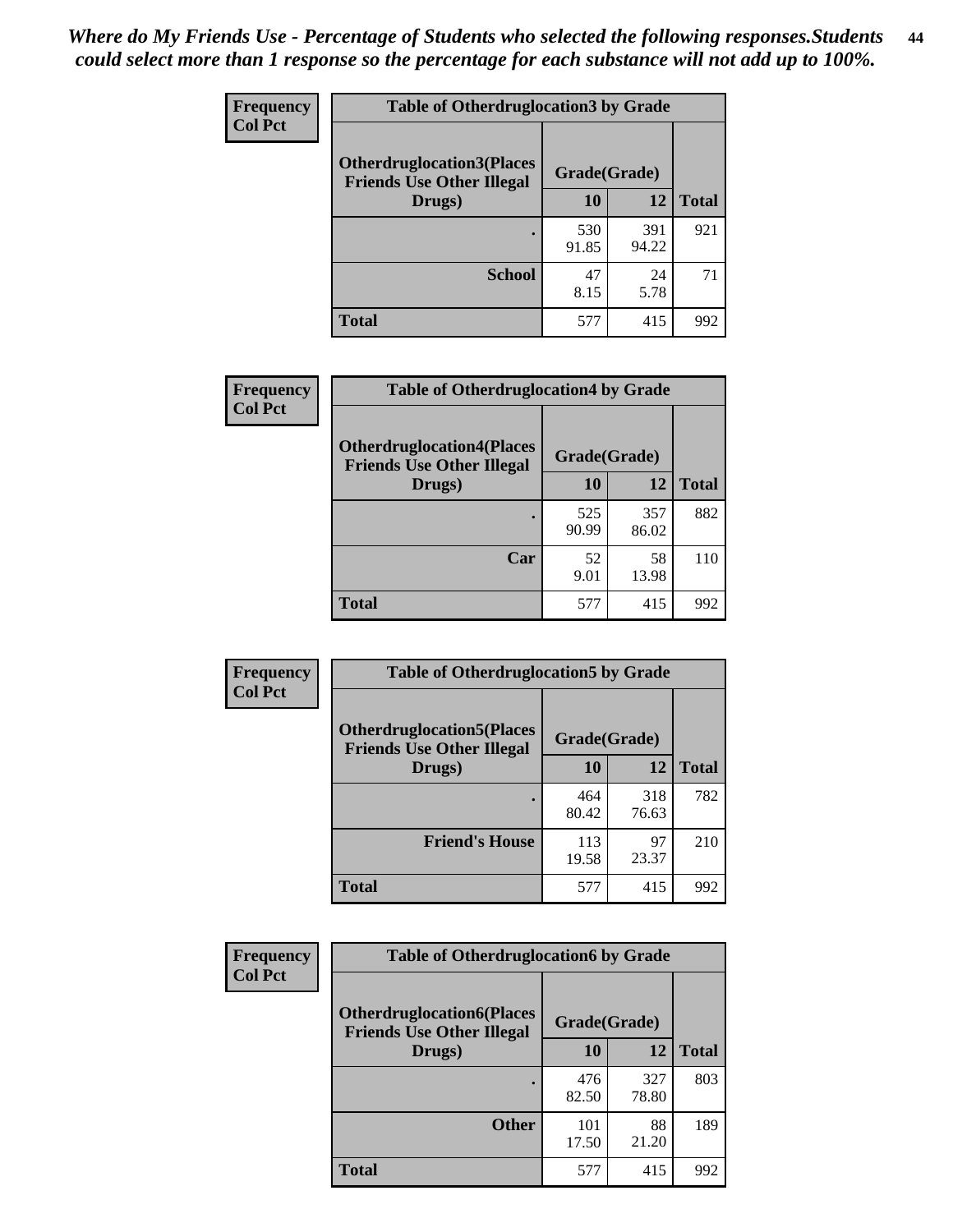| Frequency      | <b>Table of Alcoholtime1 by Grade</b>                           |              |              |              |
|----------------|-----------------------------------------------------------------|--------------|--------------|--------------|
| <b>Col Pct</b> | <b>Alcoholtime1(Times</b><br>Grade(Grade)<br><b>Friends Use</b> |              |              |              |
|                | Alcohol)                                                        | <b>10</b>    | 12           | <b>Total</b> |
|                |                                                                 | 322<br>55.81 | 289<br>69.64 | 611          |
|                | Do Not Use                                                      | 255<br>44.19 | 126<br>30.36 | 381          |
|                | <b>Total</b>                                                    | 577          | 415          | 992          |

| Frequency      | <b>Table of Alcoholtime2 by Grade</b>                           |              |              |              |
|----------------|-----------------------------------------------------------------|--------------|--------------|--------------|
| <b>Col Pct</b> | <b>Alcoholtime2(Times</b><br>Grade(Grade)<br><b>Friends Use</b> |              |              |              |
|                | Alcohol)                                                        | 10           | 12           | <b>Total</b> |
|                |                                                                 | 527<br>91.33 | 390<br>93.98 | 917          |
|                | <b>On Way to School</b>                                         | 50<br>8.67   | 25<br>6.02   | 75           |
|                | <b>Total</b>                                                    | 577          | 415          | 992          |

| Frequency<br><b>Col Pct</b> | <b>Table of Alcoholtime3 by Grade</b>                           |              |              |              |  |
|-----------------------------|-----------------------------------------------------------------|--------------|--------------|--------------|--|
|                             | <b>Alcoholtime3(Times</b><br>Grade(Grade)<br><b>Friends Use</b> |              |              |              |  |
|                             | Alcohol)                                                        | 10           | 12           | <b>Total</b> |  |
|                             |                                                                 | 528<br>91.51 | 383<br>92.29 | 911          |  |
|                             | <b>During School</b>                                            | 49<br>8.49   | 32<br>7.71   | 81           |  |
|                             | <b>Total</b>                                                    | 577          | 415          | 992          |  |

| <b>Frequency</b><br><b>Col Pct</b> | <b>Table of Alcoholtime4 by Grade</b> |              |              |              |
|------------------------------------|---------------------------------------|--------------|--------------|--------------|
|                                    | <b>Alcoholtime4(Times</b>             | Grade(Grade) |              |              |
|                                    | <b>Friends Use Alcohol)</b>           | 10           | 12           | <b>Total</b> |
|                                    |                                       | 532<br>92.20 | 383<br>92.29 | 915          |
|                                    | <b>On Way Home From School</b>        | 45<br>7.80   | 32<br>7.71   | 77           |
|                                    | <b>Total</b>                          | 577          | 415          | 992          |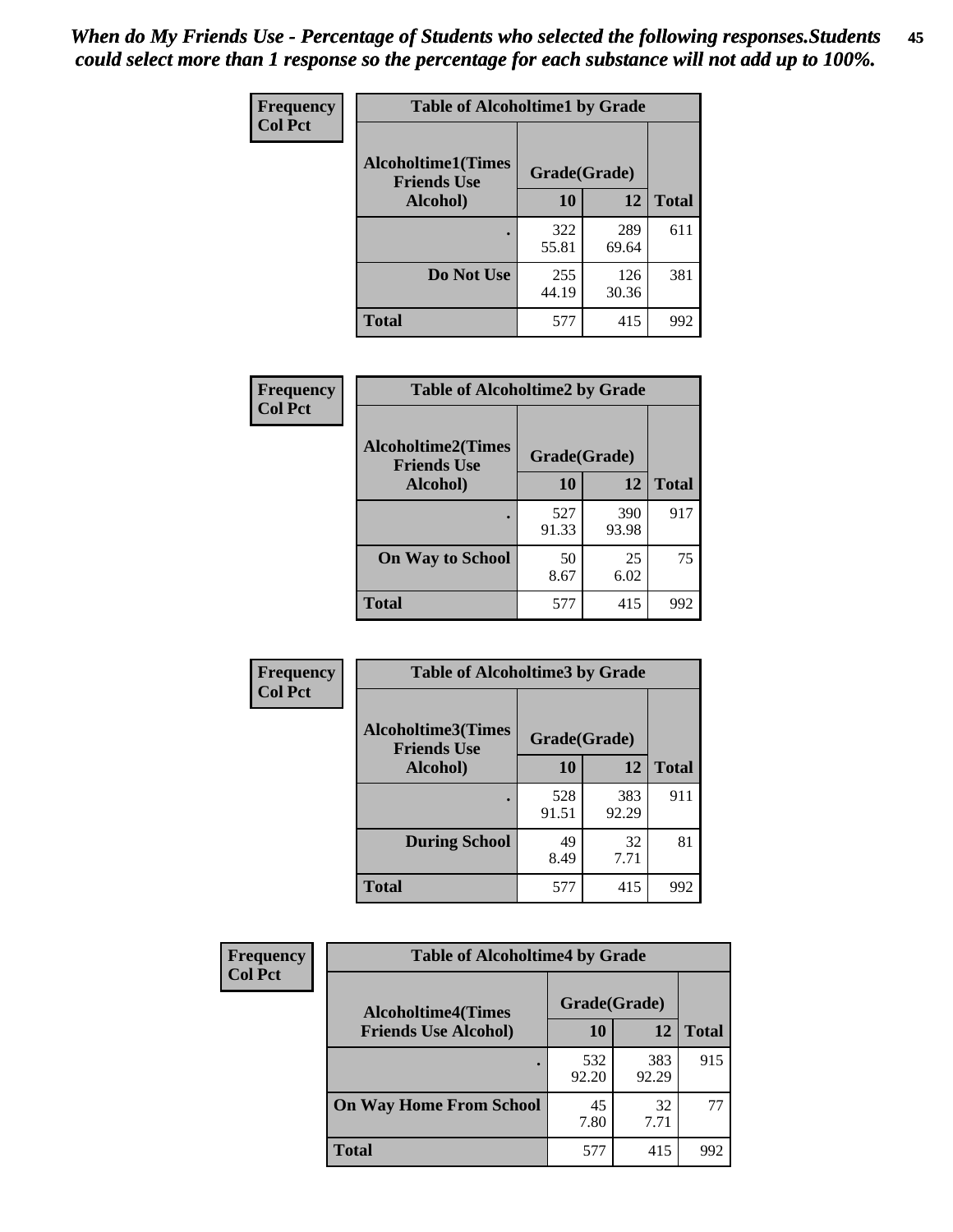*When do My Friends Use - Percentage of Students who selected the following responses.Students could select more than 1 response so the percentage for each substance will not add up to 100%.* **46**

| Frequency      | <b>Table of Alcoholtime5 by Grade</b>            |              |              |              |
|----------------|--------------------------------------------------|--------------|--------------|--------------|
| <b>Col Pct</b> | <b>Alcoholtime5</b> (Times<br><b>Friends Use</b> | Grade(Grade) |              |              |
|                | Alcohol)                                         | 10           | 12           | <b>Total</b> |
|                |                                                  | 420<br>72.79 | 297<br>71.57 | 717          |
|                | Weeknights                                       | 157<br>27.21 | 118<br>28.43 | 275          |
|                | <b>Total</b>                                     | 577          | 415          | 992          |

| Frequency      | <b>Table of Alcoholtime6 by Grade</b>           |              |              |              |
|----------------|-------------------------------------------------|--------------|--------------|--------------|
| <b>Col Pct</b> | <b>Alcoholtime6(Times</b><br><b>Friends Use</b> | Grade(Grade) |              |              |
|                | Alcohol)                                        | 10           | 12           | <b>Total</b> |
|                |                                                 | 255<br>44.19 | 132<br>31.81 | 387          |
|                | Weekends                                        | 322<br>55.81 | 283<br>68.19 | 605          |
|                | <b>Total</b>                                    | 577          | 415          | 992          |

| Frequency<br><b>Col Pct</b> | <b>Table of Tobaccotime1 by Grade</b>                           |              |              |              |
|-----------------------------|-----------------------------------------------------------------|--------------|--------------|--------------|
|                             | <b>Tobaccotime1(Times</b><br>Grade(Grade)<br><b>Friends Use</b> |              |              |              |
|                             | <b>Tobacco</b> )                                                | 10           | 12           | <b>Total</b> |
|                             |                                                                 | 192<br>33.28 | 210<br>50.60 | 402          |
|                             | Do Not Use                                                      | 385<br>66.72 | 205<br>49.40 | 590          |
|                             | <b>Total</b>                                                    | 577          | 415          | 992          |

| Frequency      | <b>Table of Tobaccotime2 by Grade</b>           |              |              |              |
|----------------|-------------------------------------------------|--------------|--------------|--------------|
| <b>Col Pct</b> | <b>Tobaccotime2(Times</b><br><b>Friends Use</b> | Grade(Grade) |              |              |
|                | <b>Tobacco</b> )                                | 10           | 12           | <b>Total</b> |
|                |                                                 | 507<br>87.87 | 319<br>76.87 | 826          |
|                | <b>On Way to School</b>                         | 70<br>12.13  | 96<br>23.13  | 166          |
|                | <b>Total</b>                                    | 577          | 415          | 992          |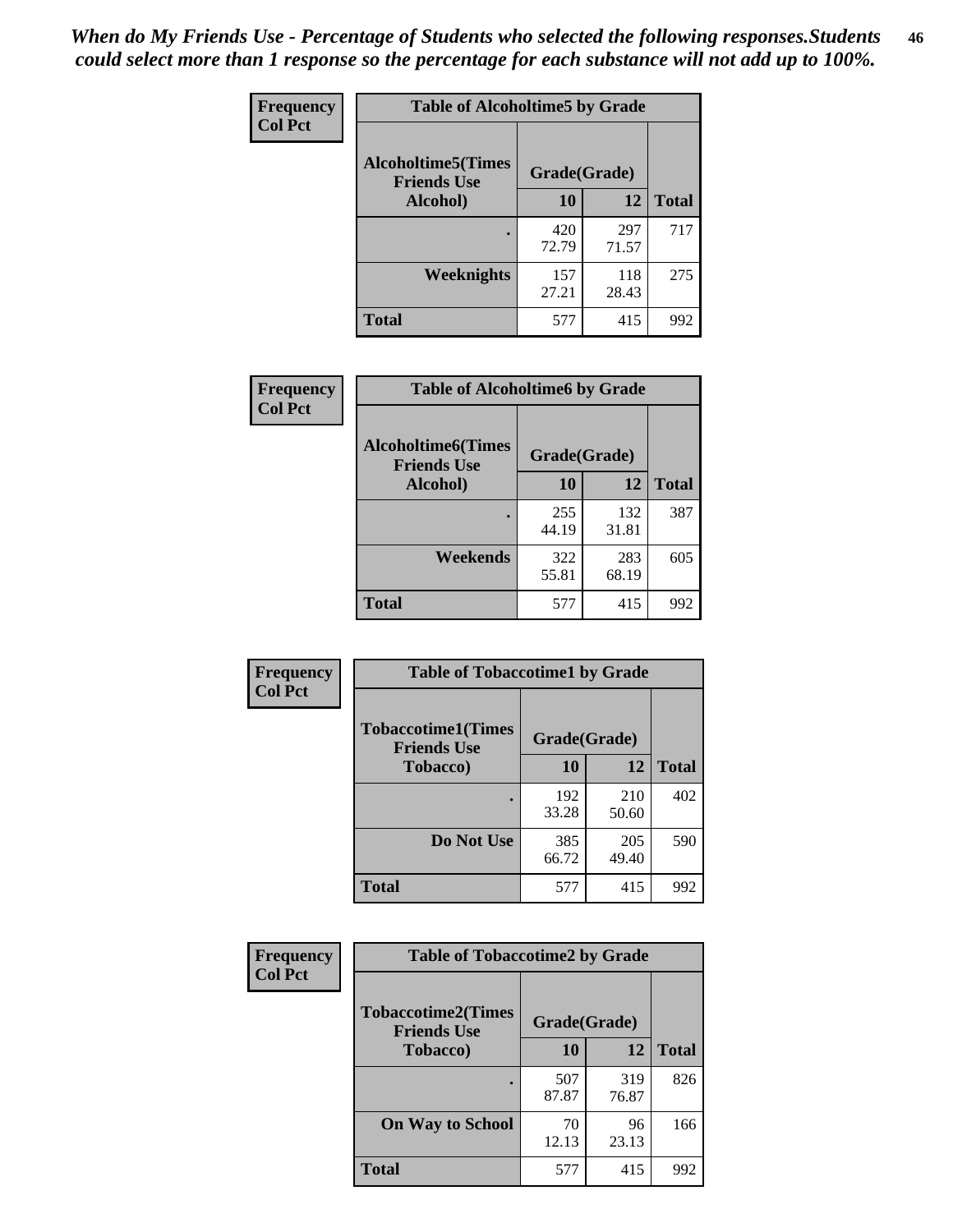*When do My Friends Use - Percentage of Students who selected the following responses.Students could select more than 1 response so the percentage for each substance will not add up to 100%.* **47**

| <b>Frequency</b> | <b>Table of Tobaccotime3 by Grade</b>           |              |              |              |  |
|------------------|-------------------------------------------------|--------------|--------------|--------------|--|
| <b>Col Pct</b>   | <b>Tobaccotime3(Times</b><br><b>Friends Use</b> | Grade(Grade) |              |              |  |
|                  | <b>Tobacco</b> )                                | 10           | 12           | <b>Total</b> |  |
|                  |                                                 | 535<br>92.72 | 374<br>90.12 | 909          |  |
|                  | <b>During School</b>                            | 42<br>7.28   | 41<br>9.88   | 83           |  |
|                  | <b>Total</b>                                    | 577          | 415          | 992          |  |

| <b>Frequency</b><br><b>Col Pct</b> | <b>Table of Tobaccotime4 by Grade</b> |              |              |              |
|------------------------------------|---------------------------------------|--------------|--------------|--------------|
|                                    | <b>Tobaccotime4(Times</b>             | Grade(Grade) |              |              |
|                                    | <b>Friends Use Tobacco)</b>           | 10           | 12           | <b>Total</b> |
|                                    |                                       | 532<br>92.20 | 383<br>92.29 | 915          |
|                                    | <b>On Way Home From School</b>        | 45<br>7.80   | 32<br>7.71   | 77           |
|                                    | Total                                 | 577          | 415          | 992          |

| Frequency      | <b>Table of Tobaccotime5 by Grade</b>                           |              |              |              |
|----------------|-----------------------------------------------------------------|--------------|--------------|--------------|
| <b>Col Pct</b> | <b>Tobaccotime5(Times</b><br>Grade(Grade)<br><b>Friends Use</b> |              |              |              |
|                | <b>Tobacco</b> )                                                | 10           | 12           | <b>Total</b> |
|                |                                                                 | 437<br>75.74 | 262<br>63.13 | 699          |
|                | Weeknights                                                      | 140<br>24.26 | 153<br>36.87 | 293          |
|                | <b>Total</b>                                                    | 577          | 415          | 992          |

| Frequency      | <b>Table of Tobaccotime6 by Grade</b>           |              |              |              |
|----------------|-------------------------------------------------|--------------|--------------|--------------|
| <b>Col Pct</b> | <b>Tobaccotime6(Times</b><br><b>Friends Use</b> | Grade(Grade) |              |              |
|                | <b>Tobacco</b> )                                | 10           | 12           | <b>Total</b> |
|                |                                                 | 399<br>69.15 | 239<br>57.59 | 638          |
|                | Weekends                                        | 178<br>30.85 | 176<br>42.41 | 354          |
|                | <b>Total</b>                                    | 577          | 415          | 992          |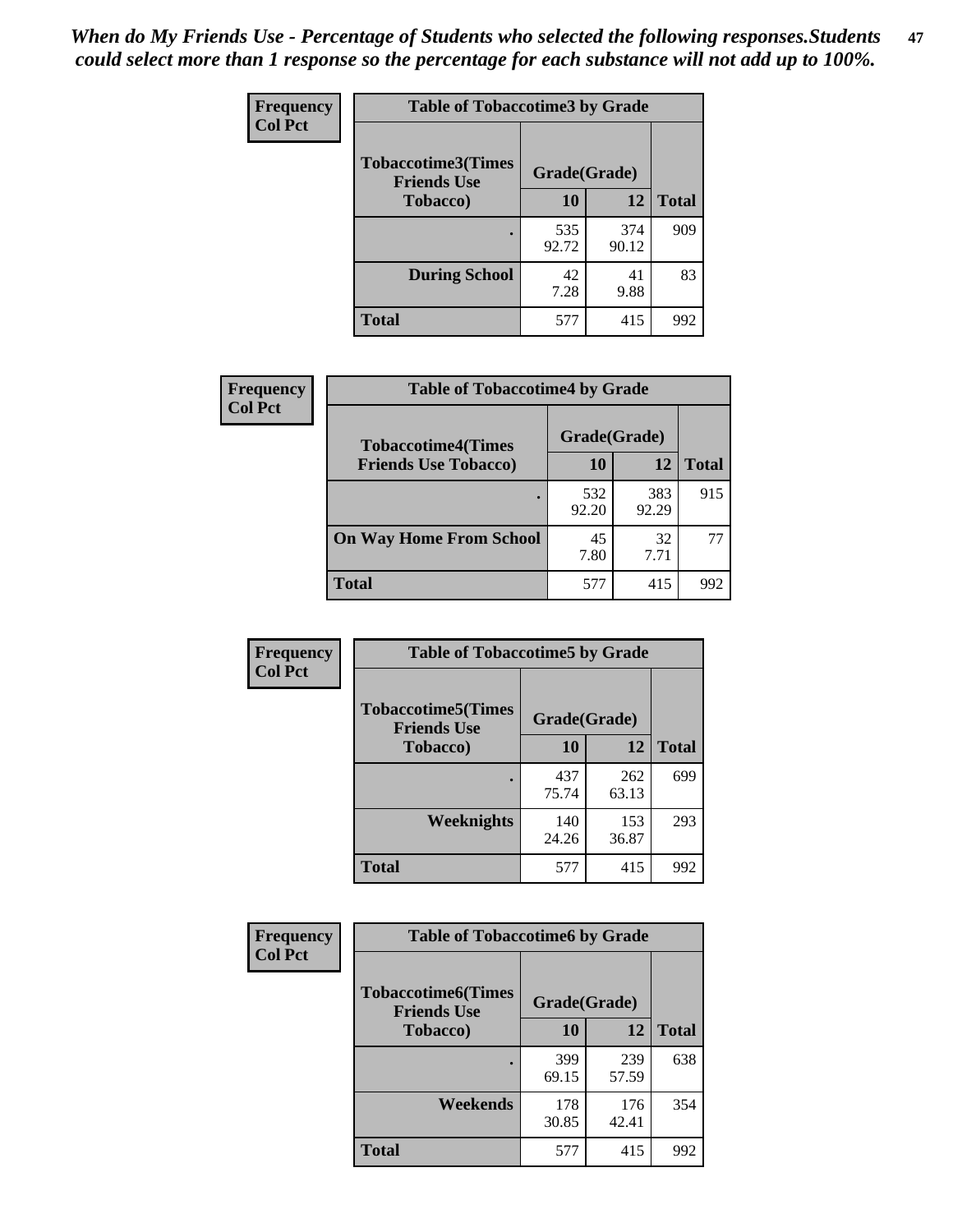| Frequency      | <b>Table of Marijuanatime1 by Grade</b>           |              |              |              |  |
|----------------|---------------------------------------------------|--------------|--------------|--------------|--|
| <b>Col Pct</b> | <b>Marijuanatime1(Times</b><br><b>Friends Use</b> | Grade(Grade) |              |              |  |
|                | Marijuana)                                        | 10           | 12           | <b>Total</b> |  |
|                |                                                   | 293<br>50.78 | 243<br>58.55 | 536          |  |
|                | Do Not Use                                        | 284<br>49.22 | 172<br>41.45 | 456          |  |
|                | <b>Total</b>                                      | 577          | 415          | 992          |  |

| <b>Frequency</b> | <b>Table of Marijuanatime2 by Grade</b>           |              |              |              |
|------------------|---------------------------------------------------|--------------|--------------|--------------|
| <b>Col Pct</b>   | <b>Marijuanatime2(Times</b><br><b>Friends Use</b> | Grade(Grade) |              |              |
|                  | Marijuana)                                        | 10           | 12           | <b>Total</b> |
|                  | $\bullet$                                         | 471<br>81.63 | 328<br>79.04 | 799          |
|                  | <b>On Way to School</b>                           | 106<br>18.37 | 87<br>20.96  | 193          |
|                  | <b>Total</b>                                      | 577          | 415          | 992          |

| Frequency      | <b>Table of Marijuanatime3 by Grade</b>    |              |              |              |
|----------------|--------------------------------------------|--------------|--------------|--------------|
| <b>Col Pct</b> | Marijuanatime3(Times<br><b>Friends Use</b> | Grade(Grade) |              |              |
|                | Marijuana)                                 | 10           | 12           | <b>Total</b> |
|                |                                            | 507<br>87.87 | 365<br>87.95 | 872          |
|                | <b>During School</b>                       | 70<br>12.13  | 50<br>12.05  | 120          |
|                | Total                                      | 577          | 415          | 992          |

| <b>Frequency</b> | <b>Table of Marijuanatime4 by Grade</b> |              |              |              |
|------------------|-----------------------------------------|--------------|--------------|--------------|
| <b>Col Pct</b>   | <b>Marijuanatime4(Times</b>             | Grade(Grade) |              |              |
|                  | <b>Friends Use Marijuana</b> )          | 10           | 12           | <b>Total</b> |
|                  |                                         | 462<br>80.07 | 317<br>76.39 | 779          |
|                  | <b>On Way Home From School</b>          | 115<br>19.93 | 98<br>23.61  | 213          |
|                  | <b>Total</b>                            | 577          | 415          | 992          |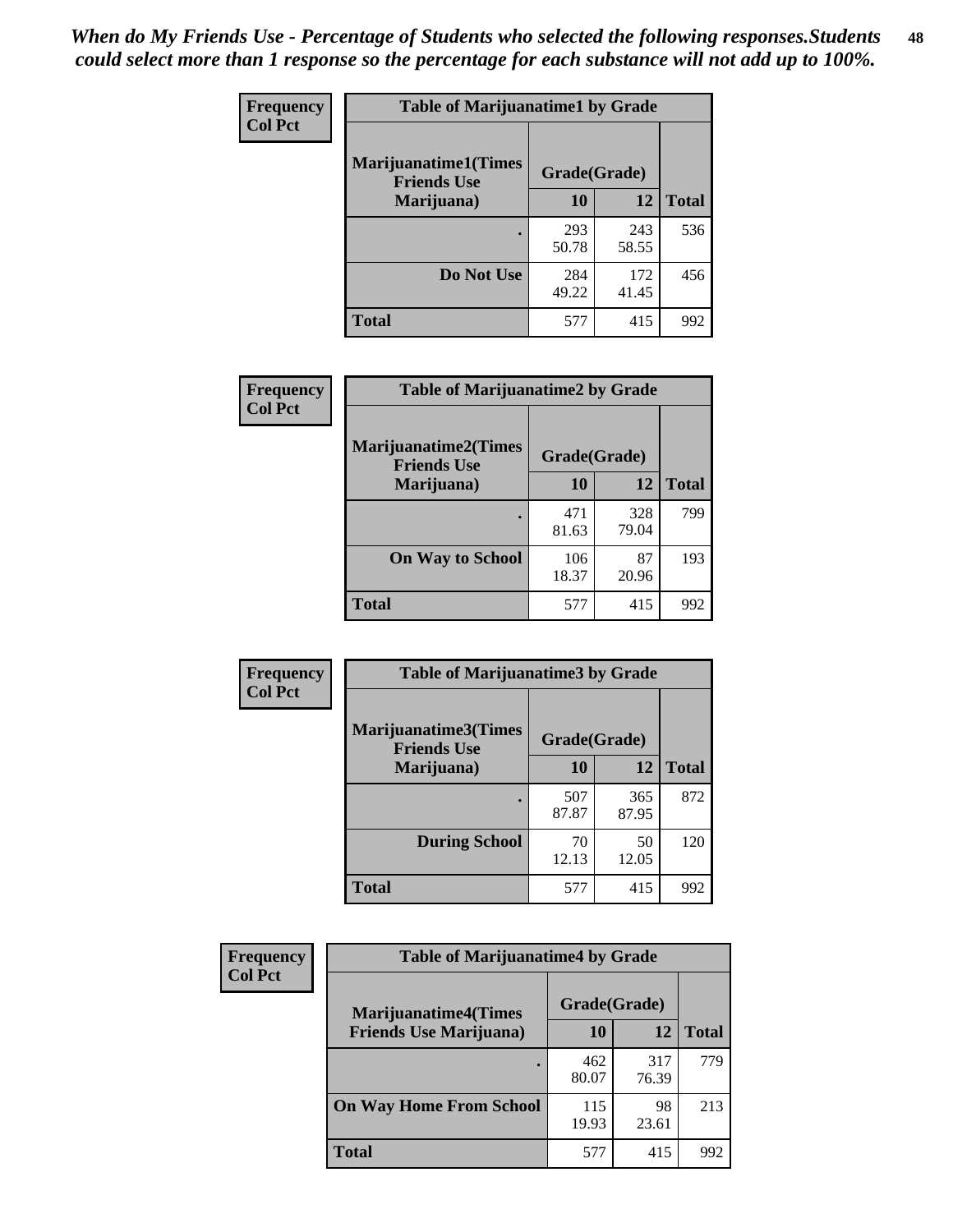| Frequency      | <b>Table of Marijuanatime5 by Grade</b>            |              |              |              |  |
|----------------|----------------------------------------------------|--------------|--------------|--------------|--|
| <b>Col Pct</b> | <b>Marijuanatime5</b> (Times<br><b>Friends Use</b> | Grade(Grade) |              |              |  |
|                | Marijuana)                                         | 10           | 12           | <b>Total</b> |  |
|                |                                                    | 383<br>66.38 | 243<br>58.55 | 626          |  |
|                | Weeknights                                         | 194<br>33.62 | 172<br>41.45 | 366          |  |
|                | <b>Total</b>                                       | 577          | 415          | 992          |  |

| Frequency      | <b>Table of Marijuanatime6 by Grade</b>    |              |              |              |
|----------------|--------------------------------------------|--------------|--------------|--------------|
| <b>Col Pct</b> | Marijuanatime6(Times<br><b>Friends Use</b> | Grade(Grade) |              |              |
|                | Marijuana)                                 | 10           | 12           | <b>Total</b> |
|                |                                            | 295<br>51.13 | 190<br>45.78 | 485          |
|                | Weekends                                   | 282<br>48.87 | 225<br>54.22 | 507          |
|                | <b>Total</b>                               | 577          | 415          | 992          |

| Frequency      | <b>Table of Otherdrugtime1 by Grade</b>                 |              |              |              |  |
|----------------|---------------------------------------------------------|--------------|--------------|--------------|--|
| <b>Col Pct</b> | <b>Otherdrugtime1(Times</b><br><b>Friends Use Other</b> | Grade(Grade) |              |              |  |
|                | <b>Illegal Drugs</b> )                                  | 10           | 12           | <b>Total</b> |  |
|                |                                                         | 155<br>26.86 | 127<br>30.60 | 282          |  |
|                | Do Not Use                                              | 422<br>73.14 | 288<br>69.40 | 710          |  |
|                | Total                                                   | 577          | 415          | 992          |  |

| Frequency      | <b>Table of Otherdrugtime2 by Grade</b>                 |              |              |              |
|----------------|---------------------------------------------------------|--------------|--------------|--------------|
| <b>Col Pct</b> | <b>Otherdrugtime2(Times</b><br><b>Friends Use Other</b> | Grade(Grade) |              |              |
|                | <b>Illegal Drugs</b> )                                  | 10           | 12           | <b>Total</b> |
|                |                                                         | 536<br>92.89 | 380<br>91.57 | 916          |
|                | <b>On Way to School</b>                                 | 41<br>7.11   | 35<br>8.43   | 76           |
|                | Total                                                   | 577          | 415          | 992          |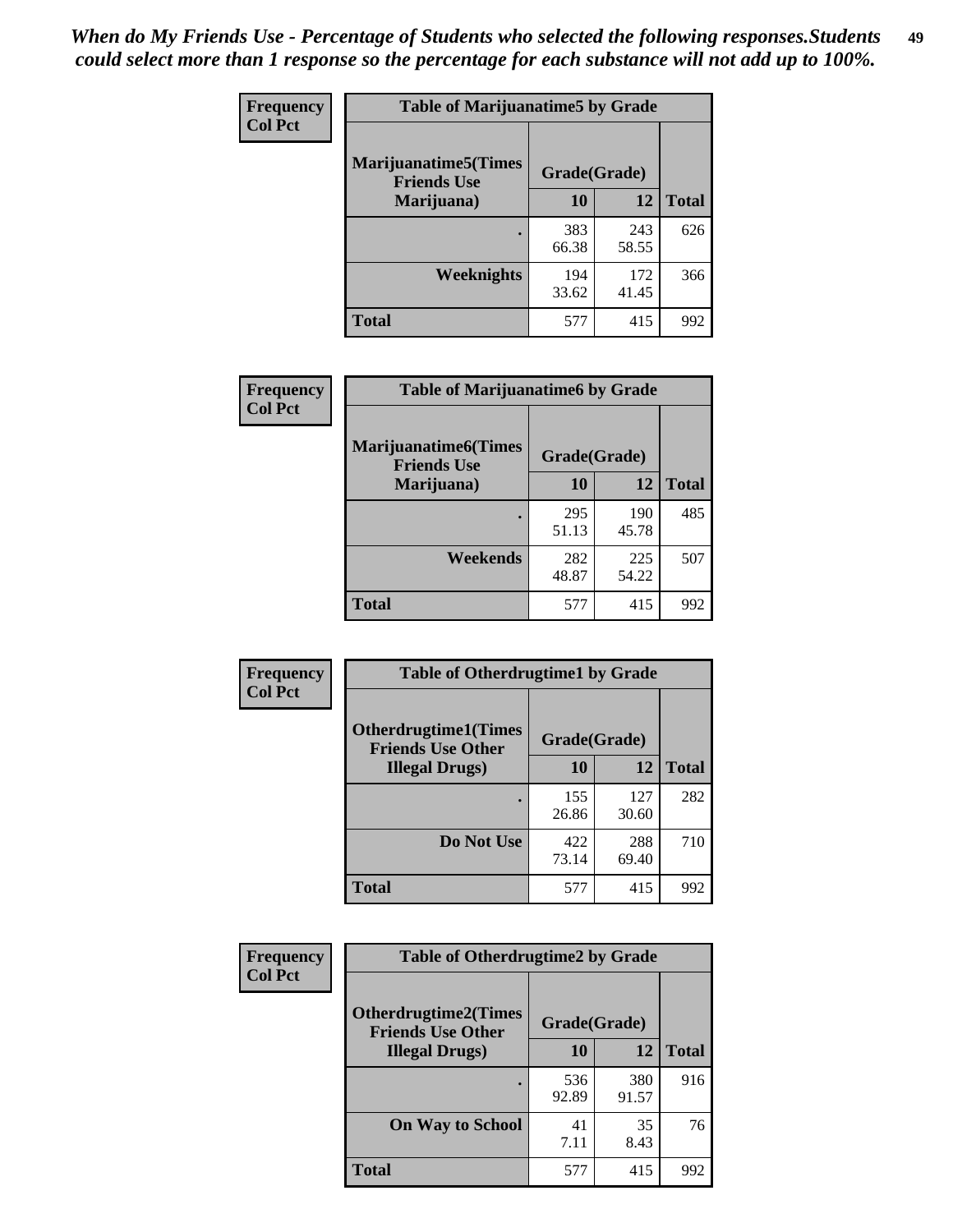| <b>Frequency</b> | <b>Table of Otherdrugtime3 by Grade</b>                          |              |              |              |
|------------------|------------------------------------------------------------------|--------------|--------------|--------------|
| <b>Col Pct</b>   | Otherdrugtime3(Times<br>Grade(Grade)<br><b>Friends Use Other</b> |              |              |              |
|                  | <b>Illegal Drugs</b> )                                           | 10           | 12           | <b>Total</b> |
|                  |                                                                  | 543<br>94.11 | 391<br>94.22 | 934          |
|                  | <b>During School</b>                                             | 34<br>5.89   | 24<br>5.78   | 58           |
|                  | Total                                                            | 577          | 415          | 992          |

| Frequency      | <b>Table of Otherdrugtime4 by Grade</b>                         |              |              |              |
|----------------|-----------------------------------------------------------------|--------------|--------------|--------------|
| <b>Col Pct</b> | <b>Otherdrugtime4(Times</b><br><b>Friends Use Other Illegal</b> | Grade(Grade) |              |              |
|                | Drugs)                                                          | 10           | 12           | <b>Total</b> |
|                | $\bullet$                                                       | 530<br>91.85 | 378<br>91.08 | 908          |
|                | <b>On Way Home From School</b>                                  | 47<br>8.15   | 37<br>8.92   | 84           |
|                | Total                                                           | 577          | 415          | 992          |

| <b>Frequency</b> | <b>Table of Otherdrugtime5 by Grade</b>                 |              |              |              |
|------------------|---------------------------------------------------------|--------------|--------------|--------------|
| <b>Col Pct</b>   | <b>Otherdrugtime5(Times</b><br><b>Friends Use Other</b> | Grade(Grade) |              |              |
|                  | <b>Illegal Drugs</b> )                                  | 10           | 12           | <b>Total</b> |
|                  |                                                         | 488<br>84.58 | 343<br>82.65 | 831          |
|                  | Weeknights                                              | 89<br>15.42  | 72<br>17.35  | 161          |
|                  | <b>Total</b>                                            | 577          | 415          | 992          |

| <b>Frequency</b><br><b>Col Pct</b> | <b>Table of Otherdrugtime6 by Grade</b>                                 |              |              |              |
|------------------------------------|-------------------------------------------------------------------------|--------------|--------------|--------------|
|                                    | <b>Otherdrugtime6(Times</b><br>Grade(Grade)<br><b>Friends Use Other</b> |              |              |              |
|                                    | <b>Illegal Drugs</b> )                                                  | 10           | 12           | <b>Total</b> |
|                                    |                                                                         | 429<br>74.35 | 305<br>73.49 | 734          |
|                                    | Weekends                                                                | 148<br>25.65 | 110<br>26.51 | 258          |
|                                    | <b>Total</b>                                                            | 577          | 415          | 992          |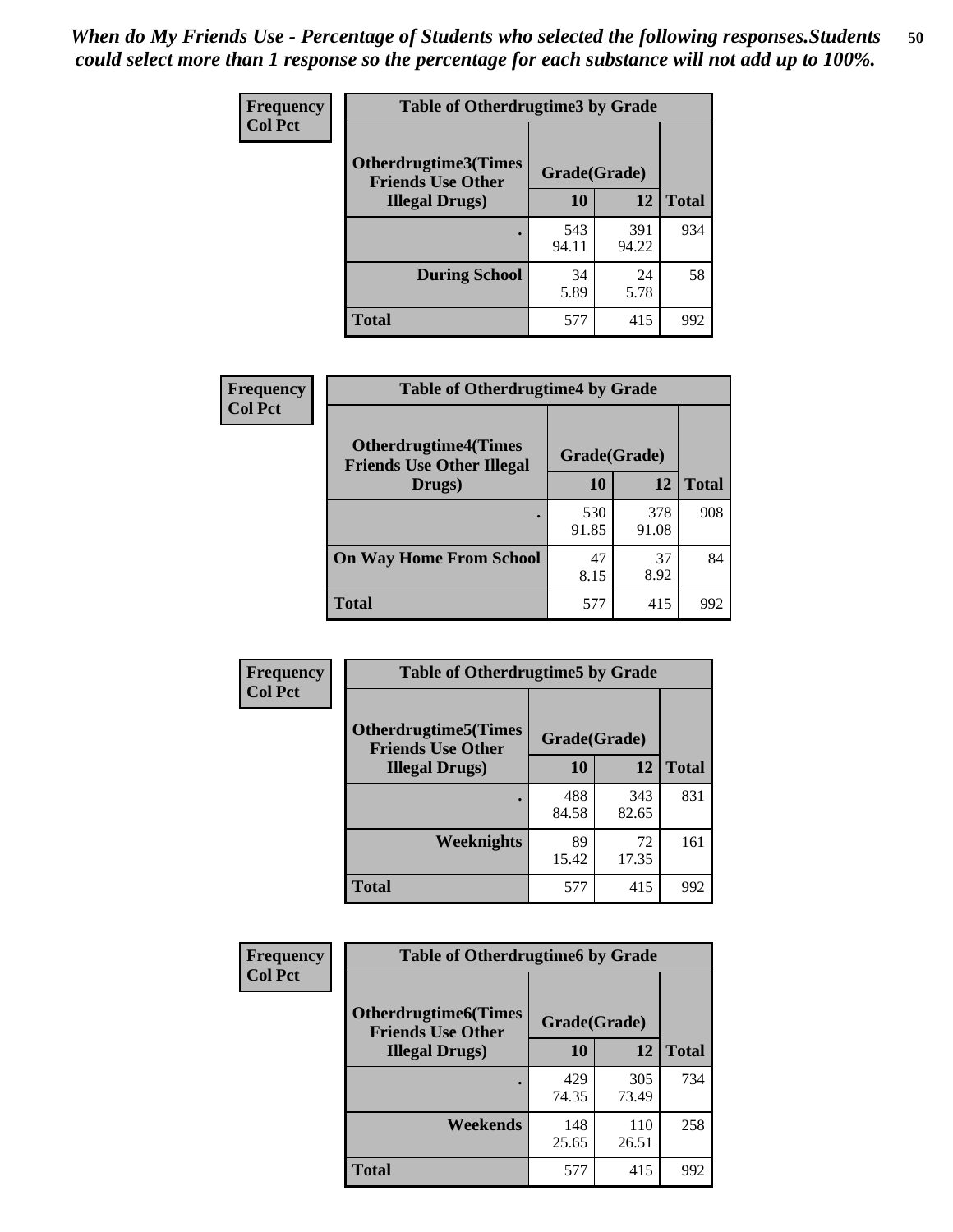| Frequency      | <b>Table of Educationalcohol by Grade</b>                                                                  |              |              |              |
|----------------|------------------------------------------------------------------------------------------------------------|--------------|--------------|--------------|
| <b>Col Pct</b> | Educationalcohol(I<br>have been taught<br>about alcohol,<br>tobacco,<br>and other drugs<br>within the last | Grade(Grade) |              |              |
|                | year at school)                                                                                            | 10           | 12           | <b>Total</b> |
|                | <b>Yes</b>                                                                                                 | 510<br>88.39 | 215<br>51.81 | 725          |
|                | N <sub>0</sub>                                                                                             | 67<br>11.61  | 200<br>48.19 | 267          |
|                | <b>Total</b>                                                                                               | 577          | 415          | 992          |

| Frequency      | <b>Table of Eversmoked by Grade</b> |              |              |              |  |
|----------------|-------------------------------------|--------------|--------------|--------------|--|
| <b>Col Pct</b> | Eversmoked(I<br>have smoked         | Grade(Grade) |              |              |  |
|                | a cigarette)                        | 10           | 12           | <b>Total</b> |  |
|                | Yes                                 | 181<br>31.37 | 160<br>38.55 | 341          |  |
|                | N <sub>0</sub>                      | 396<br>68.63 | 255<br>61.45 | 651          |  |
|                | <b>Total</b>                        | 577          | 415          | 992          |  |

| Frequency<br><b>Col Pct</b> | <b>Table of Drovedrinking by Grade</b>                                                                              |                    |              |              |
|-----------------------------|---------------------------------------------------------------------------------------------------------------------|--------------------|--------------|--------------|
|                             | Drovedrinking(In<br>the past 30 days I<br>have driven a car<br>or other vehicle<br>while I was<br>drinking alcohol) | Grade(Grade)<br>10 | 12           | <b>Total</b> |
|                             | <b>Yes</b>                                                                                                          | 22<br>3.81         | 36<br>8.67   | 58           |
|                             | N <sub>0</sub>                                                                                                      | 555<br>96.19       | 379<br>91.33 | 934          |
|                             | <b>Total</b>                                                                                                        | 577                | 415          | 992          |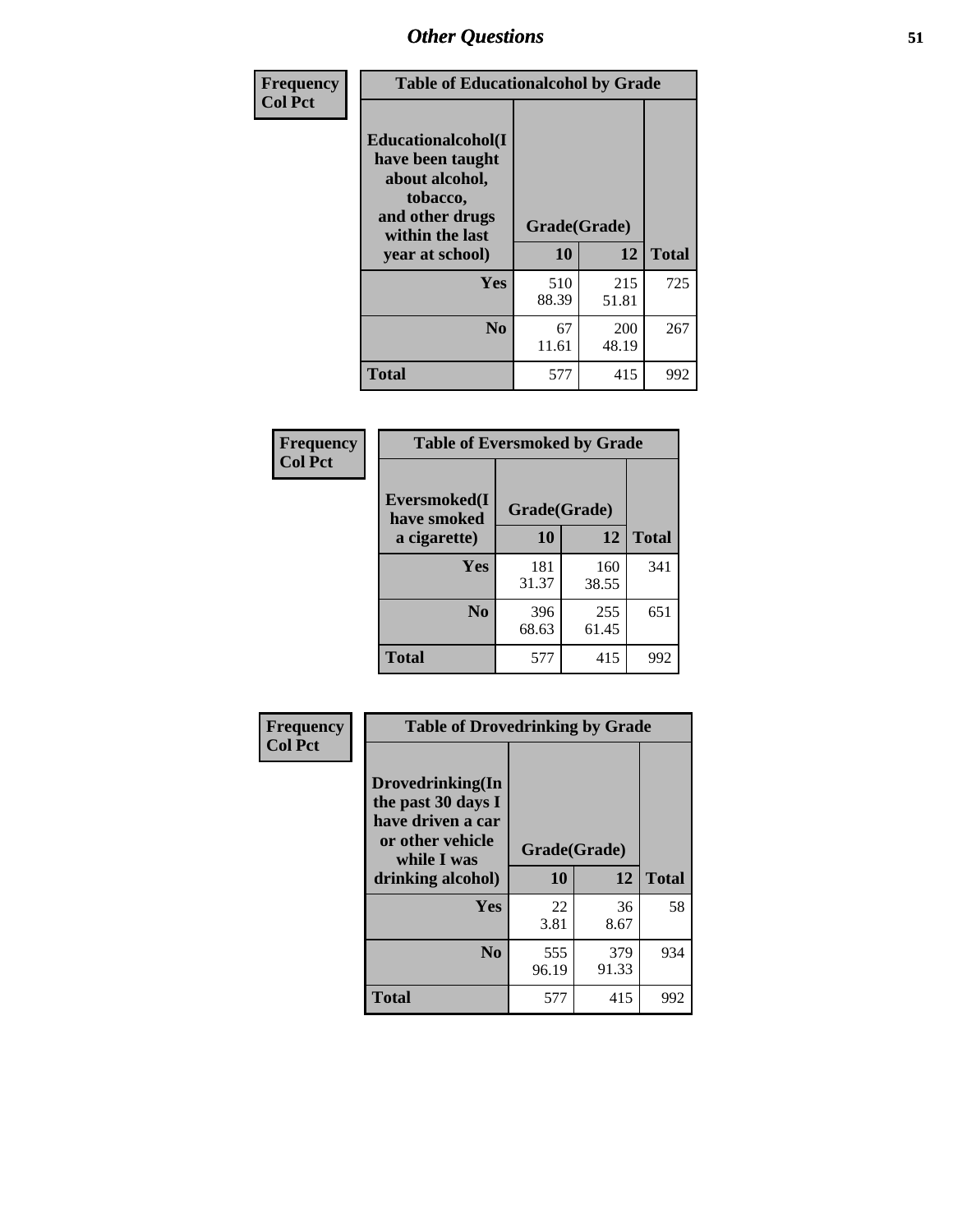| Frequency<br><b>Col Pct</b> | <b>Table of Rodedrinking by Grade</b>                                                                      |              |              |              |
|-----------------------------|------------------------------------------------------------------------------------------------------------|--------------|--------------|--------------|
|                             | Rodedrinking(In<br>the past 30 days<br>I have ridden in<br>a car with a<br>driver who had<br>been drinking |              | Grade(Grade) |              |
|                             | alcohol)                                                                                                   | 10           | 12           | <b>Total</b> |
|                             | <b>Yes</b>                                                                                                 | 76<br>13.17  | 60<br>14.46  | 136          |
|                             | N <sub>0</sub>                                                                                             | 501<br>86.83 | 355<br>85.54 | 856          |
|                             | <b>Total</b>                                                                                               | 577          | 415          | 992          |

#### **Frequency Col Pct**

| <b>Table of Drugsschool by Grade</b>                                                                                      |              |              |              |  |
|---------------------------------------------------------------------------------------------------------------------------|--------------|--------------|--------------|--|
| <b>Drugsschool</b> (During<br>the past 12 months,<br>I have been offered,<br>sold,<br>or given illegal<br>drugs on school | Grade(Grade) |              |              |  |
| property)                                                                                                                 | 10           | 12           | <b>Total</b> |  |
| Yes                                                                                                                       | 108<br>18.72 | 94<br>22.65  | 202          |  |
| N <sub>0</sub>                                                                                                            | 469<br>81.28 | 321<br>77.35 | 790          |  |
| <b>Total</b>                                                                                                              | 577          | 415          | 992          |  |

| Frequency      | <b>Table of Helpbullied by Grade</b>                                   |                    |              |              |
|----------------|------------------------------------------------------------------------|--------------------|--------------|--------------|
| <b>Col Pct</b> | $Helpb$ ullied $(I$<br>would help<br>someone who was<br>being bullied) | Grade(Grade)<br>10 | 12           | <b>Total</b> |
|                |                                                                        |                    |              |              |
|                | <b>Strongly Agree</b>                                                  | 227<br>39.34       | 160<br>38.55 | 387          |
|                | <b>Somewhat Agree</b>                                                  | 257<br>44.54       | 194<br>46.75 | 451          |
|                | <b>Somewhat Disagree</b>                                               | 61<br>10.57        | 35<br>8.43   | 96           |
|                | <b>Strongly Disagree</b>                                               | 32<br>5.55         | 26<br>6.27   | 58           |
|                | <b>Total</b>                                                           | 577                | 415          | 992          |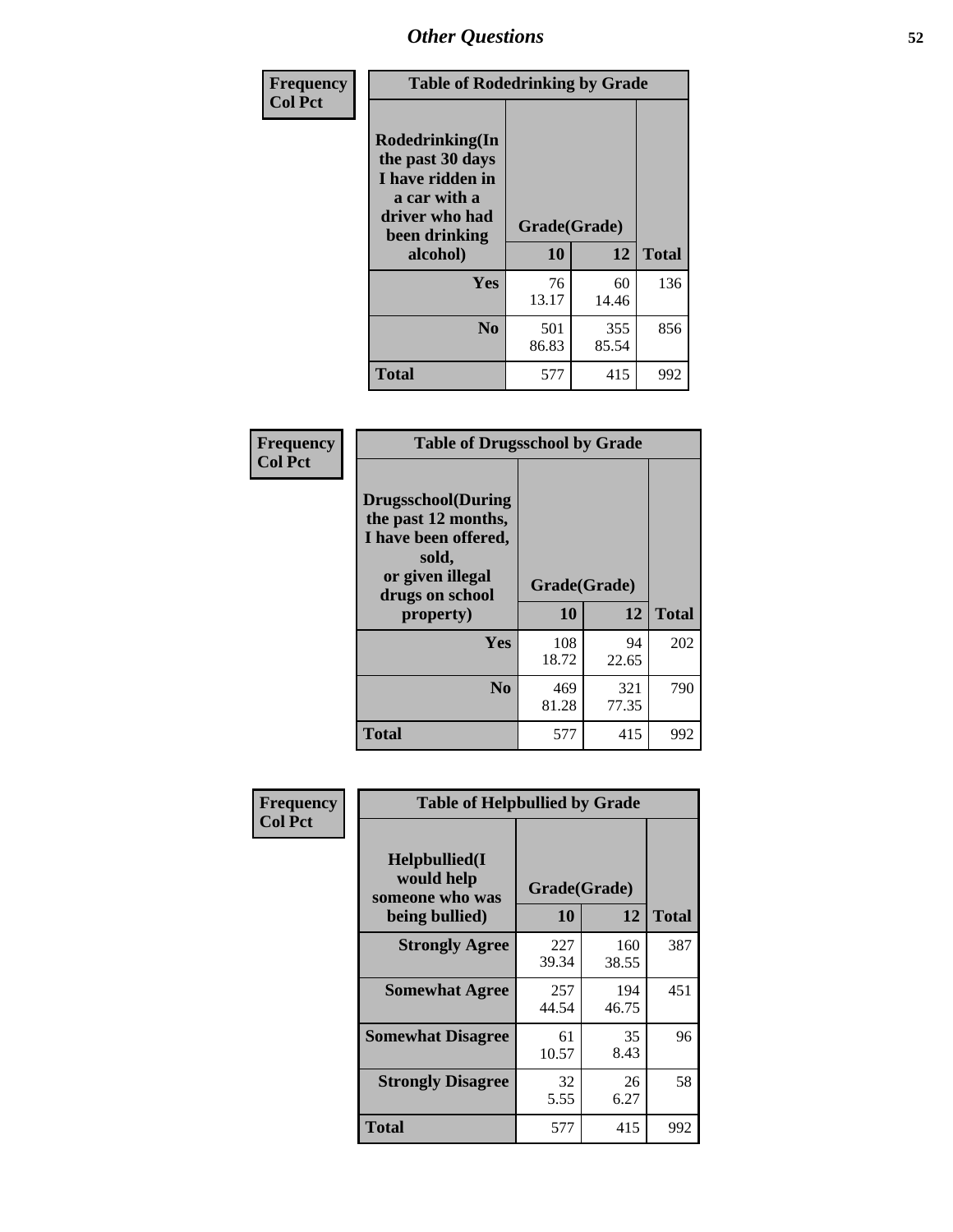| <b>Frequency</b><br>Row Pct |
|-----------------------------|
|                             |

| <b>Table of Grade by Bingedrinking</b> |                                                                                                         |                    |                   |                   |                       |                       |                   |                     |
|----------------------------------------|---------------------------------------------------------------------------------------------------------|--------------------|-------------------|-------------------|-----------------------|-----------------------|-------------------|---------------------|
|                                        | Bingedrinking(I have drunk five or more<br>drinks of alcohol at one sitting during the<br>last 30 days) |                    |                   |                   |                       |                       |                   |                     |
| Grade(Grade)                           | $\mathbf{0}$                                                                                            | 1 or<br>2          | 3 to<br>5         | <b>6 to</b><br>9  | <b>10</b><br>to<br>19 | <b>20</b><br>to<br>29 | All<br>30         |                     |
|                                        |                                                                                                         |                    |                   |                   |                       |                       |                   |                     |
| 10                                     | <b>Days</b><br>521<br>90.29                                                                             | days<br>24<br>4.16 | days<br>7<br>1.21 | days<br>5<br>0.87 | days<br>1.21          | days<br>4<br>0.69     | days<br>9<br>1.56 | <b>Total</b><br>577 |
| 12                                     | 325<br>78.31                                                                                            | 42<br>10.12        | 16<br>3.86        | 8<br>1.93         | 11<br>2.65            | 5<br>1.20             | 8<br>1.93         | 415                 |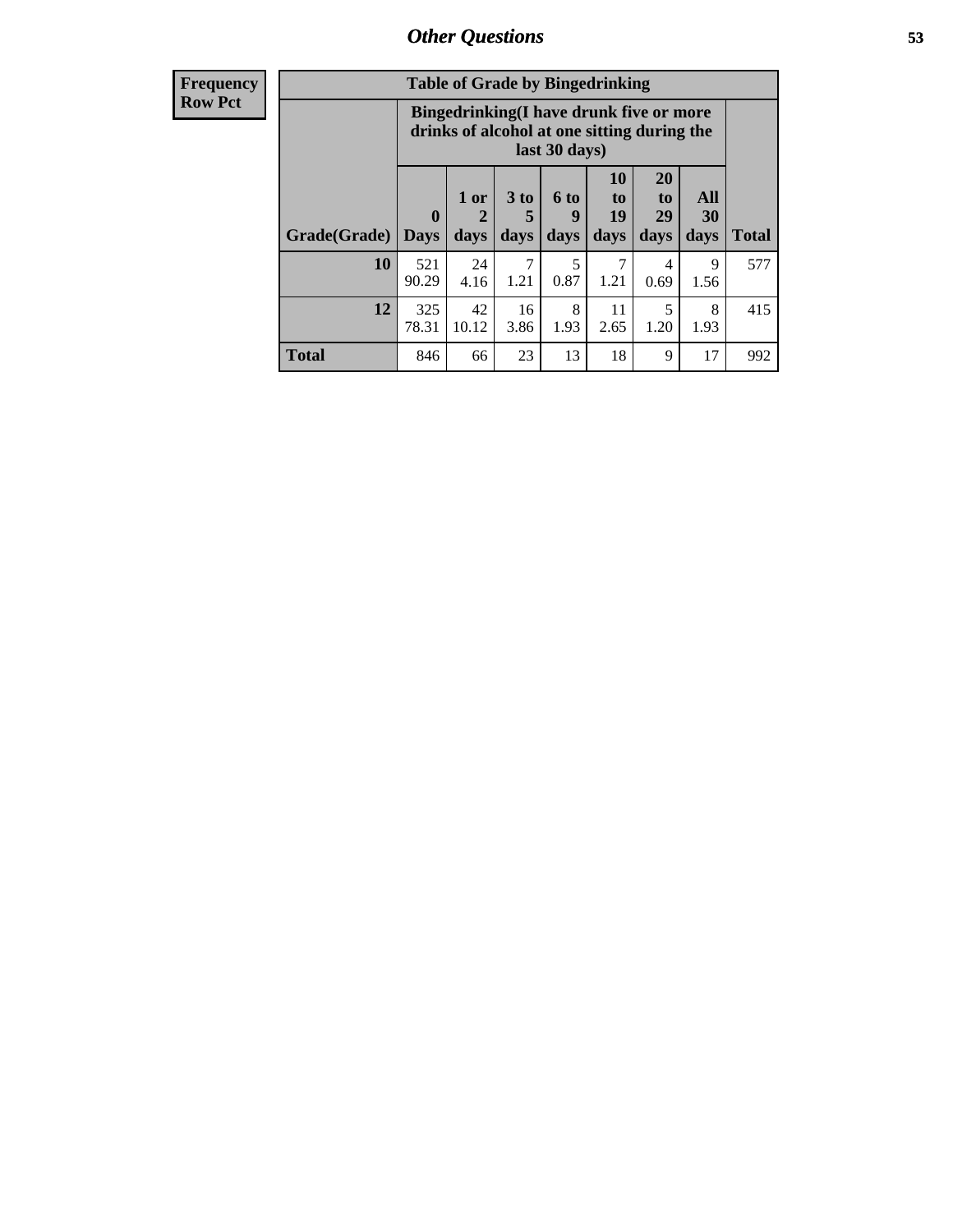#### *Nutrition* **54**

| <b>Frequency</b><br>Row Pct |
|-----------------------------|
|                             |

| <b>Table of Grade by Dairy</b> |                          |                                                                 |                                    |                                    |              |  |  |  |
|--------------------------------|--------------------------|-----------------------------------------------------------------|------------------------------------|------------------------------------|--------------|--|--|--|
|                                |                          | Dairy (I eat at least 3 servings of dairy<br>products each day) |                                    |                                    |              |  |  |  |
| Grade(Grade)                   | <b>Strongly</b><br>Agree | <b>Somewhat</b><br>Agree                                        | <b>Somewhat</b><br><b>Disagree</b> | <b>Strongly</b><br><b>Disagree</b> | <b>Total</b> |  |  |  |
| 10                             | 176<br>30.50             | 243<br>42.11                                                    | 100<br>17.33                       | 58<br>10.05                        | 577          |  |  |  |
| 12                             | 112<br>26.99             | 175<br>42.17                                                    | 76<br>18.31                        | 52<br>12.53                        | 415          |  |  |  |
| <b>Total</b>                   | 288                      | 418                                                             | 176                                | 110                                | 992          |  |  |  |

| <b>Frequency</b> |  |
|------------------|--|
| <b>Row Pct</b>   |  |

| <b>Table of Grade by Fruitveg</b> |                          |                                                                          |                                        |                                    |              |  |
|-----------------------------------|--------------------------|--------------------------------------------------------------------------|----------------------------------------|------------------------------------|--------------|--|
|                                   |                          | Fruitveg(I eat at least 5 servings of fruits<br>and vegetables each day) |                                        |                                    |              |  |
| Grade(Grade)                      | <b>Strongly</b><br>Agree | Agree                                                                    | Somewhat   Somewhat<br><b>Disagree</b> | <b>Strongly</b><br><b>Disagree</b> | <b>Total</b> |  |
| 10                                | 76<br>13.17              | 242<br>41.94                                                             | 171<br>29.64                           | 88<br>15.25                        | 577          |  |
| 12                                | 43<br>10.36              | 140<br>33.73                                                             | 131<br>31.57                           | 101<br>24.34                       | 415          |  |
| <b>Total</b>                      | 119                      | 382                                                                      | 302                                    | 189                                | 992          |  |

| <b>Frequency</b> | <b>Table of Grade by Cafeteriahealthy</b> |                                                                       |                     |                                    |                                    |              |  |  |  |
|------------------|-------------------------------------------|-----------------------------------------------------------------------|---------------------|------------------------------------|------------------------------------|--------------|--|--|--|
| <b>Row Pct</b>   |                                           | Cafeteriahealthy (School meals in my<br>school cafeteria are healthy) |                     |                                    |                                    |              |  |  |  |
|                  | Grade(Grade)                              | <b>Strongly</b><br>Agree                                              | Somewhat  <br>Agree | <b>Somewhat</b><br><b>Disagree</b> | <b>Strongly</b><br><b>Disagree</b> | <b>Total</b> |  |  |  |
|                  | 10                                        | 51<br>8.84                                                            | 237<br>41.07        | 171<br>29.64                       | 118<br>20.45                       | 577          |  |  |  |
|                  | 12                                        | 47<br>11.33                                                           | 164<br>39.52        | 112<br>26.99                       | 92<br>22.17                        | 415          |  |  |  |
|                  | Total                                     | 98                                                                    | 401                 | 283                                | 210                                | 992          |  |  |  |

| <b>Frequency</b> |
|------------------|
| <b>Row Pct</b>   |

| <b>Table of Grade by Cafeterianutrition</b>                                               |                          |                   |                             |                                    |              |  |
|-------------------------------------------------------------------------------------------|--------------------------|-------------------|-----------------------------|------------------------------------|--------------|--|
| <b>Cafeterianutrition</b> (Facts about nutrition<br>are available in my school cafeteria) |                          |                   |                             |                                    |              |  |
| Grade(Grade)                                                                              | <b>Strongly</b><br>Agree | Somewhat<br>Agree | <b>Somewhat</b><br>Disagree | <b>Strongly</b><br><b>Disagree</b> | <b>Total</b> |  |
| 10                                                                                        | 143<br>24.78             | 252<br>43.67      | 99<br>17.16                 | 83<br>14.38                        | 577          |  |
| 12                                                                                        | 124<br>29.88             | 171<br>41.20      | 70<br>16.87                 | 50<br>12.05                        | 415          |  |
| <b>Total</b>                                                                              | 267                      | 423               | 169                         | 133                                | 992          |  |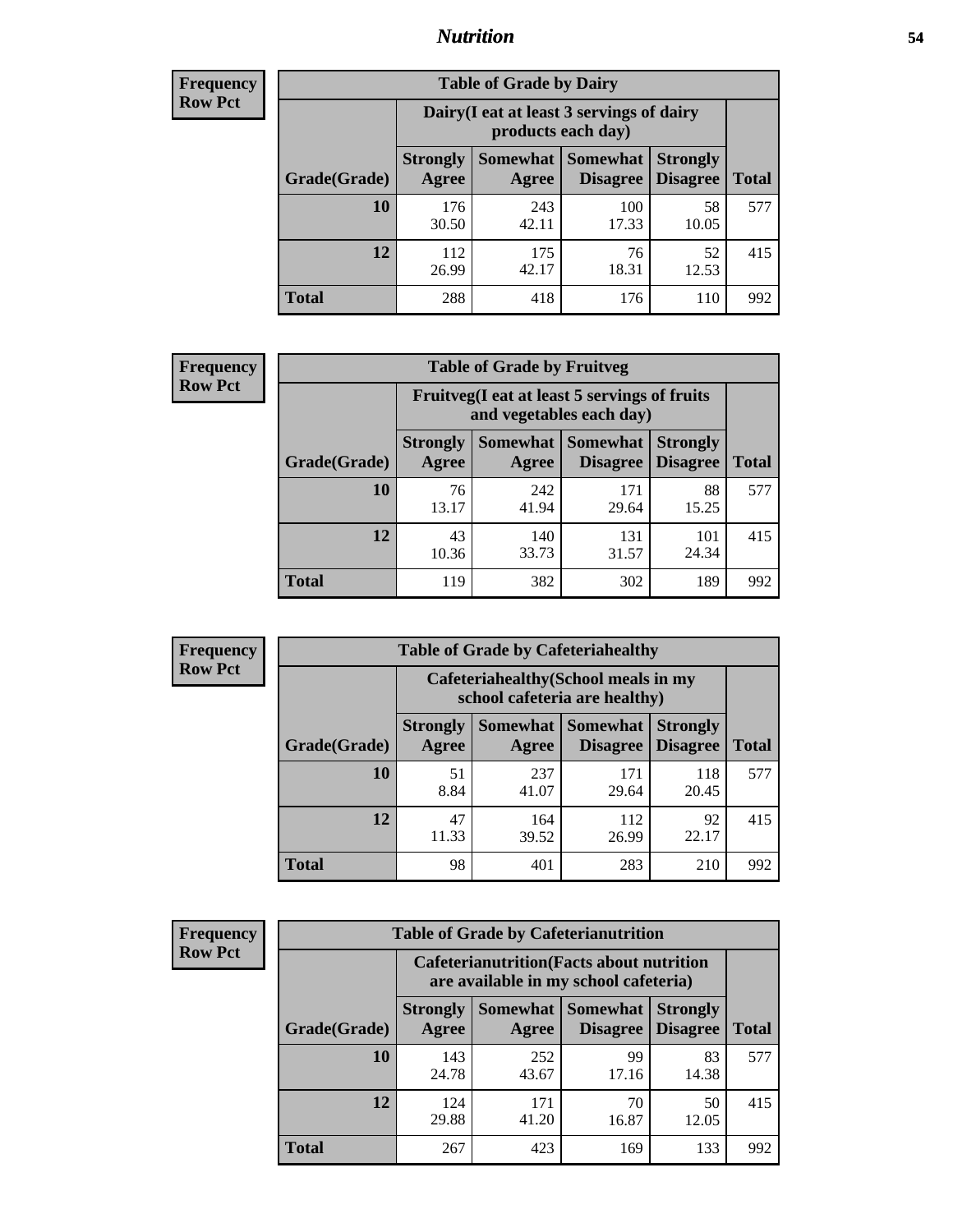### *Nutrition* **55**

| Frequency |
|-----------|
| Row Pct   |

| <b>Table of Grade by Schoollunch</b> |                          |                                                                 |                                    |                                    |              |  |  |  |
|--------------------------------------|--------------------------|-----------------------------------------------------------------|------------------------------------|------------------------------------|--------------|--|--|--|
|                                      |                          | Schoollunch(I eat school lunch three or<br>more times per week) |                                    |                                    |              |  |  |  |
| Grade(Grade)                         | <b>Strongly</b><br>Agree | <b>Somewhat</b><br>Agree                                        | <b>Somewhat</b><br><b>Disagree</b> | <b>Strongly</b><br><b>Disagree</b> | <b>Total</b> |  |  |  |
| 10                                   | 297<br>51.47             | 135<br>23.40                                                    | 53<br>9.19                         | 92<br>15.94                        | 577          |  |  |  |
| 12                                   | 155<br>37.35             | 74<br>17.83                                                     | 43<br>10.36                        | 143<br>34.46                       | 415          |  |  |  |
| <b>Total</b>                         | 452                      | 209                                                             | 96                                 | 235                                | 992          |  |  |  |

| <b>Frequency</b> |  |
|------------------|--|
| <b>Row Pct</b>   |  |

| <b>Table of Grade by Foodchoices</b> |                          |                                                                            |                                 |                                    |              |  |
|--------------------------------------|--------------------------|----------------------------------------------------------------------------|---------------------------------|------------------------------------|--------------|--|
|                                      |                          | <b>Foodchoices</b> (I make healthy food choices in<br>my school cafeteria) |                                 |                                    |              |  |
| Grade(Grade)                         | <b>Strongly</b><br>Agree | Agree                                                                      | Somewhat   Somewhat<br>Disagree | <b>Strongly</b><br><b>Disagree</b> | <b>Total</b> |  |
| 10                                   | 105<br>18.20             | 265<br>45.93                                                               | 121<br>20.97                    | 86<br>14.90                        | 577          |  |
| 12                                   | 58<br>13.98              | 155<br>37.35                                                               | 96<br>23.13                     | 106<br>25.54                       | 415          |  |
| Total                                | 163                      | 420                                                                        | 217                             | 192                                | 992          |  |

| Frequency      | <b>Table of Grade by Wholewheat</b> |                                                                                                             |                   |                             |                                    |              |  |
|----------------|-------------------------------------|-------------------------------------------------------------------------------------------------------------|-------------------|-----------------------------|------------------------------------|--------------|--|
| <b>Row Pct</b> |                                     | Wholewheat (There are whole wheat and<br>multigrain breads and cereals available in<br>my school cafeteria) |                   |                             |                                    |              |  |
|                | Grade(Grade)                        | <b>Strongly</b><br>Agree                                                                                    | Somewhat<br>Agree | Somewhat<br><b>Disagree</b> | <b>Strongly</b><br><b>Disagree</b> | <b>Total</b> |  |
|                | 10                                  | 177<br>30.68                                                                                                | 248<br>42.98      | 98<br>16.98                 | 54<br>9.36                         | 577          |  |
|                | 12                                  | 130<br>31.33                                                                                                | 171<br>41.20      | 65<br>15.66                 | 49<br>11.81                        | 415          |  |
|                | <b>Total</b>                        | 307                                                                                                         | 419               | 163                         | 103                                | 992          |  |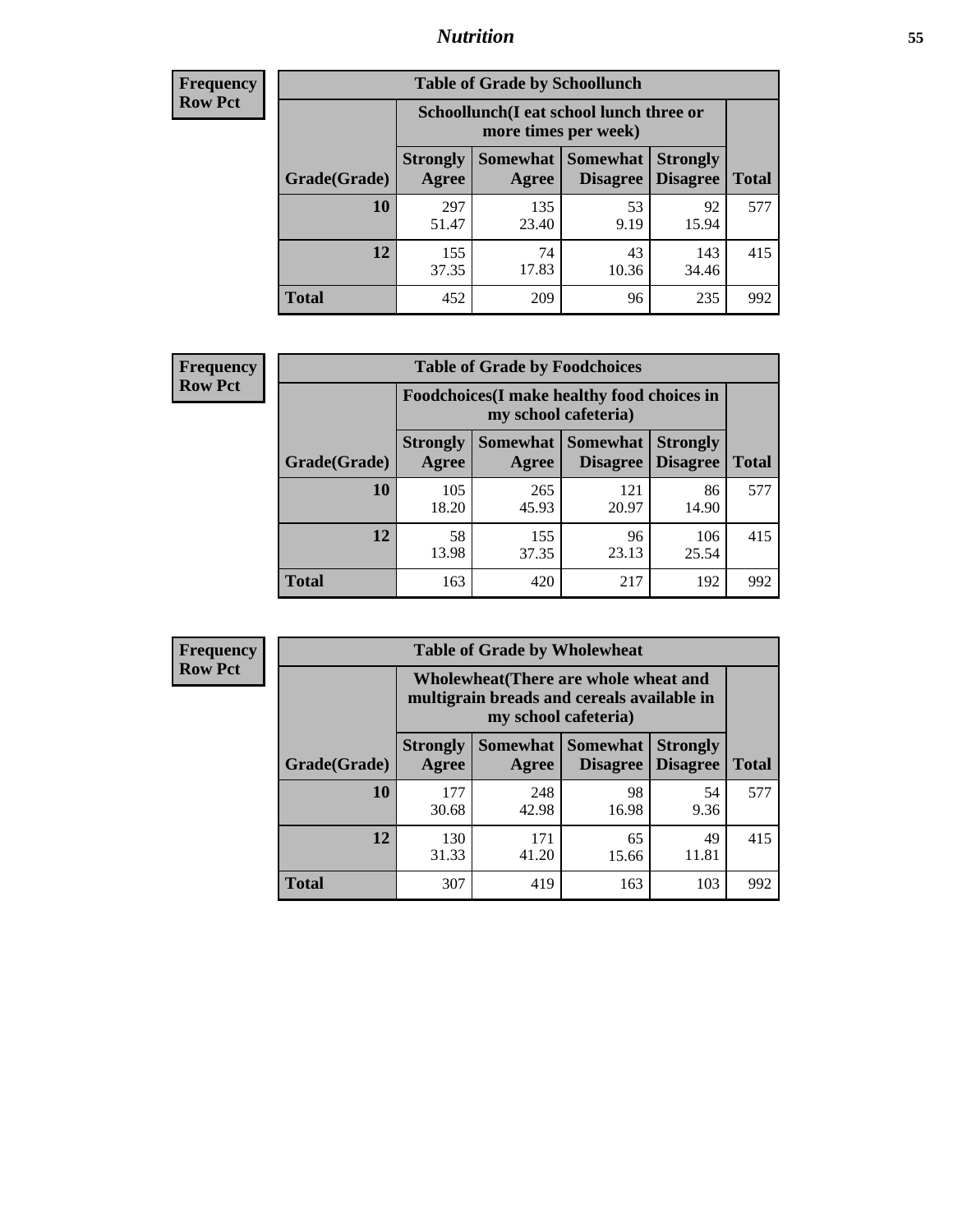#### *Nutrition* **56**

**Frequency Row Pct**

| <b>Table of Grade by Healthyvending</b> |                                                                                                                                               |                          |                                    |                                    |              |  |  |
|-----------------------------------------|-----------------------------------------------------------------------------------------------------------------------------------------------|--------------------------|------------------------------------|------------------------------------|--------------|--|--|
|                                         | Healthyvending (If only healthy snacks and<br>beverages were available in the vending<br>machines during the school day,<br>I would buy them) |                          |                                    |                                    |              |  |  |
| Grade(Grade)                            | <b>Strongly</b><br>Agree                                                                                                                      | <b>Somewhat</b><br>Agree | <b>Somewhat</b><br><b>Disagree</b> | <b>Strongly</b><br><b>Disagree</b> | <b>Total</b> |  |  |
| 10                                      | 116<br>20.10                                                                                                                                  | 188<br>32.58             | 108<br>18.72                       | 165<br>28.60                       | 577          |  |  |
| 12                                      | 88<br>21.20                                                                                                                                   | 116<br>27.95             | 94<br>22.65                        | 117<br>28.19                       | 415          |  |  |
| <b>Total</b>                            | 204                                                                                                                                           | 304                      | 202                                | 282                                | 992          |  |  |

**Frequency Row Pct**

| <b>Table of Grade by Schoolbreakfast</b> |                                                                                                                                         |                          |                                    |                                    |              |  |  |
|------------------------------------------|-----------------------------------------------------------------------------------------------------------------------------------------|--------------------------|------------------------------------|------------------------------------|--------------|--|--|
|                                          | Schoolbreakfast (If breakfast were<br>available at school,<br>but outside the cafeteria,<br>I would eat breakfast at school more often) |                          |                                    |                                    |              |  |  |
| Grade(Grade)                             | <b>Strongly</b><br>Agree                                                                                                                | <b>Somewhat</b><br>Agree | <b>Somewhat</b><br><b>Disagree</b> | <b>Strongly</b><br><b>Disagree</b> | <b>Total</b> |  |  |
| 10                                       | 174<br>30.16                                                                                                                            | 212<br>36.74             | 109<br>18.89                       | 82<br>14.21                        | 577          |  |  |
| 12                                       | 117<br>28.19                                                                                                                            | 163<br>39.28             | 66<br>15.90                        | 69<br>16.63                        | 415          |  |  |
| <b>Total</b>                             | 291                                                                                                                                     | 375                      | 175                                | 151                                | 992          |  |  |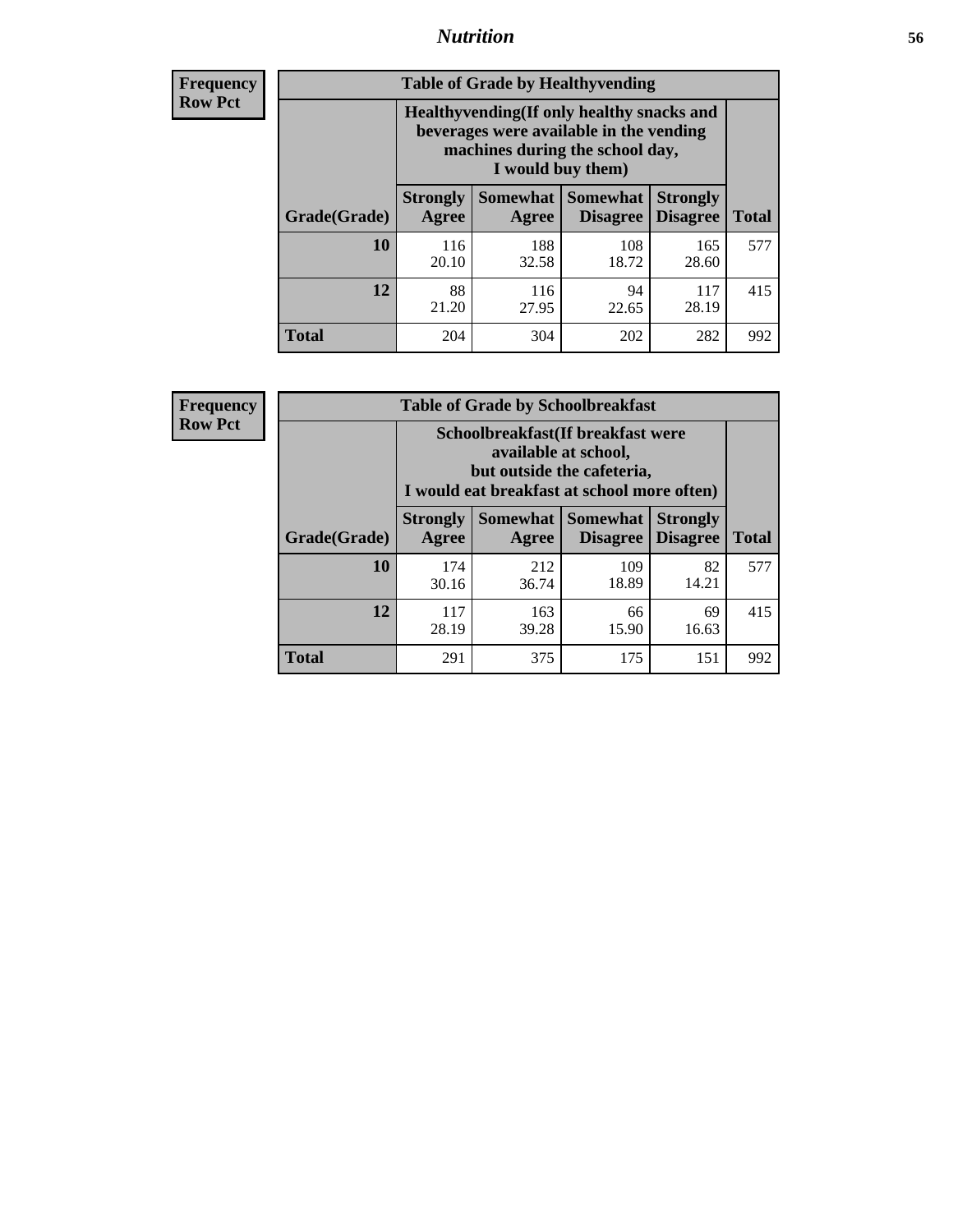| Frequency<br><b>Col Pct</b> | <b>Table of Educationaids by Grade</b>                                                                    |                    |              |              |
|-----------------------------|-----------------------------------------------------------------------------------------------------------|--------------------|--------------|--------------|
|                             | <b>Educationaids</b> (I<br>have been<br>taught about<br><b>HIV/AIDS</b> at<br>school in the<br>past year) | Grade(Grade)<br>10 | 12           | <b>Total</b> |
|                             | Yes                                                                                                       | 522<br>90.47       | 211<br>50.84 | 733          |
|                             | N <sub>0</sub>                                                                                            | 55<br>9.53         | 204<br>49.16 | 259          |
|                             | <b>Total</b>                                                                                              | 577                | 415          | 992          |

| Frequency      | <b>Table of Educationcharacter by Grade</b>                                          |              |              |              |  |  |
|----------------|--------------------------------------------------------------------------------------|--------------|--------------|--------------|--|--|
| <b>Col Pct</b> | Educationcharacter(I<br>have been taught<br>about character<br>education in the past | Grade(Grade) |              |              |  |  |
|                | year at school)                                                                      | 10           | 12           | <b>Total</b> |  |  |
|                | <b>Yes</b>                                                                           | 459<br>79.55 | 276<br>66.51 | 735          |  |  |
|                | N <sub>0</sub>                                                                       | 118<br>20.45 | 139<br>33.49 | 257          |  |  |
|                | <b>Total</b>                                                                         | 577          | 415          | 992          |  |  |

| Frequency      | <b>Table of Gradcoach1 by Grade</b>              |              |              |              |
|----------------|--------------------------------------------------|--------------|--------------|--------------|
| <b>Col Pct</b> | Gradcoach1(I<br>know who my<br><b>Graduation</b> | Grade(Grade) |              |              |
|                | Coach is)                                        | 10           | 12           | <b>Total</b> |
|                | Yes                                              | 48<br>8.32   | 139<br>33.49 | 187          |
|                | N <sub>0</sub>                                   | 529<br>91.68 | 276<br>66.51 | 805          |
|                | <b>Total</b>                                     | 577          | 415          | 992          |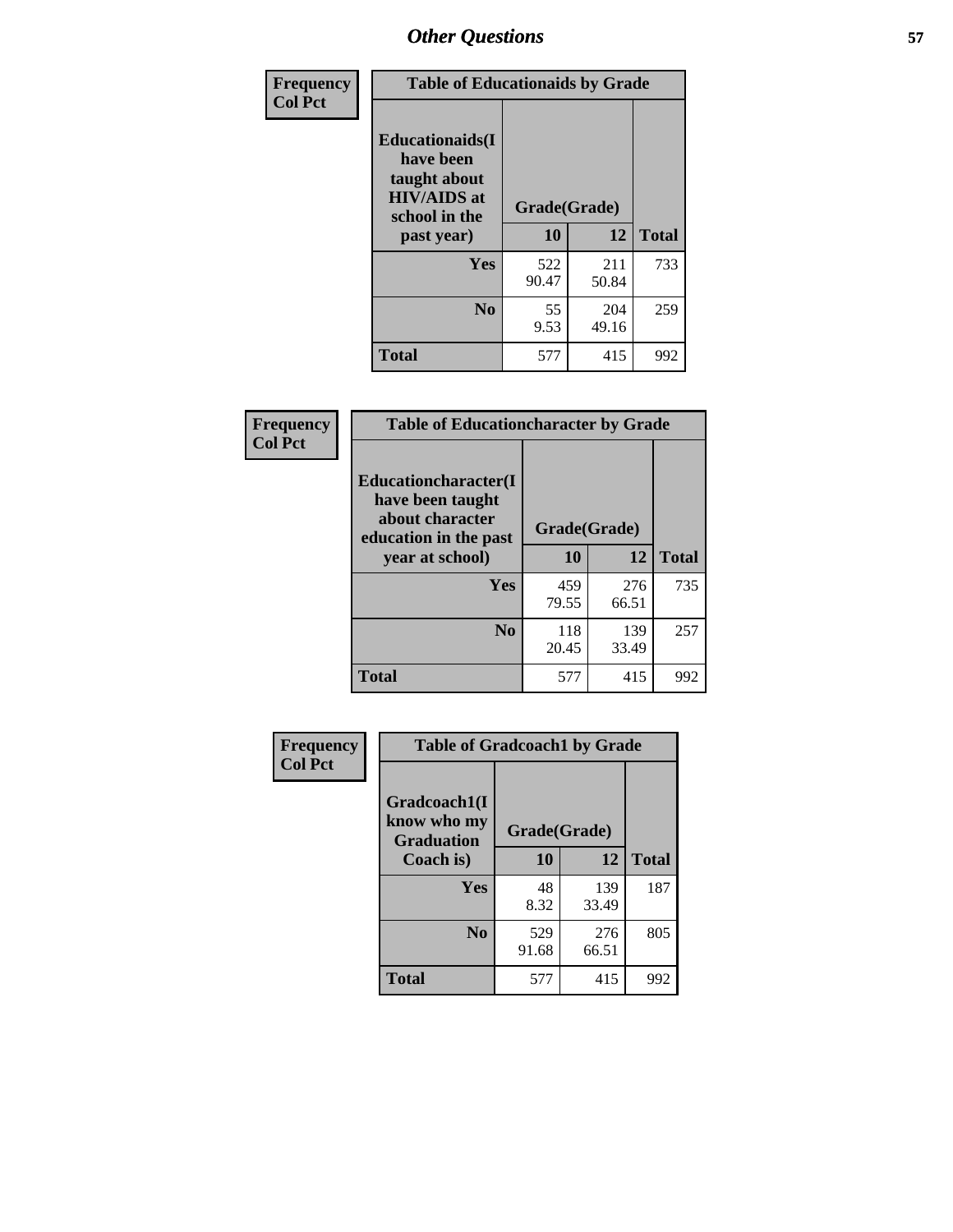| Frequency      | <b>Table of Gradcoach2 by Grade</b>       |              |              |              |  |
|----------------|-------------------------------------------|--------------|--------------|--------------|--|
| <b>Col Pct</b> |                                           |              |              |              |  |
|                | Gradcoach2(I                              |              |              |              |  |
|                | have<br>contacted my<br><b>Graduation</b> |              | Grade(Grade) |              |  |
|                | Coach)                                    | 10           | 12           | <b>Total</b> |  |
|                | Yes                                       | 29<br>5.03   | 78<br>18.80  | 107          |  |
|                | N <sub>0</sub>                            | 548<br>94.97 | 337<br>81.20 | 885          |  |
|                | <b>Total</b>                              | 577          | 415          | 992          |  |

| <b>Frequency</b><br><b>Col Pct</b> | <b>Table of Gradcoach3 by Grade</b>                                         |              |              |              |
|------------------------------------|-----------------------------------------------------------------------------|--------------|--------------|--------------|
|                                    | Gradcoach3(I<br>have received<br>assistance<br>from my<br><b>Graduation</b> | Grade(Grade) |              |              |
|                                    | Coach)                                                                      | 10           | 12           | <b>Total</b> |
|                                    | Yes                                                                         | 23<br>3.99   | 72<br>17.35  | 95           |
|                                    | N <sub>0</sub>                                                              | 156<br>27.04 | 101<br>24.34 | 257          |
|                                    | Don't know                                                                  | 398<br>68.98 | 242<br>58.31 | 640          |
|                                    | <b>Total</b>                                                                | 577          | 415          | 992          |

| Frequency<br><b>Col Pct</b> | <b>Table of Selfharm by Grade</b>                                                                                                                                          |              |              |              |
|-----------------------------|----------------------------------------------------------------------------------------------------------------------------------------------------------------------------|--------------|--------------|--------------|
|                             | <b>Selfharm</b> (During<br>the past 12<br>months,<br>I harmed myself<br>on purpose<br><b>Suicideconsider</b><br>During the past<br>12 months,<br>I seriously<br>considered | Grade(Grade) |              |              |
|                             | suicide)                                                                                                                                                                   | 10           | 12           | <b>Total</b> |
|                             | Yes                                                                                                                                                                        | 57<br>9.88   | 33<br>7.95   | 90           |
|                             | N <sub>0</sub>                                                                                                                                                             | 520<br>90.12 | 382<br>92.05 | 902          |
|                             | <b>Total</b>                                                                                                                                                               | 577          | 415          | 992          |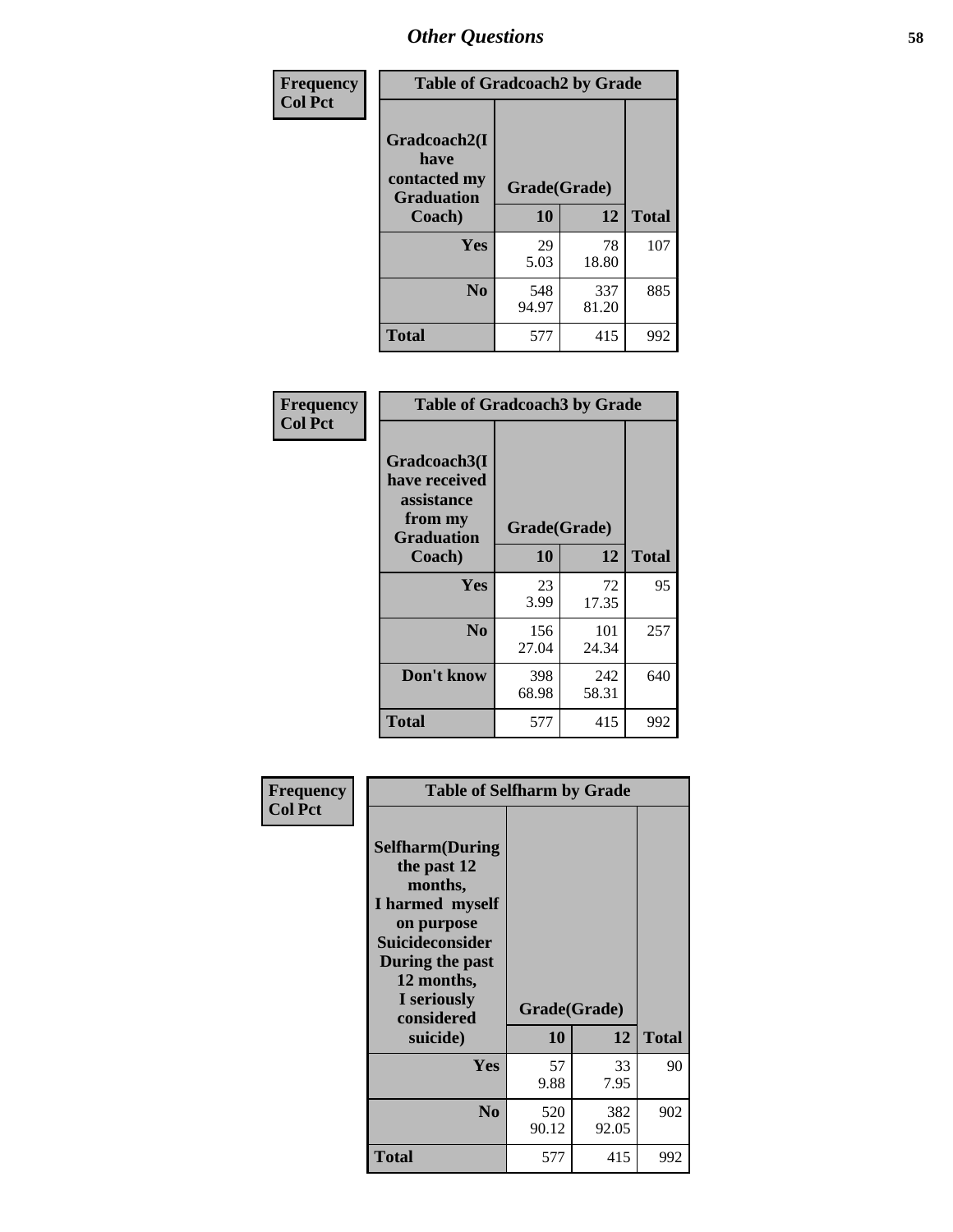| <b>Frequency</b> | <b>Table of Suicideconsider by Grade</b> |              |              |              |
|------------------|------------------------------------------|--------------|--------------|--------------|
| <b>Col Pct</b>   |                                          | Grade(Grade) |              |              |
|                  | Suicideconsider                          | <b>10</b>    | 12           | <b>Total</b> |
|                  | Yes                                      | 54<br>9.36   | 44<br>10.60  | 98           |
|                  | N <sub>0</sub>                           | 523<br>90.64 | 371<br>89.40 | 894          |
|                  | Total                                    | 577          | 415          | 992          |

| Frequency      | <b>Table of Suicideattempt by Grade</b>              |              |              |              |
|----------------|------------------------------------------------------|--------------|--------------|--------------|
| <b>Col Pct</b> | Suicideattempt(I<br>have attempted<br>suicide in the | Grade(Grade) |              |              |
|                | last year)                                           | 10           | 12           | <b>Total</b> |
|                | Yes                                                  | 37<br>6.41   | 21<br>5.06   | 58           |
|                | N <sub>0</sub>                                       | 540<br>93.59 | 394<br>94.94 | 934          |
|                | <b>Total</b>                                         | 577          | 415          | 992          |

| Frequency      | <b>Table of Instantmessaged by Grade</b>               |              |              |              |
|----------------|--------------------------------------------------------|--------------|--------------|--------------|
| <b>Col Pct</b> | Instantmessaged(I<br>have instant<br>messaged people I | Grade(Grade) |              |              |
|                | do not even know)                                      | 10           | 12           | <b>Total</b> |
|                | Yes                                                    | 204<br>35.36 | 136<br>32.77 | 340          |
|                | N <sub>0</sub>                                         | 373<br>64.64 | 279<br>67.23 | 652          |
|                | <b>Total</b>                                           | 577          | 415          | 992          |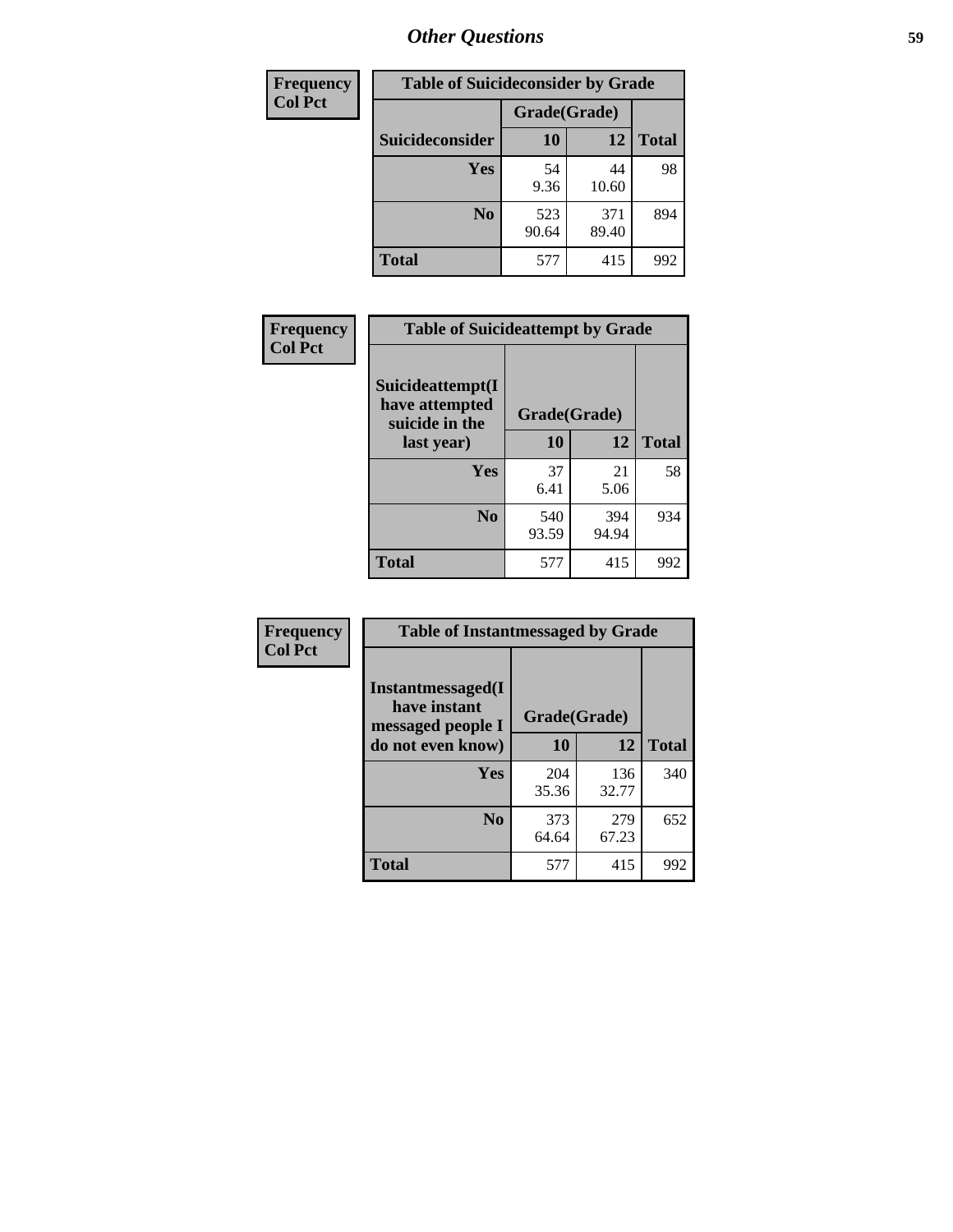| Frequency      | <b>Table of Getsalong by Grade</b>                          |              |              |              |  |  |  |  |
|----------------|-------------------------------------------------------------|--------------|--------------|--------------|--|--|--|--|
| <b>Col Pct</b> | <b>Getsalong</b> (I get<br>along with other<br>students and | Grade(Grade) |              |              |  |  |  |  |
|                | adults)                                                     | 10           | 12           | <b>Total</b> |  |  |  |  |
|                | <b>Strongly Agree</b>                                       | 253<br>43.85 | 225<br>54.22 | 478          |  |  |  |  |
|                | <b>Somewhat Agree</b>                                       | 275<br>47.66 | 147<br>35.42 | 422          |  |  |  |  |
|                | <b>Somewhat Disagree</b>                                    | 32<br>5.55   | 26<br>6.27   | 58           |  |  |  |  |
|                | <b>Strongly Disagree</b>                                    | 17<br>2.95   | 17<br>4.10   | 34           |  |  |  |  |
|                | <b>Total</b>                                                | 577          | 415          | 992          |  |  |  |  |

| Frequency      | <b>Table of Safehome by Grade</b> |                           |              |     |  |  |  |  |
|----------------|-----------------------------------|---------------------------|--------------|-----|--|--|--|--|
| <b>Col Pct</b> | Safehome(I feel<br>safe at home)  | Grade(Grade)<br><b>10</b> | <b>Total</b> |     |  |  |  |  |
|                | <b>Strongly Agree</b>             | 336<br>58.23              | 265<br>63.86 | 601 |  |  |  |  |
|                | <b>Somewhat Agree</b>             | 195<br>33.80              | 114<br>27.47 | 309 |  |  |  |  |
|                | <b>Somewhat Disagree</b>          | 23<br>3.99                | 15<br>3.61   | 38  |  |  |  |  |
|                | <b>Strongly Disagree</b>          | 23<br>3.99                | 21<br>5.06   | 44  |  |  |  |  |
|                | <b>Total</b>                      | 577                       | 415          | 992 |  |  |  |  |

| Frequency      | <b>Table of Adulttalk by Grade</b>                                                  |              |              |              |  |  |  |  |  |
|----------------|-------------------------------------------------------------------------------------|--------------|--------------|--------------|--|--|--|--|--|
| <b>Col Pct</b> | <b>Adulttalk(I</b><br>know an<br>adult at<br>school that<br>I can talk<br>with if I | Grade(Grade) |              |              |  |  |  |  |  |
|                | need help)                                                                          | 10           | 12           | <b>Total</b> |  |  |  |  |  |
|                | Yes                                                                                 | 356<br>61.70 | 309<br>74.46 | 665          |  |  |  |  |  |
|                | N <sub>0</sub>                                                                      | 221<br>38.30 | 106<br>25.54 | 327          |  |  |  |  |  |
|                | <b>Total</b>                                                                        | 577          | 415          | 992          |  |  |  |  |  |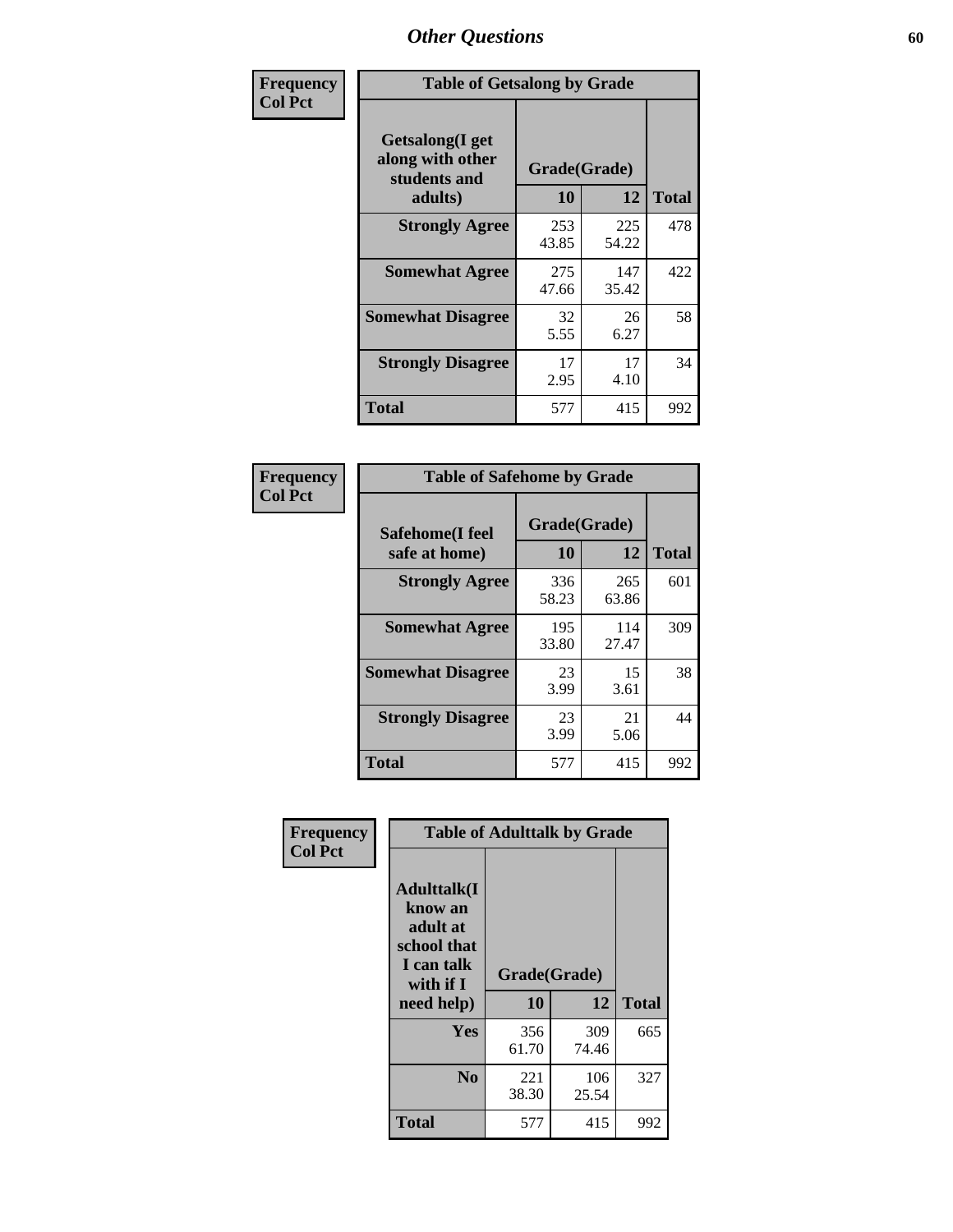**Frequency Row Pct**

| <b>Table of Grade by Tytime</b> |             |                                                                                         |             |                      |                      |                     |              |  |  |  |
|---------------------------------|-------------|-----------------------------------------------------------------------------------------|-------------|----------------------|----------------------|---------------------|--------------|--|--|--|
|                                 |             | Tytime (On an average school day,<br>how much unsupervised time do I spend watching TV) |             |                      |                      |                     |              |  |  |  |
|                                 |             | <b>Less that</b>                                                                        |             |                      |                      |                     |              |  |  |  |
| Grade(Grade)                    | None        | hour/day                                                                                | hour/day    | $2 - 3$<br>hours/day | $4 - 5$<br>hours/day | $6+$<br>  hours/day | <b>Total</b> |  |  |  |
| 10                              | 62<br>10.75 | 69<br>11.96                                                                             | 79<br>13.69 | 184<br>31.89         | 89<br>15.42          | 94<br>16.29         | 577          |  |  |  |
| 12                              | 49<br>11.81 | 61<br>14.70                                                                             | 68<br>16.39 | 141<br>33.98         | 48<br>11.57          | 48<br>11.57         | 415          |  |  |  |
| <b>Total</b>                    | 111         | 130                                                                                     | 147         | 325                  | 137                  | 142                 | 992          |  |  |  |

**Frequency Row Pct**

| <b>Table of Grade by Computertime</b> |             |                                                                                                                               |             |              |             |             |     |  |  |  |
|---------------------------------------|-------------|-------------------------------------------------------------------------------------------------------------------------------|-------------|--------------|-------------|-------------|-----|--|--|--|
|                                       |             | Computertime (On an average school day,<br>how much unsupervised time do I spend on the computer)                             |             |              |             |             |     |  |  |  |
| Grade(Grade)                          | None        | <b>Less that</b><br>$4 - 5$<br>$2 - 3$<br>$6+$<br>hours/day<br>hours/day<br>hour/day<br>hour/day<br>hours/day<br><b>Total</b> |             |              |             |             |     |  |  |  |
| 10                                    | 81<br>14.04 | 92<br>15.94                                                                                                                   | 91<br>15.77 | 158<br>27.38 | 88<br>15.25 | 67<br>11.61 | 577 |  |  |  |
| 12                                    | 34<br>8.19  | 82<br>19.76                                                                                                                   | 77<br>18.55 | 130<br>31.33 | 46<br>11.08 | 46<br>11.08 | 415 |  |  |  |
| <b>Total</b>                          | 115         | 174                                                                                                                           | 168         | 288          | 134         | 113         | 992 |  |  |  |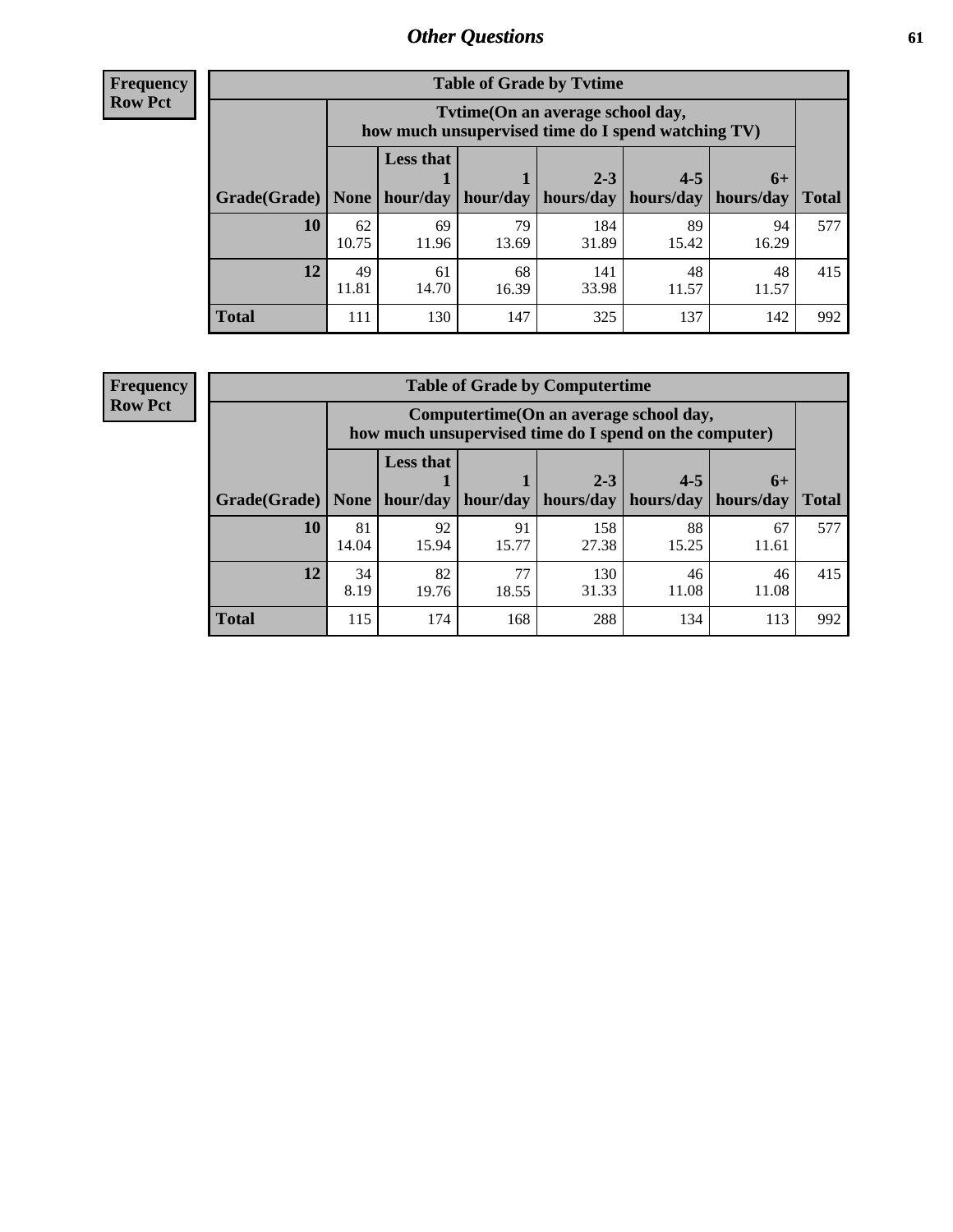#### *Questions about Driving Laws* **62** *Driving Questions were asked only of high school students.*

| <b>Frequency</b> |
|------------------|
| <b>Row Pct</b>   |

| <b>Table of Grade by License1</b> |                                                                         |                                                                                                                                           |            |            |              |     |  |  |  |  |
|-----------------------------------|-------------------------------------------------------------------------|-------------------------------------------------------------------------------------------------------------------------------------------|------------|------------|--------------|-----|--|--|--|--|
|                                   |                                                                         | License1(During the first 6 months of driving<br>with a provisional license,<br>the only passengers who can ride with the<br>driver are:) |            |            |              |     |  |  |  |  |
| Grade(Grade)                      | <b>Parent or</b><br><b>Guardian</b>                                     | Don't<br>Family<br><b>Members</b><br><b>Friends</b><br>Know<br><b>Total</b><br>Anyone                                                     |            |            |              |     |  |  |  |  |
| 10                                | 188<br>32.58                                                            | 222<br>38.47                                                                                                                              | 16<br>2.77 | 49<br>8.49 | 102<br>17.68 | 577 |  |  |  |  |
| 12                                | 32<br>52<br>105<br>213<br>13<br>7.71<br>3.13<br>25.30<br>51.33<br>12.53 |                                                                                                                                           |            |            |              |     |  |  |  |  |
| <b>Total</b>                      | 293                                                                     | 435                                                                                                                                       | 29         | 81         | 154          | 992 |  |  |  |  |

| <b>Frequency</b> | <b>Table of Grade by License2</b>                                                                                    |                           |                  |                              |                                                      |                      |              |  |  |
|------------------|----------------------------------------------------------------------------------------------------------------------|---------------------------|------------------|------------------------------|------------------------------------------------------|----------------------|--------------|--|--|
| <b>Row Pct</b>   | License $2(17 \text{ yr})$ old drivers with a<br>provisional driver's license cannot<br>drive between the hours of:) |                           |                  |                              |                                                      |                      |              |  |  |
|                  | Grade(Grade)                                                                                                         | <b>Midnight</b><br>to 6am | 1am<br>to<br>5am | 1am<br>t <sub>0</sub><br>6am | N <sub>0</sub><br>curfew<br>for $17$<br>year<br>olds | Don't<br><b>Know</b> | <b>Total</b> |  |  |
|                  | 10                                                                                                                   | 299<br>51.82              | 58<br>10.05      | 51<br>8.84                   | 24<br>4.16                                           | 145<br>25.13         | 577          |  |  |
|                  | 12                                                                                                                   | 239<br>57.59              | 54<br>13.01      | 43<br>10.36                  | 11<br>2.65                                           | 68<br>16.39          | 415          |  |  |
|                  | <b>Total</b>                                                                                                         | 538                       | 112              | 94                           | 35                                                   | 213                  | 992          |  |  |

| Frequency      | <b>Table of Grade by License3</b>                                                              |                      |              |            |            |             |               |              |  |
|----------------|------------------------------------------------------------------------------------------------|----------------------|--------------|------------|------------|-------------|---------------|--------------|--|
| <b>Row Pct</b> | License3(For drivers under the age of<br>21.<br>what level of alcohol is considered<br>$DUI$ ? |                      |              |            |            |             |               |              |  |
|                | Grade(Grade)                                                                                   | Any<br><b>Amount</b> | 0.02         | 0.04       | 0.06       | 0.08        | Don't<br>know | <b>Total</b> |  |
|                | <b>10</b>                                                                                      | 110<br>19.06         | 108<br>18.72 | 51<br>8.84 | 43<br>7.45 | 57<br>9.88  | 208<br>36.05  | 577          |  |
|                | 12                                                                                             | 105<br>25.30         | 94<br>22.65  | 33<br>7.95 | 38<br>9.16 | 44<br>10.60 | 101<br>24.34  | 415          |  |
|                | <b>Total</b>                                                                                   | 215                  | 202          | 84         | 81         | 101         | 309           | 992          |  |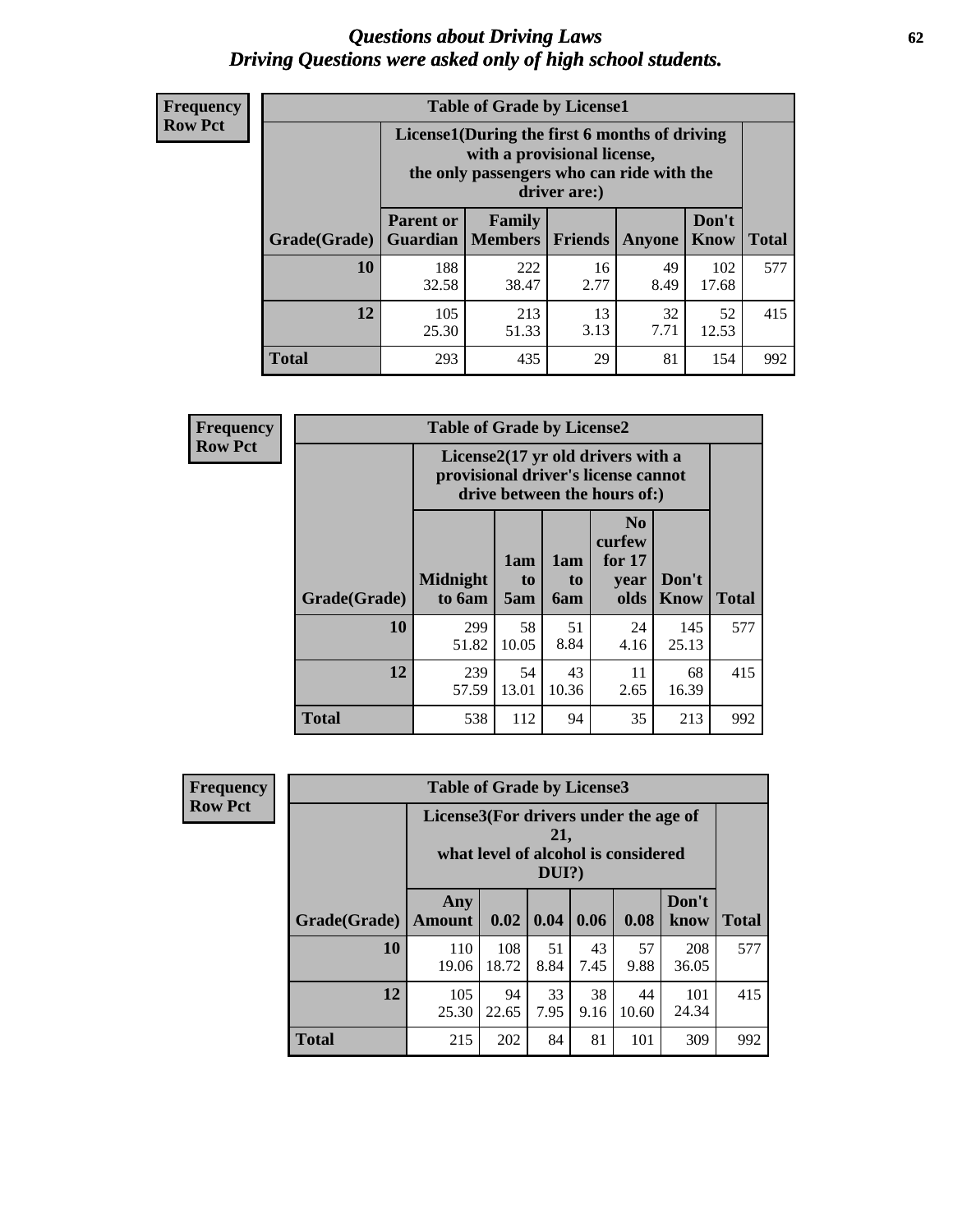#### *Questions about Driving Laws* **63** *Driving Questions were asked only of high school students.*

**Frequency Row Pct**

| <b>Table of Grade by License4</b> |              |                                                                                                                                                                                                                                                                                       |             |            |            |              |     |  |  |  |
|-----------------------------------|--------------|---------------------------------------------------------------------------------------------------------------------------------------------------------------------------------------------------------------------------------------------------------------------------------------|-------------|------------|------------|--------------|-----|--|--|--|
|                                   |              | License4(A driver under 21 automatically<br>loses his/her license if caught exceeding the<br>posted speet limit by:)<br>Can't<br>lose<br><b>Depends</b><br>license<br>$15+$<br>$25+$<br>$35+$<br>Don't<br>for<br><b>on</b><br><b>Total</b><br>mph<br>speeding<br>mph<br>judge<br>know |             |            |            |              |     |  |  |  |
| Grade(Grade)                      | mph          |                                                                                                                                                                                                                                                                                       |             |            |            |              |     |  |  |  |
| 10                                | 122<br>21.14 | 77<br>13.34                                                                                                                                                                                                                                                                           | 67<br>11.61 | 45<br>7.80 | 40<br>6.93 | 226<br>39.17 | 577 |  |  |  |
| 12                                | 51<br>12.29  | 120<br>28.92                                                                                                                                                                                                                                                                          | 51<br>12.29 | 30<br>7.23 | 25<br>6.02 | 138<br>33.25 | 415 |  |  |  |
| <b>Total</b>                      | 173          | 197                                                                                                                                                                                                                                                                                   | 118         | 75         | 65         | 364          | 992 |  |  |  |

| Frequency      | <b>Table of Grade by License5</b> |                                                                                                                                                             |                |               |              |
|----------------|-----------------------------------|-------------------------------------------------------------------------------------------------------------------------------------------------------------|----------------|---------------|--------------|
| <b>Row Pct</b> |                                   | License5(A)<br>Georgia teenager<br>with family<br>connections or a<br>good lawyer can<br>break a teen<br>driving law and<br>keep their driver's<br>license) |                |               |              |
|                | Grade(Grade)                      | <b>Yes</b>                                                                                                                                                  | N <sub>0</sub> | Don't<br>know | <b>Total</b> |
|                | 10                                | 82<br>14.21                                                                                                                                                 | 247<br>42.81   | 248<br>42.98  | 577          |
|                | 12                                | 91<br>21.93                                                                                                                                                 | 174<br>41.93   | 150<br>36.14  | 415          |
|                | Total                             | 173                                                                                                                                                         | 421            | 398           | 992          |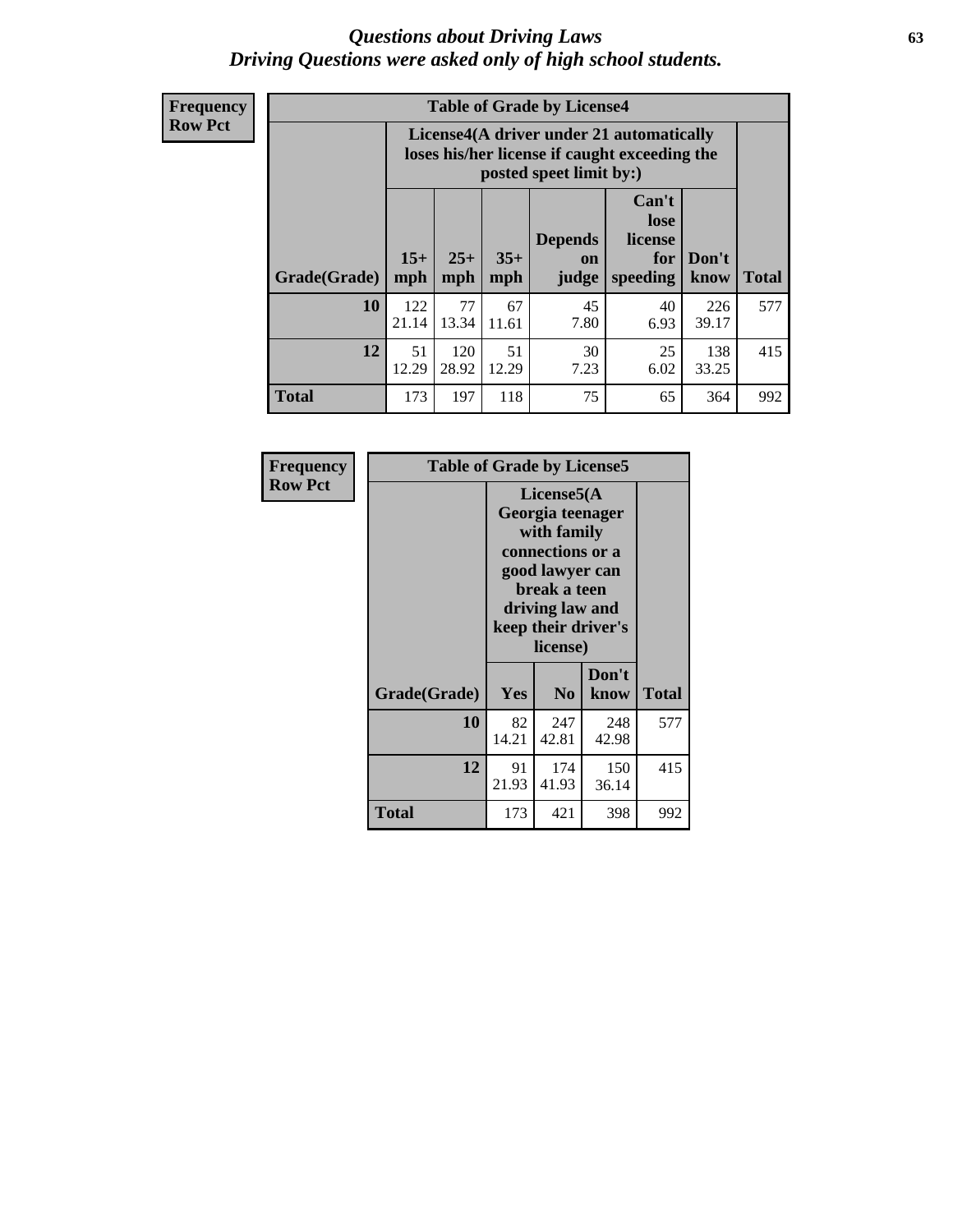#### *Questions about Driving Laws* **64** *Driving Questions were asked only of high school students.*

| <b>Frequency</b> | <b>Table of Grade by License6</b> |                                                                                                                                                 |                |               |              |
|------------------|-----------------------------------|-------------------------------------------------------------------------------------------------------------------------------------------------|----------------|---------------|--------------|
| <b>Row Pct</b>   |                                   | License <sub>6</sub> (I know a<br>friend or<br>classmate that<br>broke a teen<br>driving law,<br>but was allowed to<br>keep his/her<br>license) |                |               |              |
|                  | Grade(Grade)                      | <b>Yes</b>                                                                                                                                      | N <sub>0</sub> | Don't<br>know | <b>Total</b> |
|                  | 10                                | 105<br>18.20                                                                                                                                    | 264<br>45.75   | 208<br>36.05  | 577          |
|                  | 12                                | 120<br>28.92                                                                                                                                    | 160<br>38.55   | 135<br>32.53  | 415          |
|                  | <b>Total</b>                      | 225                                                                                                                                             | 424            | 343           | 992          |

| <b>Frequency</b> |              |                                                                             | <b>Table of Grade by License7</b>                                                             |                                                   |                        |              |  |
|------------------|--------------|-----------------------------------------------------------------------------|-----------------------------------------------------------------------------------------------|---------------------------------------------------|------------------------|--------------|--|
| <b>Row Pct</b>   |              |                                                                             | License7(A student under the age of 18 cam loser<br>his/her driving privileges if he or she:) |                                                   |                        |              |  |
|                  | Grade(Grade) | <b>Have</b><br>more than<br>10<br>unexcused<br>absences<br>per school<br>yr | Drop out<br>without  <br>graduating                                                           | <b>Bring</b><br>alcohol/drugs/weapon<br>to school | All of<br>the<br>above | <b>Total</b> |  |
|                  | 10           | 115<br>19.93                                                                | 29<br>5.03                                                                                    | 21<br>3.64                                        | 412<br>71.40           | 577          |  |
|                  | 12           | 100<br>24.10                                                                | 28<br>6.75                                                                                    | 15<br>3.61                                        | 272<br>65.54           | 415          |  |
|                  | <b>Total</b> | 215                                                                         | 57                                                                                            | 36                                                | 684                    | 992          |  |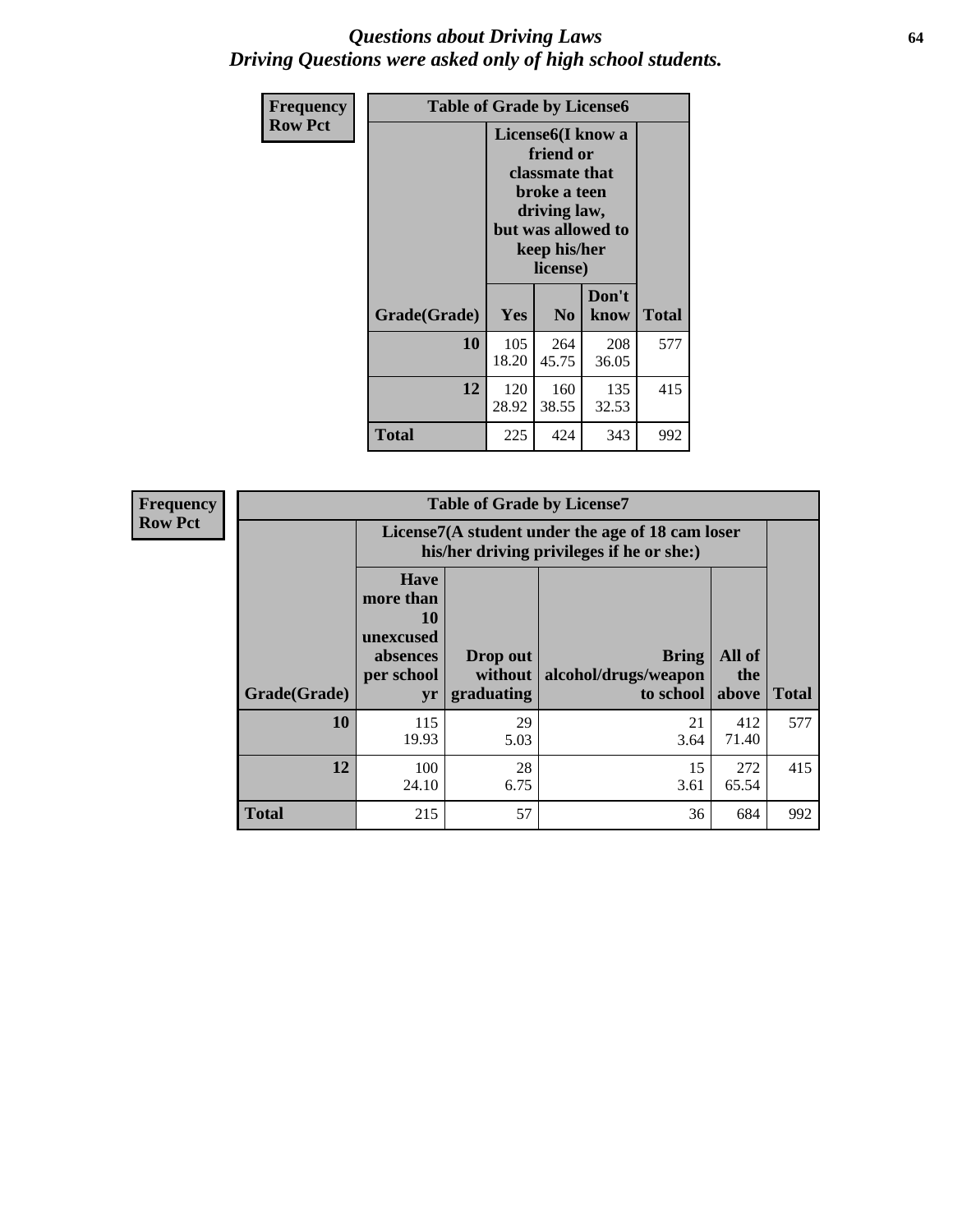# *Select Results by Gender* **65**

| Frequency      | <b>Table of SchoolClimate2 by Gender</b> |                |              |              |
|----------------|------------------------------------------|----------------|--------------|--------------|
| <b>Col Pct</b> | SchoolClimate2(I<br>feel successful at   | Gender(Gender) |              |              |
|                | school)                                  | <b>Female</b>  | <b>Male</b>  | <b>Total</b> |
|                | <b>Strongly Agree</b>                    | 115<br>22.46   | 126<br>26.25 | 241          |
|                | <b>Somewhat Agree</b>                    | 321<br>62.70   | 284<br>59.17 | 605          |
|                | <b>Somewhat Disagree</b>                 | 66<br>12.89    | 44<br>9.17   | 110          |
|                | <b>Strongly Disagree</b>                 | 10<br>1.95     | 26<br>5.42   | 36           |
|                | <b>Total</b>                             | 512            | 480          | 992          |

| Frequency      | <b>Table of SchoolClimate6 by Gender</b>                 |                                 |              |              |  |
|----------------|----------------------------------------------------------|---------------------------------|--------------|--------------|--|
| <b>Col Pct</b> | <b>SchoolClimate6(Teachers</b><br>treat me with respect) | Gender(Gender)<br><b>Female</b> | <b>Male</b>  | <b>Total</b> |  |
|                | <b>Strongly Agree</b>                                    | 140<br>27.34                    | 148<br>30.83 | 288          |  |
|                | <b>Somewhat Agree</b>                                    | 254<br>49.61                    | 217<br>45.21 | 471          |  |
|                | <b>Somewhat Disagree</b>                                 | 86<br>16.80                     | 78<br>16.25  | 164          |  |
|                | <b>Strongly Disagree</b>                                 | 32<br>6.25                      | 37<br>7.71   | 69           |  |
|                | Total                                                    | 512                             | 480          | 992          |  |

| <b>Frequency</b> | <b>Table of SchoolClimate8 by Gender</b>                                             |                                 |              |     |  |
|------------------|--------------------------------------------------------------------------------------|---------------------------------|--------------|-----|--|
| <b>Col Pct</b>   | <b>SchoolClimate8(Students</b><br>are frequently<br>recognized for good<br>behavior) | Gender(Gender)<br><b>Female</b> | <b>Total</b> |     |  |
|                  | <b>Strongly Agree</b>                                                                | 70<br>13.67                     | 73<br>15.21  | 143 |  |
|                  | <b>Somewhat Agree</b>                                                                | 226<br>44.14                    | 198<br>41.25 | 424 |  |
|                  | <b>Somewhat Disagree</b>                                                             | 155<br>30.27                    | 123<br>25.63 | 278 |  |
|                  | <b>Strongly Disagree</b>                                                             | 61<br>11.91                     | 86<br>17.92  | 147 |  |
|                  | Total                                                                                | 512                             | 480          | 992 |  |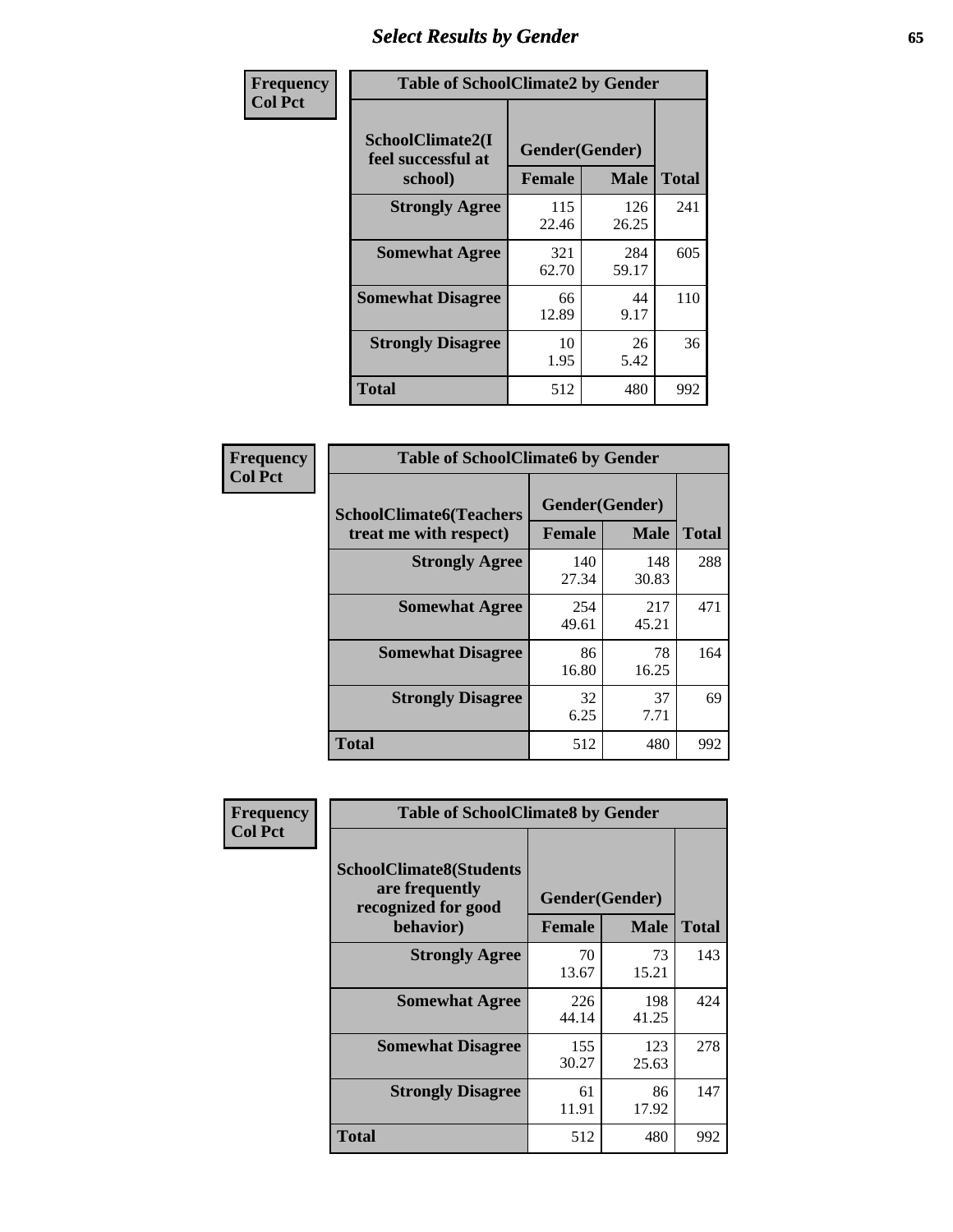# *Select Results by Gender* **66**

| <b>Frequency</b> | <b>Table of Gender by Dropout</b> |                                                                        |              |              |
|------------------|-----------------------------------|------------------------------------------------------------------------|--------------|--------------|
| <b>Row Pct</b>   |                                   | Dropout(I<br>have<br>thought<br>about<br>dropping<br>out of<br>school) |              |              |
|                  | Gender(Gender)                    | Yes                                                                    | No           | <b>Total</b> |
|                  | <b>Female</b>                     | 129<br>25.20                                                           | 383<br>74.80 | 512          |
|                  | <b>Male</b>                       | 133<br>27.71                                                           | 347<br>72.29 | 480          |
|                  | <b>Total</b>                      | 262                                                                    | 730          | 992          |

| <b>Frequency</b> |                | <b>Table of Gender by Dropoutreason</b>                            |              |                          |                                |              |              |
|------------------|----------------|--------------------------------------------------------------------|--------------|--------------------------|--------------------------------|--------------|--------------|
| <b>Row Pct</b>   |                | Dropoutreason(If I dropped out the<br>reason would most likely be) |              |                          |                                |              |              |
|                  | Gender(Gender) | Won't<br>Drop<br>out                                               | <b>Bored</b> | Family<br><b>Reasons</b> | <b>Being</b><br><b>Bullied</b> | <b>Other</b> | <b>Total</b> |
|                  | Female         | 334<br>65.23                                                       | 59<br>11.52  | 41<br>8.01               | 6<br>1.17                      | 72<br>14.06  | 512          |
|                  | <b>Male</b>    | 282<br>58.75                                                       | 82<br>17.08  | 35<br>7.29               | 4<br>0.83                      | 77<br>16.04  | 480          |
|                  | <b>Total</b>   | 616                                                                | 141          | 76                       | 10                             | 149          | 992          |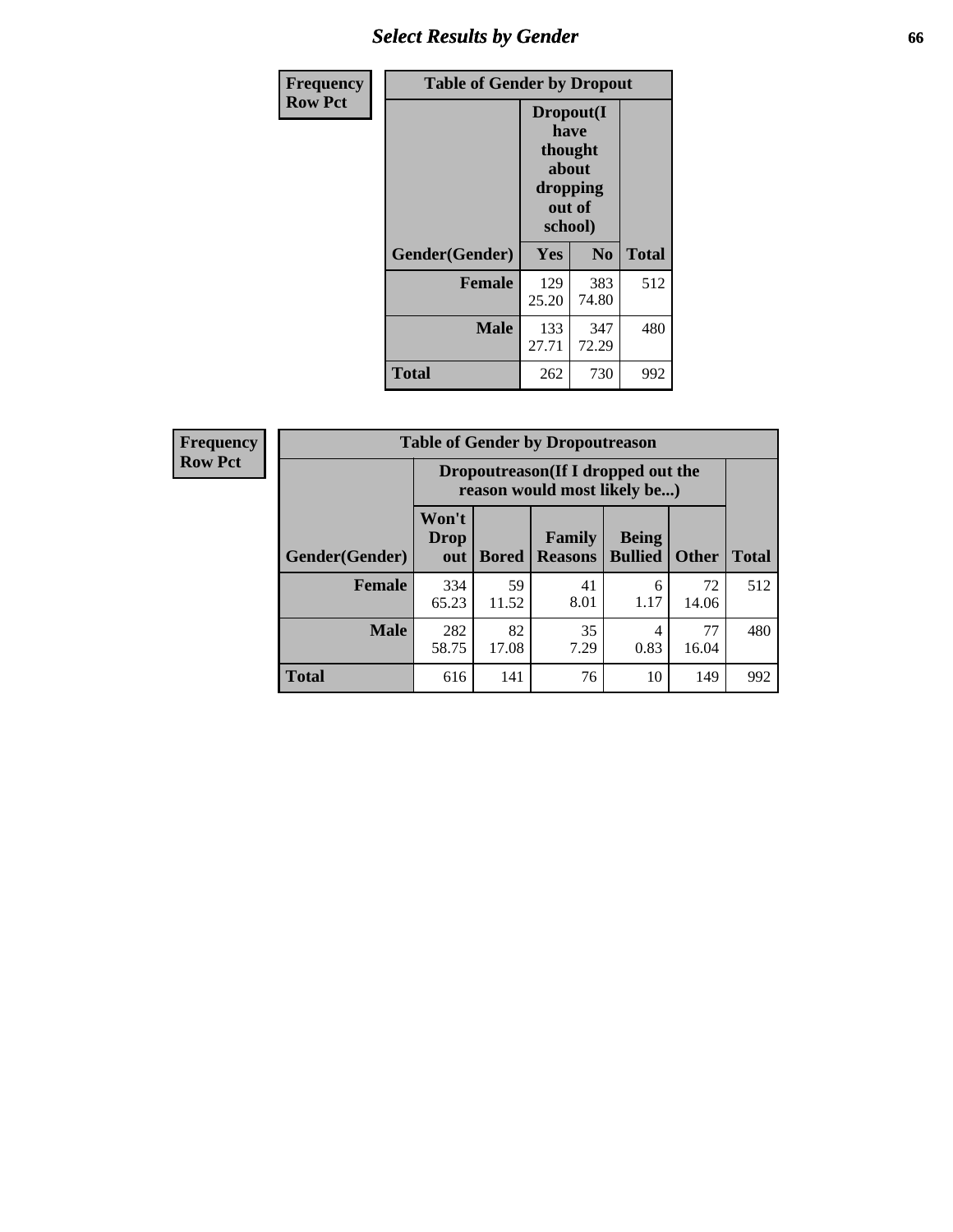*School Safety* **67**

| Frequency      | <b>Table of Gender by Bullied2</b> |                 |                |              |  |
|----------------|------------------------------------|-----------------|----------------|--------------|--|
| <b>Row Pct</b> |                                    | <b>Bullied2</b> |                |              |  |
|                | Gender(Gender)                     | Yes             | N <sub>0</sub> | <b>Total</b> |  |
|                | <b>Female</b>                      | 38<br>7.42      | 474<br>92.58   | 512          |  |
|                | <b>Male</b>                        | 23<br>4.79      | 457<br>95.21   | 480          |  |
|                | <b>Total</b>                       | 61              | 931            | 992          |  |

| <b>Frequency</b> | <b>Table of Gender by Bulliedothers2</b> |                       |                |              |  |
|------------------|------------------------------------------|-----------------------|----------------|--------------|--|
| <b>Row Pct</b>   |                                          | <b>Bulliedothers2</b> |                |              |  |
|                  | Gender(Gender)                           | Yes                   | N <sub>0</sub> | <b>Total</b> |  |
|                  | <b>Female</b>                            | 36<br>7.03            | 476<br>92.97   | 512          |  |
|                  | Male                                     | 31<br>6.46            | 449<br>93.54   | 480          |  |
|                  | <b>Total</b>                             | 67                    | 925            | 992          |  |

| Frequency      | <b>Table of Gender by Weaponschool2</b> |                      |                |              |  |
|----------------|-----------------------------------------|----------------------|----------------|--------------|--|
| <b>Row Pct</b> |                                         | <b>Weaponschool2</b> |                |              |  |
|                | Gender(Gender)                          | Yes                  | N <sub>0</sub> | <b>Total</b> |  |
|                | <b>Female</b>                           | 10<br>1.95           | 502<br>98.05   | 512          |  |
|                | <b>Male</b>                             | 17<br>3.54           | 463<br>96.46   | 480          |  |
|                | <b>Total</b>                            | 27                   | 965            | 992          |  |

| Frequency      | <b>Table of Gender by Absentunsafe2</b> |               |                |              |  |
|----------------|-----------------------------------------|---------------|----------------|--------------|--|
| <b>Row Pct</b> |                                         | Absentunsafe2 |                |              |  |
|                | Gender(Gender)                          | Yes           | N <sub>0</sub> | <b>Total</b> |  |
|                | <b>Female</b>                           | 21<br>4.10    | 491<br>95.90   | 512          |  |
|                | <b>Male</b>                             | 24<br>5.00    | 456<br>95.00   | 480          |  |
|                | <b>Total</b>                            | 45            | 947            | 992          |  |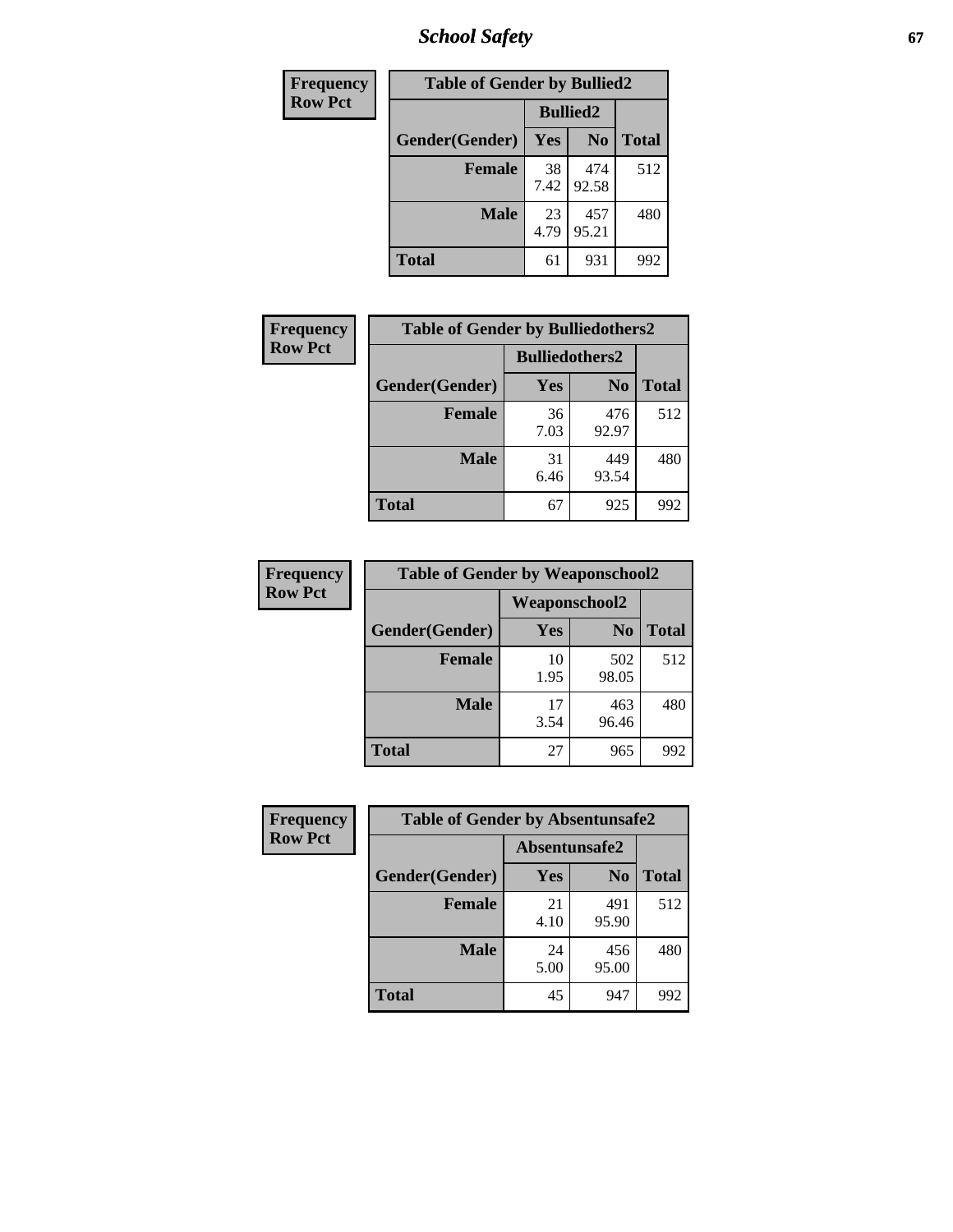*School Safety* **68**

| Frequency      | <b>Table of Gender by Gangself</b> |                                                                                                        |                |              |  |
|----------------|------------------------------------|--------------------------------------------------------------------------------------------------------|----------------|--------------|--|
| <b>Row Pct</b> |                                    | <b>Gangself</b> (I<br>have<br>participated<br>in illegal gang<br>activities in<br>the past 30<br>days) |                |              |  |
|                | Gender(Gender)                     | Yes                                                                                                    | N <sub>0</sub> | <b>Total</b> |  |
|                | <b>Female</b>                      | 14<br>2.73                                                                                             | 498<br>97.27   | 512          |  |
|                | <b>Male</b>                        | 31<br>6.46                                                                                             | 449<br>93.54   | 480          |  |
|                | <b>Total</b>                       | 45                                                                                                     | 947            | 992          |  |

| Frequency      | <b>Table of Gender by Gangpeers</b> |                                                                                                                             |                |              |
|----------------|-------------------------------------|-----------------------------------------------------------------------------------------------------------------------------|----------------|--------------|
| <b>Row Pct</b> |                                     | <b>Gangpeers</b> (I<br>have friends<br>who have<br>participated<br>in illegal gang<br>activities in<br>the past 30<br>days) |                |              |
|                | Gender(Gender)                      | Yes                                                                                                                         | N <sub>0</sub> | <b>Total</b> |
|                | <b>Female</b>                       | 158<br>30.86                                                                                                                | 354<br>69.14   | 512          |
|                | <b>Male</b>                         | 150<br>31.25                                                                                                                | 330<br>68.75   | 480          |
|                | <b>Total</b>                        | 308                                                                                                                         | 684            | 992          |

| <b>Frequency</b> | <b>Table of Gender by Pickedon2</b> |             |                |              |
|------------------|-------------------------------------|-------------|----------------|--------------|
| <b>Row Pct</b>   |                                     |             | Pickedon2      |              |
|                  | Gender(Gender)                      | Yes         | N <sub>0</sub> | <b>Total</b> |
|                  | <b>Female</b>                       | 97<br>18.95 | 415<br>81.05   | 512          |
|                  | <b>Male</b>                         | 76<br>15.83 | 404<br>84.17   | 480          |
|                  | <b>Total</b>                        | 819<br>173  |                | 992          |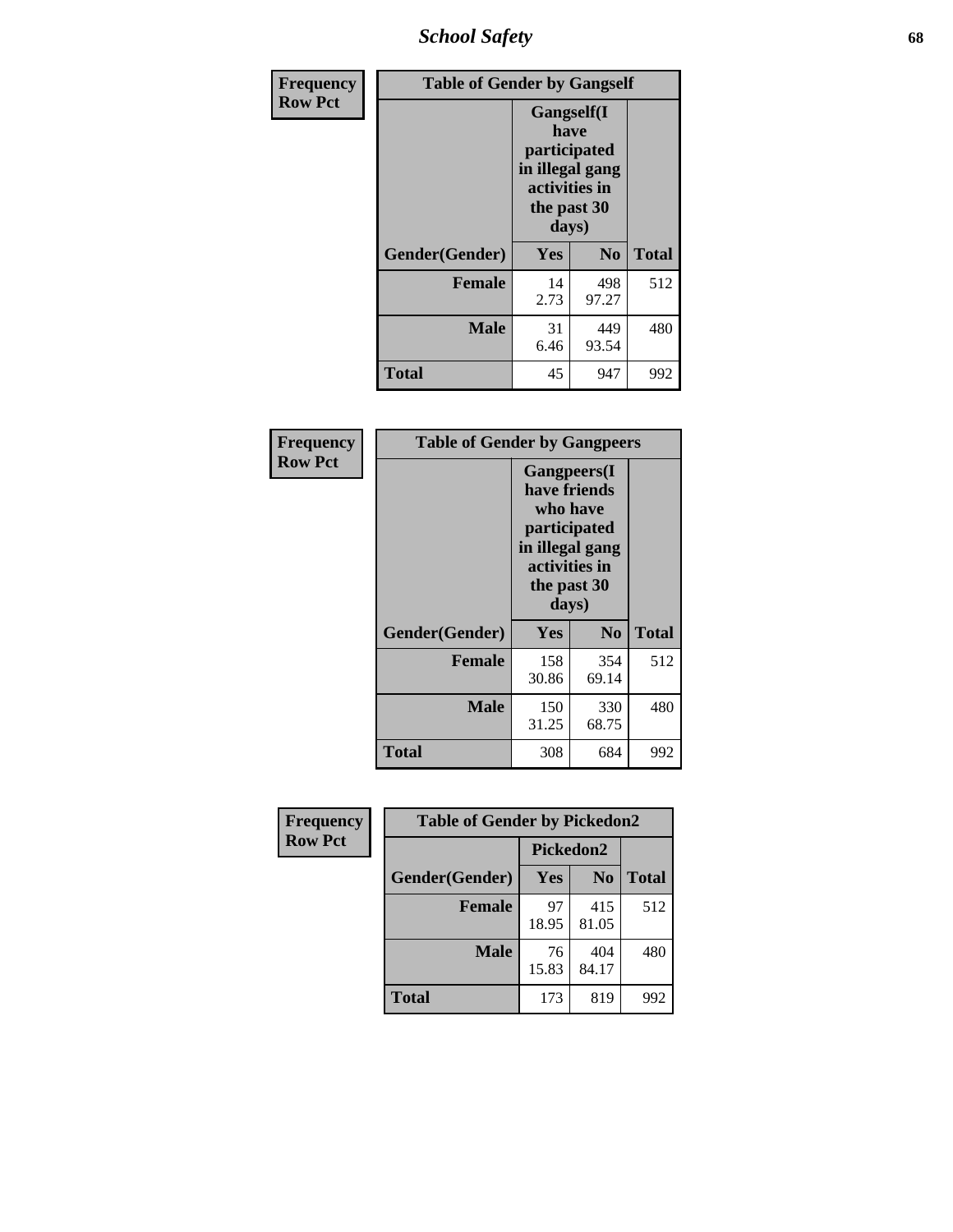*School Safety* **69**

| Frequency      | <b>Table of Gender by Safeschool2</b> |              |                |              |
|----------------|---------------------------------------|--------------|----------------|--------------|
| <b>Row Pct</b> |                                       | Safeschool2  |                |              |
|                | Gender(Gender)                        | <b>Yes</b>   | N <sub>0</sub> | <b>Total</b> |
|                | <b>Female</b>                         | 305<br>59.57 | 207<br>40.43   | 512          |
|                | <b>Male</b>                           | 308<br>64.17 | 172<br>35.83   | 480          |
|                | <b>Total</b>                          | 613          | 379            | 992          |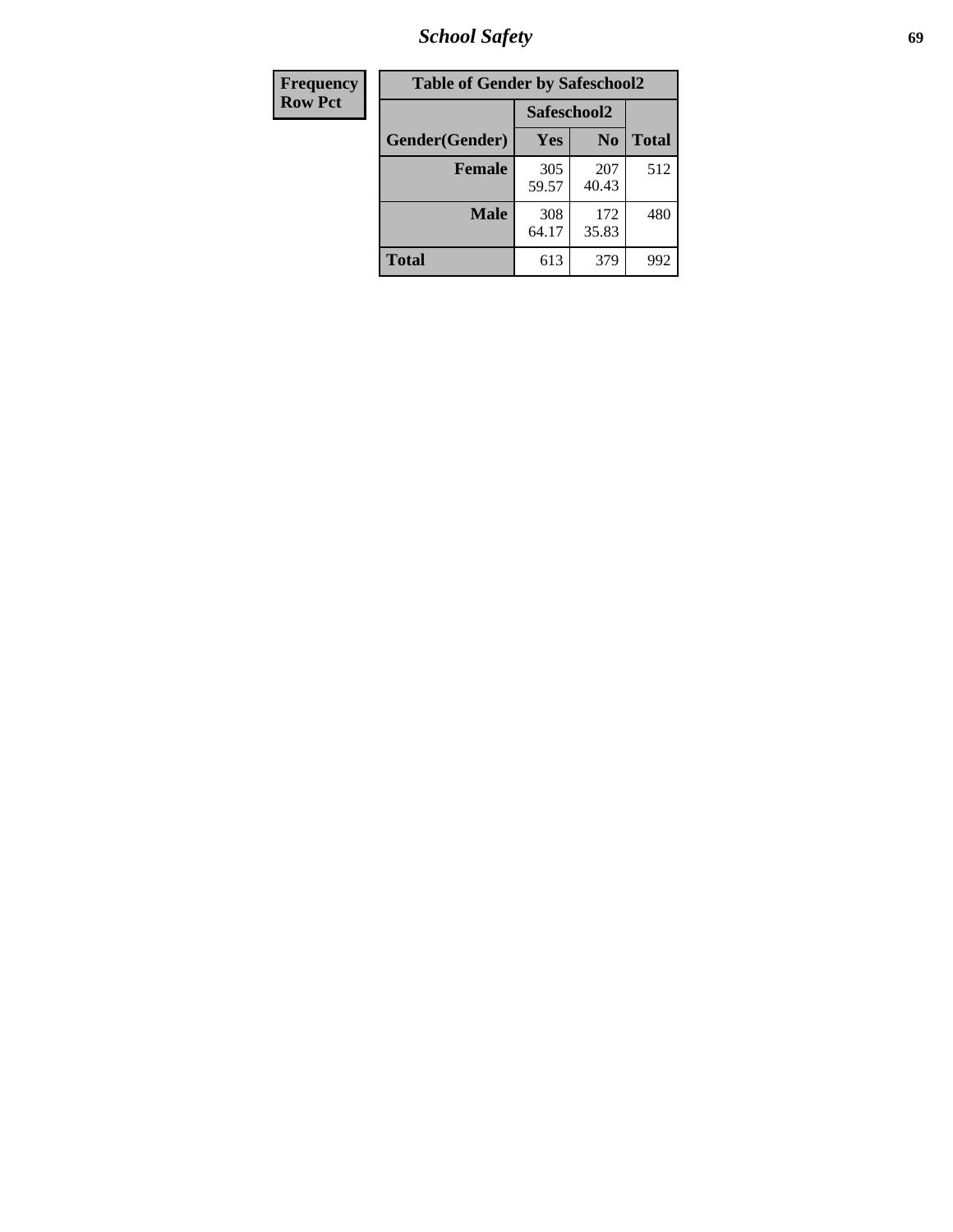# *Incidence of Drug Use* **70**

| <b>Frequency</b> | <b>Table of Gender by AlcoholAlt</b> |                                          |                |              |  |
|------------------|--------------------------------------|------------------------------------------|----------------|--------------|--|
| <b>Row Pct</b>   |                                      | AlcoholAlt(Alcohol<br>use, past 30 days) |                |              |  |
|                  | Gender(Gender)                       | <b>Yes</b>                               | N <sub>0</sub> | <b>Total</b> |  |
|                  | <b>Female</b>                        | 138<br>26.95                             | 374<br>73.05   | 512          |  |
|                  | <b>Male</b>                          | 115<br>23.96                             | 365<br>76.04   | 480          |  |
|                  | <b>Total</b>                         | 253                                      | 739            | 992          |  |

| <b>Frequency</b> | <b>Table of Gender by TobaccoAny</b> |                                          |                |              |
|------------------|--------------------------------------|------------------------------------------|----------------|--------------|
| <b>Row Pct</b>   |                                      | TobaccoAny(Tobacco<br>use, past 30 days) |                |              |
|                  | Gender(Gender)                       | Yes                                      | N <sub>0</sub> | <b>Total</b> |
|                  | <b>Female</b>                        | 62<br>12.11                              | 450<br>87.89   | 512          |
|                  | <b>Male</b>                          | 75<br>15.63                              | 405<br>84.38   | 480          |
|                  | <b>Total</b>                         | 137                                      | 855            | 992          |

| <b>Frequency</b> | <b>Table of Gender by MarijuanaAlt</b> |                    |                        |              |  |
|------------------|----------------------------------------|--------------------|------------------------|--------------|--|
| <b>Row Pct</b>   |                                        | use, past 30 days) | MarijuanaAlt(Marijuana |              |  |
|                  | Gender(Gender)                         | <b>Yes</b>         | N <sub>0</sub>         | <b>Total</b> |  |
|                  | Female                                 | 62<br>12.11        | 450<br>87.89           | 512          |  |
|                  | <b>Male</b>                            | 85<br>17.71        | 395<br>82.29           | 480          |  |
|                  | Total                                  | 147                | 845                    | 992          |  |

| <b>Frequency</b> | <b>Table of Gender by OtherDrugAny</b> |                                                      |                |              |
|------------------|----------------------------------------|------------------------------------------------------|----------------|--------------|
| <b>Row Pct</b>   |                                        | <b>OtherDrugAny(Other</b><br>drug use, past 30 days) |                |              |
|                  | Gender(Gender)                         | <b>Yes</b>                                           | N <sub>0</sub> | <b>Total</b> |
|                  | <b>Female</b>                          | 35<br>6.84                                           | 477<br>93.16   | 512          |
|                  | <b>Male</b>                            | 37<br>7.71                                           | 443<br>92.29   | 480          |
|                  | <b>Total</b>                           | 72                                                   | 920            | 992          |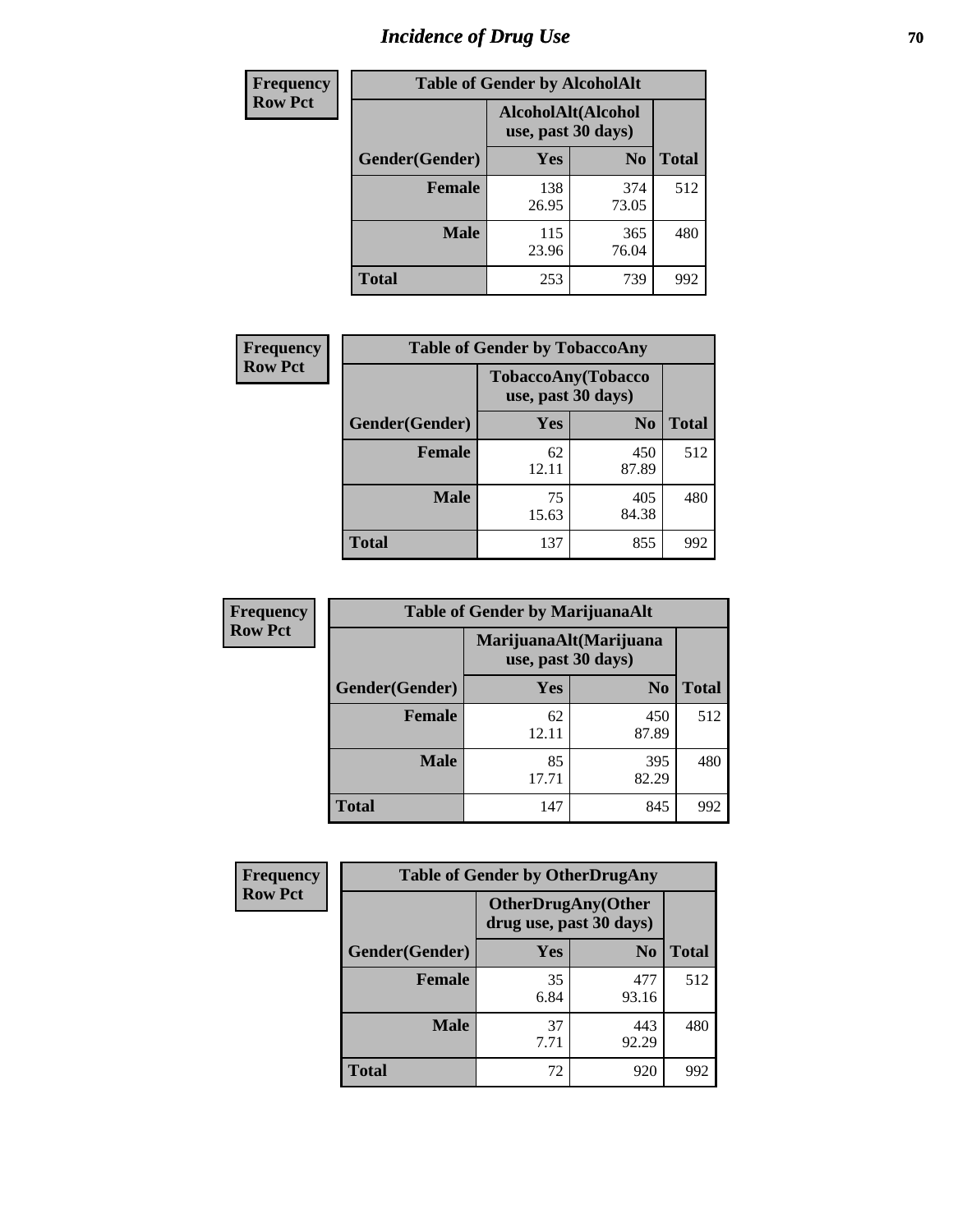#### *Average Age at Onset of Use* **71** *Results for "Average Age at Onset of Use" questions exclude students who said they did not use that substance*

#### **Gender=Female**

| <b>Variable</b>    | Label                                                              | <b>Mean</b> |
|--------------------|--------------------------------------------------------------------|-------------|
| Alcoholinit2       | I started using alcohol when I was                                 | 13.49       |
| Cigarettesinit2    | I started smoking tobacco when I was                               | 13.71       |
| Smokelessinit2     | I started chewing tobacco when I was                               | 13.00       |
| Marijuanainit2     | I started using marijuana when I was                               | 14.30       |
| Cocaineinit2       | I started using cocaine when I was                                 | 14.55       |
| Inhalantsinit2     | I started using inhalants when I was                               | 11.06       |
| Steroidsinit2      | I started using steroids when I was                                | 12.33       |
| Ecstasyinit2       | I started using ecstasy when I was                                 | 14.36       |
| Methinit2          | I started using methamphetamines when I was                        | 12.29       |
| Hallucinogensinit2 | I started using hallucinogens when I was                           | 14.08       |
| Prescriptioninit2  | I started using prescription drugs not prescribed to me when I was | 13.30       |

#### **Gender=Male**

| <b>Variable</b>    | Label                                                              | <b>Mean</b> |
|--------------------|--------------------------------------------------------------------|-------------|
| Alcoholinit2       | I started using alcohol when I was                                 | 13.61       |
| Cigarettesinit2    | I started smoking tobacco when I was                               | 14.31       |
| Smokelessinit2     | I started chewing tobacco when I was                               | 14.60       |
| Marijuanainit2     | I started using marijuana when I was                               | 14.12       |
| Cocaineinit2       | I started using cocaine when I was                                 | 14.50       |
| Inhalantsinit2     | I started using inhalants when I was                               | 11.57       |
| Steroidsinit2      | I started using steroids when I was                                | 11.88       |
| Ecstasyinit2       | I started using ecstasy when I was                                 | 14.93       |
| Methinit2          | I started using methamphetamines when I was                        | 13.86       |
| Hallucinogensinit2 | I started using hallucinogens when I was                           | 15.64       |
| Prescriptioninit2  | I started using prescription drugs not prescribed to me when I was | 13.90       |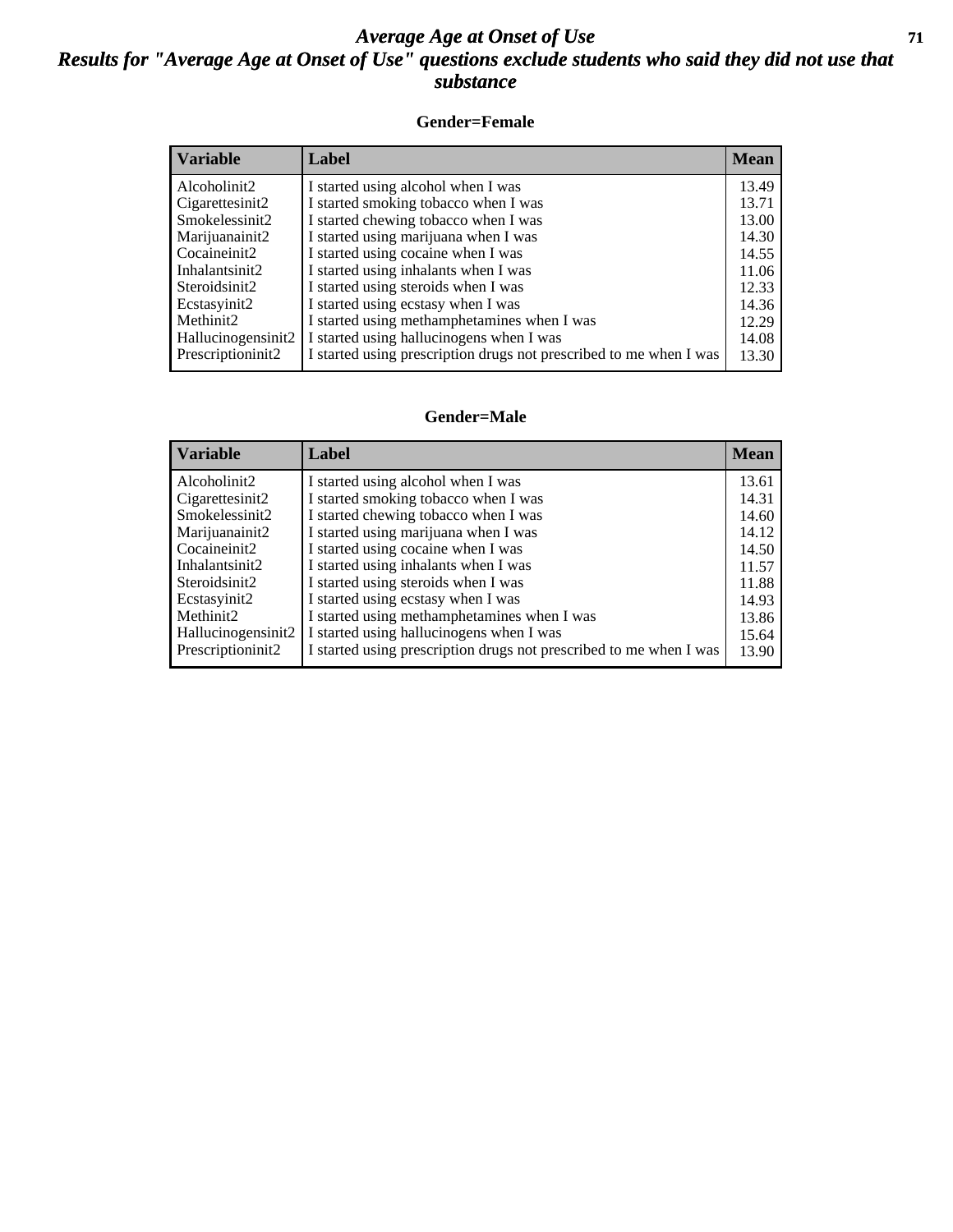# *I Think These Drugs are Harmful* **72**

| <b>Frequency</b> | <b>Table of Gender by Alcoholharmdich</b> |                                                   |                |              |
|------------------|-------------------------------------------|---------------------------------------------------|----------------|--------------|
| <b>Row Pct</b>   |                                           | Alcoholharmdich(I<br>think alcohol is<br>harmful) |                |              |
|                  | Gender(Gender)                            | Yes                                               | N <sub>0</sub> | <b>Total</b> |
|                  | <b>Female</b>                             | 409<br>79.88                                      | 103<br>20.12   | 512          |
|                  | <b>Male</b>                               | 383<br>79.79                                      | 97<br>20.21    | 480          |
|                  | <b>Total</b>                              | 792                                               | 200            | 992          |

| Frequency      | <b>Table of Gender by Tobaccoharmdich</b> |                  |                               |              |
|----------------|-------------------------------------------|------------------|-------------------------------|--------------|
| <b>Row Pct</b> |                                           | think tobacco is | Tobaccoharmdich(I<br>harmful) |              |
|                | Gender(Gender)                            | Yes              | N <sub>0</sub>                | <b>Total</b> |
|                | <b>Female</b>                             | 480<br>93.75     | 32<br>6.25                    | 512          |
|                | <b>Male</b>                               | 444<br>92.50     | 36<br>7.50                    | 480          |
|                | <b>Total</b>                              | 924              | 68                            |              |

| <b>Frequency</b> | <b>Table of Gender by Marijuanaharmdich</b> |                                                       |                |              |  |
|------------------|---------------------------------------------|-------------------------------------------------------|----------------|--------------|--|
| <b>Row Pct</b>   |                                             | Marijuanaharmdich(I<br>think marijuana is<br>harmful) |                |              |  |
|                  | Gender(Gender)                              | <b>Yes</b>                                            | N <sub>0</sub> | <b>Total</b> |  |
|                  | <b>Female</b>                               | 380<br>74.22                                          | 132<br>25.78   | 512          |  |
|                  | <b>Male</b>                                 | 342<br>71.25                                          | 138<br>28.75   | 480          |  |
|                  | <b>Total</b>                                | 722                                                   | 270            | 992          |  |

| Frequency      | <b>Table of Gender by Otherdrugharmdich</b> |                                                          |                |              |
|----------------|---------------------------------------------|----------------------------------------------------------|----------------|--------------|
| <b>Row Pct</b> |                                             | Otherdrugharmdich(I<br>think other drugs are<br>harmful) |                |              |
|                | Gender(Gender)                              | <b>Yes</b>                                               | N <sub>0</sub> | <b>Total</b> |
|                | <b>Female</b>                               | 481<br>93.95                                             | 31<br>6.05     | 512          |
|                | <b>Male</b>                                 | 453<br>94.38                                             | 27<br>5.63     | 480          |
|                | <b>Total</b>                                | 934                                                      | 58             | 992          |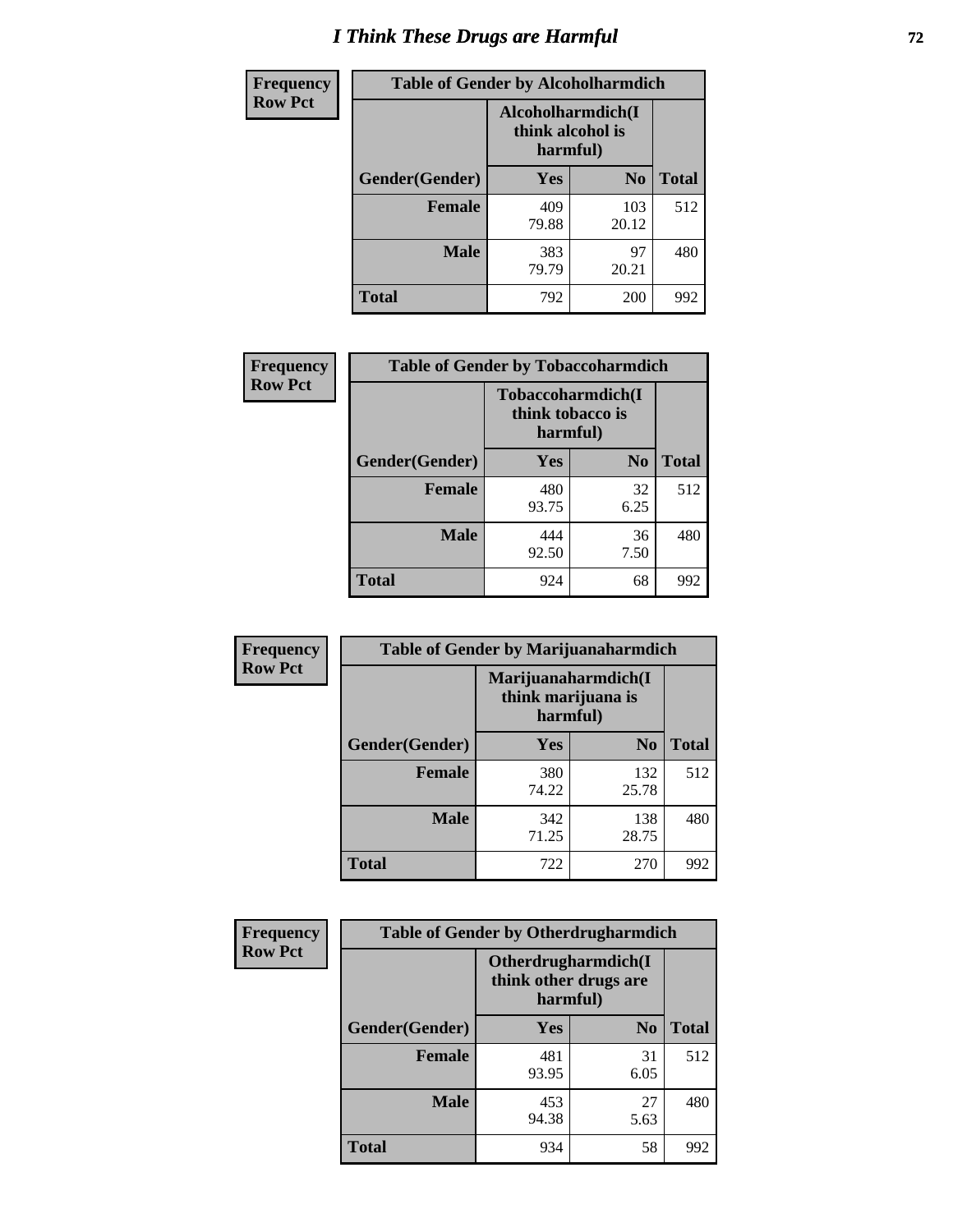| <b>Frequency</b> | <b>Table of Gender by Alcohollocation1</b> |                                                               |              |              |
|------------------|--------------------------------------------|---------------------------------------------------------------|--------------|--------------|
| <b>Row Pct</b>   |                                            | <b>Alcohollocation1(Places</b><br><b>Friends Use Alcohol)</b> |              |              |
|                  | Gender(Gender)                             |                                                               | Do Not Use   | <b>Total</b> |
|                  | <b>Female</b>                              | 352<br>68.75                                                  | 160<br>31.25 | 512          |
|                  | <b>Male</b>                                | 272<br>56.67                                                  | 208<br>43.33 | 480          |
|                  | <b>Total</b>                               | 624                                                           | 368          | 992          |

| <b>Frequency</b> | <b>Table of Gender by Alcohollocation2</b> |              |                                                               |              |
|------------------|--------------------------------------------|--------------|---------------------------------------------------------------|--------------|
| <b>Row Pct</b>   |                                            |              | <b>Alcohollocation2(Places</b><br><b>Friends Use Alcohol)</b> |              |
|                  | Gender(Gender)                             |              | Home                                                          | <b>Total</b> |
|                  | <b>Female</b>                              | 276<br>53.91 | 236<br>46.09                                                  | 512          |
|                  | <b>Male</b>                                | 301<br>62.71 | 179<br>37.29                                                  | 480          |
|                  | <b>Total</b>                               | 577          | 415                                                           | 992          |

| Frequency      | <b>Table of Gender by Alcohollocation3</b> |              |                                                               |              |
|----------------|--------------------------------------------|--------------|---------------------------------------------------------------|--------------|
| <b>Row Pct</b> |                                            |              | <b>Alcohollocation3(Places</b><br><b>Friends Use Alcohol)</b> |              |
|                | Gender(Gender)                             |              | <b>School</b>                                                 | <b>Total</b> |
|                | <b>Female</b>                              | 458<br>89.45 | 54<br>10.55                                                   | 512          |
|                | <b>Male</b>                                | 447<br>93.13 | 33<br>6.88                                                    | 480          |
|                | <b>Total</b>                               | 905          | 87                                                            | 992          |

| Frequency      | <b>Table of Gender by Alcohollocation4</b> |                                                               |             |              |
|----------------|--------------------------------------------|---------------------------------------------------------------|-------------|--------------|
| <b>Row Pct</b> |                                            | <b>Alcohollocation4(Places</b><br><b>Friends Use Alcohol)</b> |             |              |
|                | Gender(Gender)                             |                                                               | Car         | <b>Total</b> |
|                | Female                                     | 435<br>84.96                                                  | 77<br>15.04 | 512          |
|                | <b>Male</b>                                | 430<br>89.58                                                  | 50<br>10.42 | 480          |
|                | <b>Total</b>                               | 865                                                           | 127         | 992          |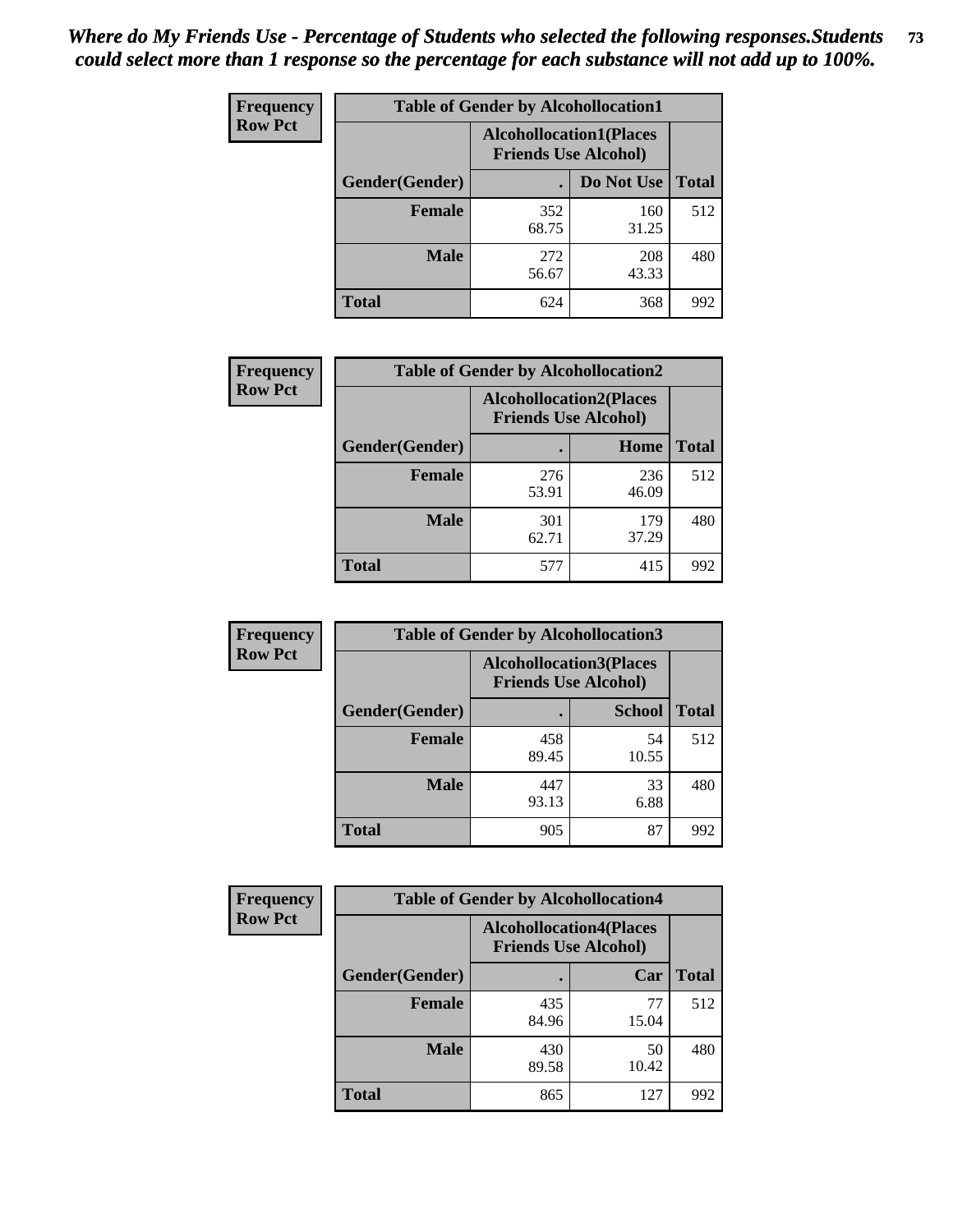| <b>Frequency</b> | <b>Table of Gender by Alcohollocation5</b> |                                                                |                                 |              |
|------------------|--------------------------------------------|----------------------------------------------------------------|---------------------------------|--------------|
| <b>Row Pct</b>   |                                            | <b>Alcohollocation5</b> (Places<br><b>Friends Use Alcohol)</b> |                                 |              |
|                  | Gender(Gender)                             |                                                                | <b>Friend's</b><br><b>House</b> | <b>Total</b> |
|                  | <b>Female</b>                              | 223<br>43.55                                                   | 289<br>56.45                    | 512          |
|                  | <b>Male</b>                                | 273<br>56.88                                                   | 207<br>43.13                    | 480          |
|                  | <b>Total</b>                               | 496                                                            | 496                             | 992          |

| <b>Frequency</b> | <b>Table of Gender by Alcohollocation6</b> |                                                               |              |              |
|------------------|--------------------------------------------|---------------------------------------------------------------|--------------|--------------|
| <b>Row Pct</b>   |                                            | <b>Alcohollocation6(Places</b><br><b>Friends Use Alcohol)</b> |              |              |
|                  | Gender(Gender)                             |                                                               | <b>Other</b> | <b>Total</b> |
|                  | <b>Female</b>                              | 352<br>68.75                                                  | 160<br>31.25 | 512          |
|                  | <b>Male</b>                                | 355<br>73.96                                                  | 125<br>26.04 | 480          |
|                  | <b>Total</b>                               | 707                                                           | 285          | 992          |

| Frequency      | <b>Table of Gender by Tobaccolocation1</b> |                                                               |              |              |  |
|----------------|--------------------------------------------|---------------------------------------------------------------|--------------|--------------|--|
| <b>Row Pct</b> |                                            | <b>Tobaccolocation1(Places</b><br><b>Friends Use Tobacco)</b> |              |              |  |
|                | Gender(Gender)                             |                                                               | Do Not Use   | <b>Total</b> |  |
|                | Female                                     | 201<br>39.26                                                  | 311<br>60.74 | 512          |  |
|                | <b>Male</b>                                | 202<br>42.08                                                  | 278<br>57.92 | 480          |  |
|                | <b>Total</b>                               | 403                                                           | 589          | 992          |  |

| <b>Frequency</b> |                | <b>Table of Gender by Tobaccolocation2</b>                    |              |              |
|------------------|----------------|---------------------------------------------------------------|--------------|--------------|
| <b>Row Pct</b>   |                | <b>Tobaccolocation2(Places</b><br><b>Friends Use Tobacco)</b> |              |              |
|                  | Gender(Gender) |                                                               | Home         | <b>Total</b> |
|                  | Female         | 372<br>72.66                                                  | 140<br>27.34 | 512          |
|                  | <b>Male</b>    | 349<br>72.71                                                  | 131<br>27.29 | 480          |
|                  | <b>Total</b>   | 721                                                           | 271          | 992          |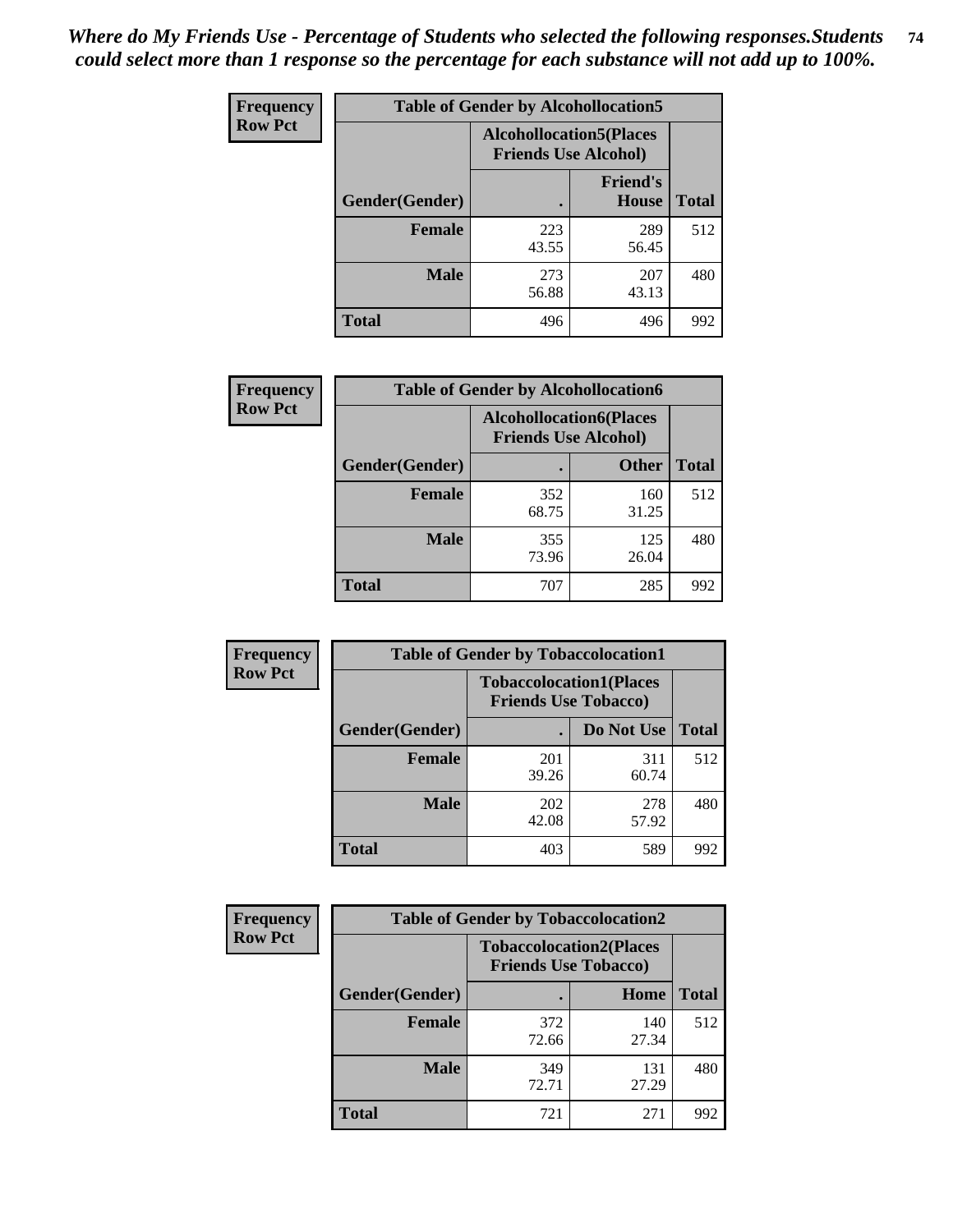| <b>Frequency</b> | <b>Table of Gender by Tobaccolocation3</b> |              |                                                               |              |
|------------------|--------------------------------------------|--------------|---------------------------------------------------------------|--------------|
| <b>Row Pct</b>   |                                            |              | <b>Tobaccolocation3(Places</b><br><b>Friends Use Tobacco)</b> |              |
|                  | Gender(Gender)                             |              | <b>School</b>                                                 | <b>Total</b> |
|                  | Female                                     | 461<br>90.04 | 51<br>9.96                                                    | 512          |
|                  | <b>Male</b>                                | 435<br>90.63 | 45<br>9.38                                                    | 480          |
|                  | Total                                      | 896          | 96                                                            | 992          |

| <b>Frequency</b> | <b>Table of Gender by Tobaccolocation4</b> |                                                               |              |              |
|------------------|--------------------------------------------|---------------------------------------------------------------|--------------|--------------|
| <b>Row Pct</b>   |                                            | <b>Tobaccolocation4(Places</b><br><b>Friends Use Tobacco)</b> |              |              |
|                  | <b>Gender</b> (Gender)                     |                                                               | Car          | <b>Total</b> |
|                  | <b>Female</b>                              | 389<br>75.98                                                  | 123<br>24.02 | 512          |
|                  | <b>Male</b>                                | 382<br>79.58                                                  | 98<br>20.42  | 480          |
|                  | <b>Total</b>                               | 771                                                           | 221          | 992          |

| <b>Frequency</b> | <b>Table of Gender by Tobaccolocation5</b> |                                                               |                                 |              |
|------------------|--------------------------------------------|---------------------------------------------------------------|---------------------------------|--------------|
| <b>Row Pct</b>   |                                            | <b>Tobaccolocation5(Places</b><br><b>Friends Use Tobacco)</b> |                                 |              |
|                  | Gender(Gender)                             |                                                               | <b>Friend's</b><br><b>House</b> | <b>Total</b> |
|                  | <b>Female</b>                              | 342<br>66.80                                                  | 170<br>33.20                    | 512          |
|                  | <b>Male</b>                                | 359<br>74.79                                                  | 121<br>25.21                    | 480          |
|                  | <b>Total</b>                               | 701                                                           | 291                             | 992          |

| <b>Frequency</b> | <b>Table of Gender by Tobaccolocation6</b> |                                                               |              |              |  |
|------------------|--------------------------------------------|---------------------------------------------------------------|--------------|--------------|--|
| <b>Row Pct</b>   |                                            | <b>Tobaccolocation6(Places</b><br><b>Friends Use Tobacco)</b> |              |              |  |
|                  | Gender(Gender)                             |                                                               | <b>Other</b> | <b>Total</b> |  |
|                  | Female                                     | 393<br>76.76                                                  | 119<br>23.24 | 512          |  |
|                  | <b>Male</b>                                | 344<br>71.67                                                  | 136<br>28.33 | 480          |  |
|                  | <b>Total</b>                               | 737                                                           | 255          | 992          |  |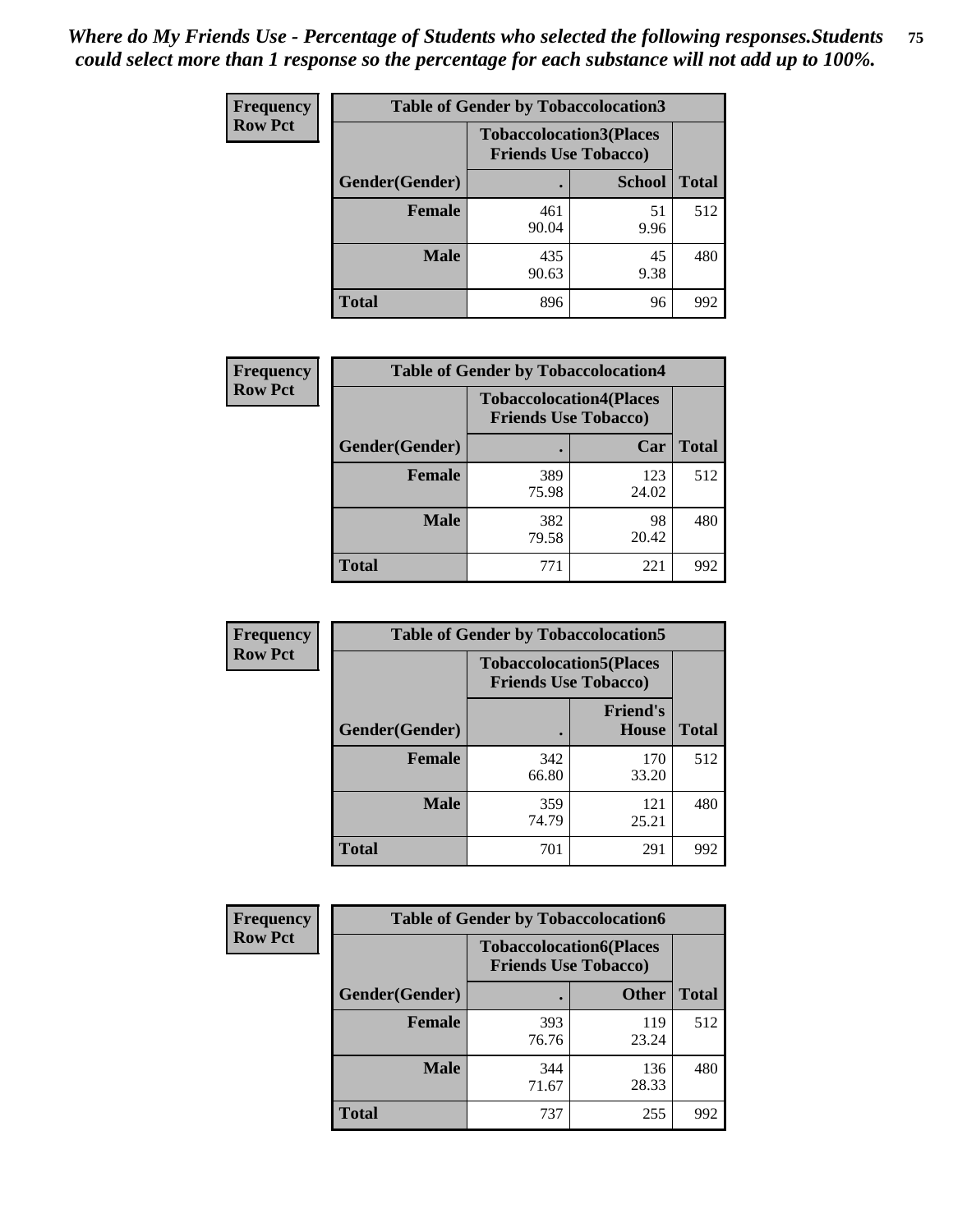| <b>Frequency</b> | <b>Table of Gender by Marijuanalocation1</b> |                                                                    |              |              |
|------------------|----------------------------------------------|--------------------------------------------------------------------|--------------|--------------|
| <b>Row Pct</b>   |                                              | <b>Marijuanalocation1(Places</b><br><b>Friends Use Marijuana</b> ) |              |              |
|                  | Gender(Gender)                               |                                                                    | Do Not Use   | <b>Total</b> |
|                  | <b>Female</b>                                | 277<br>54.10                                                       | 235<br>45.90 | 512          |
|                  | <b>Male</b>                                  | 255<br>53.13                                                       | 225<br>46.88 | 480          |
|                  | <b>Total</b>                                 | 532                                                                | 460          | 992          |

| <b>Frequency</b> | <b>Table of Gender by Marijuanalocation2</b> |                                                                    |              |              |
|------------------|----------------------------------------------|--------------------------------------------------------------------|--------------|--------------|
| <b>Row Pct</b>   |                                              | <b>Marijuanalocation2(Places</b><br><b>Friends Use Marijuana</b> ) |              |              |
|                  | Gender(Gender)                               |                                                                    | Home         | <b>Total</b> |
|                  | <b>Female</b>                                | 317<br>61.91                                                       | 195<br>38.09 | 512          |
|                  | <b>Male</b>                                  | 311<br>64.79                                                       | 169<br>35.21 | 480          |
|                  | <b>Total</b>                                 | 628                                                                | 364          | 992          |

| <b>Frequency</b> | <b>Table of Gender by Marijuanalocation3</b> |                                                                     |               |              |
|------------------|----------------------------------------------|---------------------------------------------------------------------|---------------|--------------|
| <b>Row Pct</b>   |                                              | <b>Marijuanalocation3(Places)</b><br><b>Friends Use Marijuana</b> ) |               |              |
|                  | Gender(Gender)                               |                                                                     | <b>School</b> | <b>Total</b> |
|                  | Female                                       | 442<br>86.33                                                        | 70<br>13.67   | 512          |
|                  | <b>Male</b>                                  | 419<br>87.29                                                        | 61<br>12.71   | 480          |
|                  | <b>Total</b>                                 | 861                                                                 | 131           | 992          |

| Frequency      | <b>Table of Gender by Marijuanalocation4</b> |                                                                    |              |              |
|----------------|----------------------------------------------|--------------------------------------------------------------------|--------------|--------------|
| <b>Row Pct</b> |                                              | <b>Marijuanalocation4(Places</b><br><b>Friends Use Marijuana</b> ) |              |              |
|                | <b>Gender</b> (Gender)                       |                                                                    | Car          | <b>Total</b> |
|                | <b>Female</b>                                | 365<br>71.29                                                       | 147<br>28.71 | 512          |
|                | <b>Male</b>                                  | 344<br>71.67                                                       | 136<br>28.33 | 480          |
|                | <b>Total</b>                                 | 709                                                                | 283          | 992          |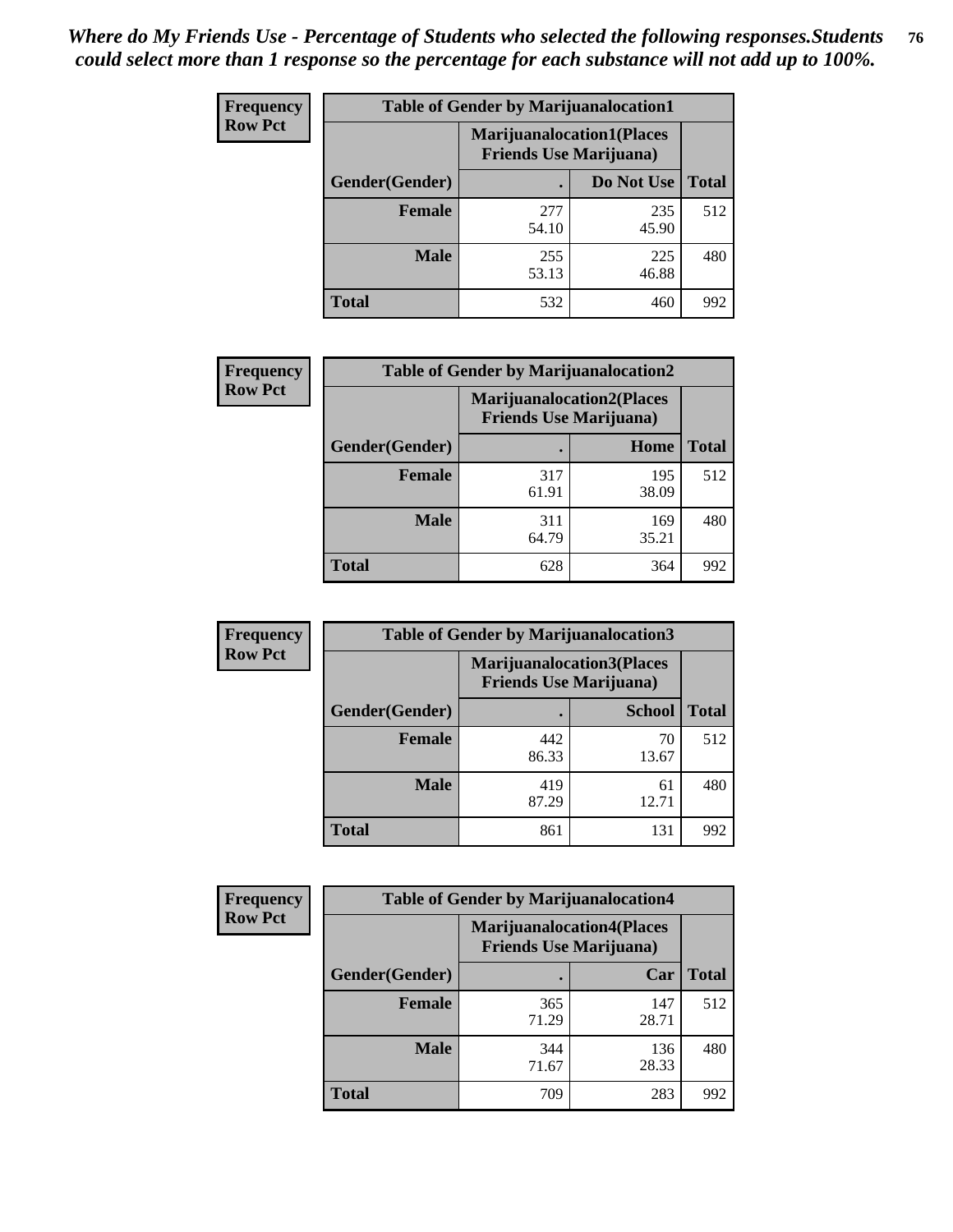| <b>Frequency</b> | <b>Table of Gender by Marijuanalocation5</b> |                                                                    |                          |              |
|------------------|----------------------------------------------|--------------------------------------------------------------------|--------------------------|--------------|
| <b>Row Pct</b>   |                                              | <b>Marijuanalocation5(Places</b><br><b>Friends Use Marijuana</b> ) |                          |              |
|                  | Gender(Gender)                               |                                                                    | <b>Friend's</b><br>House | <b>Total</b> |
|                  | <b>Female</b>                                | 263<br>51.37                                                       | 249<br>48.63             | 512          |
|                  | <b>Male</b>                                  | 278<br>57.92                                                       | 202<br>42.08             | 480          |
|                  | <b>Total</b>                                 | 541                                                                | 451                      | 992          |

| <b>Frequency</b> | <b>Table of Gender by Marijuanalocation6</b> |                                                                    |              |              |
|------------------|----------------------------------------------|--------------------------------------------------------------------|--------------|--------------|
| <b>Row Pct</b>   |                                              | <b>Marijuanalocation6(Places</b><br><b>Friends Use Marijuana</b> ) |              |              |
|                  | <b>Gender</b> (Gender)                       |                                                                    | <b>Other</b> | <b>Total</b> |
|                  | Female                                       | 341<br>66.60                                                       | 171<br>33.40 | 512          |
|                  | <b>Male</b>                                  | 326<br>67.92                                                       | 154<br>32.08 | 480          |
|                  | Total                                        | 667                                                                | 325          | 992          |

| <b>Frequency</b> | <b>Table of Gender by Otherdruglocation1</b> |                                                                                |              |              |
|------------------|----------------------------------------------|--------------------------------------------------------------------------------|--------------|--------------|
| <b>Row Pct</b>   |                                              | <b>Otherdruglocation1(Places</b><br><b>Friends Use Other Illegal</b><br>Drugs) |              |              |
|                  | Gender(Gender)                               |                                                                                | Do Not Use   | <b>Total</b> |
|                  | Female                                       | 164<br>32.03                                                                   | 348<br>67.97 | 512          |
|                  | <b>Male</b>                                  | 134<br>27.92                                                                   | 346<br>72.08 | 480          |
|                  | <b>Total</b>                                 | 298                                                                            | 694          | 992          |

| <b>Frequency</b> | <b>Table of Gender by Otherdruglocation2</b> |                                            |                                  |              |
|------------------|----------------------------------------------|--------------------------------------------|----------------------------------|--------------|
| <b>Row Pct</b>   |                                              | <b>Friends Use Other Illegal</b><br>Drugs) | <b>Otherdruglocation2(Places</b> |              |
|                  | Gender(Gender)                               |                                            | Home                             | <b>Total</b> |
|                  | Female                                       | 422<br>82.42                               | 90<br>17.58                      | 512          |
|                  | <b>Male</b>                                  | 394<br>82.08                               | 86<br>17.92                      | 480          |
|                  | <b>Total</b>                                 | 816                                        | 176                              | 992          |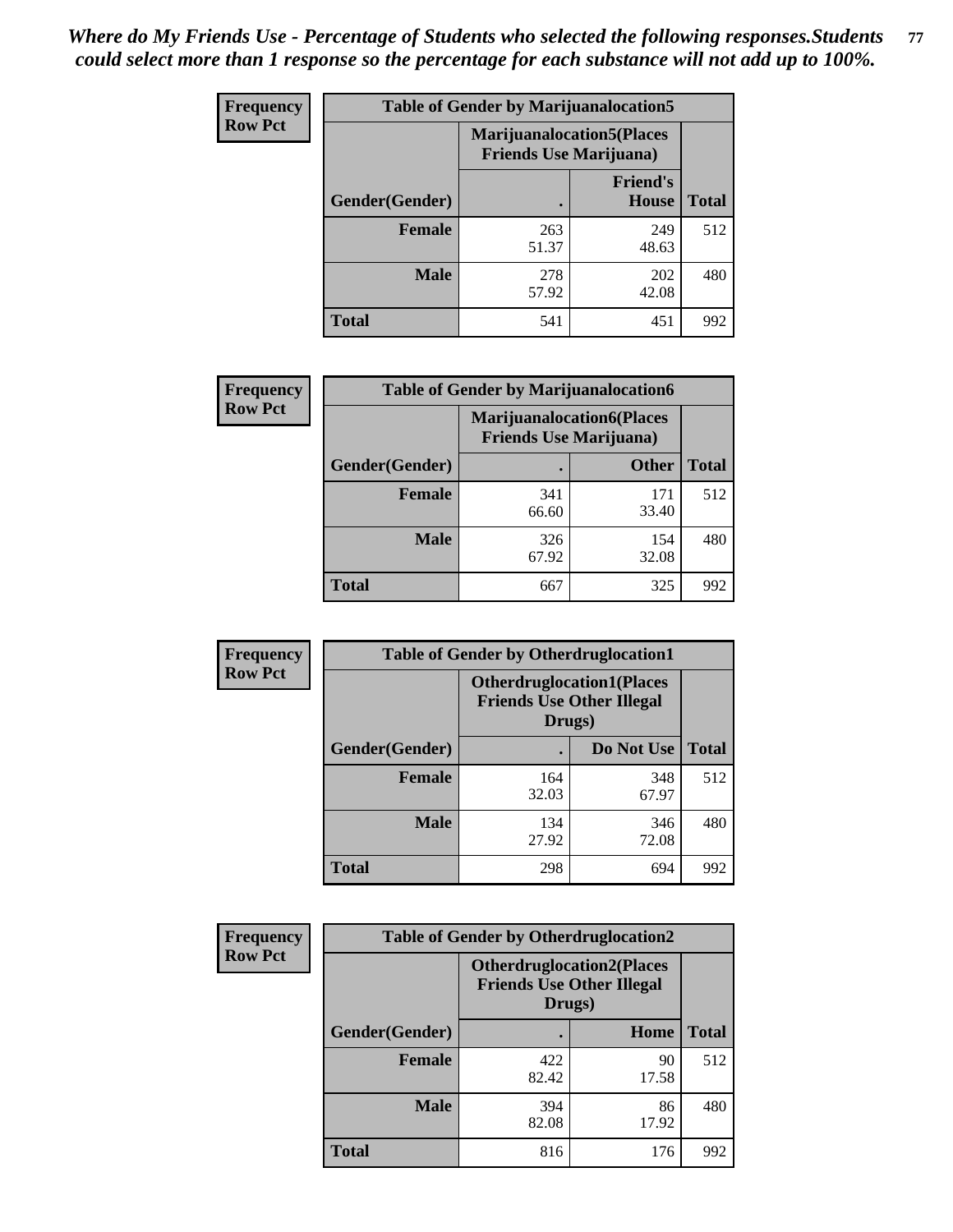| <b>Frequency</b> | <b>Table of Gender by Otherdruglocation3</b> |                                                                                |               |              |
|------------------|----------------------------------------------|--------------------------------------------------------------------------------|---------------|--------------|
| <b>Row Pct</b>   |                                              | <b>Otherdruglocation3(Places</b><br><b>Friends Use Other Illegal</b><br>Drugs) |               |              |
|                  | Gender(Gender)                               |                                                                                | <b>School</b> | <b>Total</b> |
|                  | <b>Female</b>                                | 480<br>93.75                                                                   | 32<br>6.25    | 512          |
|                  | <b>Male</b>                                  | 441<br>91.88                                                                   | 39<br>8.13    | 480          |
|                  | <b>Total</b>                                 | 921                                                                            | 71            | 992          |

| Frequency      | <b>Table of Gender by Otherdruglocation4</b> |                                                                                |             |              |
|----------------|----------------------------------------------|--------------------------------------------------------------------------------|-------------|--------------|
| <b>Row Pct</b> |                                              | <b>Otherdruglocation4(Places</b><br><b>Friends Use Other Illegal</b><br>Drugs) |             |              |
|                | Gender(Gender)                               |                                                                                | Car         | <b>Total</b> |
|                | <b>Female</b>                                | 449<br>87.70                                                                   | 63<br>12.30 | 512          |
|                | <b>Male</b>                                  | 433<br>90.21                                                                   | 47<br>9.79  | 480          |
|                | <b>Total</b>                                 | 882                                                                            | 110         | 992          |

| Frequency      | <b>Table of Gender by Otherdruglocation5</b> |                                                                                |                                 |              |
|----------------|----------------------------------------------|--------------------------------------------------------------------------------|---------------------------------|--------------|
| <b>Row Pct</b> |                                              | <b>Otherdruglocation5(Places</b><br><b>Friends Use Other Illegal</b><br>Drugs) |                                 |              |
|                | Gender(Gender)                               |                                                                                | <b>Friend's</b><br><b>House</b> | <b>Total</b> |
|                | <b>Female</b>                                | 382<br>74.61                                                                   | 130<br>25.39                    | 512          |
|                | <b>Male</b>                                  | 400<br>83.33                                                                   | 80<br>16.67                     | 480          |
|                | <b>Total</b>                                 | 782                                                                            | 210                             | 992          |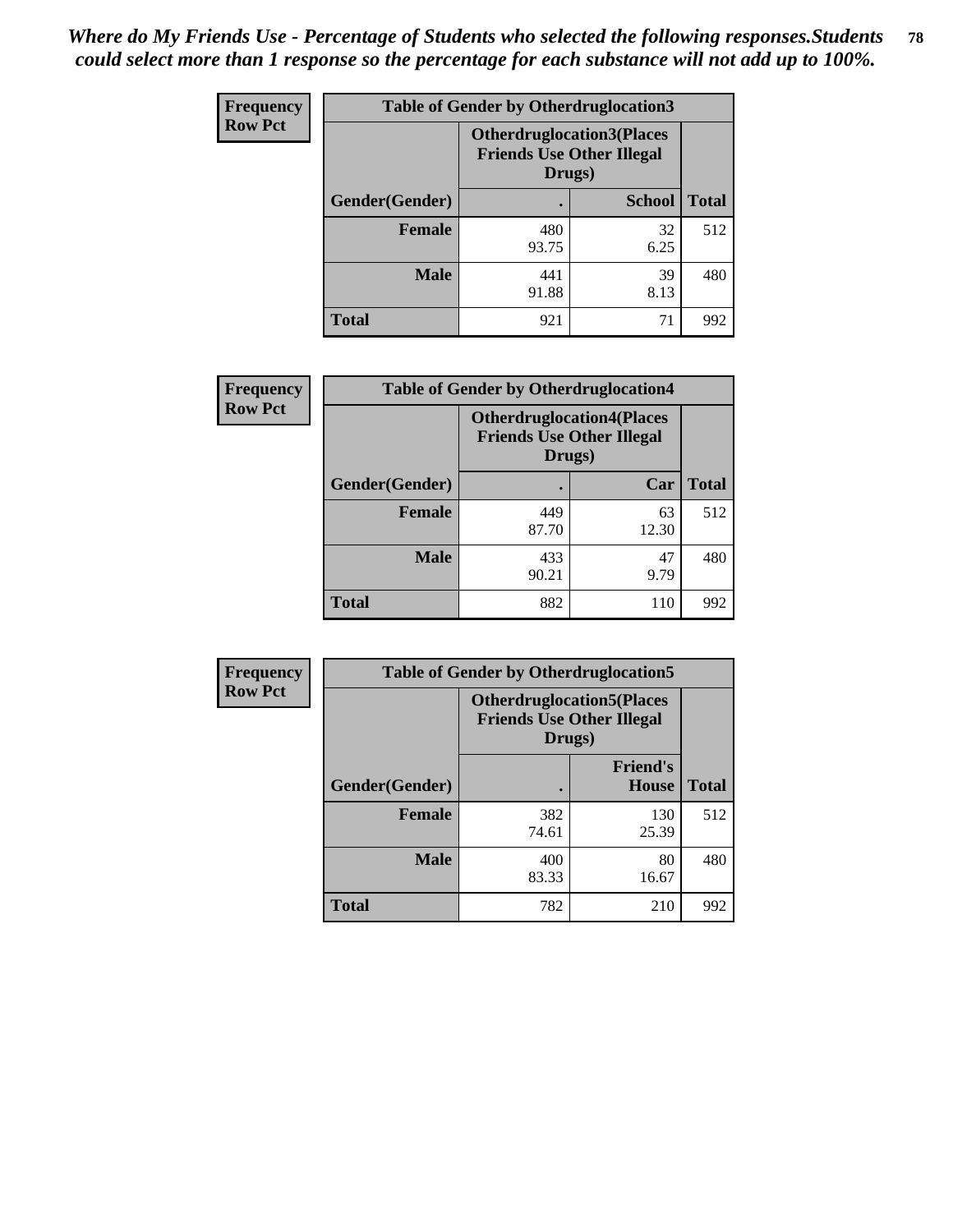| <b>Frequency</b> | <b>Table of Gender by Otherdruglocation6</b> |                                                                                |              |              |
|------------------|----------------------------------------------|--------------------------------------------------------------------------------|--------------|--------------|
| <b>Row Pct</b>   |                                              | <b>Otherdruglocation6(Places</b><br><b>Friends Use Other Illegal</b><br>Drugs) |              |              |
|                  | Gender(Gender)                               |                                                                                | <b>Other</b> | <b>Total</b> |
|                  | Female                                       | 402<br>78.52                                                                   | 110<br>21.48 | 512          |
|                  | <b>Male</b>                                  | 401<br>83.54                                                                   | 79<br>16.46  | 480          |
|                  | <b>Total</b>                                 | 803                                                                            | 189          | 992          |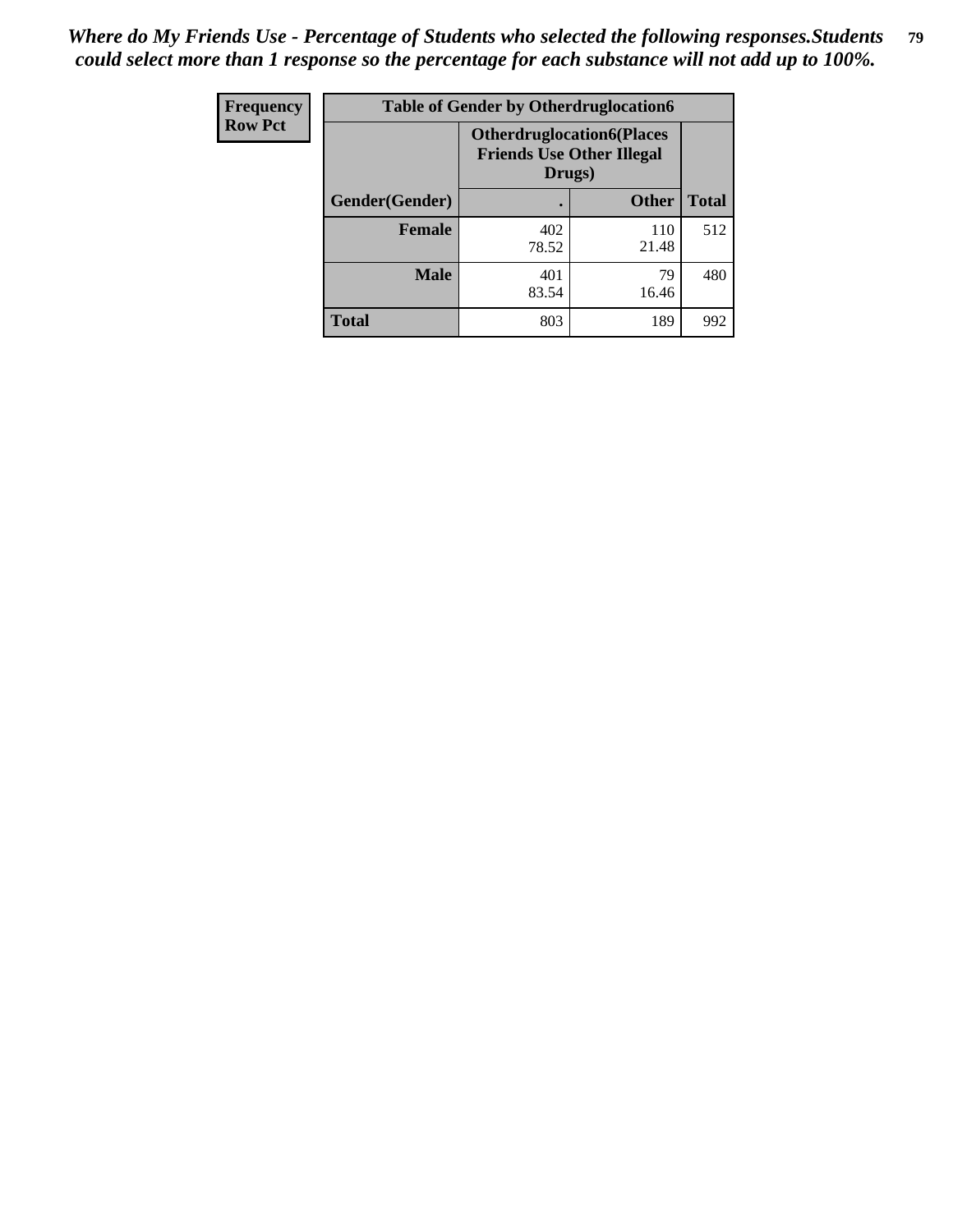| <b>Frequency</b> | <b>Table of Gender by Alcoholtime1</b> |                                                          |                      |              |
|------------------|----------------------------------------|----------------------------------------------------------|----------------------|--------------|
| <b>Row Pct</b>   |                                        | <b>Alcoholtime1(Times</b><br><b>Friends Use Alcohol)</b> |                      |              |
|                  | Gender(Gender)                         |                                                          | Do Not<br><b>Use</b> | <b>Total</b> |
|                  | <b>Female</b>                          | 344<br>67.19                                             | 168<br>32.81         | 512          |
|                  | <b>Male</b>                            | 267<br>55.63                                             | 213<br>44.38         | 480          |
|                  | <b>Total</b>                           | 611                                                      | 381                  | 992          |

| <b>Frequency</b> | <b>Table of Gender by Alcoholtime2</b> |                                                          |                            |              |
|------------------|----------------------------------------|----------------------------------------------------------|----------------------------|--------------|
| <b>Row Pct</b>   |                                        | <b>Alcoholtime2(Times</b><br><b>Friends Use Alcohol)</b> |                            |              |
|                  | Gender(Gender)                         |                                                          | <b>On Way</b><br>to School | <b>Total</b> |
|                  | <b>Female</b>                          | 474<br>92.58                                             | 38<br>7.42                 | 512          |
|                  | <b>Male</b>                            | 443<br>92.29                                             | 37<br>7.71                 | 480          |
|                  | <b>Total</b>                           | 917                                                      | 75                         | 992          |

| Frequency      | <b>Table of Gender by Alcoholtime3</b> |                                                          |                                |              |
|----------------|----------------------------------------|----------------------------------------------------------|--------------------------------|--------------|
| <b>Row Pct</b> |                                        | <b>Alcoholtime3(Times</b><br><b>Friends Use Alcohol)</b> |                                |              |
|                | Gender(Gender)                         |                                                          | <b>During</b><br><b>School</b> | <b>Total</b> |
|                | Female                                 | 468<br>91.41                                             | 44<br>8.59                     | 512          |
|                | <b>Male</b>                            | 443<br>92.29                                             | 37<br>7.71                     | 480          |
|                | <b>Total</b>                           | 911                                                      | 81                             | 992          |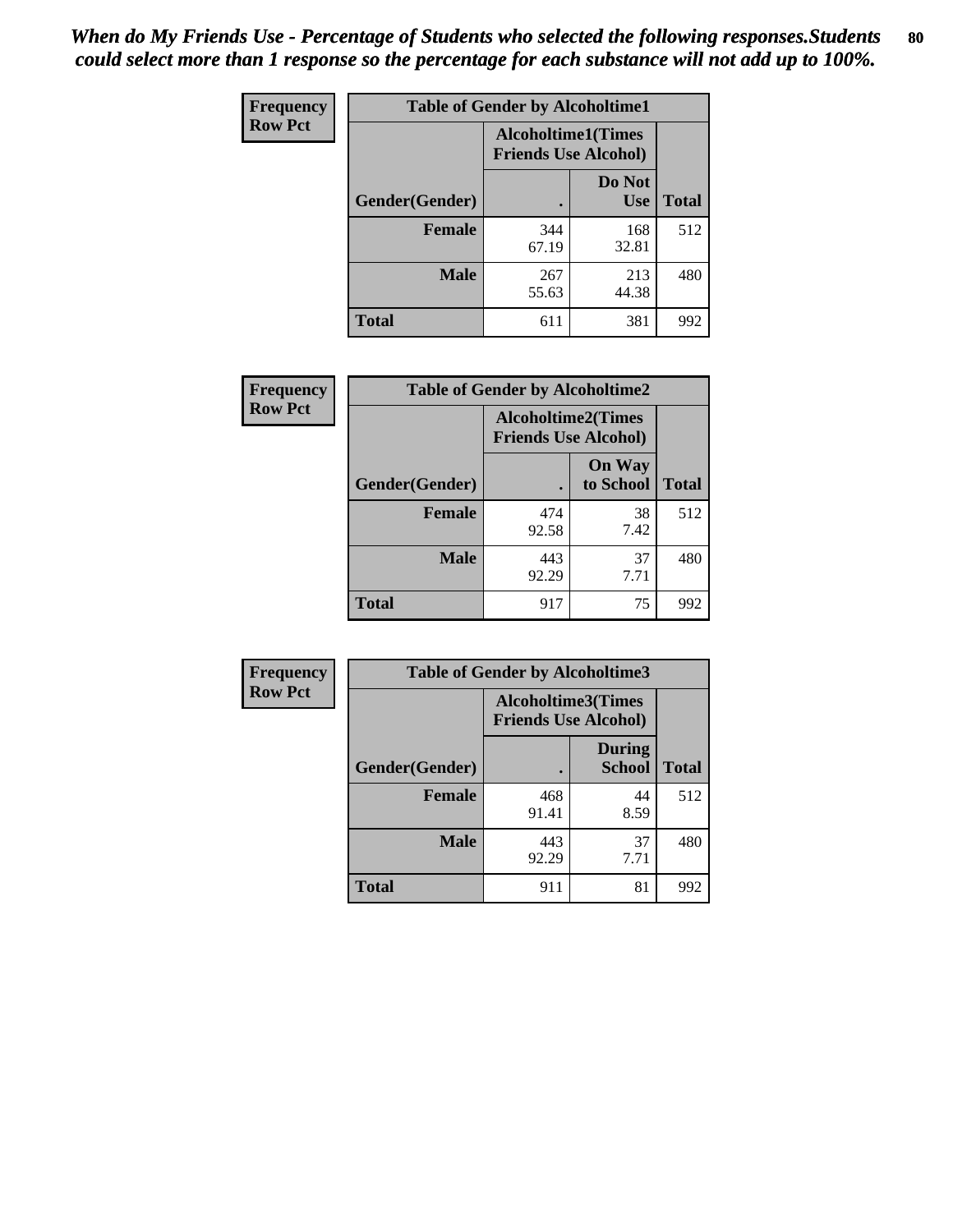*When do My Friends Use - Percentage of Students who selected the following responses.Students could select more than 1 response so the percentage for each substance will not add up to 100%.* **81**

| <b>Frequency</b> | <b>Table of Gender by Alcoholtime4</b> |                           |                                                |              |
|------------------|----------------------------------------|---------------------------|------------------------------------------------|--------------|
| <b>Row Pct</b>   |                                        | <b>Alcoholtime4(Times</b> | <b>Friends Use Alcohol)</b>                    |              |
|                  | Gender(Gender)                         |                           | <b>On Way</b><br>Home<br>From<br><b>School</b> | <b>Total</b> |
|                  | <b>Female</b>                          | 476<br>92.97              | 36<br>7.03                                     | 512          |
|                  | <b>Male</b>                            | 439<br>91.46              | 41<br>8.54                                     | 480          |
|                  | <b>Total</b>                           | 915                       | 77                                             | 992          |

| <b>Frequency</b> | <b>Table of Gender by Alcoholtime5</b> |                                                           |              |              |
|------------------|----------------------------------------|-----------------------------------------------------------|--------------|--------------|
| <b>Row Pct</b>   |                                        | <b>Alcoholtime5</b> (Times<br><b>Friends Use Alcohol)</b> |              |              |
|                  | Gender(Gender)                         |                                                           | Weeknights   | <b>Total</b> |
|                  | <b>Female</b>                          | 365<br>71.29                                              | 147<br>28.71 | 512          |
|                  | <b>Male</b>                            | 352<br>73.33                                              | 128<br>26.67 | 480          |
|                  | <b>Total</b>                           | 717                                                       | 275          | 992          |

| <b>Frequency</b> | <b>Table of Gender by Alcoholtime6</b> |                                                          |              |              |
|------------------|----------------------------------------|----------------------------------------------------------|--------------|--------------|
| <b>Row Pct</b>   |                                        | <b>Alcoholtime6(Times</b><br><b>Friends Use Alcohol)</b> |              |              |
|                  | Gender(Gender)                         |                                                          | Weekends     | <b>Total</b> |
|                  | Female                                 | 168<br>32.81                                             | 344<br>67.19 | 512          |
|                  | <b>Male</b>                            | 219<br>45.63                                             | 261<br>54.38 | 480          |
|                  | <b>Total</b>                           | 387                                                      | 605          | 992          |

| Frequency      | <b>Table of Gender by Tobaccotime1</b> |                             |                           |              |
|----------------|----------------------------------------|-----------------------------|---------------------------|--------------|
| <b>Row Pct</b> |                                        | <b>Friends Use Tobacco)</b> | <b>Tobaccotime1(Times</b> |              |
|                | Gender(Gender)                         |                             | Do Not<br><b>Use</b>      | <b>Total</b> |
|                | <b>Female</b>                          | 204<br>39.84                | 308<br>60.16              | 512          |
|                | <b>Male</b>                            | 198<br>41.25                | 282<br>58.75              | 480          |
|                | <b>Total</b>                           | 402                         | 590                       | 992          |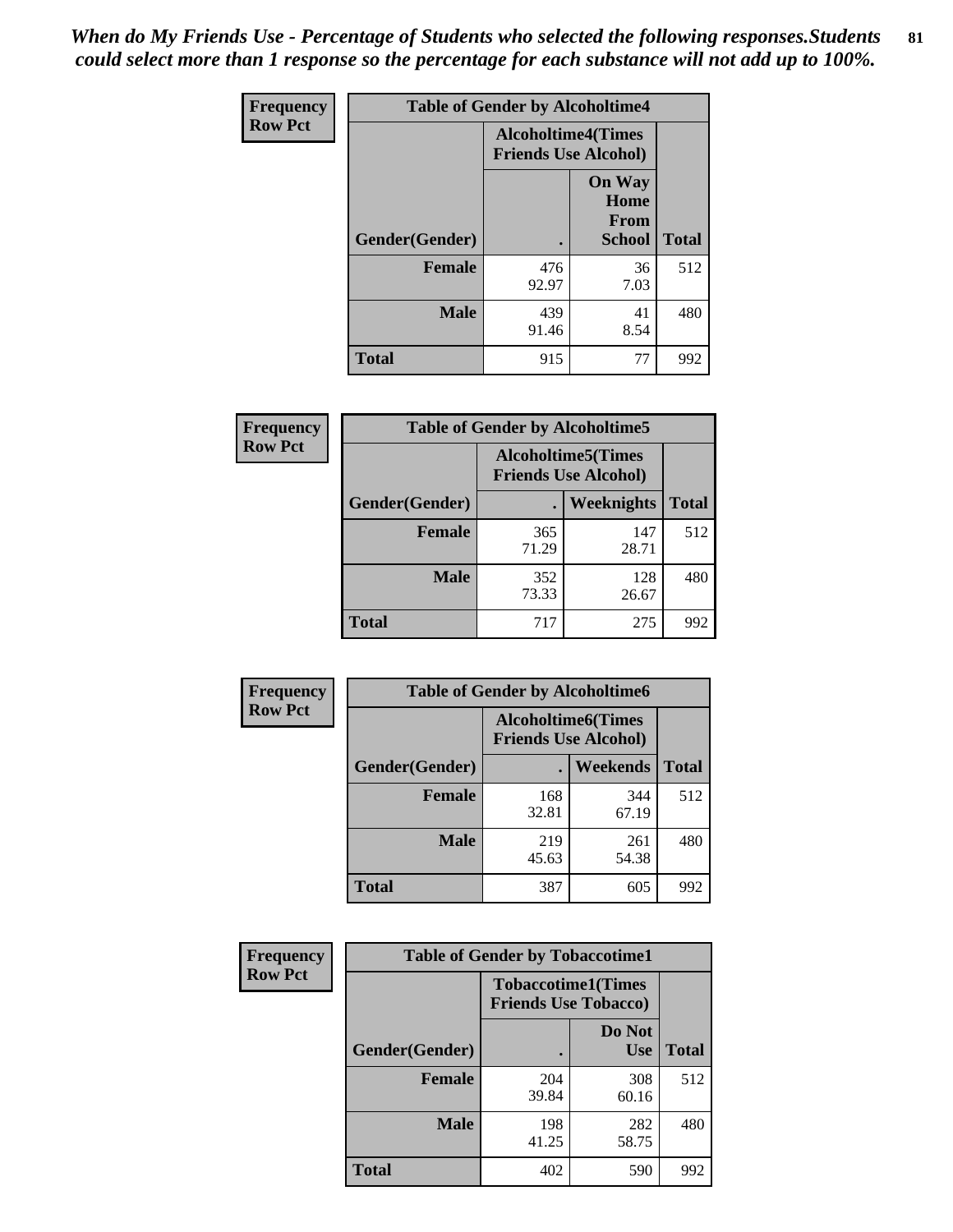*When do My Friends Use - Percentage of Students who selected the following responses.Students could select more than 1 response so the percentage for each substance will not add up to 100%.* **82**

| Frequency      | <b>Table of Gender by Tobaccotime2</b> |                                                          |                            |              |
|----------------|----------------------------------------|----------------------------------------------------------|----------------------------|--------------|
| <b>Row Pct</b> |                                        | <b>Tobaccotime2(Times</b><br><b>Friends Use Tobacco)</b> |                            |              |
|                | Gender(Gender)                         | $\bullet$                                                | <b>On Way</b><br>to School | <b>Total</b> |
|                | <b>Female</b>                          | 428<br>83.59                                             | 84<br>16.41                | 512          |
|                | <b>Male</b>                            | 398<br>82.92                                             | 82<br>17.08                | 480          |
|                | <b>Total</b>                           | 826                                                      | 166                        | 992          |

| <b>Frequency</b> | <b>Table of Gender by Tobaccotime3</b> |                                                          |                                |              |
|------------------|----------------------------------------|----------------------------------------------------------|--------------------------------|--------------|
| <b>Row Pct</b>   |                                        | <b>Tobaccotime3(Times</b><br><b>Friends Use Tobacco)</b> |                                |              |
|                  | Gender(Gender)                         |                                                          | <b>During</b><br><b>School</b> | <b>Total</b> |
|                  | <b>Female</b>                          | 473<br>92.38                                             | 39<br>7.62                     | 512          |
|                  | <b>Male</b>                            | 436<br>90.83                                             | 44<br>9.17                     | 480          |
|                  | <b>Total</b>                           | 909                                                      | 83                             | 992          |

| <b>Frequency</b> | <b>Table of Gender by Tobaccotime4</b> |                                                          |                                                |              |
|------------------|----------------------------------------|----------------------------------------------------------|------------------------------------------------|--------------|
| <b>Row Pct</b>   |                                        | <b>Tobaccotime4(Times</b><br><b>Friends Use Tobacco)</b> |                                                |              |
|                  | Gender(Gender)                         |                                                          | <b>On Way</b><br>Home<br>From<br><b>School</b> | <b>Total</b> |
|                  | <b>Female</b>                          | 476<br>92.97                                             | 36<br>7.03                                     | 512          |
|                  | <b>Male</b>                            | 439<br>91.46                                             | 41<br>8.54                                     | 480          |
|                  | <b>Total</b>                           | 915                                                      | 77                                             | 992          |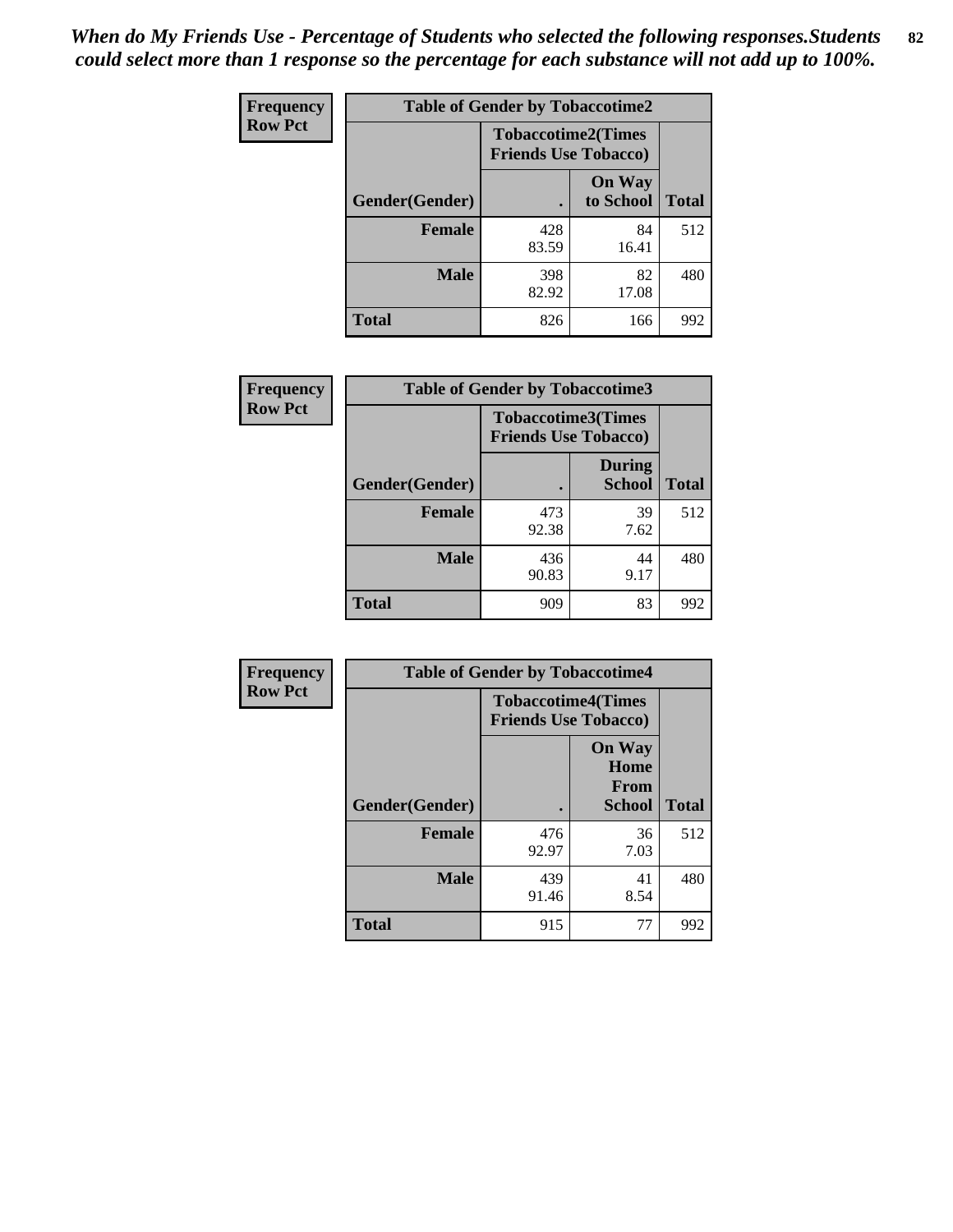| <b>Frequency</b> | <b>Table of Gender by Tobaccotime5</b> |              |                                                          |              |  |
|------------------|----------------------------------------|--------------|----------------------------------------------------------|--------------|--|
| <b>Row Pct</b>   |                                        |              | <b>Tobaccotime5(Times</b><br><b>Friends Use Tobacco)</b> |              |  |
|                  | <b>Gender</b> (Gender)                 |              | <b>Weeknights</b>                                        | <b>Total</b> |  |
|                  | Female                                 | 362<br>70.70 | 150<br>29.30                                             | 512          |  |
|                  | <b>Male</b>                            | 337<br>70.21 | 143<br>29.79                                             | 480          |  |
|                  | <b>Total</b>                           | 699          | 293                                                      | 992          |  |

| Frequency      | <b>Table of Gender by Tobaccotime6</b> |                                                          |              |              |
|----------------|----------------------------------------|----------------------------------------------------------|--------------|--------------|
| <b>Row Pct</b> |                                        | <b>Tobaccotime6(Times</b><br><b>Friends Use Tobacco)</b> |              |              |
|                | Gender(Gender)                         |                                                          | Weekends     | <b>Total</b> |
|                | <b>Female</b>                          | 325<br>63.48                                             | 187<br>36.52 | 512          |
|                | <b>Male</b>                            | 313<br>65.21                                             | 167<br>34.79 | 480          |
|                | <b>Total</b>                           | 638                                                      | 354          | 992          |

| Frequency      | <b>Table of Gender by Marijuanatime1</b> |                                |                             |              |
|----------------|------------------------------------------|--------------------------------|-----------------------------|--------------|
| <b>Row Pct</b> |                                          | <b>Friends Use Marijuana</b> ) | <b>Marijuanatime1(Times</b> |              |
|                | Gender(Gender)                           |                                | Do Not Use                  | <b>Total</b> |
|                | <b>Female</b>                            | 278<br>54.30                   | 234<br>45.70                | 512          |
|                | <b>Male</b>                              | 258<br>53.75                   | 222<br>46.25                | 480          |
|                | <b>Total</b>                             | 536                            | 456                         | 992          |

| Frequency      | <b>Table of Gender by Marijuanatime2</b> |                                                        |                            |              |
|----------------|------------------------------------------|--------------------------------------------------------|----------------------------|--------------|
| <b>Row Pct</b> |                                          | Marijuanatime2(Times<br><b>Friends Use Marijuana</b> ) |                            |              |
|                | Gender(Gender)                           |                                                        | On Way to<br><b>School</b> | <b>Total</b> |
|                | <b>Female</b>                            | 410<br>80.08                                           | 102<br>19.92               | 512          |
|                | <b>Male</b>                              | 389<br>81.04                                           | 91<br>18.96                | 480          |
|                | <b>Total</b>                             | 799                                                    | 193                        | 992          |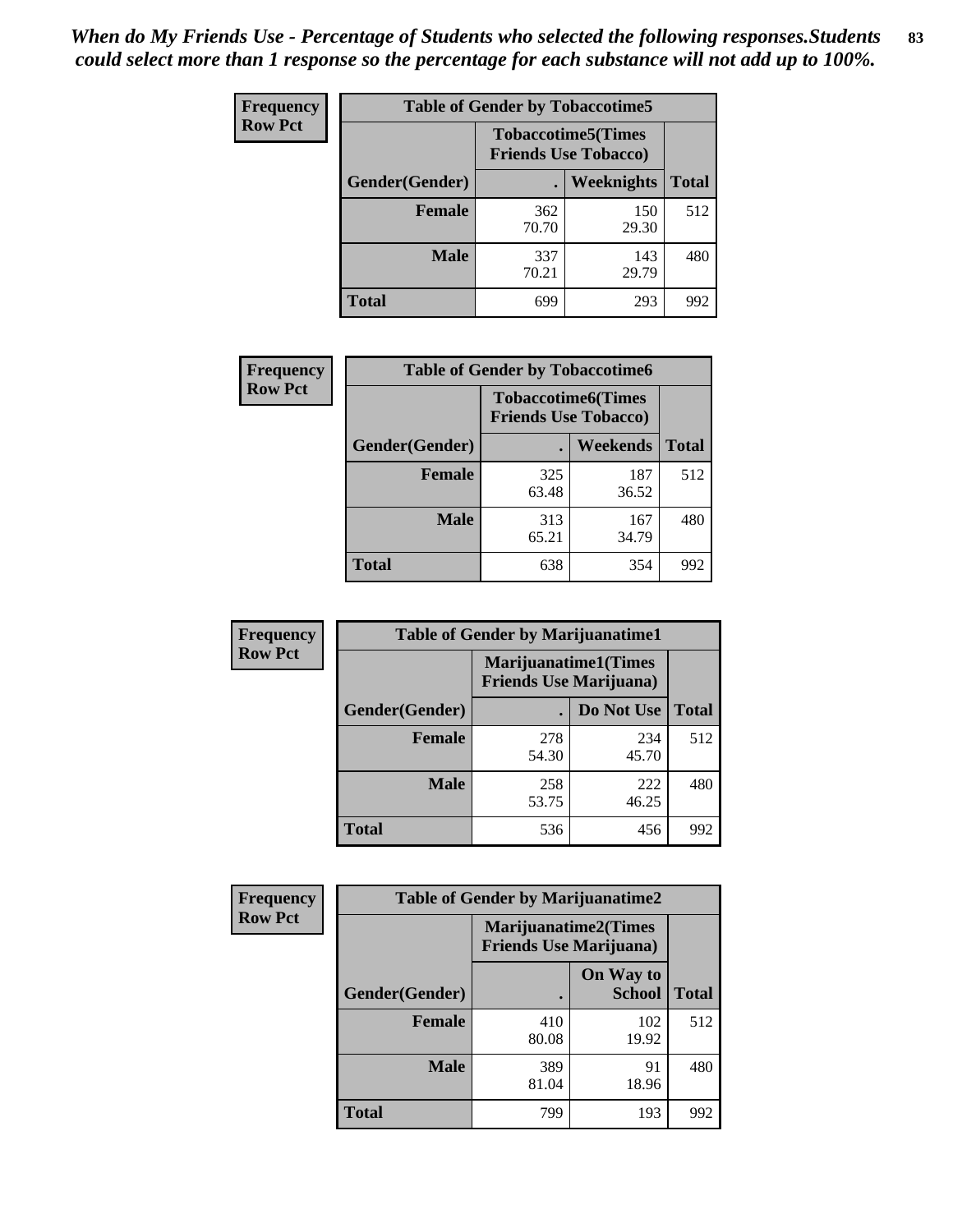*When do My Friends Use - Percentage of Students who selected the following responses.Students could select more than 1 response so the percentage for each substance will not add up to 100%.* **84**

| <b>Frequency</b> | Table of Gender by Marijuanatime3 |                                                        |                                |              |
|------------------|-----------------------------------|--------------------------------------------------------|--------------------------------|--------------|
| <b>Row Pct</b>   |                                   | Marijuanatime3(Times<br><b>Friends Use Marijuana</b> ) |                                |              |
|                  | Gender(Gender)                    |                                                        | <b>During</b><br><b>School</b> | <b>Total</b> |
|                  | <b>Female</b>                     | 446<br>87.11                                           | 66<br>12.89                    | 512          |
|                  | <b>Male</b>                       | 426<br>88.75                                           | 54<br>11.25                    | 480          |
|                  | <b>Total</b>                      | 872                                                    | 120                            | 992          |

| Frequency      | <b>Table of Gender by Marijuanatime4</b> |                                                               |                                                       |              |
|----------------|------------------------------------------|---------------------------------------------------------------|-------------------------------------------------------|--------------|
| <b>Row Pct</b> |                                          | <b>Marijuanatime4(Times</b><br><b>Friends Use Marijuana</b> ) |                                                       |              |
|                | Gender(Gender)                           |                                                               | <b>On Way</b><br>Home<br><b>From</b><br><b>School</b> | <b>Total</b> |
|                | <b>Female</b>                            | 402<br>78.52                                                  | 110<br>21.48                                          | 512          |
|                | <b>Male</b>                              | 377<br>78.54                                                  | 103<br>21.46                                          | 480          |
|                | <b>Total</b>                             | 779                                                           | 213                                                   | 992          |

| Frequency      | <b>Table of Gender by Marijuanatime5</b> |              |                                                                |              |  |
|----------------|------------------------------------------|--------------|----------------------------------------------------------------|--------------|--|
| <b>Row Pct</b> |                                          |              | <b>Marijuanatime5</b> (Times<br><b>Friends Use Marijuana</b> ) |              |  |
|                | Gender(Gender)                           | ٠            | Weeknights                                                     | <b>Total</b> |  |
|                | <b>Female</b>                            | 314<br>61.33 | 198<br>38.67                                                   | 512          |  |
|                | <b>Male</b>                              | 312<br>65.00 | 168<br>35.00                                                   | 480          |  |
|                | <b>Total</b>                             | 626          | 366                                                            | 992          |  |

| Frequency      | <b>Table of Gender by Marijuanatime6</b> |                                                                |                 |              |  |
|----------------|------------------------------------------|----------------------------------------------------------------|-----------------|--------------|--|
| <b>Row Pct</b> |                                          | <b>Marijuanatime6</b> (Times<br><b>Friends Use Marijuana</b> ) |                 |              |  |
|                | Gender(Gender)                           |                                                                | <b>Weekends</b> | <b>Total</b> |  |
|                | <b>Female</b>                            | 237<br>46.29                                                   | 275<br>53.71    | 512          |  |
|                | <b>Male</b>                              | 248<br>51.67                                                   | 232<br>48.33    | 480          |  |
|                | <b>Total</b>                             | 485                                                            | 507             | 992          |  |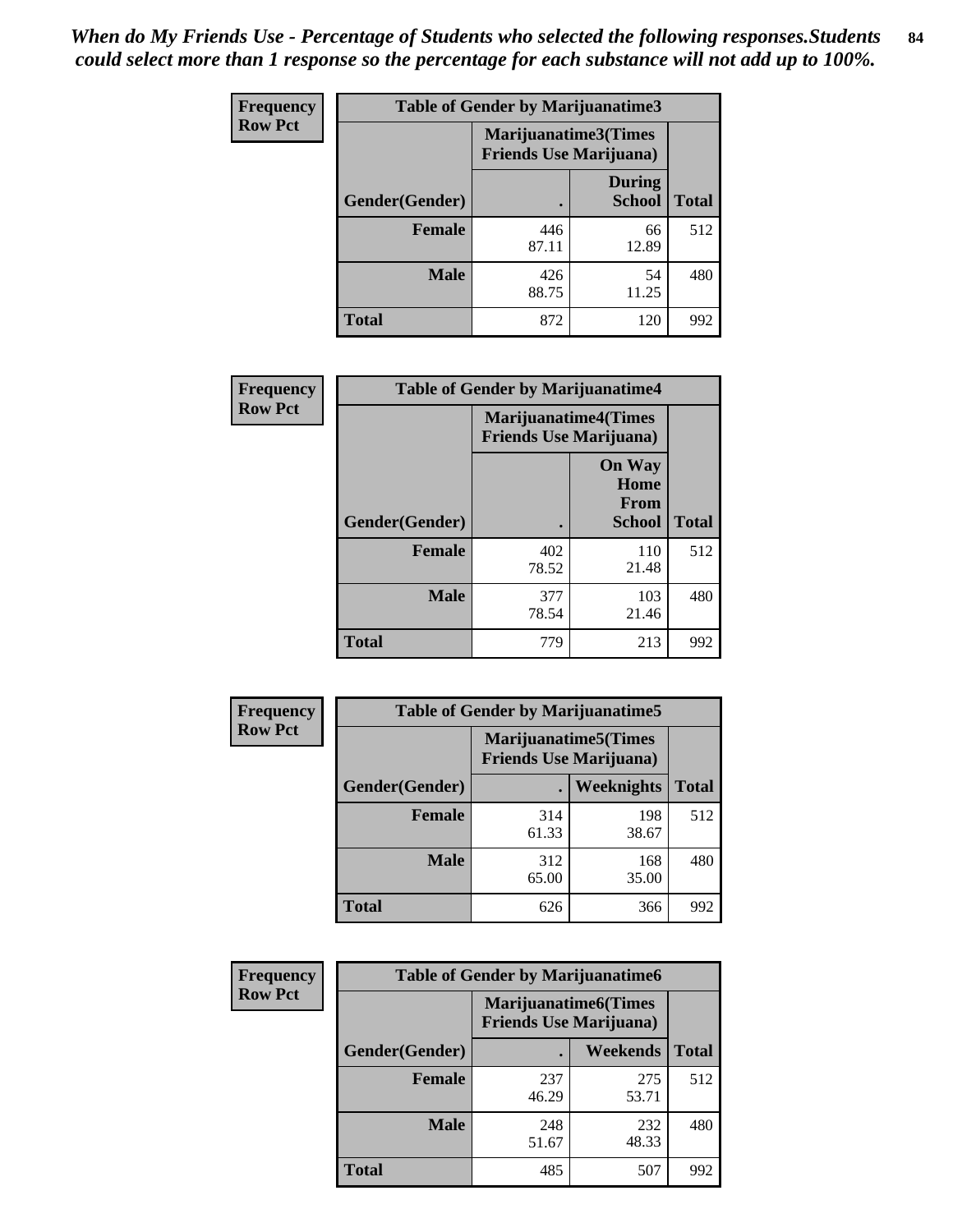*When do My Friends Use - Percentage of Students who selected the following responses.Students could select more than 1 response so the percentage for each substance will not add up to 100%.* **85**

| <b>Frequency</b> | <b>Table of Gender by Otherdrugtime1</b> |                                                                                    |              |              |
|------------------|------------------------------------------|------------------------------------------------------------------------------------|--------------|--------------|
| <b>Row Pct</b>   |                                          | <b>Otherdrugtime1</b> (Times<br><b>Friends Use Other</b><br><b>Illegal Drugs</b> ) |              |              |
|                  | Gender(Gender)                           |                                                                                    | Do Not Use   | <b>Total</b> |
|                  | Female                                   | 157<br>30.66                                                                       | 355<br>69.34 | 512          |
|                  | <b>Male</b>                              | 125<br>26.04                                                                       | 355<br>73.96 | 480          |
|                  | <b>Total</b>                             | 282                                                                                | 710          | 992          |

| <b>Frequency</b> | <b>Table of Gender by Otherdrugtime2</b> |                                                                                   |                            |              |
|------------------|------------------------------------------|-----------------------------------------------------------------------------------|----------------------------|--------------|
| <b>Row Pct</b>   |                                          | <b>Otherdrugtime2(Times</b><br><b>Friends Use Other</b><br><b>Illegal Drugs</b> ) |                            |              |
|                  | Gender(Gender)                           |                                                                                   | On Way to<br><b>School</b> | <b>Total</b> |
|                  | <b>Female</b>                            | 478<br>93.36                                                                      | 34<br>6.64                 | 512          |
|                  | <b>Male</b>                              | 438<br>91.25                                                                      | 42<br>8.75                 | 480          |
|                  | <b>Total</b>                             | 916                                                                               | 76                         | 992          |

| Frequency      | <b>Table of Gender by Otherdrugtime3</b> |                        |                                                         |              |
|----------------|------------------------------------------|------------------------|---------------------------------------------------------|--------------|
| <b>Row Pct</b> |                                          | <b>Illegal Drugs</b> ) | <b>Otherdrugtime3(Times</b><br><b>Friends Use Other</b> |              |
|                | Gender(Gender)                           |                        | <b>During</b><br><b>School</b>                          | <b>Total</b> |
|                | <b>Female</b>                            | 483<br>94.34           | 29<br>5.66                                              | 512          |
|                | <b>Male</b>                              | 451<br>93.96           | 29<br>6.04                                              | 480          |
|                | <b>Total</b>                             | 934                    | 58                                                      | 992          |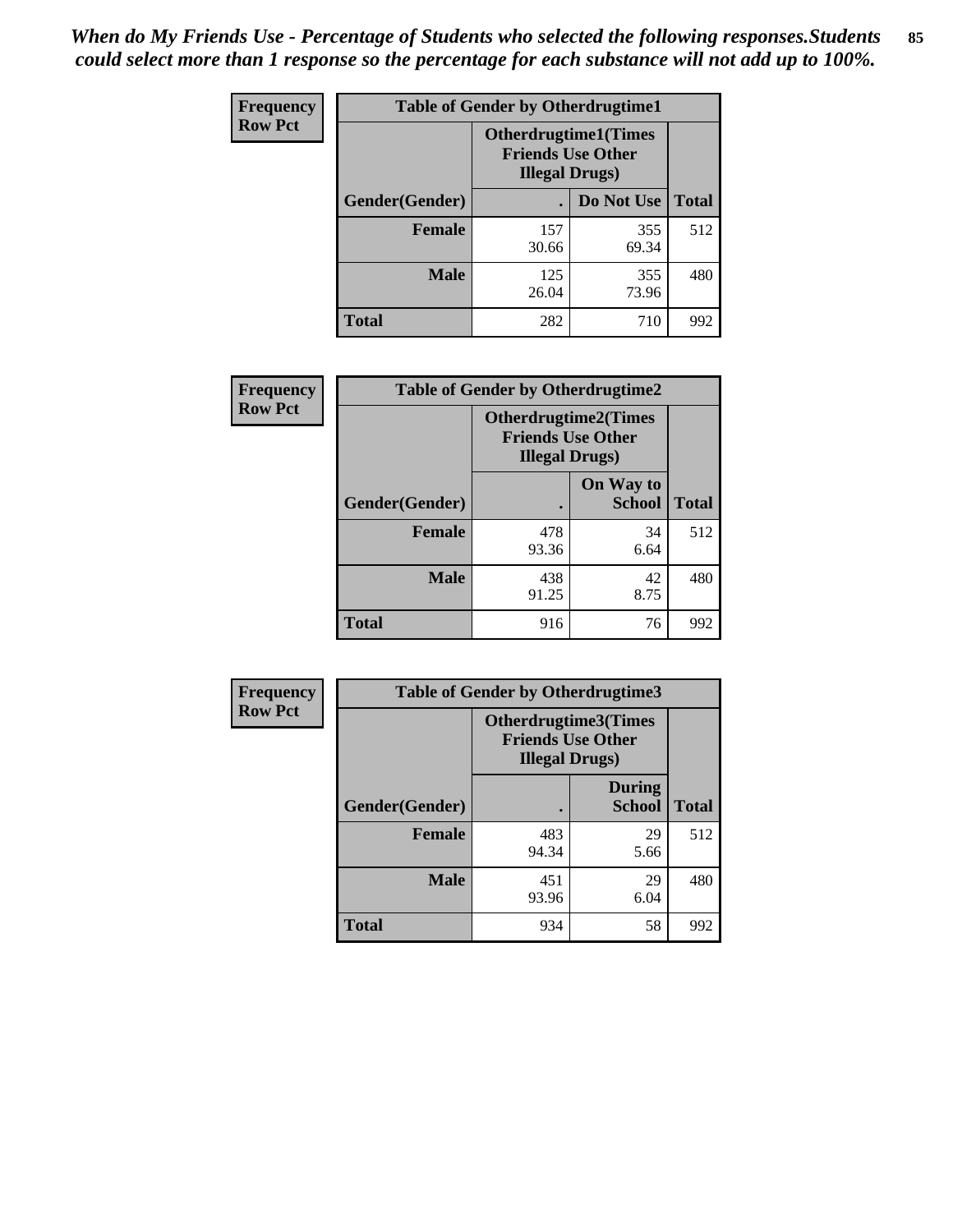*When do My Friends Use - Percentage of Students who selected the following responses.Students could select more than 1 response so the percentage for each substance will not add up to 100%.* **86**

| <b>Frequency</b> | <b>Table of Gender by Otherdrugtime4</b> |                                                    |                                                       |              |
|------------------|------------------------------------------|----------------------------------------------------|-------------------------------------------------------|--------------|
| <b>Row Pct</b>   |                                          | <b>Friends Use Other</b><br><b>Illegal Drugs</b> ) | <b>Otherdrugtime4(Times</b>                           |              |
|                  | Gender(Gender)                           |                                                    | <b>On Way</b><br>Home<br><b>From</b><br><b>School</b> | <b>Total</b> |
|                  | <b>Female</b>                            | 472<br>92.19                                       | 40<br>7.81                                            | 512          |
|                  | <b>Male</b>                              | 436<br>90.83                                       | 44<br>9.17                                            | 480          |
|                  | <b>Total</b>                             | 908                                                | 84                                                    | 992          |

| Frequency      | <b>Table of Gender by Otherdrugtime5</b> |                                                                                    |             |              |
|----------------|------------------------------------------|------------------------------------------------------------------------------------|-------------|--------------|
| <b>Row Pct</b> |                                          | <b>Otherdrugtime5</b> (Times<br><b>Friends Use Other</b><br><b>Illegal Drugs</b> ) |             |              |
|                | Gender(Gender)                           |                                                                                    | Weeknights  | <b>Total</b> |
|                | <b>Female</b>                            | 431<br>84.18                                                                       | 81<br>15.82 | 512          |
|                | <b>Male</b>                              | 400<br>83.33                                                                       | 80<br>16.67 | 480          |
|                | <b>Total</b>                             | 831                                                                                | 161         | 992          |

| <b>Frequency</b> | <b>Table of Gender by Otherdrugtime6</b> |                                                                                   |              |              |  |
|------------------|------------------------------------------|-----------------------------------------------------------------------------------|--------------|--------------|--|
| <b>Row Pct</b>   |                                          | <b>Otherdrugtime6(Times</b><br><b>Friends Use Other</b><br><b>Illegal Drugs</b> ) |              |              |  |
|                  | Gender(Gender)                           |                                                                                   | Weekends     | <b>Total</b> |  |
|                  | <b>Female</b>                            | 363<br>70.90                                                                      | 149<br>29.10 | 512          |  |
|                  | <b>Male</b>                              | 371<br>77.29                                                                      | 109<br>22.71 | 480          |  |
|                  | <b>Total</b>                             | 734                                                                               | 258          | 992          |  |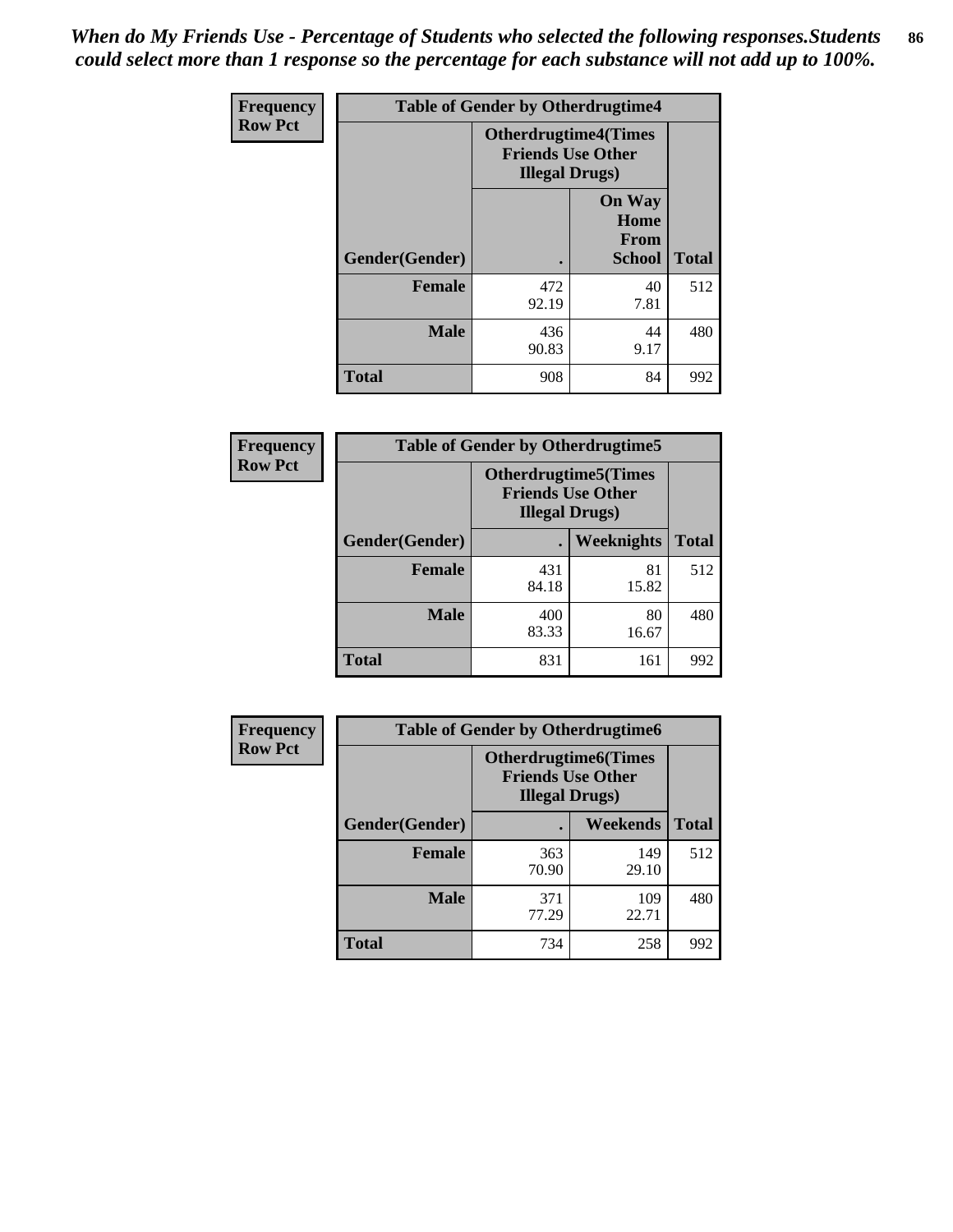## *Other Questions* **87**

| <b>Frequency</b> | <b>Table of Gender by Educationalcohol</b> |                                                                                                                                       |                |              |  |
|------------------|--------------------------------------------|---------------------------------------------------------------------------------------------------------------------------------------|----------------|--------------|--|
| <b>Row Pct</b>   |                                            | <b>Educationalcohol</b> (I<br>have been taught<br>about alcohol,<br>tobacco,<br>and other drugs<br>within the last year<br>at school) |                |              |  |
|                  | Gender(Gender)                             | <b>Yes</b>                                                                                                                            | N <sub>0</sub> | <b>Total</b> |  |
|                  | <b>Female</b>                              | 377<br>73.63                                                                                                                          | 135<br>26.37   | 512          |  |
|                  | <b>Male</b>                                | 348<br>72.50                                                                                                                          | 132<br>27.50   | 480          |  |
|                  | <b>Total</b>                               | 725                                                                                                                                   | 267            | 992          |  |

| Frequency      | <b>Table of Gender by Rodedrinking</b> |                                                                                                                     |                |              |  |
|----------------|----------------------------------------|---------------------------------------------------------------------------------------------------------------------|----------------|--------------|--|
| <b>Row Pct</b> |                                        | Rodedrinking(In<br>the past 30 days I<br>have ridden in a<br>car with a driver<br>who had been<br>drinking alcohol) |                |              |  |
|                | Gender(Gender)                         | Yes                                                                                                                 | N <sub>0</sub> | <b>Total</b> |  |
|                | <b>Female</b>                          | 66<br>12.89                                                                                                         | 446<br>87.11   | 512          |  |
|                | <b>Male</b>                            | 70<br>14.58                                                                                                         | 410<br>85.42   | 480          |  |
|                | <b>Total</b>                           | 136                                                                                                                 | 856            | 992          |  |

| Frequency      | <b>Table of Gender by Drugsschool</b> |                                                                                                                                     |                |              |  |
|----------------|---------------------------------------|-------------------------------------------------------------------------------------------------------------------------------------|----------------|--------------|--|
| <b>Row Pct</b> |                                       | <b>Drugsschool</b> (During<br>the past 12 months,<br>I have been offered,<br>sold,<br>or given illegal drugs<br>on school property) |                |              |  |
|                | Gender(Gender)                        | <b>Yes</b>                                                                                                                          | N <sub>0</sub> | <b>Total</b> |  |
|                | <b>Female</b>                         | 87<br>16.99                                                                                                                         | 425<br>83.01   | 512          |  |
|                | <b>Male</b>                           | 115<br>23.96                                                                                                                        | 365<br>76.04   | 480          |  |
|                | <b>Total</b>                          | 202                                                                                                                                 | 790            | 992          |  |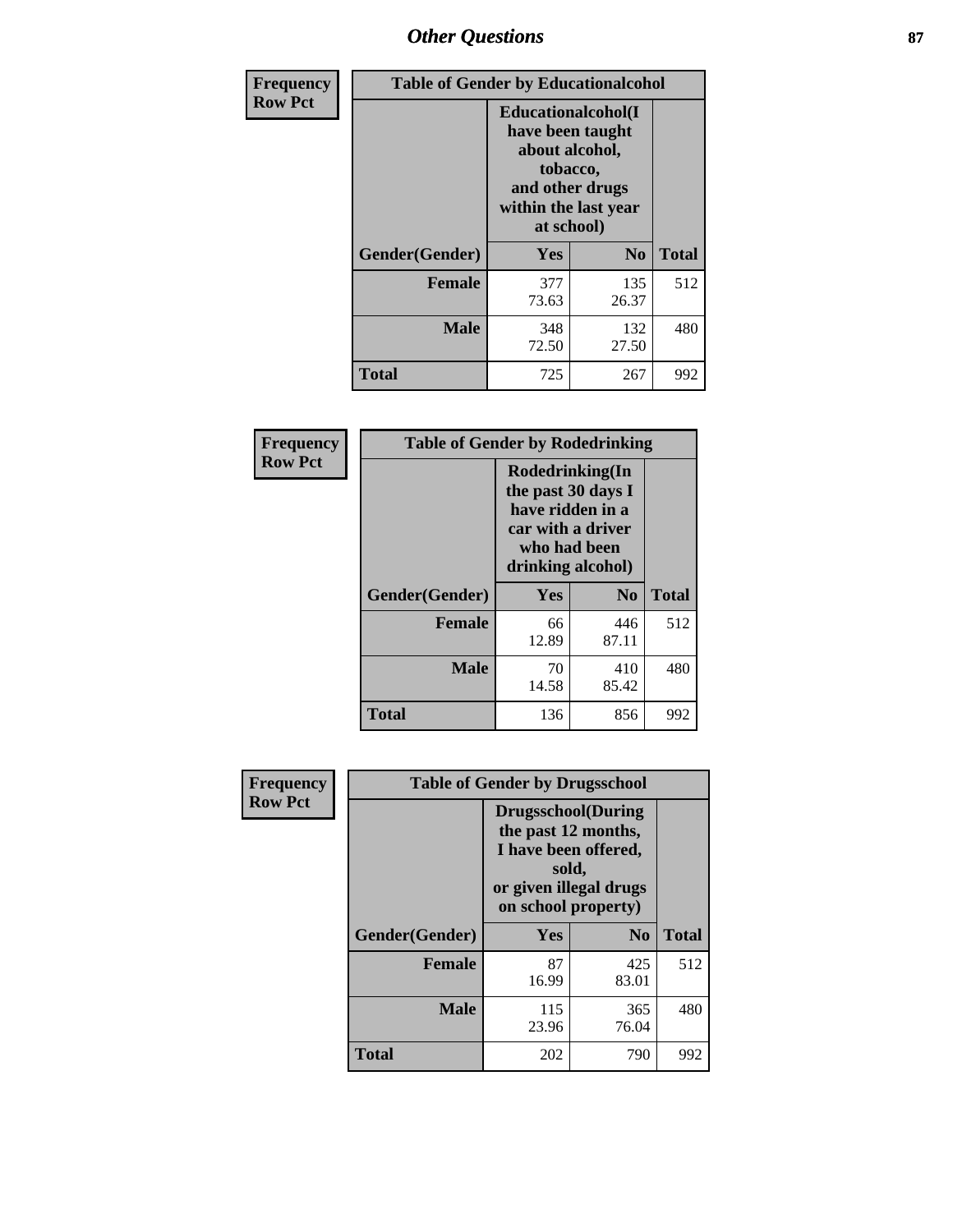### *Other Questions* **88**

**Frequency Row Pct**

| <b>Table of Gender by Bingedrinking</b> |                         |                                                                                                         |                              |                   |                               |                               |                   |              |
|-----------------------------------------|-------------------------|---------------------------------------------------------------------------------------------------------|------------------------------|-------------------|-------------------------------|-------------------------------|-------------------|--------------|
|                                         |                         | Bingedrinking(I have drunk five or more<br>drinks of alcohol at one sitting during the<br>last 30 days) |                              |                   |                               |                               |                   |              |
| <b>Gender</b> (Gender)                  | $\bf{0}$<br><b>Days</b> | 1 or<br>days                                                                                            | 3 <sub>to</sub><br>5<br>days | 6 to<br>9<br>days | <b>10</b><br>to<br>19<br>days | <b>20</b><br>to<br>29<br>days | All<br>30<br>days | <b>Total</b> |
| <b>Female</b>                           | 438<br>85.55            | 29<br>5.66                                                                                              | 14<br>2.73                   | 7<br>1.37         | 10<br>1.95                    | 5<br>0.98                     | 9<br>1.76         | 512          |
| <b>Male</b>                             | 408<br>85.00            | 37<br>7.71                                                                                              | 9<br>1.88                    | 6<br>1.25         | 8<br>1.67                     | 4<br>0.83                     | 8<br>1.67         | 480          |
| <b>Total</b>                            | 846                     | 66                                                                                                      | 23                           | 13                | 18                            | 9                             | 17                | 992          |

| Frequency      | <b>Table of Gender by Educationaids</b> |                                                                                                 |                |              |  |
|----------------|-----------------------------------------|-------------------------------------------------------------------------------------------------|----------------|--------------|--|
| <b>Row Pct</b> |                                         | <b>Educationaids</b> (I<br>have been taught<br>about HIV/AIDS<br>at school in the<br>past year) |                |              |  |
|                | Gender(Gender)                          | Yes                                                                                             | $\mathbf{N_0}$ | <b>Total</b> |  |
|                | <b>Female</b>                           | 388<br>75.78                                                                                    | 124<br>24.22   | 512          |  |
|                | <b>Male</b>                             | 345<br>71.88                                                                                    | 135<br>28.13   | 480          |  |
|                | <b>Total</b>                            | 733                                                                                             | 259            | 992          |  |

| <b>Frequency</b> | <b>Table of Gender by Suicideconsider</b> |                        |                |       |
|------------------|-------------------------------------------|------------------------|----------------|-------|
| <b>Row Pct</b>   |                                           | <b>Suicideconsider</b> |                |       |
|                  | Gender(Gender)                            | Yes                    | N <sub>0</sub> | Total |
|                  | Female                                    | 55<br>10.74            | 457<br>89.26   | 512   |
|                  | <b>Male</b>                               | 43<br>8.96             | 437<br>91.04   | 480   |
|                  | <b>Total</b>                              | 98                     | 894            | 992   |